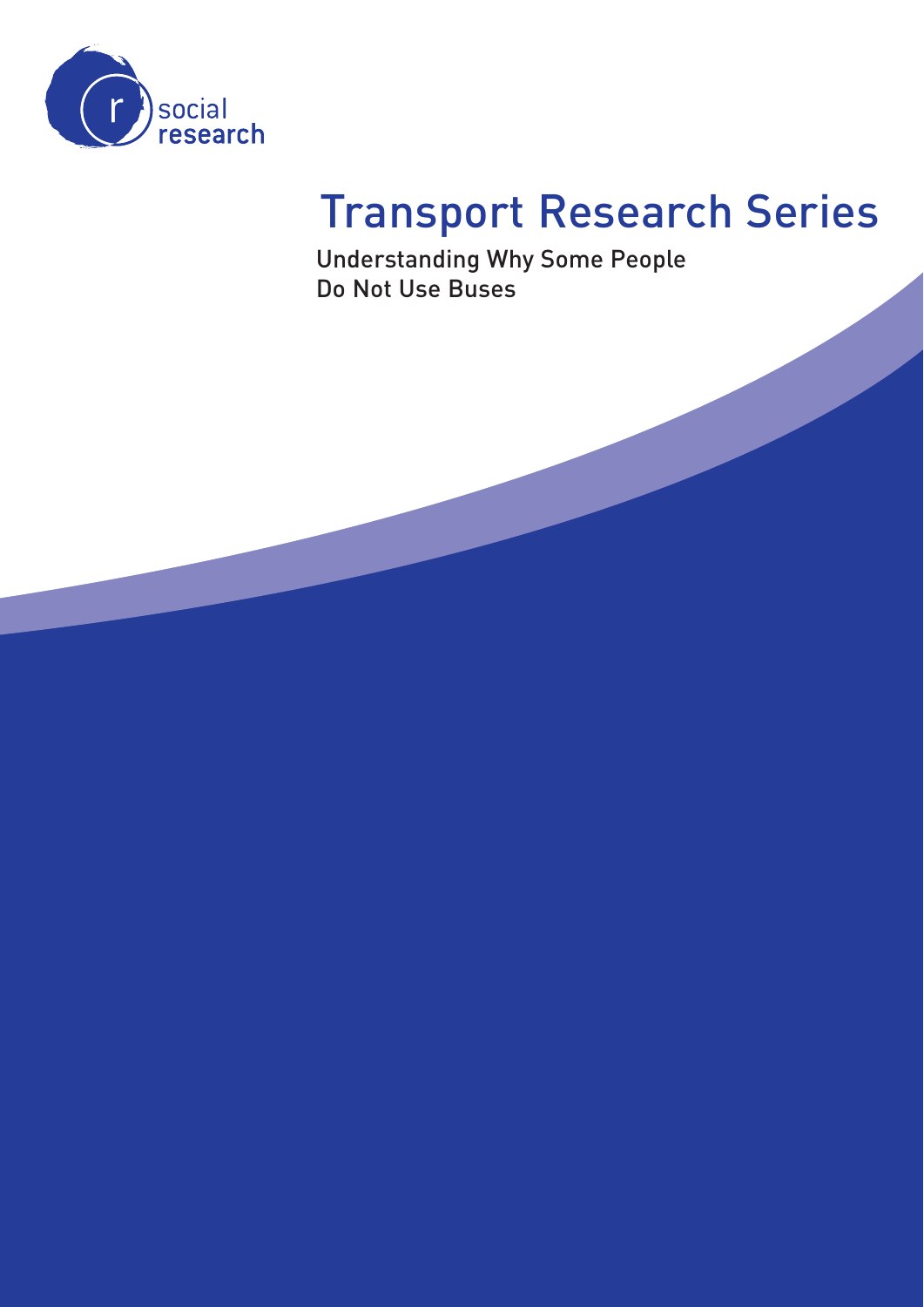## **UNDERSTANDING WHY SOME PEOPLE DO NOT USE BUSES**

**Fiona Dobbie, Susan McConville & Rachel Ormston Scottish Centre for Social Research (ScotCen)** 

> Scottish Government Social Research 2010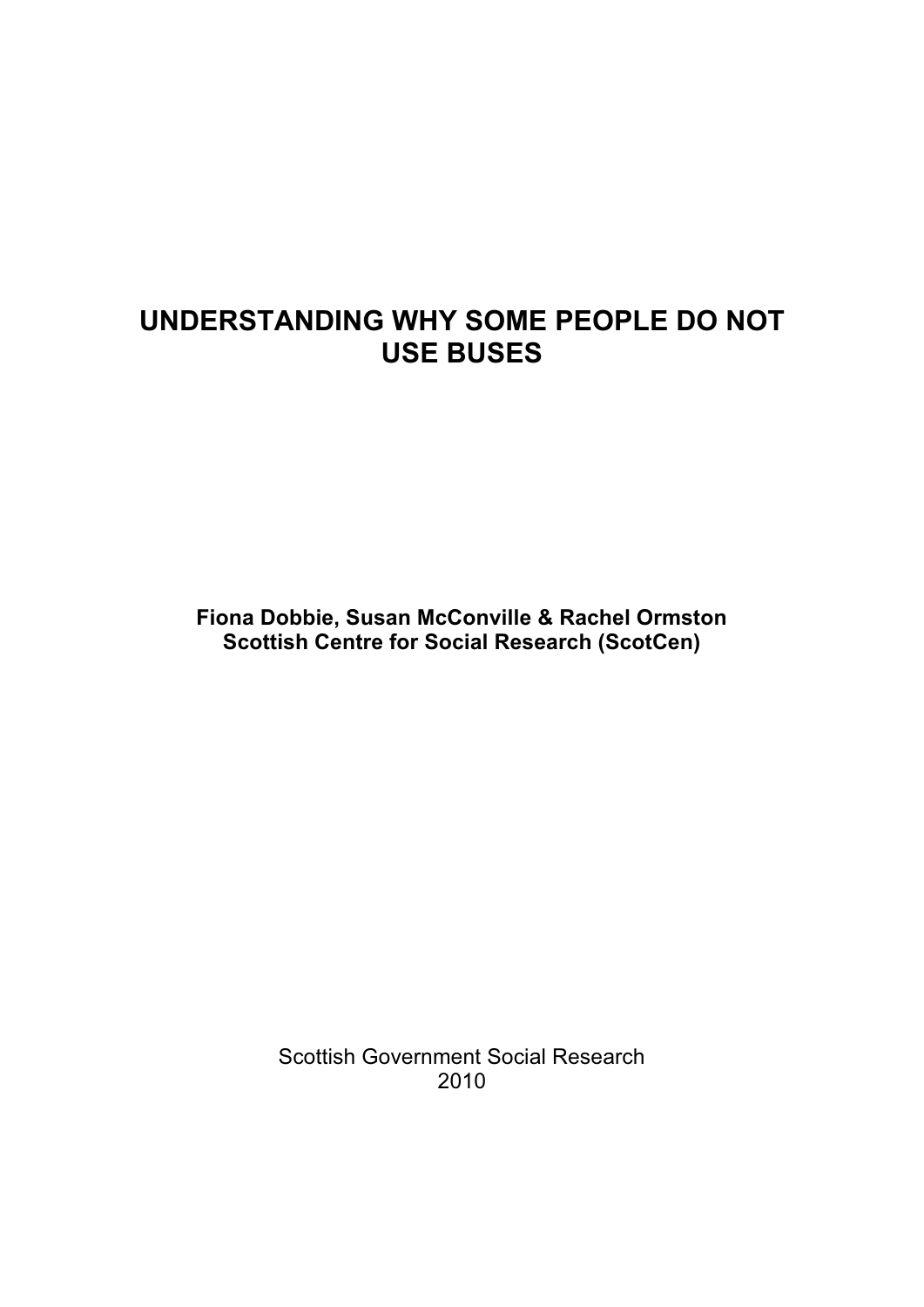This report is available on the Scottish Government Social Research website only www.scotland.gov.uk/socialresearch.

#### **The views expressed in this report are those of the researcher and do not necessarily represent those of the Scottish Government or Scottish Ministers.**

© Crown Copyright 2010 Limited extracts from the text may be produced provided the source is acknowledged. For more extensive reproduction, please contact the Queens Printers of Scotland, Admail, ADM 4058, Edinburgh EH1 1NG. Email: licensing@oqps.gov.uk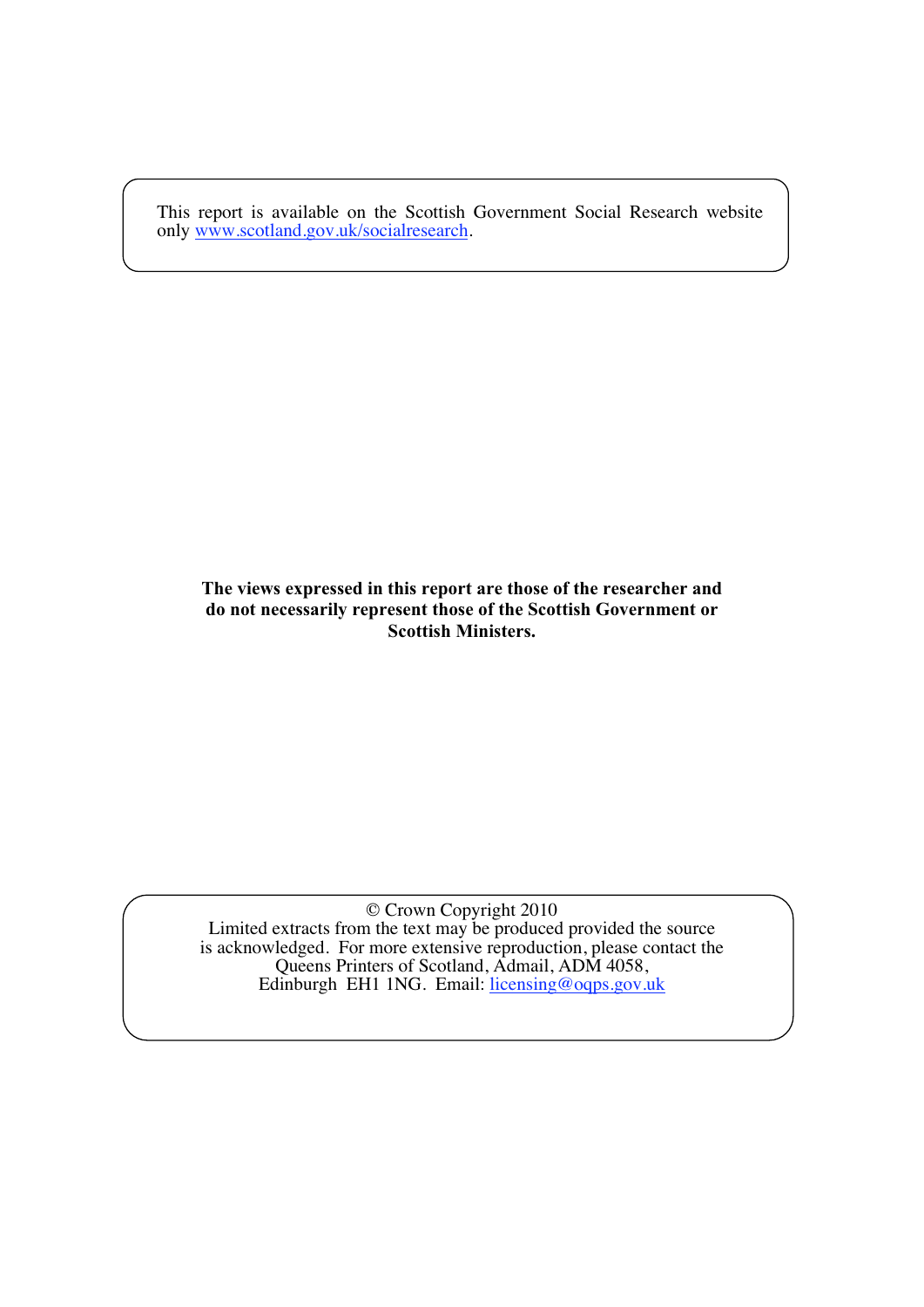## **ACKNOWLEDGEMENTS**

The authors would like to thank everyone involved in this study. First and foremost, we are extremely grateful to the focus group and interview participants who gave up their time to speak to us.

For help with recruitment we would like to thank:

- Staff at Enable Scotland, especially Lena Gillies and Susan Davies, who helped recruit interview participants;
- Johanna Mailhot and Nicolas Krzyzanowski for their help recruiting participants from the Scottish Household Survey; and
- Staff at Propeller, Linda White and Maureen Sanderson for recruiting focus group participants.

We are very grateful to the steering group at the Scottish Government and the research manager – Carol Brown – for their advice and support throughout the research. Thanks are also due to: Simon Anderson and Chris Creegan for support and advice; Lesley Birse for research support; Irene Miller for focus group facilitation and depth interviewing; Martine Miller for help with analysis and focus group facilitation; Anne Birch for help with charting and; Ann Rennie and Ronnie Butcher for transcription.

Responsibility for this report lies wholly with the authors.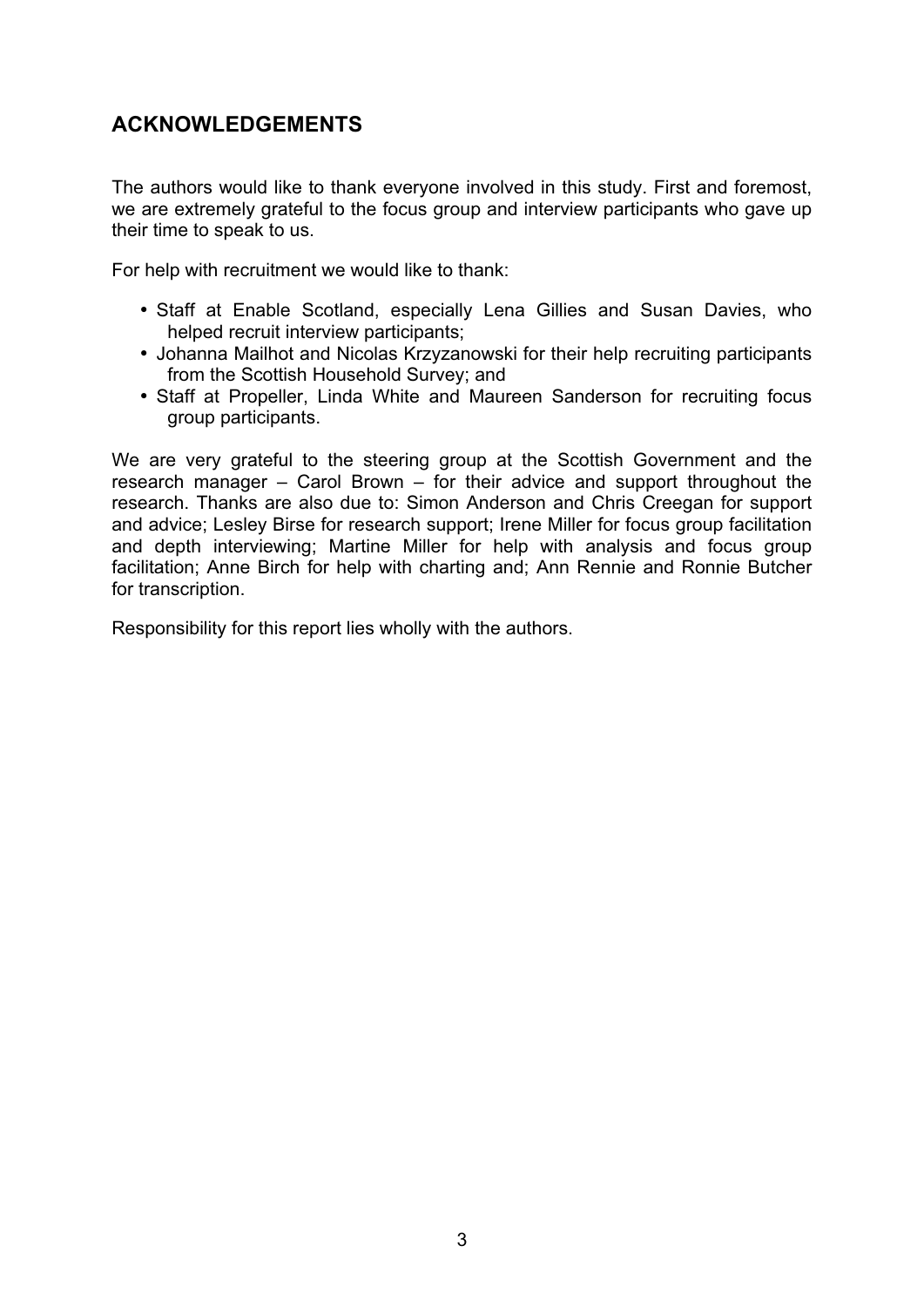#### **Table of Contents**

|             | <b>EXECUTIVE SUMMARY</b>                                                                                                                                                                                                                                                                                                                                          | 1                                                                                                        |
|-------------|-------------------------------------------------------------------------------------------------------------------------------------------------------------------------------------------------------------------------------------------------------------------------------------------------------------------------------------------------------------------|----------------------------------------------------------------------------------------------------------|
|             | Background<br>Methods<br><b>Main Findings</b><br>Experience and knowledge of local bus travel<br>General perceptions of local buses<br>Individual journey choices<br>Attitudes to future bus use<br>Suggested improvements<br><b>Conclusions and Recommendations</b>                                                                                              | 1<br>$\mathbf{1}$<br>$\overline{2}$<br>$\overline{2}$<br>$\overline{c}$<br>3<br>$\overline{4}$<br>5<br>5 |
| $\mathbf 1$ | <b>BACKGROUND AND INTRODUCTION</b>                                                                                                                                                                                                                                                                                                                                | $\overline{7}$                                                                                           |
|             | Policy and research context<br>The role of buses in Scottish Government policy<br>Trends in bus use in Scotland<br>Existing research on attitudes to bus travel<br>Variations in use of and attitudes to buses<br><b>Disabled travellers</b><br>The role of qualitative research in understanding bus use<br>Aims and objectives of the study<br>Report structure | 7<br>7<br>$\overline{7}$<br>8<br>9<br>10<br>11<br>11<br>13                                               |
| 2           | <b>METHODS</b>                                                                                                                                                                                                                                                                                                                                                    | 14                                                                                                       |
|             | Introduction<br>Who was involved<br>'Infrequent passengers' and 'non-bus users'<br>Focus group sample<br>Sample of disabled people<br>Data collection techniques<br>Facilitating participation<br>Data analysis<br>Reporting conventions<br>Challenges of discussing bus travel with people who do not use buses (often)                                          | 14<br>14<br>14<br>14<br>16<br>18<br>18<br>19<br>20<br>21                                                 |
| 3           | EXPERIENCE AND KNOWLEDGE OF BUS TRAVEL                                                                                                                                                                                                                                                                                                                            | 22                                                                                                       |
|             | Introduction<br>Last experience of using local buses<br>General impressions of recent bus journeys<br>Experience of using buses abroad or in other cities<br>Knowledge of local bus services<br>Sources of information about buses<br>Key points                                                                                                                  | 22<br>22<br>23<br>23<br>24<br>24<br>25                                                                   |
| 4           | <b>GENERAL PERCEPTIONS OF LOCAL BUSES</b>                                                                                                                                                                                                                                                                                                                         | 26                                                                                                       |
|             | Introduction<br>Views of local bus services<br><b>Bus drivers</b><br>Other passengers<br>Physical condition of buses<br>Bus stops<br>Bus times and timetables<br><b>Bus routes</b><br>Fares                                                                                                                                                                       | 26<br>26<br>27<br>28<br>29<br>30<br>31<br>32<br>32                                                       |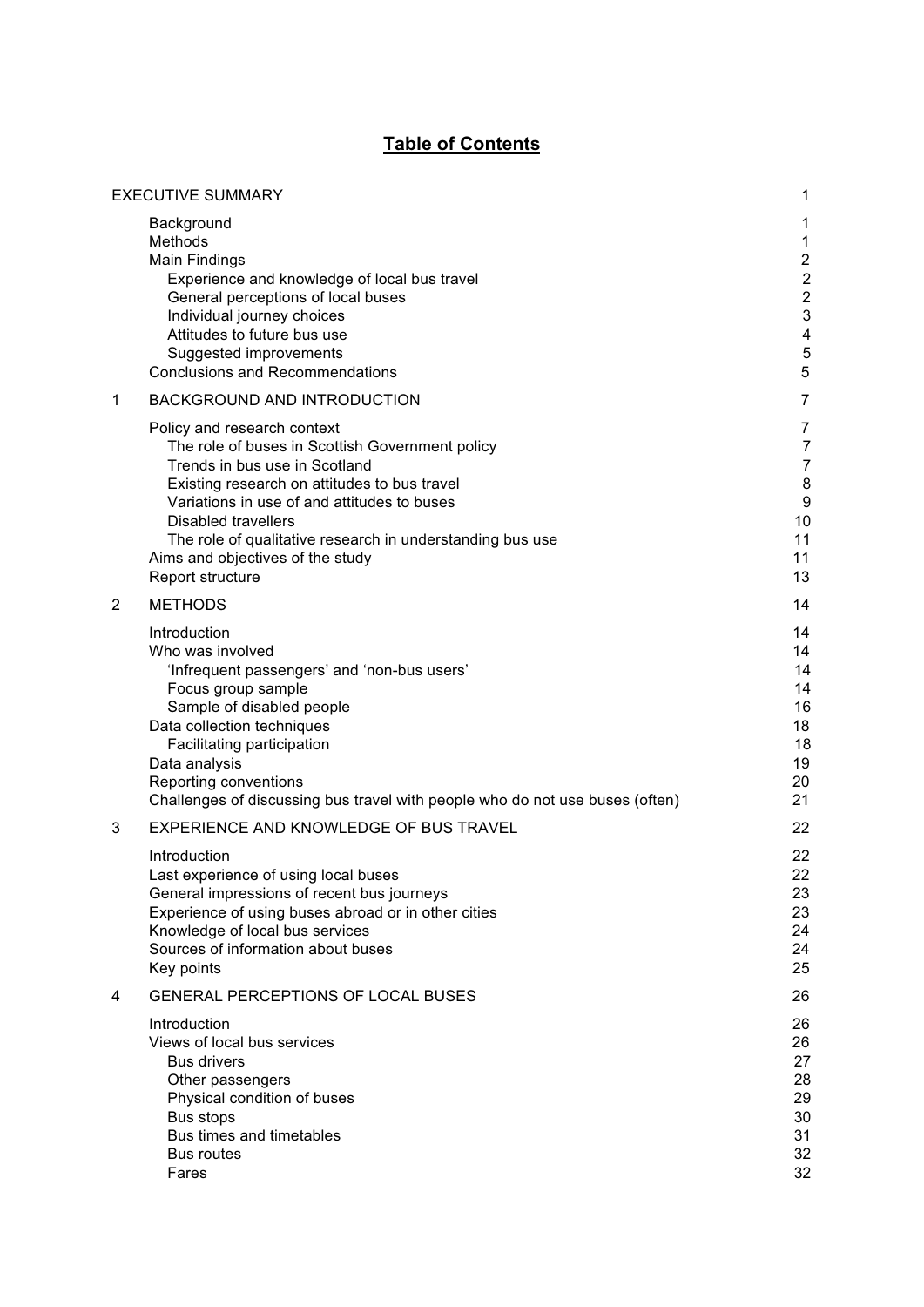|   | Factors that appeared to influence views of local buses<br>Image of a typical 'bus passenger'<br>Comparisons between buses and trains<br>Key points                                                                                                                                                                                                                                                          | 33<br>34<br>34<br>37                                                       |
|---|--------------------------------------------------------------------------------------------------------------------------------------------------------------------------------------------------------------------------------------------------------------------------------------------------------------------------------------------------------------------------------------------------------------|----------------------------------------------------------------------------|
| 5 | INDIVIDUAL JOURNEY CHOICES                                                                                                                                                                                                                                                                                                                                                                                   | 38                                                                         |
|   | Introduction<br><b>Typical journeys</b><br>Choice of transport - the journey to work<br>Choice of transport - other kinds of journeys<br>Key points                                                                                                                                                                                                                                                          | 38<br>38<br>38<br>40<br>42                                                 |
| 6 | <b>ATTITUDES TO FUTURE BUS USE</b>                                                                                                                                                                                                                                                                                                                                                                           | 43                                                                         |
|   | Could participants use the bus to travel to work?<br>Could participants use the bus for other kinds of journeys?<br>General attitudes to future bus use<br>What would encourage people to use buses more in the future?<br>Drivers<br>Other passengers<br>Physical condition of buses<br>Bus stops<br>Timing and timetables<br>Routes<br><b>Fares and tickets</b><br>Disincentives to use cars<br>Key points | 43<br>44<br>44<br>47<br>47<br>47<br>48<br>48<br>49<br>49<br>50<br>50<br>51 |
| 7 | CONCLUSIONS AND RECOMMENDATIONS                                                                                                                                                                                                                                                                                                                                                                              | 52                                                                         |
|   | Recommendations for policy and practice<br>Marketing buses to 'potential passengers'<br>Dealing with complaints and highlighting improvements<br>Costs and pricing<br>Recommendations for research<br>Improving survey questions on reasons for not using buses<br>Research on bus industry marketing                                                                                                        | 52<br>52<br>53<br>54<br>54<br>54<br>55                                     |
|   | <b>REFERENCES</b>                                                                                                                                                                                                                                                                                                                                                                                            | 56                                                                         |
|   | ANNEX A - SCREENING QUESTIONNAIRE, ADVANCED LETTERS AND LEAFLET                                                                                                                                                                                                                                                                                                                                              | 57                                                                         |
|   | Focus group screening questionnaire<br>Leaflet for focus group participants<br>Leaflet for participants with mobility problems<br>Leaflet for participants with learning disabilities                                                                                                                                                                                                                        | 57<br>64<br>67<br>70                                                       |
|   | ANNEX B - TOPIC GUIDES                                                                                                                                                                                                                                                                                                                                                                                       | 76                                                                         |
|   | Focus groups topic guide<br>Topic guide for people with a physical disability<br>Topic guide for people with a learning disability<br>Barriers to bus use exercise                                                                                                                                                                                                                                           | 76<br>83<br>89<br>95                                                       |
|   | ANNEX C - OUTLINE CHARTING MATRIX                                                                                                                                                                                                                                                                                                                                                                            | 96                                                                         |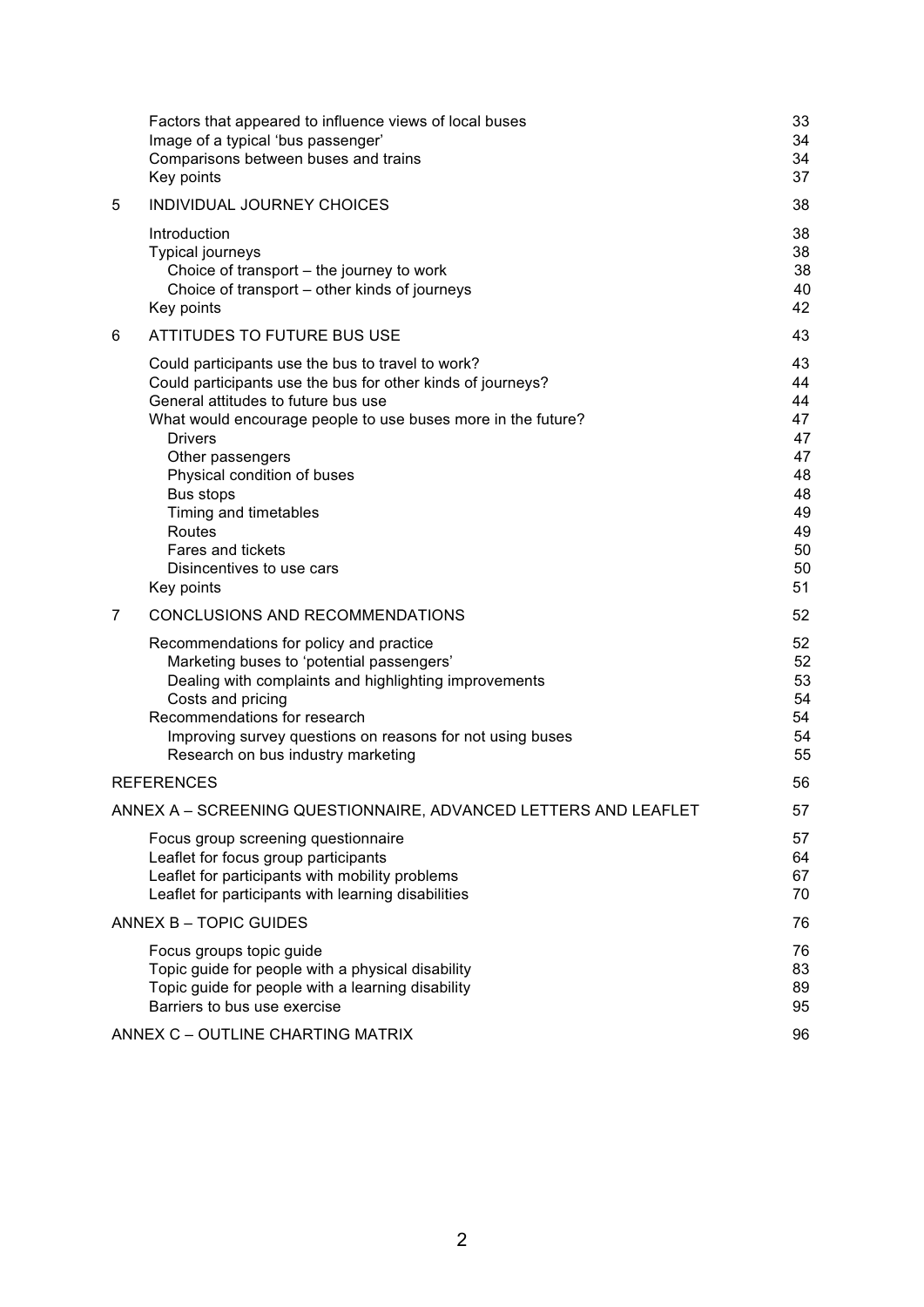## **EXECUTIVE SUMMARY**

#### **Background**

- 1. The Scottish Government commissioned this research to explore in depth the reasons why some people do not use buses and what might encourage them to do so. While there is considerable existing research on bus travel in Scotland, much of this to date has been quantitative, relying on survey data. Although very useful in measuring use of buses and other modes, survey data can be limited in the level of detail it can provide on why people use particular modes rather than others. This research was intended to address that gap.
- 2. Buses are the most commonly used form of public transport in the UK. In Scotland, there were 513 million passenger journeys on local bus services in  $2007-08.<sup>1</sup>$  However, while the number of passenger journeys by bus has risen slightly in Scotland since 1998-99, this follows a period of steep and steady decline in bus passengers since the mid-1970s. At the same time, car use in Scotland has increased massively. The Scottish Government has identified that buses have an important role to play in delivering its central purpose of sustainable economic growth, and the strategic objectives of making Scotland fairer, healthier and greener, encouraging communities to flourish and extending opportunities for people to succeed (Scottish Government, 2008a). Buses are expected to play a key role in meeting the objectives of Scotland's National Transport Strategy (Scottish Executive, 2006a) in relation to improving journey times and connections, reducing emission and improving the quality, accessibility and affordability of public transport.

#### **Methods**

- 3. The study was qualitative in nature, aiming to map the range and diversity of experiences and views of those who use the bus infrequently or not at all. It involved:
	- 12 general population focus groups with 'infrequent or non-bus users', defined as people who use the bus once a month or less.
	- 12 in depth interviews with people with mobility problems and/or learning disabilities who used the bus once a month or less.
- 4. The focus groups took place in Aberdeen, Glasgow, Dundee, West Lothian and the Borders. In order to capture the views of people with different personal characteristics, quotas were set around age, gender, working status and household income. Focus group participants were recruited by professional recruiters, using a screening questionnaire developed by ScotCen. In depth interview participants were recruited via the Scottish Household Survey (SHS) (people with mobility problems) and via Enable Scotland (people with learning disabilities). These participants lived in other urban areas in the central belt and in Aberdeen.

<sup>-</sup>1 Scottish Government (2009) *Scottish bus and coach statistics*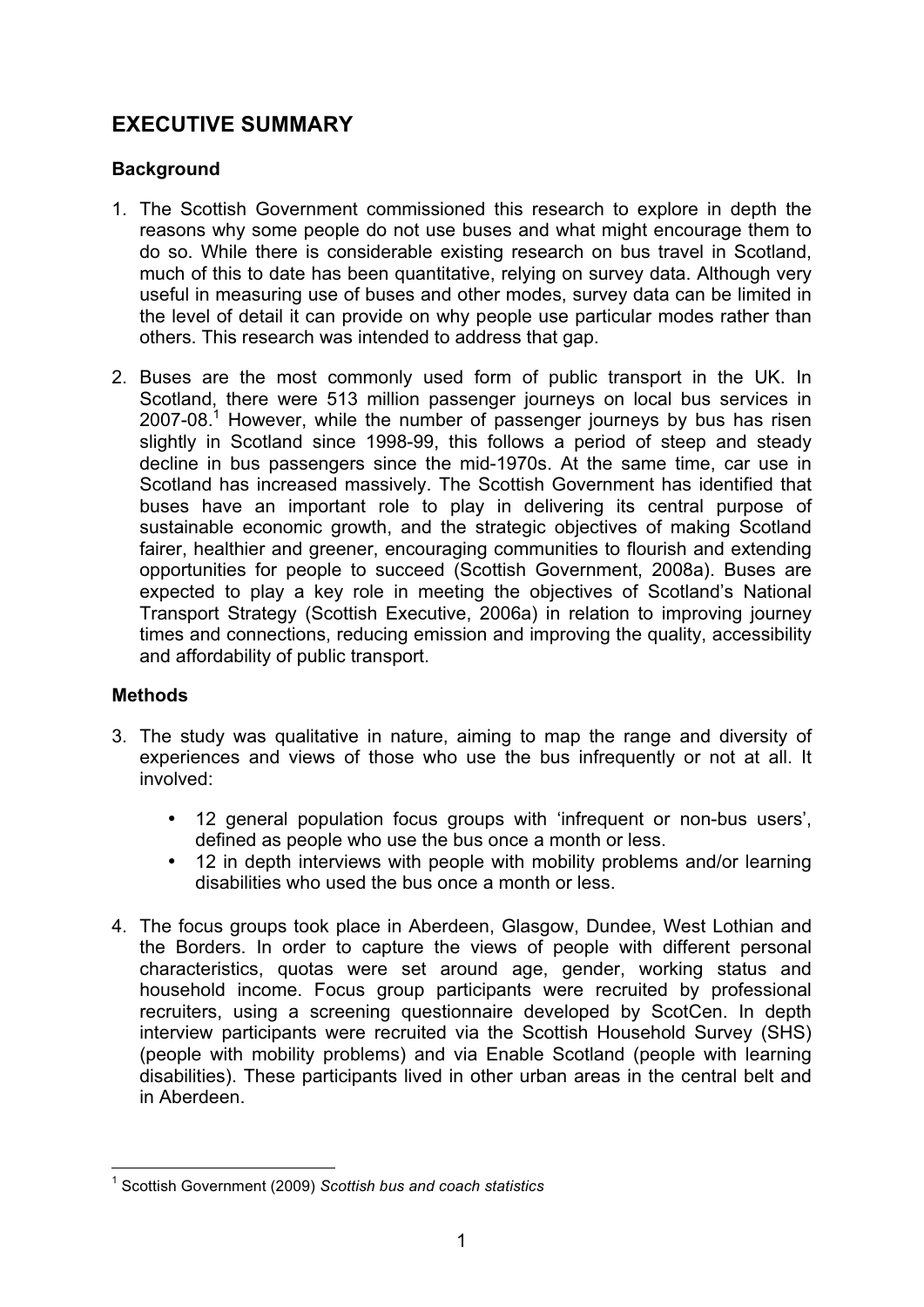5. Interviews and focus groups were digitally recorded and transcribed in full. They were then summarised under key themes using 'Framework', a software package which provides a consistent method for organising and condensing qualitative data. These summaries were interrogated to identify the range of views and experiences discussed.

#### **Main Findings**

#### *Experience and knowledge of local bus travel*

- 6. Although all participants in this study were infrequent or non-bus users, the length of time since they had last used a bus varied. Participants were broadly split between those who had used a bus in the last couple of months, and those who had last used a bus over a year ago. Reasons for participants' last bus journey were divided between 'push' factors, associated with the car being unavailable or impractical for particular journeys, and 'pull' factors associated with positive attributes of bus travel – such as being able to travel in a large group together or wanting a child to have the experience of travelling by bus.
- 7. Given the focus of this study on reasons for not using the bus more often, unsurprisingly much of the discussion of buses focused on the negative. However, participants' opinions of their most recent journeys by bus were more varied, with more positive or at least 'neutral' experiences also apparent.
- 8. Participants' levels of knowledge of local bus services varied, largely depending on the length of time since they had last used a bus. It ranged from very limited knowledge, through a general awareness of routes or frequency, to quite detailed knowledge of routes and prices. Various possible sources of information about buses were identified by participants, including both formal (Internet, timetables at bus stops, Traveline) and informal (friends, family, other people at bus stops) sources. Informal sources appeared particularly important to participants with a disability.

#### *General perceptions of local buses*

- 9. As discussed above, although some positive examples of bus travel were cited such as drivers helping passengers with prams or wheelchairs – discussion of buses in this research tended to focus on the negative. Participants' beliefs about problems with local bus services reflected a combination of previous experience (recent as well as long-past), 'hearsay' from other people, and media coverage. A wide range of problems with buses and actual and potential barriers to bus travel were identified. However, it was sometimes difficult to disentangle whether these were 'general' barriers, or reasons that participants *themselves* did not use buses more often. Barriers identified by participants included:
	- Bad driving behaviour and poor driver attitudes
	- Concerns about other passengers committing anti-social or criminal behaviour, as well as more general concerns about other people's behaviour causing annoyance or discomfort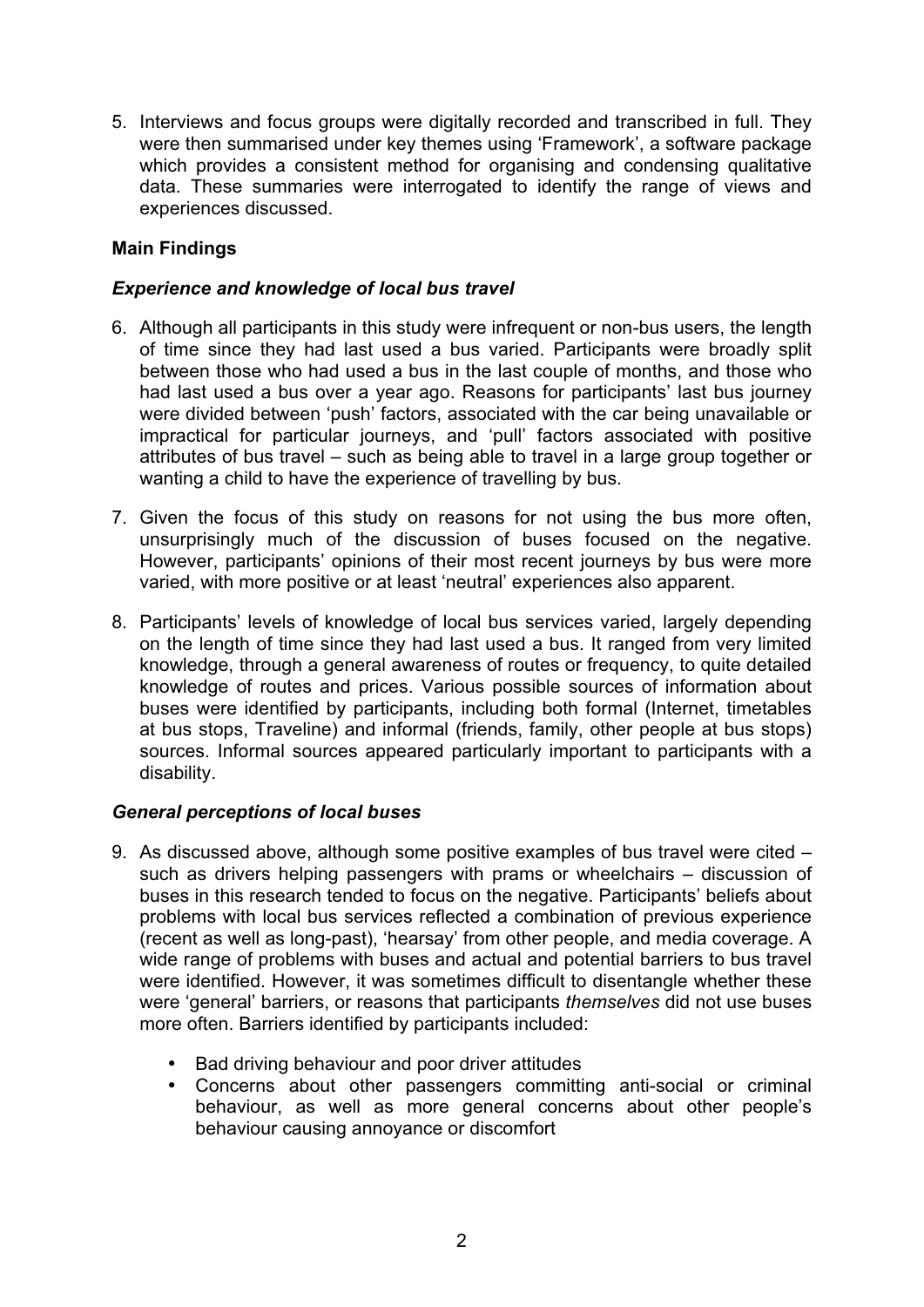- Fears about the physical condition of buses making them unsafe, unreliable or inaccessible (for participants with mobility problems), as well as concerns about cleanliness and comfort on board
- Concerns about personal safety, comfort and the adequacy of information at bus stops
- The perceived length of bus journeys, as well as the appropriateness of timetables for the journeys participants needed to make
- A belief that buses cannot be relied on to stick to their timetables
- A perceived lack of direct and/or appropriate routes, as well as concerns about routes travelling through 'undesirable' areas
- A belief that fares are too high, as well as complaints about the inconvenience of having to find exact change.
- 10. Safety concerns were apparent across a number of aspects of bus travel, including: driver behaviour, other passengers, the physical condition of buses, bus stops and routes.
- 11. There was considerable overlap in the barriers raised by men and women, older and younger people and those in urban and rural areas. However, there was some evidence that safety issues were of greater concern to women, that young people were particularly negative about driver attitudes, and that people in rural areas were particularly likely to feel buses were too infrequent and waiting times too long. Disabled people also shared many concerns with other participants. However, they also raised a number of issues which caused them greater problems, including:
	- Safety concerns relating to drivers waiting for people to get on and off and reach their seat
	- Accessibility issues, relating to steps and to poles obstructing wheelchair spaces, as well as accessibility of information, with small font sizes for timetables a particular problem for those with visual impairments
	- Overcrowding creating particular issues for participants who suffered from anxiety
	- Lack of toilets, and
	- Distance to walk to stops.
- 12. In comparison with trains, buses were seen as less reliable/predictable, slower, and less safe (primarily because of the presence of conductors to 'police' behaviour on trains). It was also suggested that information about stops both on board and at stations is clearer for trains than for buses.

#### *Individual journey choices*

- 13. The car dominated as participants' preferred mode of transport to work. Reasons for preferring the car centred on its perceived 'convenience' and 'reliability'. Key reasons the car was seen as more 'convenient' than the bus for commuting to work included the belief that cars were:
	- Quicker and more direct ('door to door')
	- Easier/quicker for multi-stage/multiple journeys
	- Easier for carrying equipment or paperwork.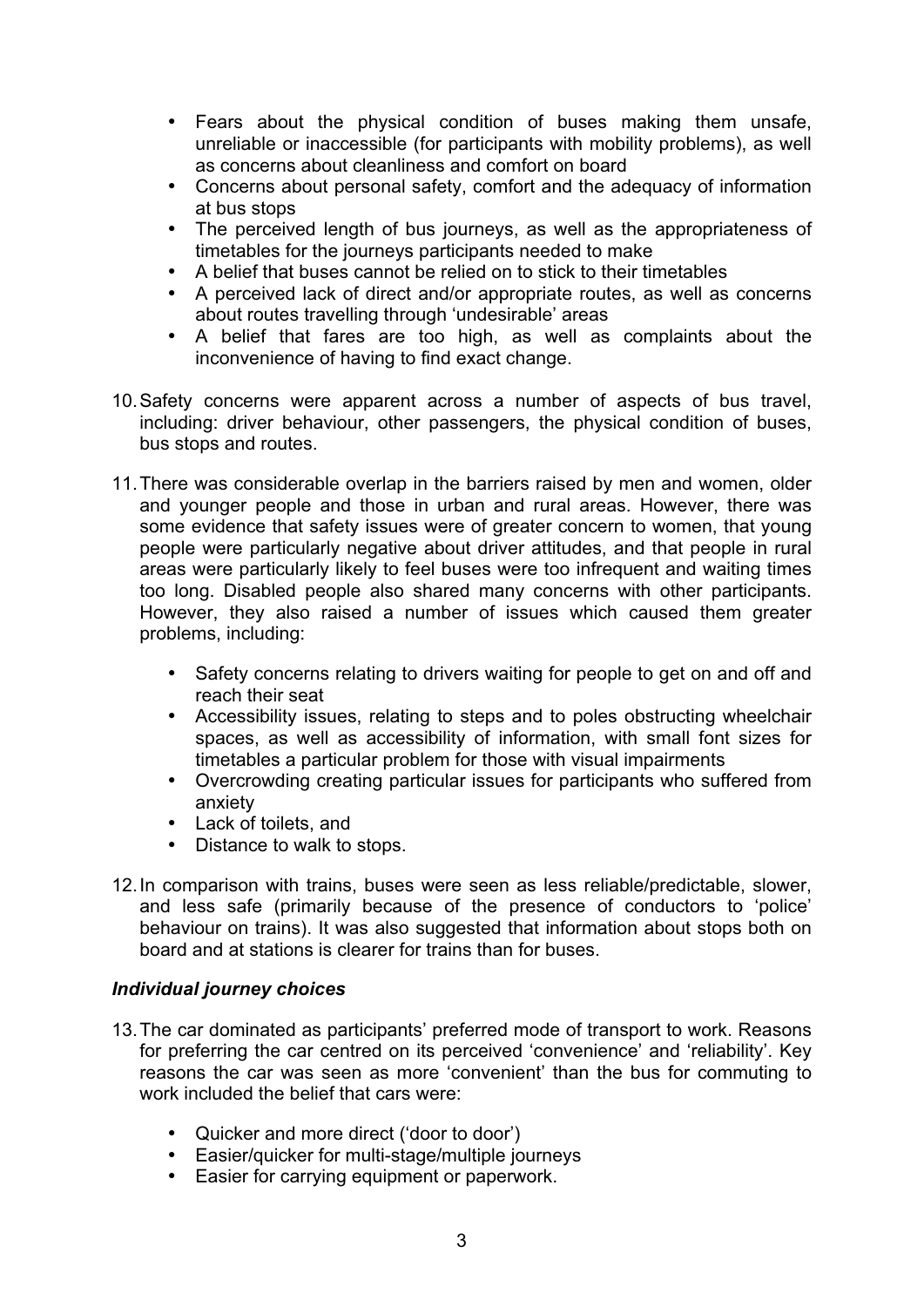- 14. Cars were also preferred on grounds of their perceived greater 'reliability' doubt over whether buses would get participants to work on time was a key barrier to their use for commuting. Cars were generally seen as giving participants more freedom and control over their journeys and over the 'travel environment'. Participants also suggested that it was cheaper to travel to work by car, though comparisons of cost tended to take the costs of purchasing, maintaining or insuring a car as a 'given' – only petrol costs were taken into account when working out whether the car or bus was the cheapest option.
- 15. The car also featured prominently as the preferred mode of transport for nonwork journeys. Again, it was seen as cheaper (especially for trips with other family members) and as allowing greater freedom and control over arrival and departure times. The bus was not seen as practical for food shopping because of the large amount of bags to carry, while taxis were seen as more cost effective than the bus for nights out when travelling in a group.

#### *Attitudes to future bus use*

- 16. In terms of attitudes to using the bus more often in the future, there was a general belief among employed participants that it would not be possible to use the bus to get to work. Sometimes this appeared to be based in fairly specific knowledge of available bus services, while in other cases, views appeared to reflect more general perceptions of the reliability or speed of buses. Multiple reasons were cited for participants being unable or unwilling to use the bus for commuting – including time, cost, frequency, reliability, the need to make multi-stage or multipurpose journeys and the need to carry equipment or bags. There was some indication of willingness to use the bus more often for some social journeys or trips into town. However, again a range of barriers to doing so were cited, including time, hassle of changing buses, cost, infrequency, lack of certainty about routes/fares, lack of appropriate routes, timetables being unsuitable, and safety on night buses.
- 17. Analysis of the range of opinions expressed in relation to future bus use suggests that infrequent or non-users fall into three broad groups according to their attachment to the car, willingness to try the bus and identification with environmental problems:
	- 'Bus refusers' were strongly attached to their cars and did not wish to use the bus more often under any circumstances, even if substantial improvements were made
	- 'Bus pessimists', if pushed, say they would like to use the bus more often, but do not see the bus as an attractive option currently and do not appear to have a strong desire to make this change
	- Those who are 'Willing to be convinced' would like to use the bus more and cite positive reasons for doing so (dislike of car travel and/or personal and environmental advantages to bus travel), but still think there are substantial barriers preventing them from doing so.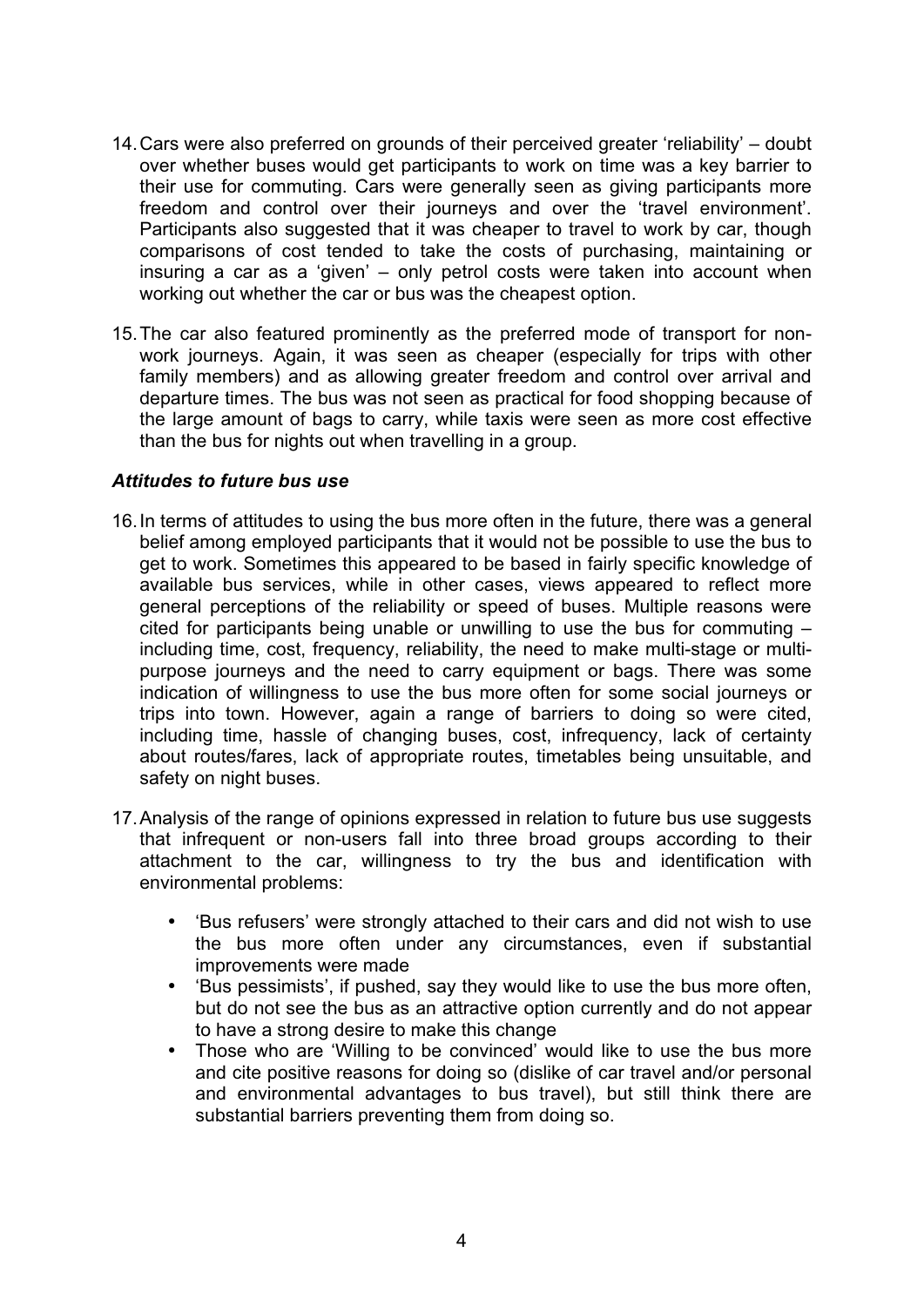#### *Suggested improvements*

- 18. Participants identified a wide range of improvements to bus services which they felt might encourage some people to use the bus more often. However, it was not always clear that these changes would encourage individual participants to use the bus more – as discussed above, for some participants no amount of improvements to services would tempt them away from their car. Moreover, some of these suggestions may relate to actions that some bus companies and/or Local or Central Government have already taken, but of which participants were unaware. Specific suggestions for improving bus services included:
	- Improved customer care skills for drivers (including improved awareness of the needs of disabled passengers)
	- Conductors on buses to prevent anti-social behaviour and overcrowding
	- General improvements to the physical condition of buses in order to improve comfort, safety and accessibility (e.g. seatbelts, rubbish bins, more regular cleaning, toilets, air conditioning, handrails, softer seats, etc.)
	- Improved lighting, shelters and information, including accurate 'Real time' information, at bus stops
	- Action to try and improve the speed and reliability of buses, including better/longer bus lanes, more direct/express routes, more frequent services at more standardised times and driver incentives for timekeeping
	- Better information about routes, timetables and fares, to be available in places other than bus stops.
	- Cheaper and/or more 'standardised' fares
	- Introducing pre-pay or top-up card systems to pay for bus fares, to avoid the need for exact change or knowing how much a ticket will be in advance.
- 19. Reactions to disincentives to car use were mixed one view was that participants would simply absorb the additional costs of higher petrol prices, congestion charges or higher parking prices, while another was that this might encourage them to use the bus or walk instead of using the car for short journeys.

#### **Conclusions and Recommendations**

- 20. In addition to participants' own recommendations for improving bus services, the findings from this study suggest a number of broader implications for policy, practice and further research.
- 21. First, the findings suggest that attempts to 'convert' those who are 'willing to be convinced' of the merits of bus travel need to do three main things:
	- Highlight the advantages  $-$  both personal and environmental  $-$  of bus travel
	- Mitigate or challenge views of the disadvantages addressing particularly the key issues of journey time and reliability
	- Make it as easy as possible to use the bus including making it easier for infrequent and non-users to find out about times, fares and routes and removing the need to have the exact fare.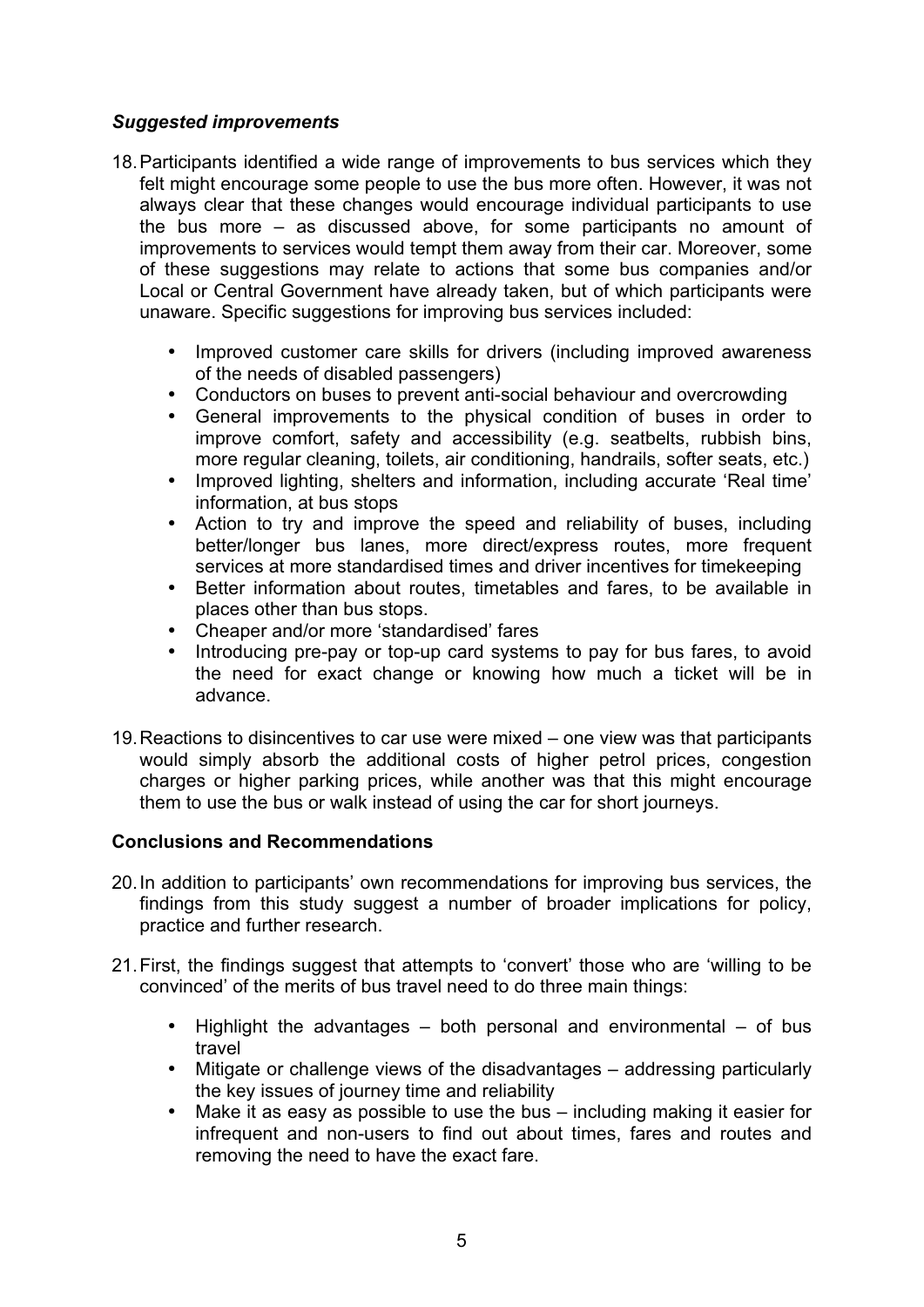- 22. Second, given the finding that bad experiences appear to stick in people's memories, bus companies need to ensure that the way they deal with complaints mitigates the potential impact of negative experiences – which can be longlasting and far-reaching – on future travel decisions.
- 23. Third, in reviewing and presenting fare levels to the public, bus companies need to take into account the fact that while taking the bus may be cheaper than owning, insuring and running a car, car owners do not necessarily include all these costs when making these comparisons. Unless the bus fare is less than the costs of petrol and parking for a specific journey, the bus is unlikely to be viewed as the 'cheaper option'. While our findings suggest that cost may not be the only or main barrier to bus use for all infrequent users, cheap or free travel days could encourage those who have not travelled by bus for some time to try it again.
- 24. In terms of future research, this study suggests that when people describe the bus as 'inconvenient', this generally reflects a number of more specific concerns about directness, journey speed, and ease of making multi-stage or multipurpose journeys. Given this, survey questions on reasons for not using the bus should focus on specific issues, rather than on general statements about 'convenience' or related concepts. Future surveys could also build on work by Anable and Stradling (in Dudleston et al, 2005) to explore in greater detail the size and characteristics of different 'sub-groups' of infrequent or non-bus users, and to test which, if any, policy solutions many be most successful in encouraging these groups of people to use the bus more often in the future. Finally, further research could explore how different bus companies market their services, in order to explore possible solutions for overcoming some of the 'stereotyped' views of buses and bus passengers identified in this study.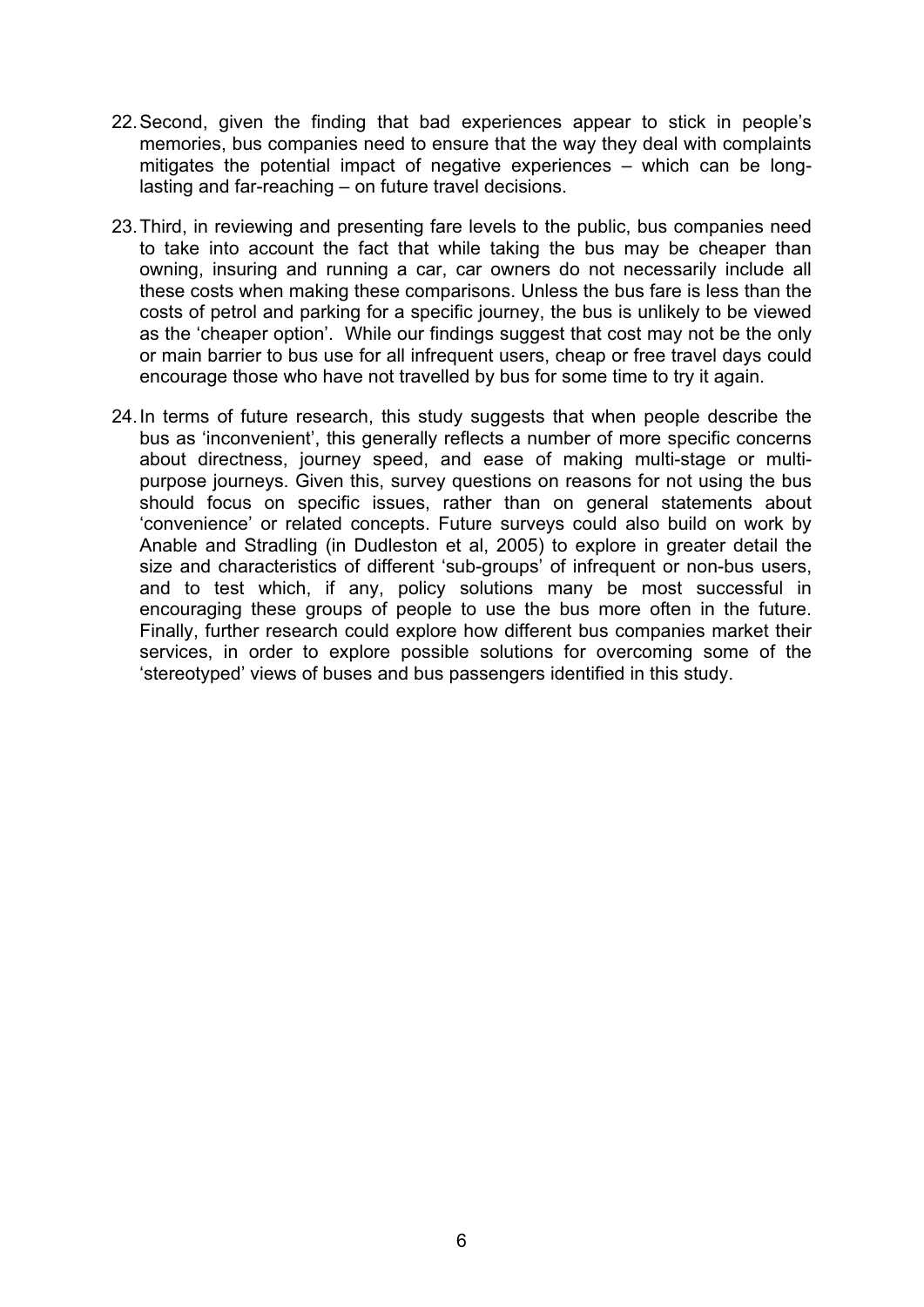## **1 BACKGROUND AND INTRODUCTION**

*1.1* This report presents findings from a qualitative study that explored why some people do not use buses often or at all and what, if anything, might encourage these people to use buses more often in the future. The study was commissioned by the Scottish Government Transport Directorate and conducted by researchers at the Scottish Centre for Social Research. This introductory chapter describes the policy and research context for the study, explains its aims and objectives and sets out the structure of the remainder of the report.

#### **Policy and research context**

#### *The role of buses in Scottish Government policy*

- *1.2* The Scottish Government has identified that buses have an important role to play in delivering its central purpose of sustainable economic growth and the strategic objectives of making Scotland fairer, healthier and greener, encouraging communities to flourish and extending opportunities for people to succeed (Scottish Government, 2008a). More specifically, one of the Government's national indicators is to achieve an increase in the proportion of journeys to work made by public or active transport. In addition, the Government anticipates buses playing an important part in achieving the three objectives of Scotland's National Transport Strategy (Scottish Executive, 2006a):
	- Improving journey times and connections
	- Reducing emissions, and
	- Improving quality, accessibility and affordability of public transport.
- *1.3* The Scottish Government's recent guide for Local Authorities, Regional Transport Partnerships and Bus Operators (Scottish Government 2008a) recognises that buses are 'almost unparalleled in their scope to achieve the modal shift we all want to see'. However, with a background of long-term decline in bus passenger numbers and year-on-year increases in car traffic, they also acknowledge that 'people are attached to their cars and achieving modal shift will require the strongest vision and leadership'.

#### *Trends in bus use in Scotland*

*1.4* Buses are the most commonly used form of public transport in the UK. In Scotland, there were 513 million passenger journeys on local bus services in 2007-08 (Scottish Government, 2009a). However, while the number of passenger journeys by bus has risen slightly in Scotland since 1998-99, this follows a period of steep and steady decline in bus passengers since the mid-1970s. At the same time, car use in Scotland has increased massively. Recent information from the Scottish Government estimate that the volume of car traffic on major roads (Motorways and A roads) has more than doubled, from an estimated 9,300 million vehicle kilometres in 1975 to around 22,000 million vehicle kilometres in recent years (Scottish Government, 2008b). The 2007-8 Scottish Household Survey (SHS) showed that 55% of people had not used a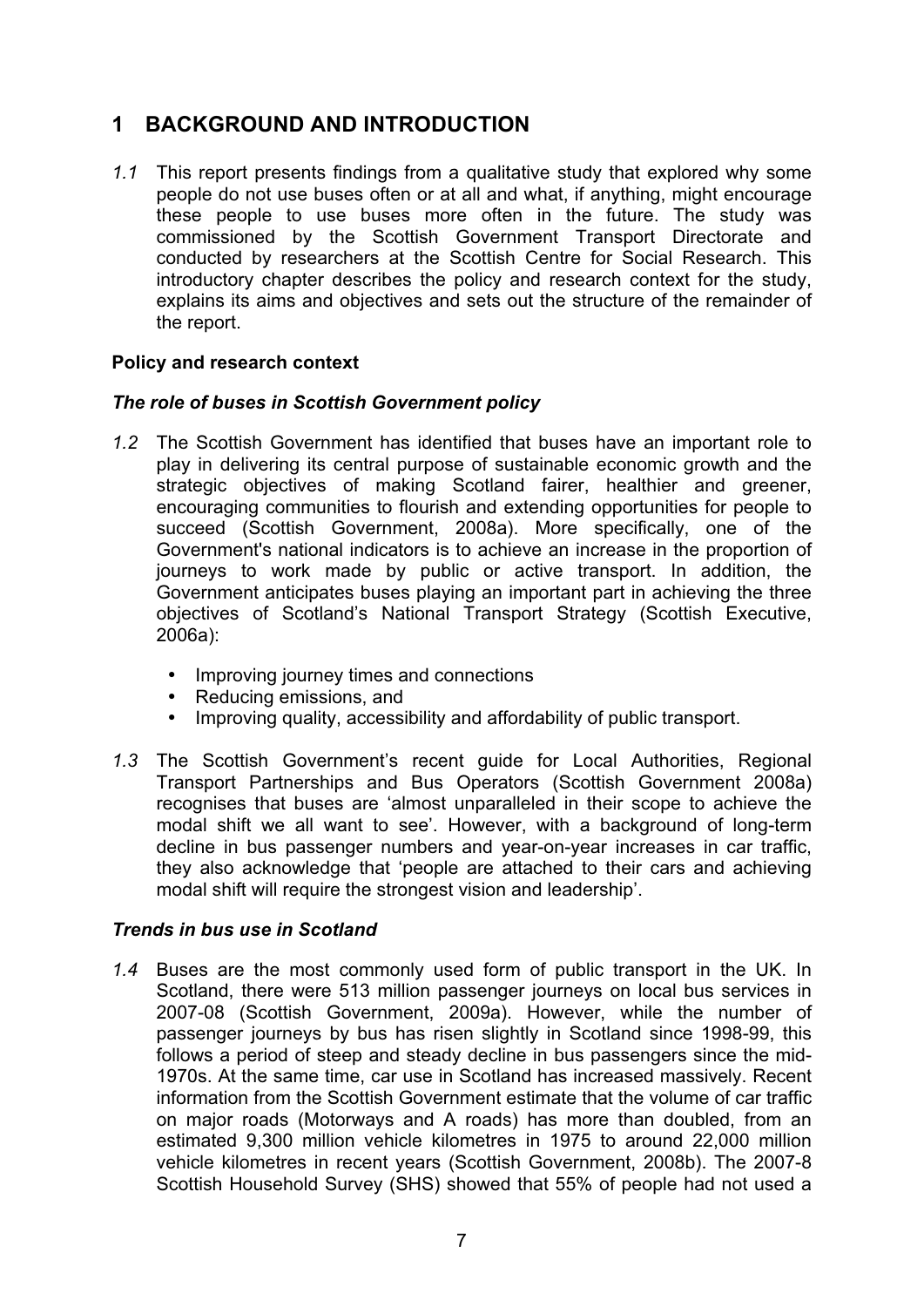bus at all in the previous month, while the proportion using buses 'regularly' (every day or almost every day) had remained static at 12% since 1999 (Scottish Government, 2009a). Similar trends are apparent in relation to commuting in particular - while 12% travel to work by bus, this has remained static since 1999, with two thirds commuting by car (Scottish Government 2009b). Moreover, three-fifths of those who travel to work by car state that they could not use public transport for that journey. This is in spite of the fact that 80% of people in Scotland say their local bus service is 'very' or 'fairly' convenient (Scottish Government, 2009a).

#### *Existing research on attitudes to bus travel*

- *1.5* Public attitudes to bus travel have been explored in a number of recent Government surveys. A common finding is that those who currently use buses tend to be reasonably positive in their views of bus travel – for example, the 2005 Bus Passenger Satisfaction Survey carried out for the Scottish Executive recorded an average 'satisfaction score' (where a maximum score of 100 indicates people were 'very satisfied' across all aspects) of 87 (Buchanan, 2006). However, there is some evidence to suggest that the views of those who do not travel by bus, or who do so only infrequently, tend to be more negative. For example, a recent ONS survey shows that while 78% of bus users rate services as 'very' or 'fairly' good, just 65% of non-users who gave a rating said the same. Moreover, a third of non-users felt unable to give any opinion on the overall quality of bus services (ONS, 2009).
- *1.6* As noted above, the SHS shows that 3 out of 5 people who currently travel to work by car claim that they could not use public transport for that journey. The most common reason given for saying this was a belief there was 'no direct route'. Among those who said they could, at least in theory, use public transport to travel to work, the most common reason for *not* doing so was the belief it would 'take too long'. Those in remote rural areas were more likely to cite 'lack of service' as their reason for not travelling to work by public transport. Cost did not appear to be a major barrier to bus use specifically, at least for the majority of people who used the bus once a week or less – in 2007, just 5% cited the 'cost of public transport' as a reason for not using buses more often. In contrast, 27% said they did not use buses as they 'use my own car', while 21% said they had 'no need' to use buses (all findings taken from Scottish Government, 2009a). Similarly, Lyons et al (2008) and ONS (2009) both report that reasons for non-use of buses are topped by comparisons of the 'convenience of travel by car against the available bus service'.
- *1.7* A recent survey of Edinburgh residents which asked about a wide array of issues that might put people off using the bus identified 8 'underlying factors' or groups of barriers (Stradling et al, 2007). They characterise these factors as relating to:
	- Service provision covering factors like the directness of routes, having to change buses, perceptions of journey times/timetables/reliability, etc
	- 'Unwanted, intrusive arousal from the bus experience' covering issues like feeling the buses are too crowded/cramped, people smoking or using mobiles on the bus, noise, heat and drivers braking too harshly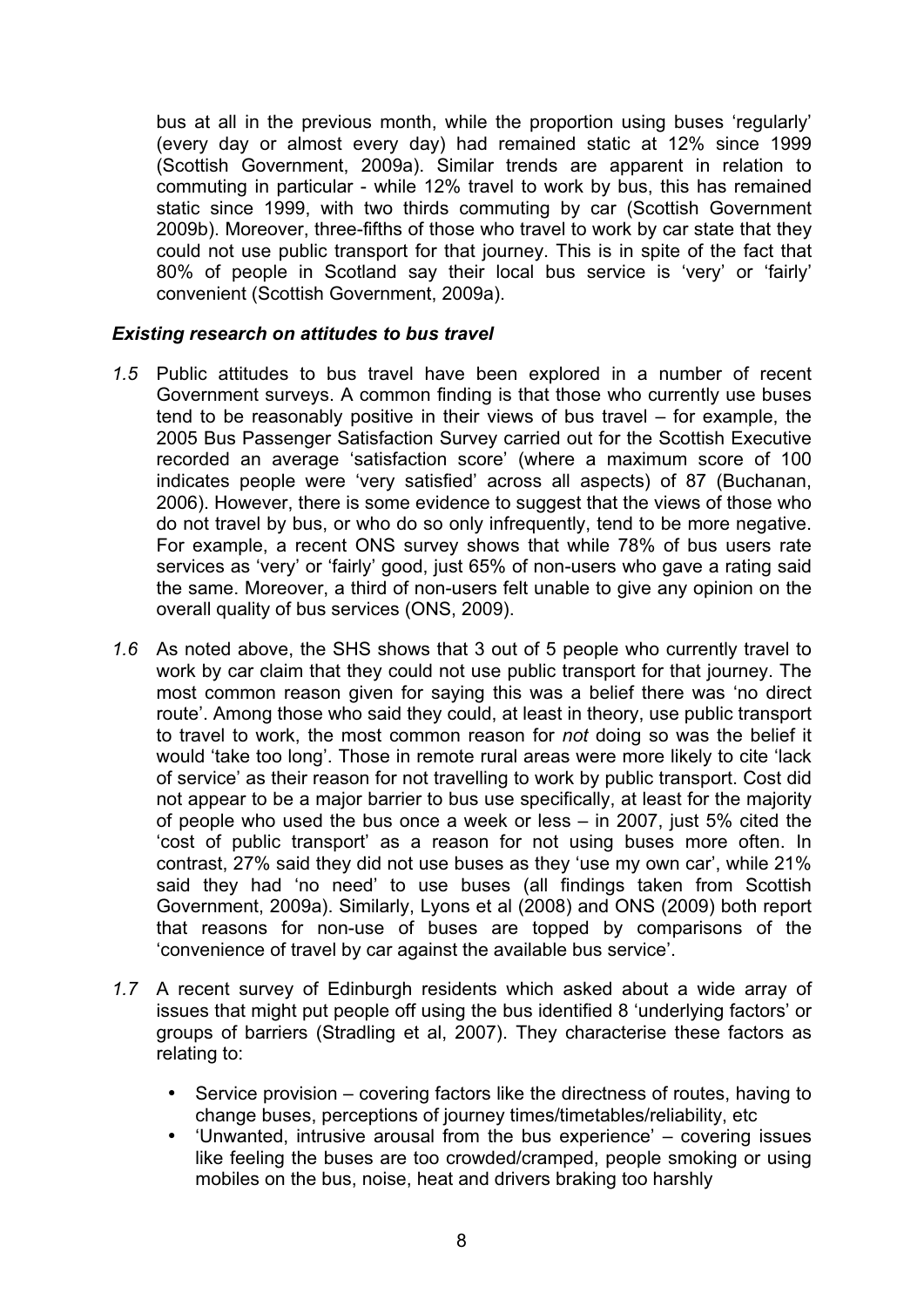- Feeling unsafe and at risk  $-$  including feeling unsafe while waiting for buses or while on the bus due to the behaviour of other passengers, particularly at night
- Preferring the capacity, convenience and control conveyed by the car
- Monetary cost
- 'Self image' when travelling by bus including feeling travelling by bus does not create the right impression
- Preference for 'self-reliance' for short journeys including preferring to walk or cycle
- Difficulties relating to disability or discomfort on buses including difficulties relating to lack of mobility, getting on and off buses, not enough hand rails, visual impairment, and other health reasons.

#### *Variations in use of and attitudes to buses*

- *1.8* Survey data shows that both bus use itself and attitudes towards bus use are strongly patterned by demographic and socio-economic factors, like gender, age and income, and by geography. The SHS (Scottish Government, 2009a) shows that:
	- Young adults (aged 16-29) are most likely to have regularly used the bus in the previous month
	- Bus use falls as household income increases
	- People who are self-employed are least likely to have used the bus in the previous month, while those who are unemployed or in further/higher education are most likely to have used a bus
	- People in rural areas are more likely *not* to have used the bus at all in the previous month than people in large urban areas
	- The older someone is, the less likely they are to say they feel safe travelling on buses in the evenings
	- Women are less likely than men to feel very or fairly safe travelling by bus in the evening.
- *1.9* The Scottish Executive's 2006 Bus Strategy highlighted the infrequency of rural buses, combined with the lack of time constraints associated with the car, as a key reason that people in rural areas tend to use local bus services less often than their urban counterparts.
- *1.10* Choice of transport may also vary depending on the type of journey people want to make. A 2005 report for the Scottish Executive on public perceptions of travel awareness (Dudleston et al, 2005) noted that most people are in fact multi-modal travellers, using more than one form of transport at different times to meet their needs. 'Supermarket shopping' was identified as the most car dependent journey type, compared with 'evenings out for leisure purposes' as the least car dependent
- *1.11* Finally, recent research has also emphasised the importance of understanding people's underlying attitudes and values, as well as their demographic characteristics, in explaining different orientations to transport and modal shift. Segmentation analysis has been used in several recent studies to highlight the extent to which different groups who may be demographically similar and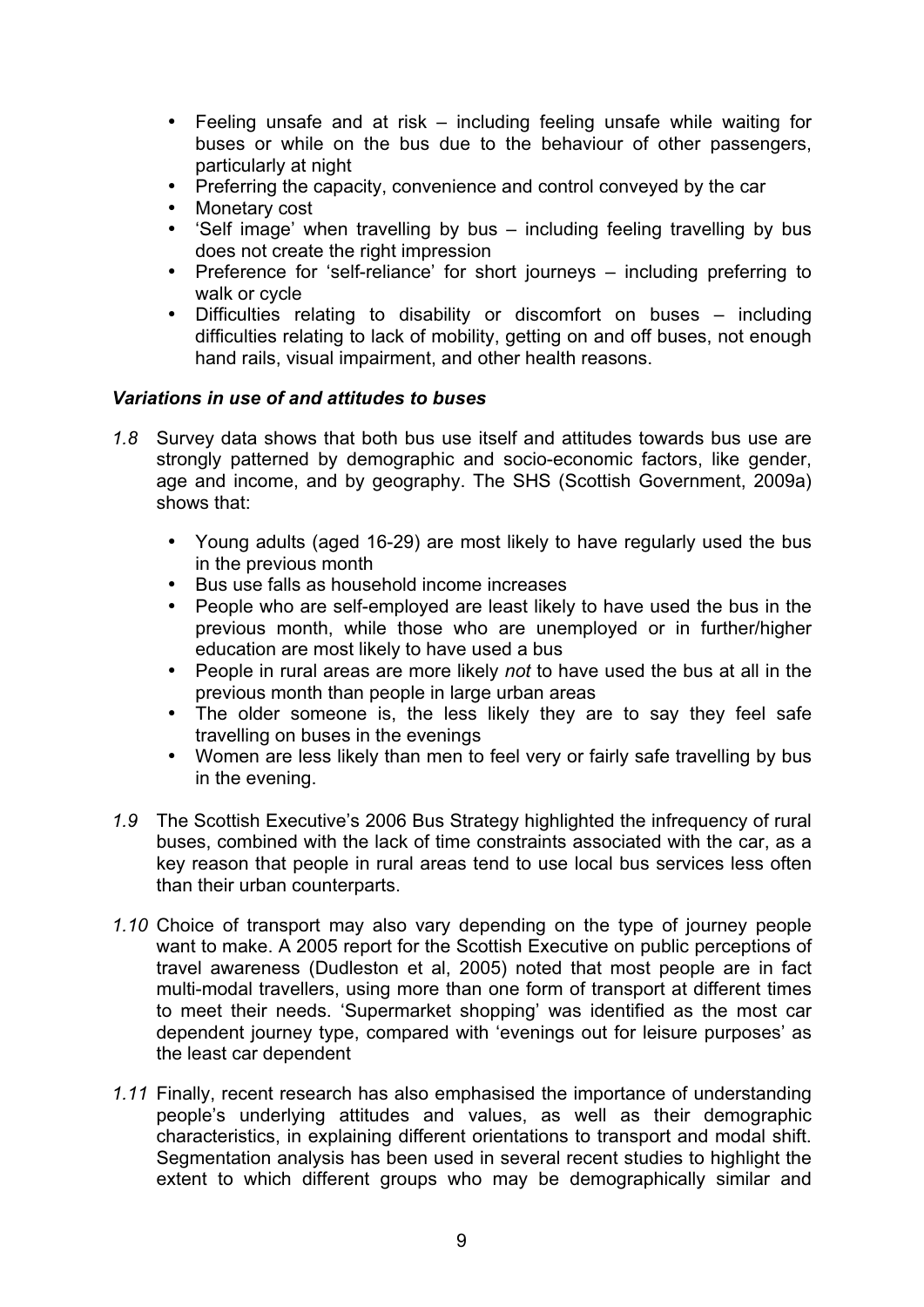display similar levels of current car or public transport use actually have quite different aspirations and motivations as far as their future travel is concerned. For example, Dudleston et al (2005) suggest that people who are currently high car users can be divided into:

- Die hard drivers who are strongly attached to the car and very unwilling to use alternative modes
- Car complacents who enjoy travelling by car and are not particularly trying to use it less
- Malcontented motorists who would like to reduce car use but feel there are no alternatives, and
- Aspiring environmentalists who already use different modes and are ready and willing to do so more.
- *1.12* They argue that drivers in different segments may be differently susceptible to policy messages and initiatives to encourage modal shift. For example, while more punitive measures (congestion charging, petrol price increases, etc.) may have some effect on car complacents, they are less likely to work for die hard drivers. Malcontented motorists may be more affected by positive actions to improve timetabling, information, frequency and quality of local bus services.

#### *Disabled travellers*

-

- *1.13* Disabled people face particular challenges in terms of transport and travel. In fact, as noted in a recent report on improving public transport for disabled people in Scotland (TNS System Three, 2006), the biggest difference in travel between disabled adults and non-disabled adults is not in the way they make trips or in the reasons for trips, but the fact that disabled adults are less likely to make trips at all. Data from both the SHS and National Travel Survey show that disabled people make fewer journeys and are more reliant on public transport for those journeys than are the general population. Seven in ten respondents to the TNS Survey said they would like to travel more than they currently did.
- 1.14 Many disabled people qualify for free Scotland-wide bus travel<sup>2</sup>. Cost may therefore be less of a barrier for them than for some other travellers. However, they face a number of other challenges when using public transport. Recent studies (e.g. Penfold et al, 2008 and TNS System 3, 2006) suggest that the kinds of barriers people with a disability face when using public transport, including buses, include:
	- Difficulties relating to the physical accessibility of buses themselves. A recent report commissioned by the Department of Transport concluded that whilst positive steps had been taken to improve the accessibility of public transport, this varied across different transport modes and type of disability. Particular issues for improvement included insufficient space for assistance dogs, a lack of storage and inconsistent design and location of features like wheelchair spaces, priority seating and door controls (Human Engineering Limited and GDBA, 2008).

<sup>2</sup> See http://www.transportscotland.gov.uk/concessionary-travel/who-qualifies for information about the concessionary travel scheme.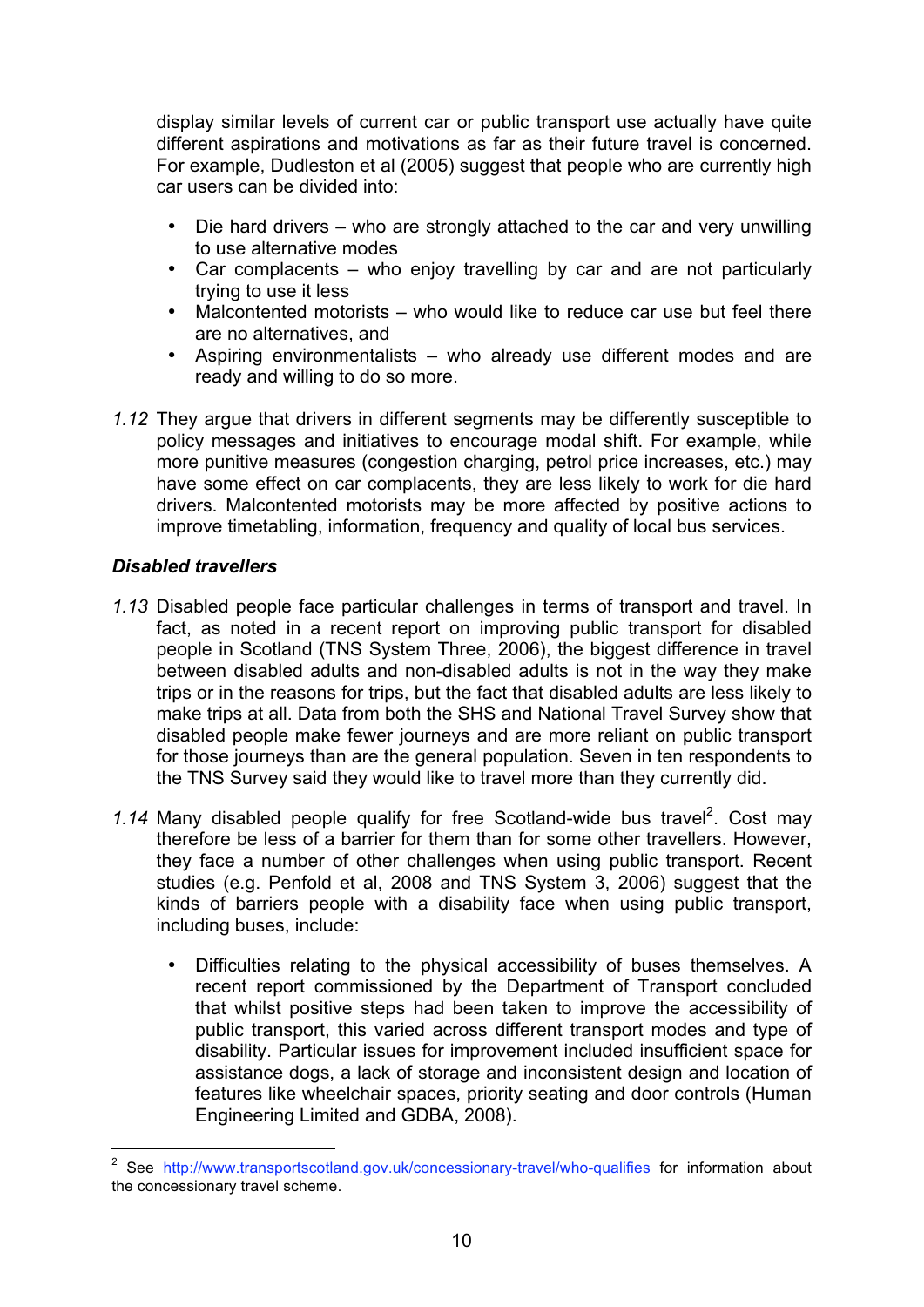- Physical access and facilities at points of departure (e.g. kerbs and pavements, lighting, signage and audio information for people with sensory impairments)
- Difficulties travelling from home to bus stops
- Inadequate information and communication  $-$  for example, information about physical accessibility or what assistance people can expect, as well as appropriate on-board information for people with different sensory impairments
- Approach/attitudes of transport staff including not universally offering to lower vehicles, lack of awareness about difficulties caused by moving off before passengers are seated, and staff being rude or unhelpful when asked for help, particularly by people with mental health problems who may be less 'visibly' in need of support
- Personal safety concerns
- Lack of confidence incorporating both personal confidence about using buses (for example, among those with severe anxiety) and lack of confidence in features of the system, such as drivers using ramps
- Lack of reliable companions
- Cost.

#### *The role of qualitative research in understanding bus use*

- *1.15* Findings from surveys can help policy makers identify trends and patterns in bus use among different groups. They can also help identify barriers to bus use. However, the level of depth with many surveys they are able to probe people's answers can limit their usefulness. For example, the fact that people say they do not use buses because they 'use their own car' does not tell us why people prefer to use their car. Moreover, surveys on bus use often find that people dismiss the bus as 'inconvenient', but without understanding exactly what aspects of bus travel people view as 'inconvenient' it is difficult to know where policy should focus to try and address these concerns.
- *1.16* Guiver (2006) suggests that qualitative research can play an important role in looking at transport from the respondents' point of view, rather than imposing assumptions about what is important. While surveys often focus on what Lyons et al (2008) call 'utility' factors, like cost and timekeeping, Beirao and Cabral (2007) argue that qualitative research can help reveal the more 'emotional' factors underpinning people's travel decisions. Guiver's own qualitative research suggested that feelings of power and control are major issues affecting people's attitudes to bus travel. Her participants described feeling a lack of power over their environment and situation while travelling by bus, in contrast with the control they felt over these factors when travelling by car. Similarly, Beirao and Cabral (2007) use qualitative research to show that the underlying desire for control underpins many of people's other reasons for preferring to travel by car.

#### **Aims and objectives of the study**

*1.17* This research was commissioned specifically to address gaps in understanding of barriers to bus use in the Scottish context. In particular, it was intended to fill gaps in the existing survey evidence by using qualitative methods to provide a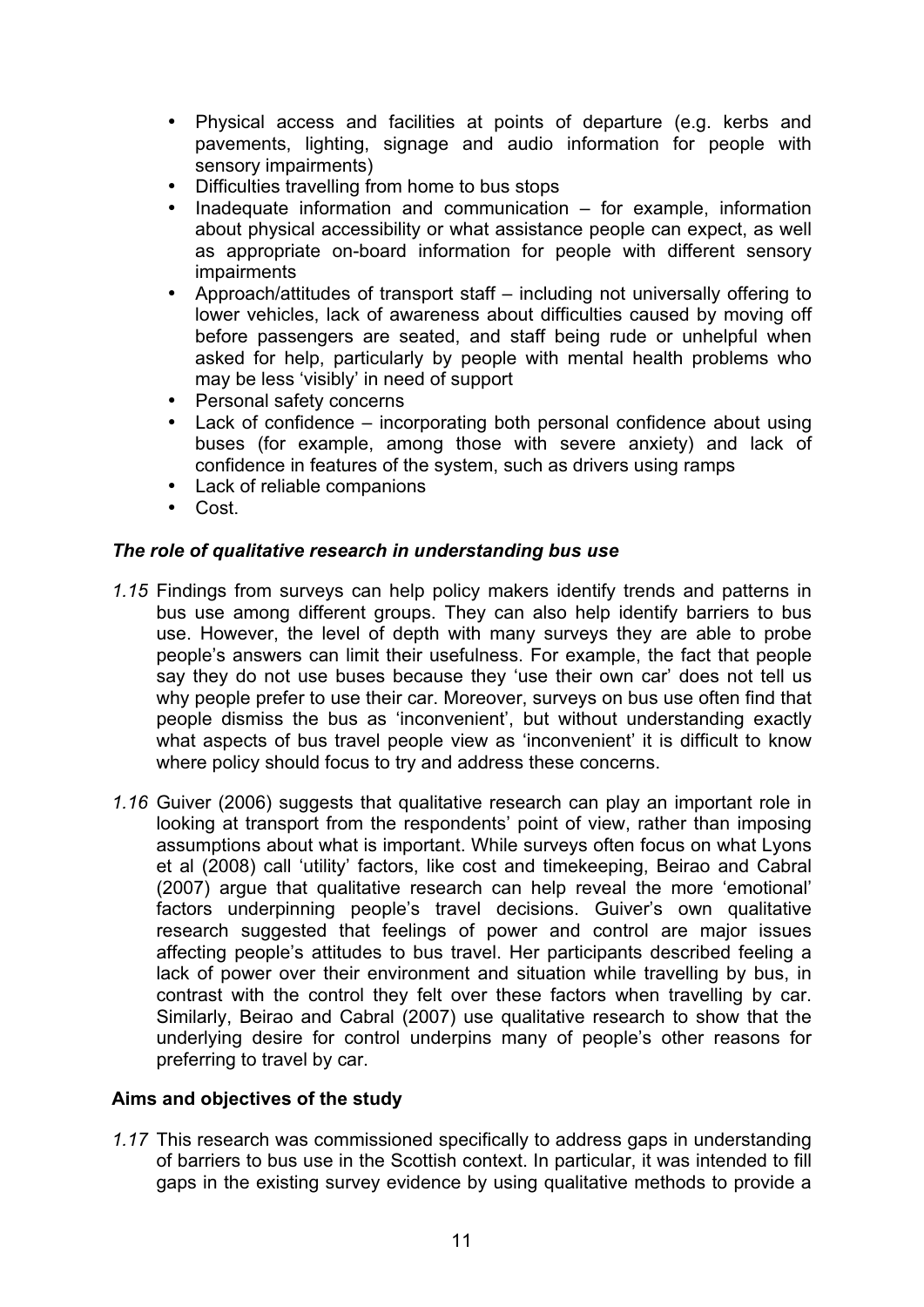greater depth of understanding of people's reasons for not using buses. Moreover, it builds on existing qualitative research from elsewhere by exploring barriers and incentives to bus use in a specifically Scottish context.

- *1.18* The overarching aim of this research was *'To explore in more depth the reasons why people do not use buses (more) and what might encourage them to do so'.*
- *1.19* The findings are intended to improve understanding of the views of people who do not travel by bus often or at all ('infrequent' and 'non-users') and to help bus policy makers and operators to think about ways of encouraging people to use buses more. The focus was explicitly on **scheduled local bus services** – that is, regular public bus services operating within people's own local areas, rather than, for example, inter-city coach services.
- *1.20* The more detailed objectives of the study included:
	- To explore, in depth, attitudes and perceptions about buses amongst those who use buses infrequently or not at all (including comparisons with car use)
	- To explore views on the quality of bus transport and on different aspects of bus services
	- To investigate why bus travel might be perceived as 'inconvenient'<br>• To explore what people's opinions are based on
	- To explore what people's opinions are based on
	- To explore, in depth, barriers to bus use amongst those who use buses infrequently or not at all, including examining:
		- o The main influences affecting people's choice of travel mode for different journeys
		- o The feasibility of making any journeys by bus instead of by car
		- o Reasons why people do not use buses for these journeys.
		- o Reasons why people choose not to use buses to travel to work (if they could feasibly do so)
	- To investigate what might encourage people to use the bus more, including:
		- o Whether people have any aspirations to use buses more (or the car less)
		- o What might encourage people to use the car less and use the bus more (including both incentives to bus use and disincentives for car use)
		- o The relative importance (priority) of different motivating factors
		- o What solutions people would propose to the problems they raise
	- To identify typologies of people who use buses infrequently or not at all, including:
		- o To describe the characteristics of the different typologies identified
		- o To identify which typologies would be most motivated to use the bus more and suggest what factors would motivate them to change their behaviours
	- To set the research findings in the broader policy and research context.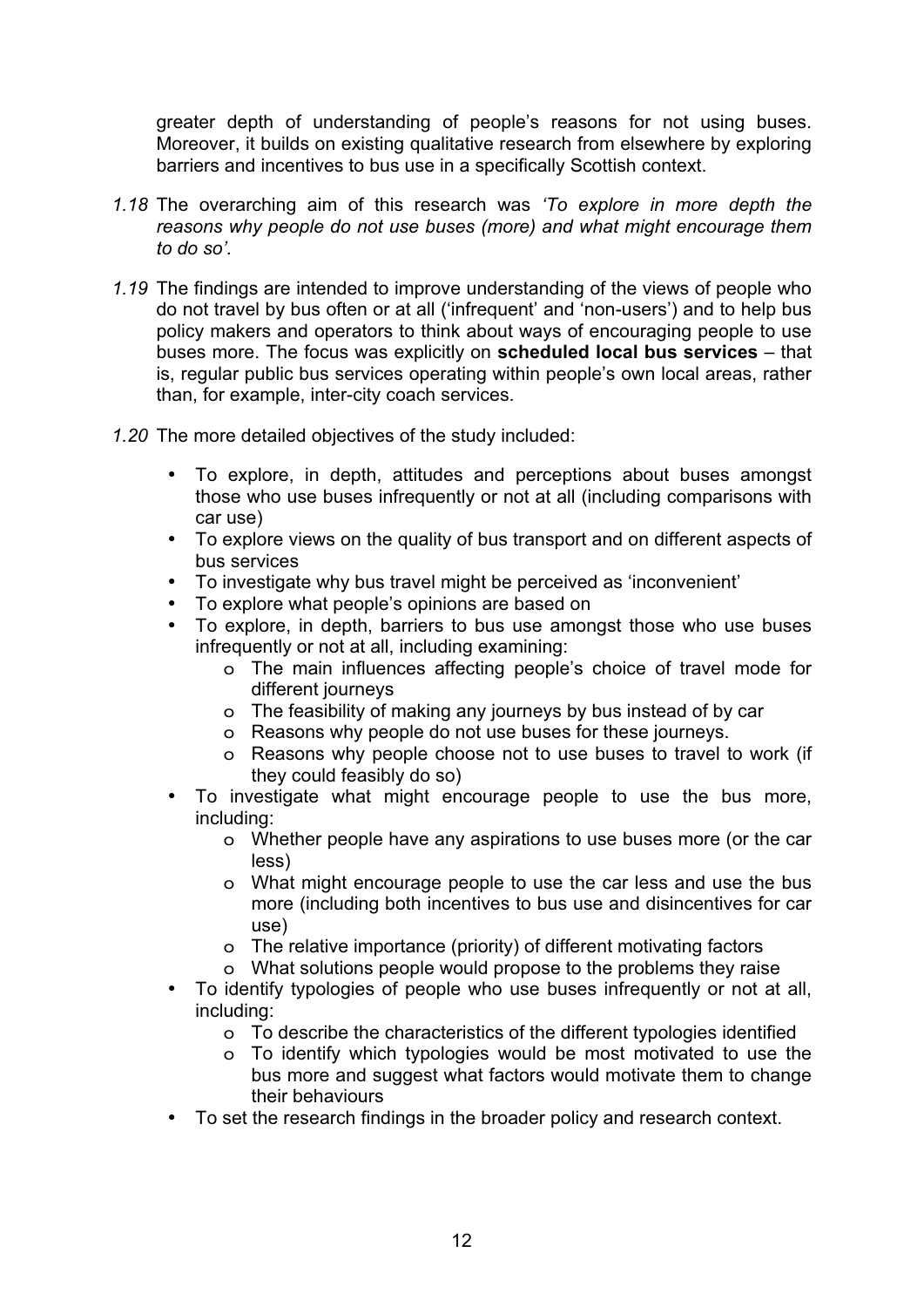#### **Report structure**

- *1.21* The remainder of this report is structured as follows:
	- Chapter Two summarises the methods used for the study, sets out reporting conventions, and discusses some key challenges experienced in discussing bus use with people who do not use buses often or at all.
	- Chapter Three explores levels of knowledge and experience of using buses among our sample in order to contextualise the views and opinions presented in the rest of the report.
	- Chapter Four explores views of bus travel in depth. It looks in detail at perceptions of specific aspects of local bus services and considers what people's opinions appear to be based on. The chapter also summarises views on how buses compare with trains (the next most commonly used form of public transport).
	- Chapter Five looks at the travel choices of our sample and the reasons why people choose to use the car rather than the bus for different types of journey.
	- Chapter Six explores what might encourage people to use buses more often, as well as identifying typologies of people who may be more or less likely to use the bus in the future.
	- Chapter Seven pulls together the key findings from across the previous chapters and discusses possible implications for future policy and research.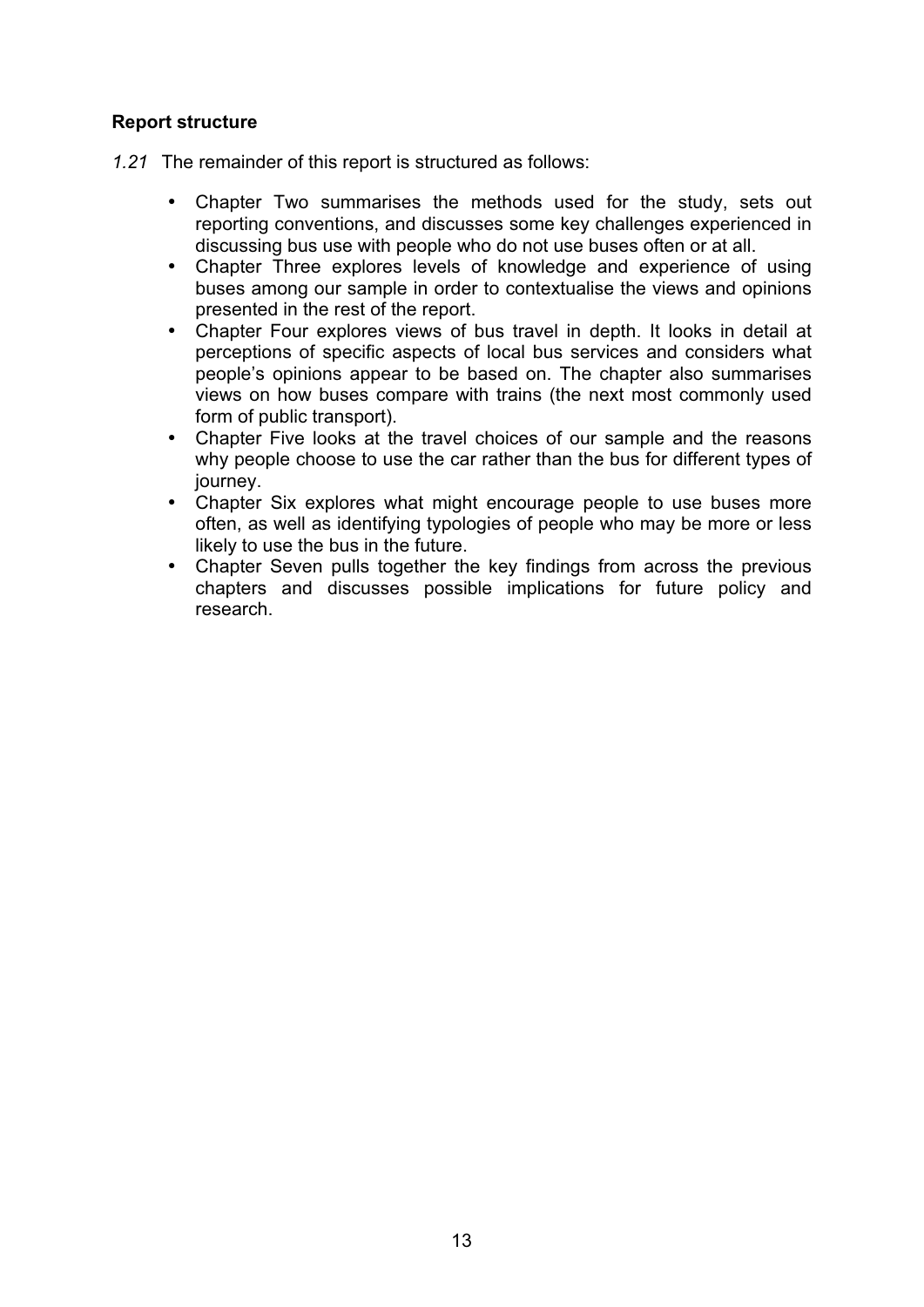## **2 METHODS**

#### **Introduction**

*2.1* This Chapter briefly summarises the research methods used for the study. Further detail, including topic guides and recruitment materials, are included in Annexes to the report.

#### **Who was involved**

- *2.2* The study involved two phases:
	- Phase one involved 12 focus groups with 'infrequent or non-bus users', defined as people who use the bus once a month or less
	- Phase two involved 12 in depth interviews with people with mobility problems or learning disabilities who used the bus once a month or less.
- *2.3* The research was qualitative in nature. Qualitative research aims to map the range and diversity of experiences, behaviours or views in relation to the subject of interest among a particular group or groups of people. The samples for qualitative studies are designed to ensure that both range and diversity are captured and that issues can be explored in some depth with participants<sup>3</sup>. Qualitative samples are not designed to provide robust statistical or numerical data about, for example the prevalence of a particular experience or behaviour. As such, they are usually smaller than those used for survey research.

#### *'Infrequent passengers' and 'non-bus users'*

*2.4* As noted above, the sample consisted of both infrequent bus passengers and those who did not travel by bus at all. Our definition of 'infrequent use' – and our main criterion for participation in the study – was that someone used the bus once a month or less. As described in more detail in Chapter Three, within our sample experience of bus use varied considerably, from those who had not used a bus for many years or who had never used a local bus<sup>4</sup> to those who had used the bus in the last few weeks. However, as there was considerable overlap in the views of 'infrequent' and 'non-users', their views are generally presented together in discussion of the findings, rather than treating them as two distinct groups.

#### *Focus group sample*

-

*2.5* Ninety-one participants took part in twelve focus group discussions. There were between 6 and 9 participants in each focus group. The sample structure is outlined in table 1.

<sup>3</sup> Note however that the extent to which issues can be explored in detail with each *individual* participant in a focus group is constrained by the need to keep the discussions to a reasonable length and avoid disrupting the flow of the group discussion.

 $4$  One participant said they had never used a local bus, though they had used a bus abroad.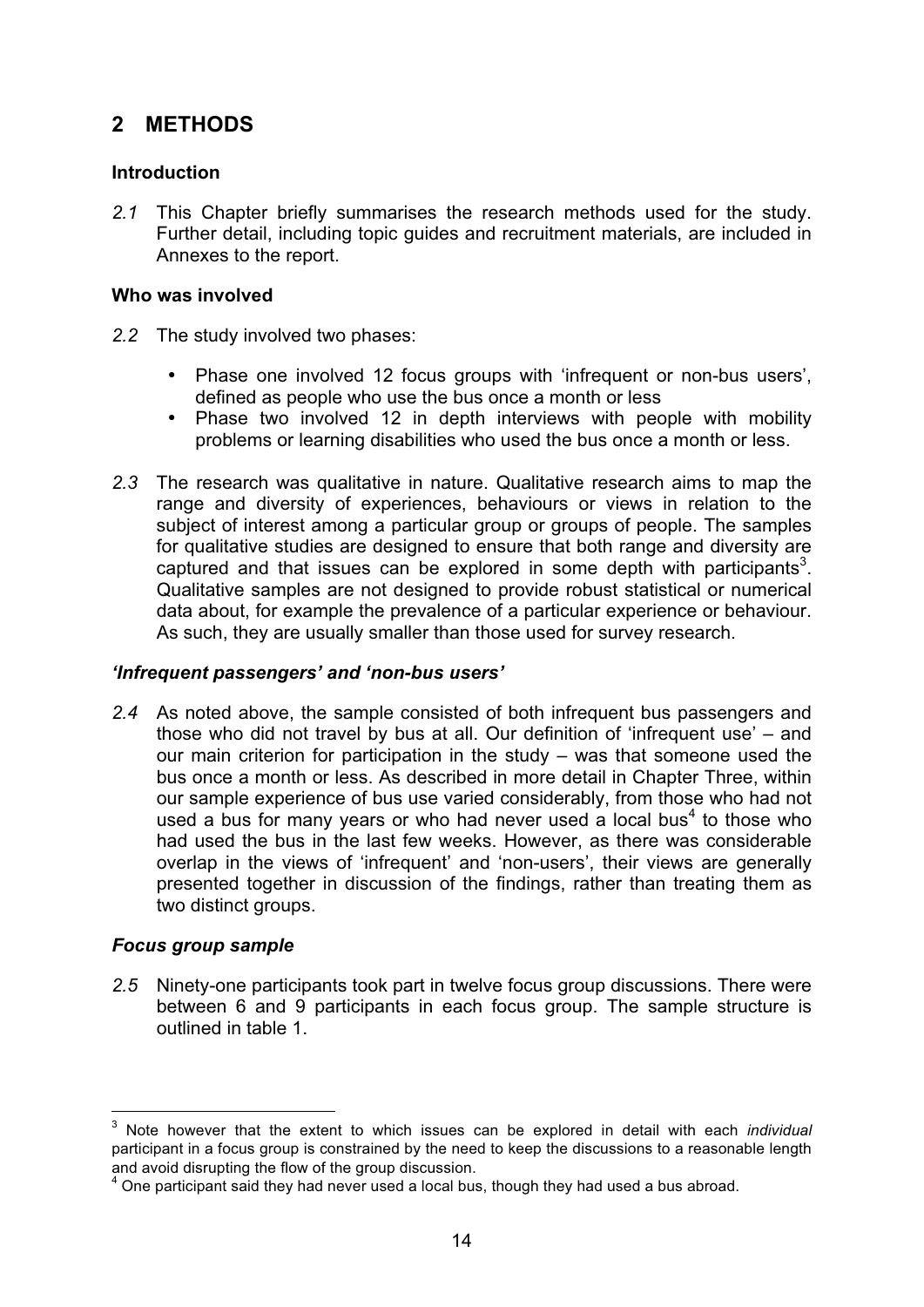|                | Area                | Age       | <b>Working-status</b> | <b>Household income</b> |
|----------------|---------------------|-----------|-----------------------|-------------------------|
| 1              | Aberdeen            | $30 - 44$ | Employed              | £25,000+                |
| $\overline{2}$ | Aberdeen            | $45+$     | Employed              | £25,000+                |
| 3              | Glasgow             | 16-29     | Mix                   | Less than £25,000       |
| 4              | Glasgow             | $45+$     | Employed              | £25,000+                |
| 5              | <b>Dundee</b>       | 30-44     | Employed              | £25,000+                |
| 6              | <b>Dundee</b>       | $45+$     | <b>Mix</b>            | Less than £25,000       |
| $\overline{7}$ | <b>West Lothian</b> | 16-29     | Mix                   | Less than £25,000       |
| 8              | <b>West Lothian</b> | 30-44     | Employed              | £25,000+                |
| 9              | <b>West Lothian</b> | $45+$     | Mix                   | £25,000+                |
| 10             | <b>Borders</b>      | $30 - 44$ | Employed              | Less than £25,000       |
| 11             | <b>Borders</b>      | $45+$     | Employed              | £25,000+                |
| 12             | <b>Borders</b>      | 30-44     | Mix                   | £25,000+                |

**Table 1: Sample structure for focus groups** 

- *2.6* The sample was designed to capture a range of views and experiences of buses by including people from different geographical areas and with different personal characteristics. The 12 groups were conducted in 5 locations across Scotland, including three of the four main cities<sup>5</sup>, an 'inter-urban' area (West Lothian), and a rural area (the Borders). Additional selection criteria were based on age, working status and household income. Given the Scottish Government's particular interest in encouraging bus use for commuting, each group included at least some employed participants and seven groups only included people in employment. Quotas on age and income were set based on information from surveys about which groups are least likely to be regular bus users (which includes those on higher incomes and those aged 30-59). Further quotas were set to ensure that at least some participants were from a minority ethnic background.<sup>6</sup>
- *2.7* The focus groups were recruited for ScotCen by a professional recruitment agency (Propeller) and two freelance recruiters. Recruiters were asked to use a  $\overline{m}$  ix of door to door and on-street recruitment.<sup>7</sup> A screening questionnaire containing questions on age, gender, employment status, household income and the last time they used a bus was used to identify eligible participants (See Annex A for full Screening Questionnaire). Participants were also asked whether they currently drove a car (the majority of participants confirmed that they did). All participants were given a leaflet about the study (see Annex A), including contact details for the research team.

 5 Given the timing of the groups (conducted in summer 2009), it was felt that Edinburgh should not be included, since the disruption to bus services associated with the Edinburgh tram works might mean that people's views were not representative of attitudes to buses in the city at other times.

 $6$  Of the 91 focus group participants, 9 were from a minority ethnic background.

 $<sup>7</sup>$  If recruiters experienced difficulties filling quotas, they were permitted to use their own contact details</sup> for people who had previously participated in research (and had consented to their details being held on file). These participants had to meet strict criteria set out in the recruitment questionnaire (including not having participated in any research in the previous 18 months). However, in practice recruiters indicated that the vast majority of participants were recruited on-street or door to door.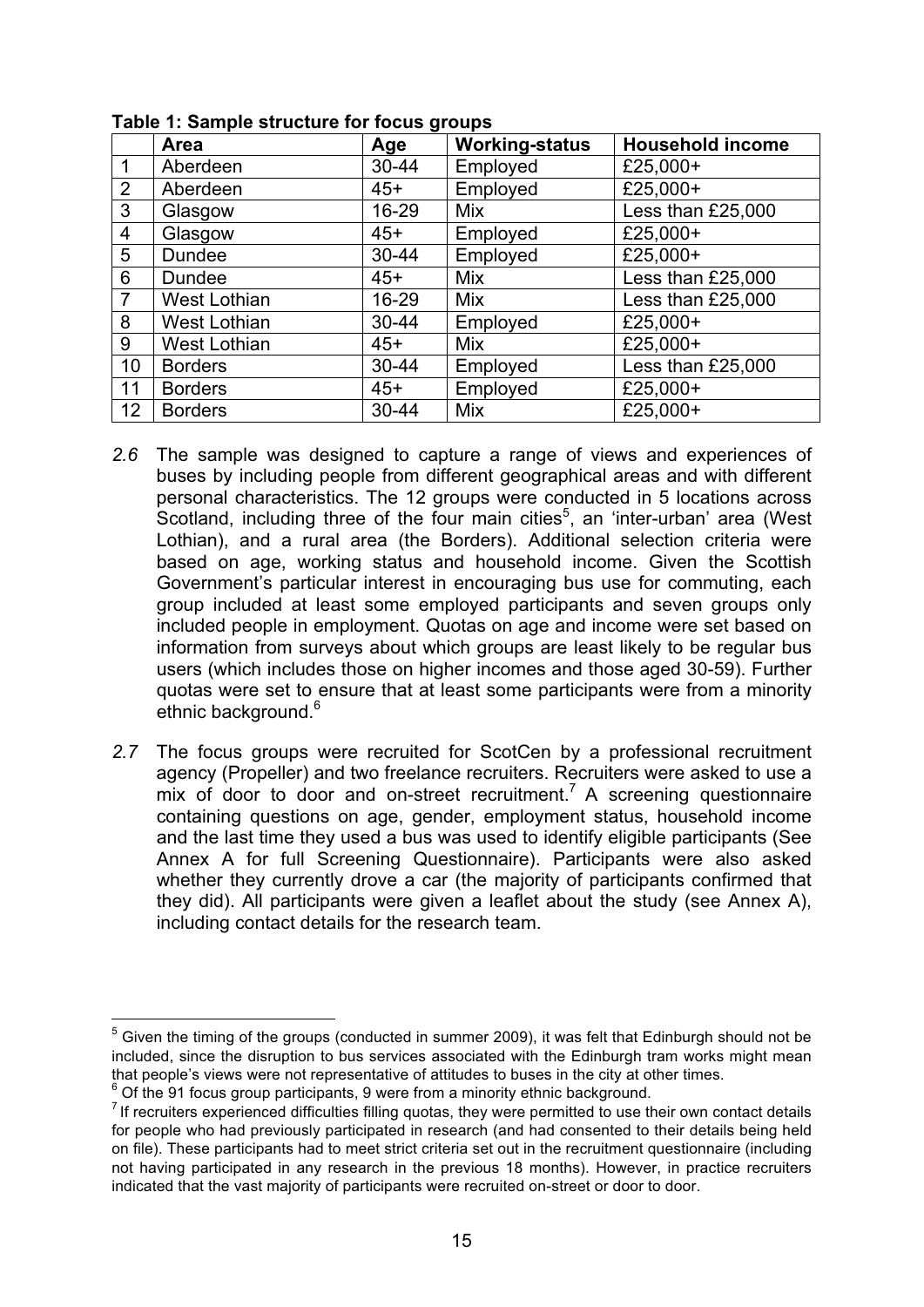#### *Sample of disabled people*

-

- *2.8* The Disability Discrimination Act (DDA) defines a disabled person as someone with a physical or mental impairment which has a substantial and long-term adverse affect on their ability to carry out day-to-day activities. This covers an extremely wide range of conditions and people with different types of disability may experience very different barriers and challenges in using public transport. For example, a recent report for the Department for Transport found that people with physical impairments and chronic health conditions experienced barriers in relation to journey planning, physical access and facilities, and the approach of transport staff. For people with mental health support needs, on the other hand, barriers were more about confidence and affordability (Penfold et al, 2008).
- *2.9* In terms of capturing a wide range of views and experiences of 'infrequent or non-bus users', it was important that this study included disabled people. Their views were explored using one-to-one, in depth interviews rather than simply involving them in the general population focus groups for two main reasons. First, the barriers to bus use faced by people with a disability may be different from those experienced by other infrequent or non-bus users. This could make it difficult for disabled participants to share their views and experiences in a general population focus group. Second, people with some types of disability may have particular needs to enable their participation in research – for example, interview schedules and interviewer style may need to be adapted for people with a learning disability. One-to-one interviews allowed greater flexibility to adapt the interviews to individual needs. $8$
- *2.10* Since the size of the study placed some limitations on the number of people with different types of disability who could be interviewed, the sample focused on two broad types of disability: mobility problems and learning disabilities. These two groups were selected on the basis that people with these types of disabilities were likely to face different types of barriers to using buses – for example, those with mobility problem might be more likely to mention problems around physical access, while those with learning disabilities might have issues around information provision. Given the size of the study, interviewing people across a wider range of disability groups would have meant there were too few people within each broad category (e.g. sensory impairments, mobility problems, learning disabilities, mental health problems, etc.) to allow us to identify patterns in the experiences of people in these specific groups. However, it is important to acknowledge that if it had been possible to include a larger (and therefore wider) sample of disabled people, it is likely that the research would have identified additional barriers faced by disabled people. For example, those with sensory impairments are likely to face a different set of issues around information provision to those experienced by people with mobility problems or learning disabilities.

 $8$  Note that although we did not set quotas on disability for the focus groups, disabled people were not excluded from participating in these. The focus group recruitment questionnaire did ask whether participants had any disability in order to ensure that any additional support needs they might have were met. However, none of the focus group participants identified themselves as having a disability.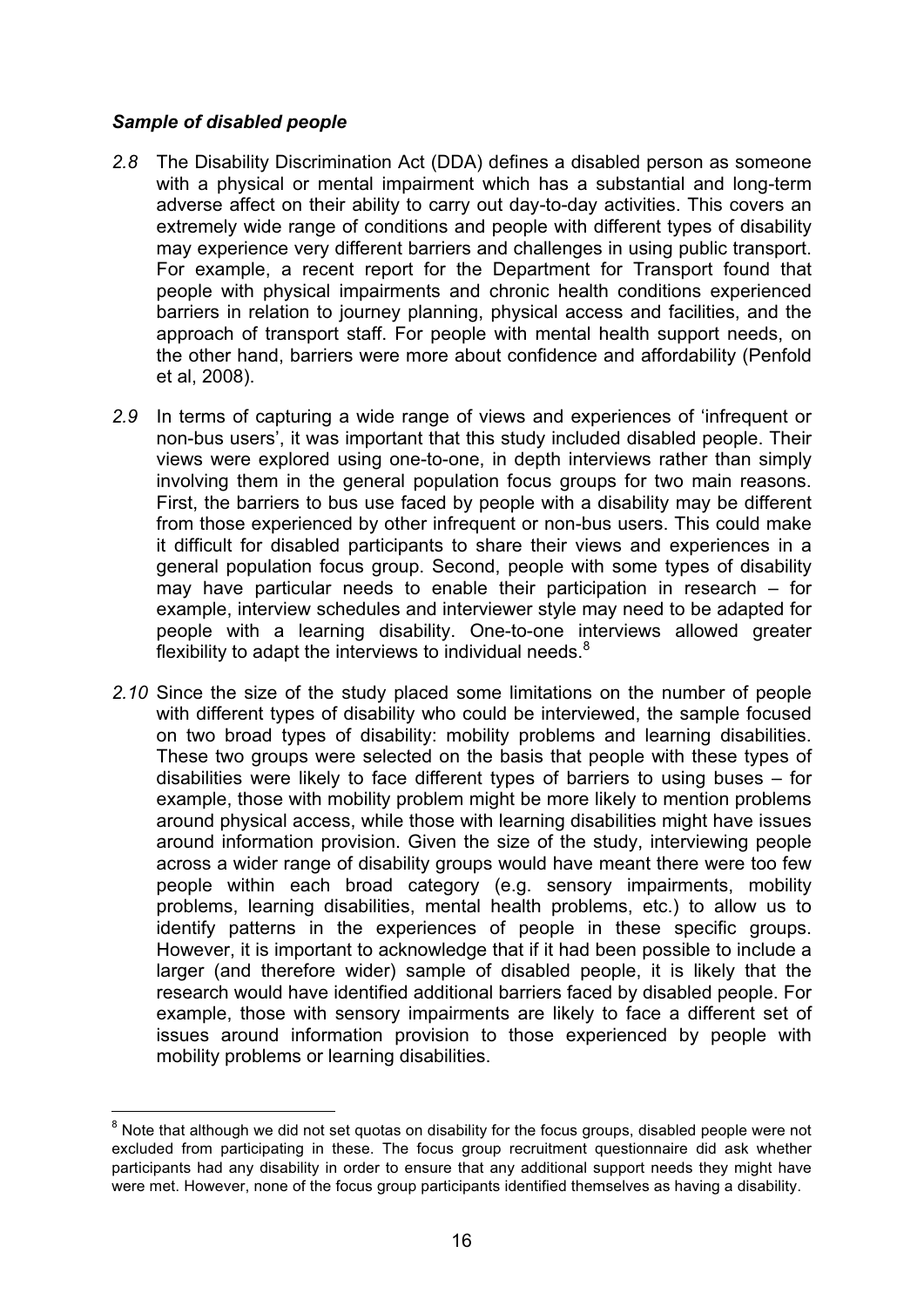- *2.11* Six individuals with a mobility problem were recruited through following up participants in the Scottish Household Survey (SHS). The SHS asks questions about both bus use and disability, and asks people whether they would be happy to be re-contacted for further research in the future. As such, it enabled the researchers to identify people who used the bus once a month or less, who had mobility problems (such as problems or disabilities related to legs or feet, problems or disabilities related to back or neck, and arthritis) and who had consented to be re-contacted. Potential participants were sent letters introducing the research, then telephoned to see if they would be prepared to take part.
- *2.12* As there were too few people with learning disabilities in the SHS to use this as a sampling frame, an alternative recruitment approach was used. Six individuals with a learning disability were recruited through Enable Scotland, a charity working with people with learning disabilities. In order to ensure that potential participants fully understood what would be involved before deciding whether or not to take part, researchers from ScotCen visited Enable groups to explain the research in person, as well as providing written information (see Annex A for copies of leaflets).
- *2.13* It is possible (though by no means inevitable) that people who are in regular contact with organisations like Enable that represent their rights may be more conscious of disability issues compared to other disabled people. This could mean that their views on a range of issues  $-$  including transport  $-$  are somewhat different to those of other disabled people, who are not engaged with such organisations. However, a potential advantage to recruiting people from an organisation like Enable is that they may be more likely to be able to articulate issues of identity and discrimination in bus use relating to their disability. There is also a risk that when recruiting through a 'gatekeeper' organisation, they will 'cherry pick' people they think are likely to give a particular view, for example. While the risk of this is arguably less when the research is not about the organisation in question, we nonetheless took steps to discuss the nature and purpose of the study with Enable to ensure that this did not happen.
- *2.14* Most in depth interview participants lived in 'other urban' areas (Greater Glasgow, the central belt and Aberdeenshire) rather than in cities or rural areas<sup>9</sup>. The final sample structure is shown in Table 2, below.

 9 This reflected the location of the Enable group we recruited through, as well as the location of eligible Scottish Household Survey respondents in the Central Belt/Aberdeen areas.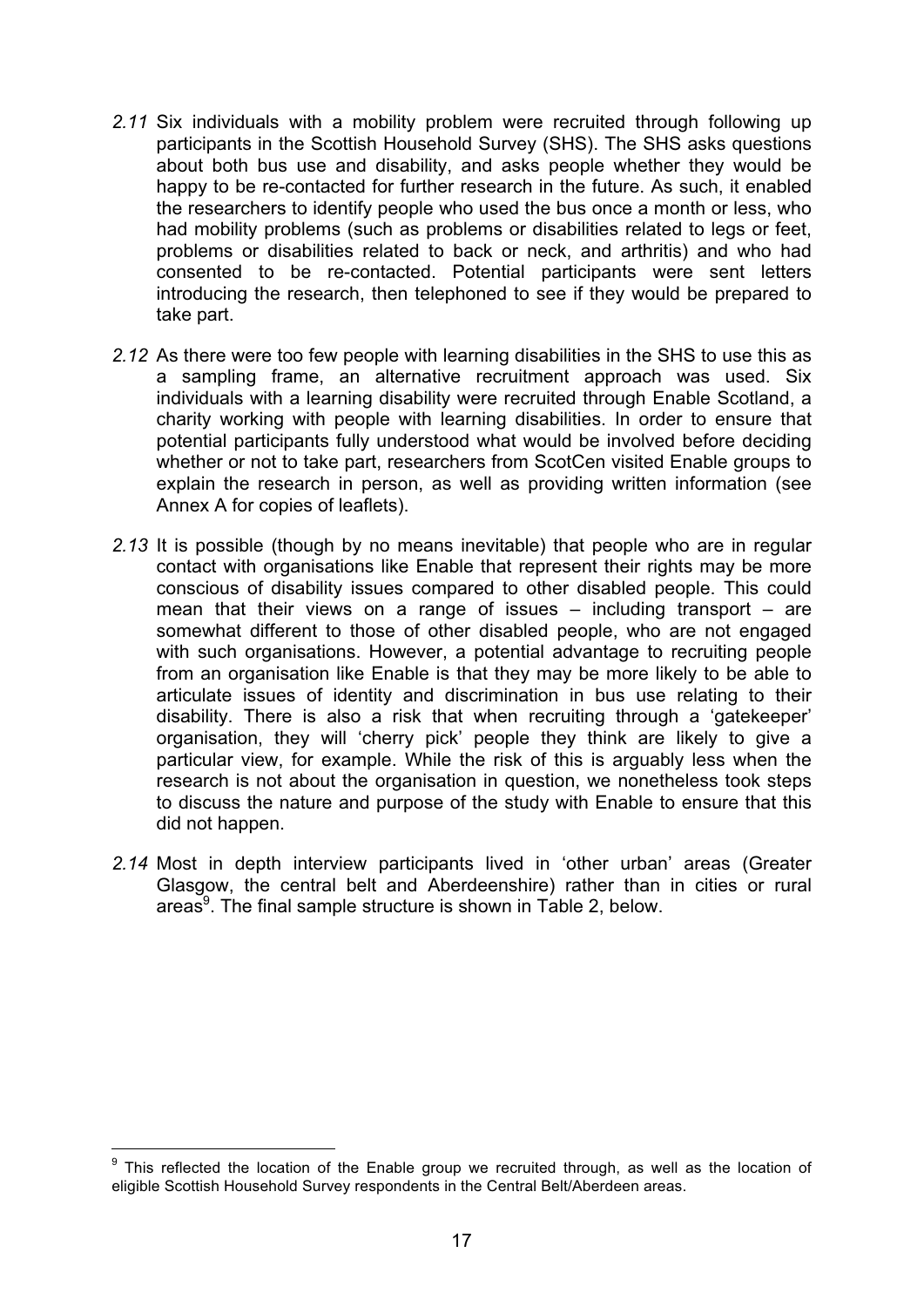| Area        | <b>Type of disability</b> | Age       | <b>Gender</b> | <b>Working-status</b> |
|-------------|---------------------------|-----------|---------------|-----------------------|
| Other urban | Mobility problem          | 60-74     | Female        | Not working           |
| Other urban | Mobility problem          | $30 - 44$ | Male          | Long term sick        |
| Other urban | Mobility problem          | 45-59     | Female        | Not working           |
| Other urban | Mobility problem          | 45-59     | Female        | Not working           |
| City        | Mobility problem          | 60-74     | Female        | <b>Retired</b>        |
| City        | Mobility problem          | 60-74     | Male          | Retired               |
| Other urban | Learning disability       | 16-29     | Female        | <b>Student</b>        |
| Other urban | Learning disability       | 16-29     | Male          | <b>Employed FT</b>    |
| Other urban | Learning disability       | 45-59     | Male          | Not working           |
| Other urban | Learning disability       | 45-59     | Male          | Not working           |
| Other urban | Learning disability       | $30 - 44$ | Male          | Not working           |
| Other urban | Learning disability       | 16-29     | Male          | <b>Student</b>        |

#### **Table 2: Sample structure for in depth interviews**

#### **Data collection techniques**

- *2.15* Focus groups were conducted by members of the research team and took place in hotel conference rooms or other suitable venues in the areas where the groups were recruited. A topic guide provided an indication of the issues to cover with each group, but these were used flexibly, with scope for the facilitator to follow-up in more detail on topics as they emerged (see Annex B for full topic guides). Topics included:
	- Experiences of bus travel
	- Perceptions of local bus services
	- Types of transport used for different journeys
	- Reasons for using different types of transport
	- Views on the bus as an alternative
	- Reasons for not using buses (more), and
	- What, if anything, would encourage people to use the bus.
- *2.16* People with a mobility problem or a learning disability were interviewed face-toface by members of the research team either in their homes or in a private room at Enable or one of Enable's partner organisations. Separate topic guides were developed for the in depth interviews. These were very similar in terms of topic coverage to the focus group topic guides. However, the topic guide for people with learning disabilities contained additional suggestions for probing to ensure that the topics raised in the interview were fully understood by all (see Annex B for full topic guides).

#### *Facilitating participation*

*2.17* In order to help facilitate participation in the focus groups we ensured that:

- They were organised in central venues that were easy to access
- Groups were conducted in the evening for working participants.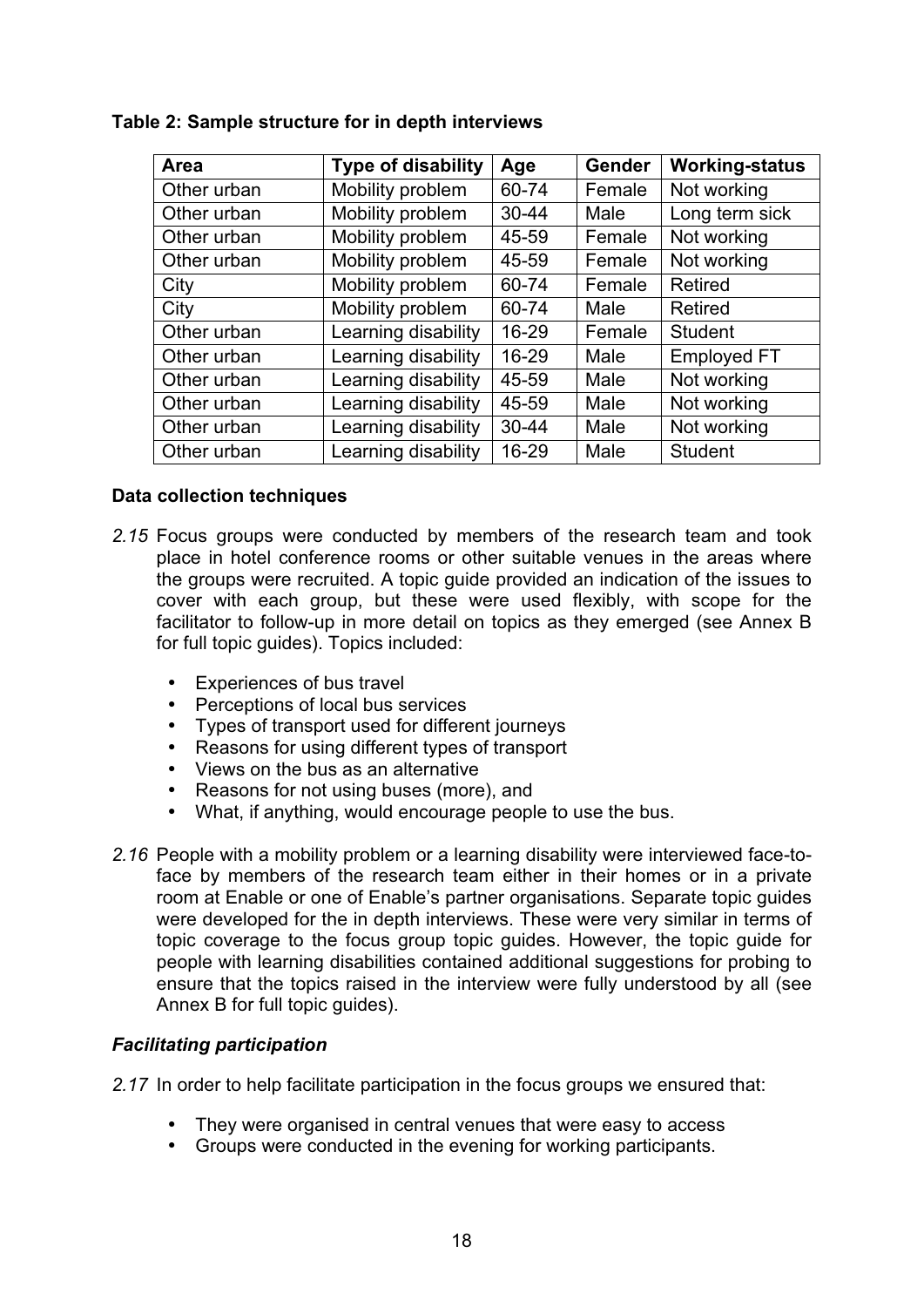- *2.18* For in depth interview participants we:
	- Offered to use whatever method they were most comfortable with to arrange the interview (for example, text, type-talk, e-mail or phone)
	- Conducted shorter interviews and offered comfort breaks
	- Re-scheduled interviews, due to participant illness
	- Reduced the detail and complexity of interviews particularly where people had learning disabilities or cognitive impairments
	- Arranged interviews in venues of their choice, and
	- In the case of participants with learning disabilities, we visited potential participants prior to interview to explain the format and content of the interview and to ensure that their consent was based on a full appreciation of what was involved
- *2.19* For both the focus groups and one-to-one interviews, participant leaflets clearly stipulated that we would do our best to accommodate any particular needs participants might have, and asked them to let us know if they wanted to participate but required help or support to do so.
- *2.20* As a 'thank you' for their participation, £30 was given to each interviewee and focus group participant who took part. Participants were also asked whether there were any facilities or support they would need to enable them to participate in the discussion, to try and ensure that the focus groups and interviews were as inclusive as possible.

#### **Data analysis**

- *2.21* All focus groups and interviews were digitally recorded and transcribed in full. Transcripts were then summarised for analysis using 'Framework'. Developed by the National Centre for Social Research<sup>10</sup>, Framework is an analysis method that provides a consistent method for organising and condensing qualitative information to enable robust analysis. It helps reduce large volumes of data for analysis, while retaining systematic between case (looking at what different people said on the same issue) and within case (looking at how a person or group's opinions on one topic relate to their views on another) investigation. This project used an electronic version of 'Framework', which allows data summaries created by researchers to be searched and to be linked to verbatim sections of transcripts.<sup>11</sup>
- *2.22* Analysis involved a number of stages. First, the research team identified key topics and issues emerging from the research objectives and the data, following familiarisation with a selection of transcripts. An analytic framework was then drawn up and a series of thematic matrices, or charts, set up each relating to a different broad theme or issue. The columns in each chart represent the key sub-themes or topics whilst the rows represent individual participants or groups. This matrix was uploaded to the 'Framework' software

<u>.</u>

<sup>10</sup> *ScotCen*'s parent organisation.

<sup>&</sup>lt;sup>11</sup> Ritchie, J (et al) Carrying out Qualitative Analysis' in Jane Ritchie and Jane Lewis (Eds) *Qualitative Research Practice: A Guide for Social Science Students and Researchers*, 2003, Sage Publications: London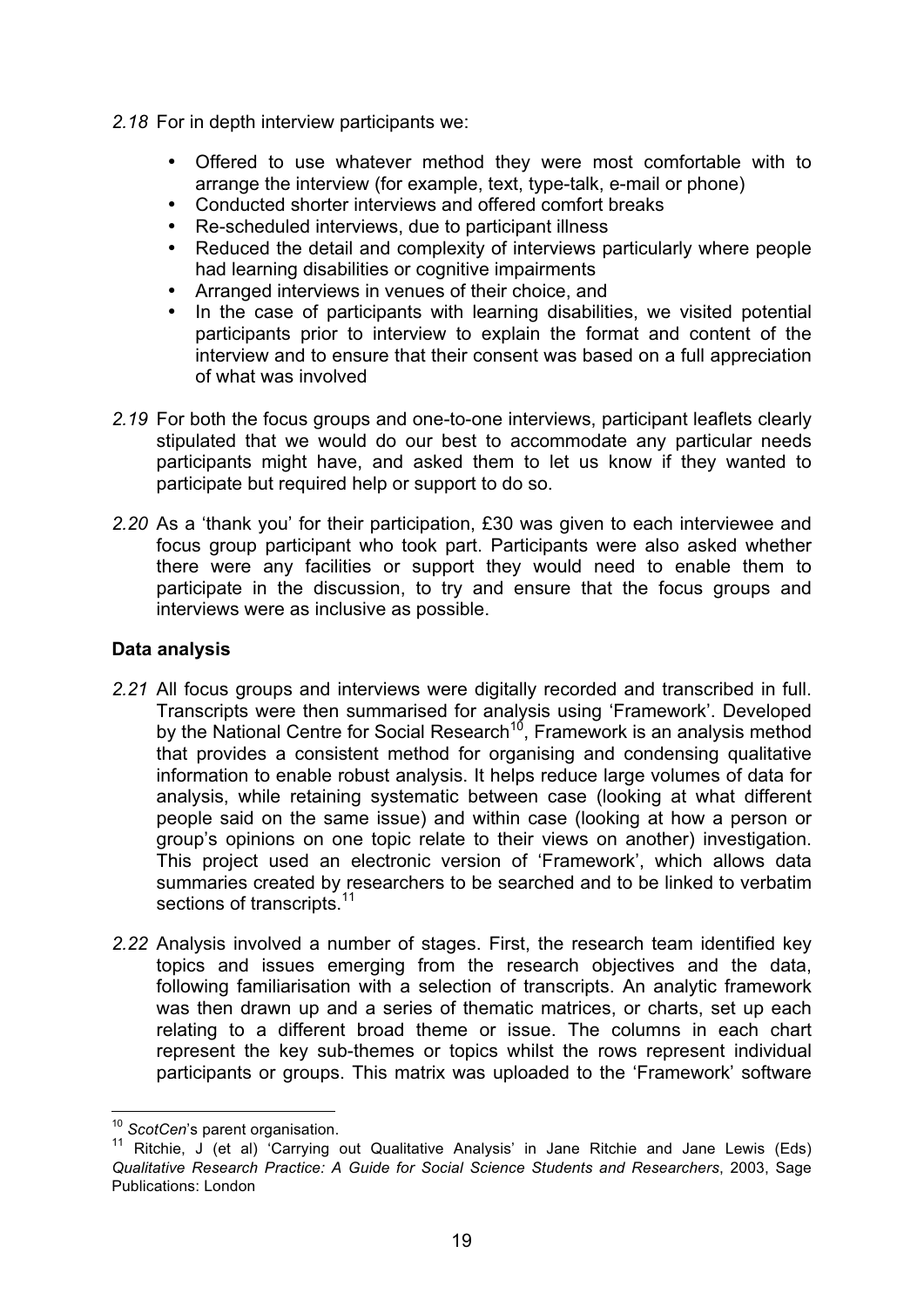package and every focus group and interview transcript summarised under the key themes (See Annex C for details of themes).<sup>12</sup> By using 'Framework' software the context of the information was retained and the summary electronically linked to the section of the transcript from which it came<sup>13</sup>, so that analysts could easily return to the transcript to explore a point in more detail or to extract text for verbatim quotation. In this way, the data are ordered within an analytical framework that is grounded in participants' own accounts and oriented to the research objectives. The final stage was for the report authors to investigate the summary charts to identify:

- The range of experiences and views on key issues by reviewing the relevant columns and classifying views and experiences so that the full variety is captured
- Any similarities and differences between and within groups by searching the relevant columns for differences and similarities between, for example, those with disabilities and those without
- Emergent patterns and explanations for particular experiences or opinions – by searching across rows, to look for links between, for example, length of time since people last used a bus and their current views on bus services.
- *2.23* Both focus groups and individual interviews were charted using the same matrix. Where possible, the views of individual participants in focus groups were identified in the summaries, so that views could be analysed at both the individual and group level.

#### **Reporting conventions**

-

- *2.24* As discussed above (paragraph 2.3), qualitative research does not attempt to provide statistical inferences about the prevalence or distribution of particular behaviour or views. Rather, it aims to map range and diversity, and to explore the reasons why people hold particular opinions or have particular experiences. Given this distinction, this report attempts to avoid using 'quantifying' language which could be misconstrued as implying statistical inferences to a wider population.<sup>14</sup>
- *2.25* Verbatim quotations are used in this report to illustrate, amplify and clarify findings. Quotations from participants are cited in italics, and are anonymised to protect their identities. Some background information about the respondent (e.g. gender, focus group number, location, type of disability) is provided for context.

 $12$  As the broad themes explored and many of the issues raised were similar across the focus groups and in depth interviews, the same charting matrix was used for both. This also helped facilitate comparison between the groups and the in depth interviews.

 $13$  By creating a hyperlink between the summary and the data in the transcript.

<sup>14</sup> See White et al 'Reporting and presenting qualitative data' in Ritchie and Lewis (eds.) (2003) *Qualitative research practice: a guide for social science students and researchers*, London: Sage for more detailed discussion of this issue.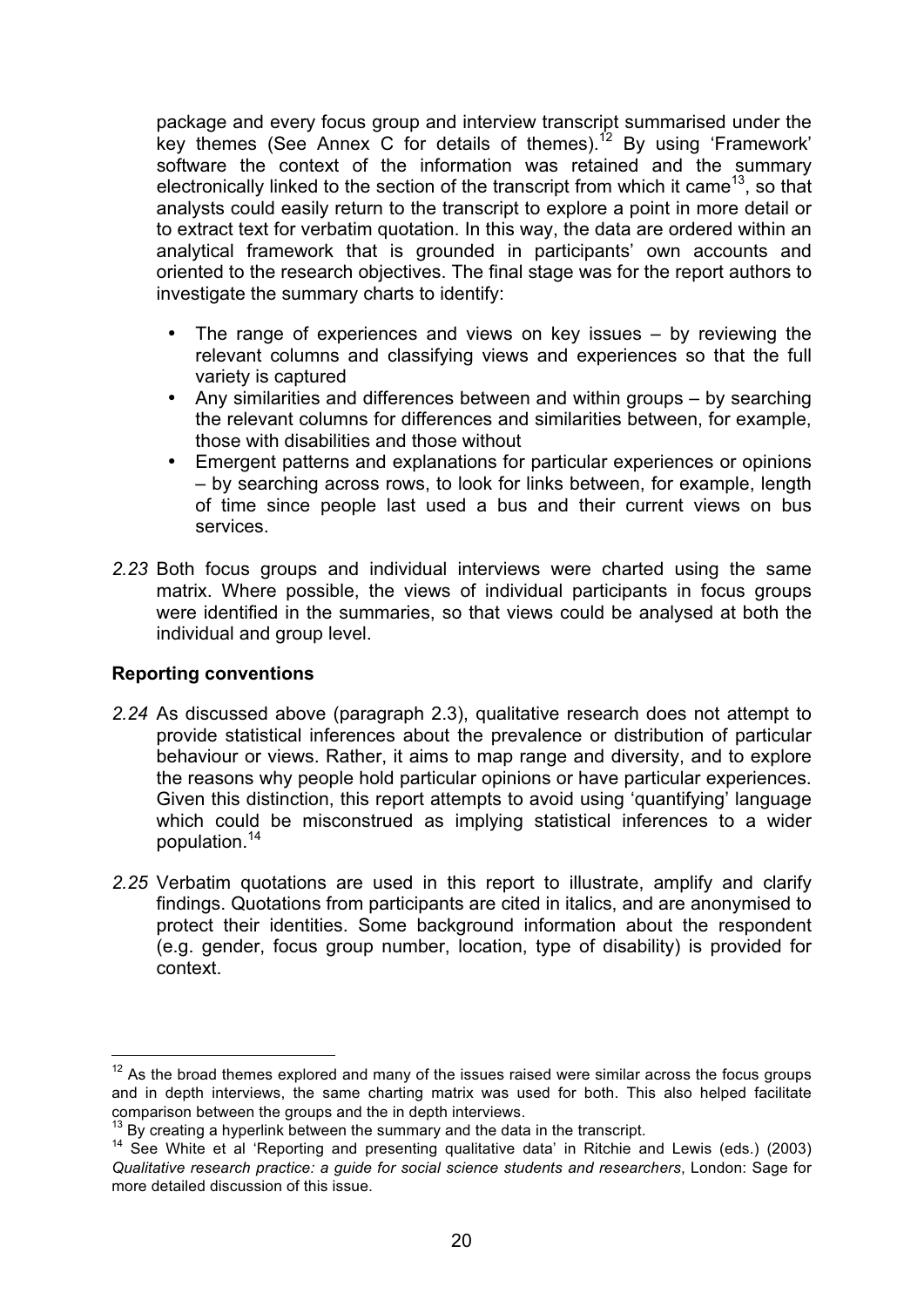#### **Challenges of discussing bus travel with people who do not use buses (often)**

- *2.26* Engaging participants on an issue where their knowledge and experience may be limited presents a number of challenges. Researchers on this study encountered two issues in particular which impacted both on the data we collected and some of the analysis discussed later in this report.
- *2.27* First, a key objective of the research was to identify what opinion of buses was based on among those who do not use them often or at all. Understanding how opinions are formed is important in terms of informing policies to persuade people of the merits of bus use. Are the views of those who do not use the bus, or who do so only infrequently, based on past experience of using buses, or do they rely on other sources, like family, friends, work colleagues, or the media? Researchers on this study tried where possible to probe on why people held particular opinions. However, they had to strike a balance between probing the foundations of opinion and ensuring that participants did not feel that they were being 'interrogated' or accused of holding incorrect or unfounded views. In addition, time constraints meant it was impossible to probe on the reasons for every opinion expressed. However, we have attempted to draw out what people's views were based on wherever possible in this report.
- *2.28* Second, participants identified a large number of barriers to using buses. However, they often talked about problems with buses in a 'general' manner, rather than focusing on the specific reasons *they* did not use the bus. We have attempted to separate out discussion of 'general problems' from 'individual barriers' in chapters four and five of this report. However, inevitably there is some overlap and it was not always possible to clearly separate the two. A similar issue arose in discussing potential solutions. While participants identified various improvements that might, in principle, make buses more attractive, it was not always clear that these would actually encourage them personally to use the bus more often. Again, where possible we have commented on this, but within the context of group discussions it was not always possible to follow up in detail on every suggestion made.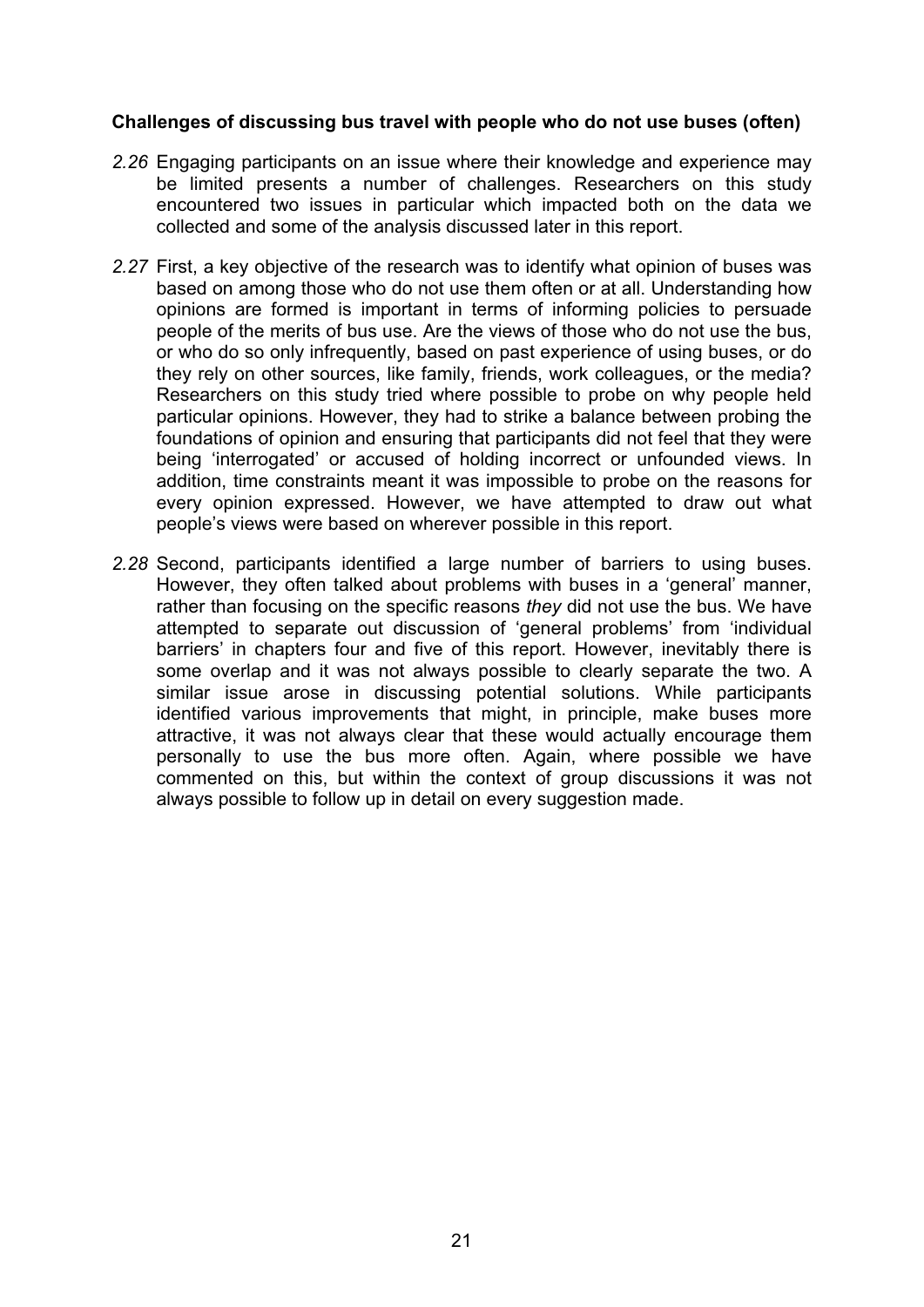## **3 EXPERIENCE AND KNOWLEDGE OF BUS TRAVEL**

#### **Introduction**

 $\overline{\phantom{a}}$ 

*3.1* This chapter briefly explores experience and knowledge of travelling by bus among our sample, in order to help contextualise the views and opinions discussed in the remainder of the report.

#### **Last experience of using local buses**

- *3.2* Although all participants in the study travelled by bus infrequently (once a month or less) or not at all, there was considerable variation in when they had *last* used a bus, from within the last week to never.15 Focus group participants were largely clustered into two groups – one of people who had used the bus in the last couple of months, and another who had last used the bus a year or more ago. Broadly speaking, participants in urban areas were more likely to have used the bus relatively recently, while participants in rural areas were more likely to have last used the bus a number of years ago. Four out of six participants with learning disabilities had used the bus within the last couple of months, while the experience of those with mobility problems tended to be less recent. Note that these figures are provided only to help frame subsequent discussion about views and experiences - given the sample size and purpose, it is not appropriate to draw wider inferences from this about the likelihood of different groups having used a bus recently.
- *3.3* Participants mentioned a wide variety of journey types when asked about their last bus journey, including: socialising/nights out, travelling to work, travelling to school (when they were still at school), going to a sporting event, taking a child on a bus trip, getting to a train station and going shopping in town. Reasons for choosing the bus for these trips were divided between negative 'push' factors relating to cars being unavailable/impractical for specific journeys, and more positive 'pull' factors. 'Push' factors included wanting to drink alcohol, the car being unavailable (because it was having an MOT test, being repaired or was needed by someone else), and parking charges being too high (for trips into town). 'Pull' factors included being able to travel in a large group together and wanting a child to have the experience of travelling by bus. The bus was also sometimes used as an alternative to walking, rather than as an alternative to car travel.

<sup>&</sup>lt;sup>15</sup> Participants were recruited using a question from the Scottish Household Survey which asks how often they have used the bus in the last month (see Annex A). They were eligible to participate if they answered either 'About once a month' or 'Not used the local bus service in the previous month'. Thus a participant may have only used the bus once in the last month, but this could have been in the week before they were recruited. Alternatively, they might have used a bus between being recruited and taking part in the discussion.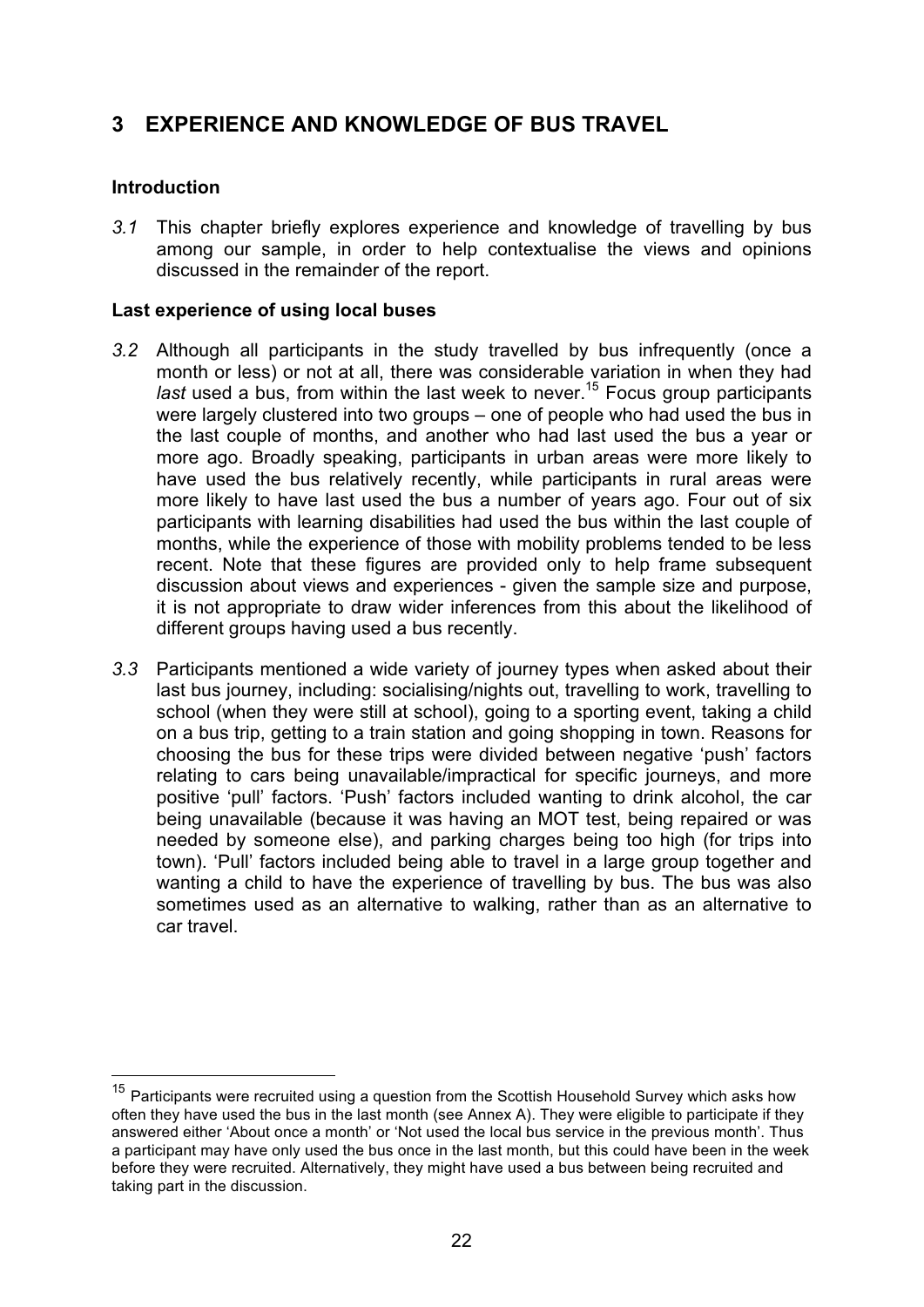#### **General impressions of recent bus journeys**

*3.4* Participants' views of particular aspects of local buses are discussed in detail in subsequent chapters. As we will see, many of these views were fairly negative, although negative perceptions were not always linked to personal bad experiences. Given that the focus of this study was on finding out why participants did not use buses more often, it is unsurprising that much of the discussion focused on negatives. As discussed in Chapter One, we know that the views of people who actually use buses more often tend to be much more positive. Moreover, it is also worth noting that when participants in this study were asked specifically about their most *recent* experience of using the bus, rather than their views of buses in general, their views were more mixed. There were examples of recent bus journeys involving long waits or delays making participants late for work, for example. But more positive (or at least neutral) experiences were also mentioned, with journeys variously described as "*alright*", "*not too bad*", and "*fantastic*".

#### **Experience of using buses abroad or in other cities**

- *3.5* Participants had collectively travelled on local buses in over 20 countries across the world including France, the USA, Germany, Hong Kong, Italy, Sweden, Malta and Lithuania. They had also used buses in other UK cities including Edinburgh, York, London and Manchester. Participants contrasted these experiences with their experiences of using local bus services in their area.
- *3.6* Although local bus services were sometimes viewed favourably in comparison with bus services elsewhere, there were two key areas where bus services in other countries or cities were seen as stronger:
	- First, it was suggested that buses abroad were better organised, more regular and more likely to arrive on time. The service in Hong Kong in particular was described as "*a different quality of public transport*". While participants did admit that the types of journeys they made when on holiday abroad were different – and in particular less time sensitive – than journeys made at home, there still appeared to be a belief that some other countries provided more regular, reliable services.
	- Second, the physical condition of buses in some other countries was seen as far superior to buses in participants' local areas. They were described as being a lot more clean and comfortable.

*In Belgium and places like that where the buses are absolutely sparkling… You know? Something like that makes people say 'Oh, I want to travel on a bus'.* 

 *(Male, 30-44, Borders, Group 12)*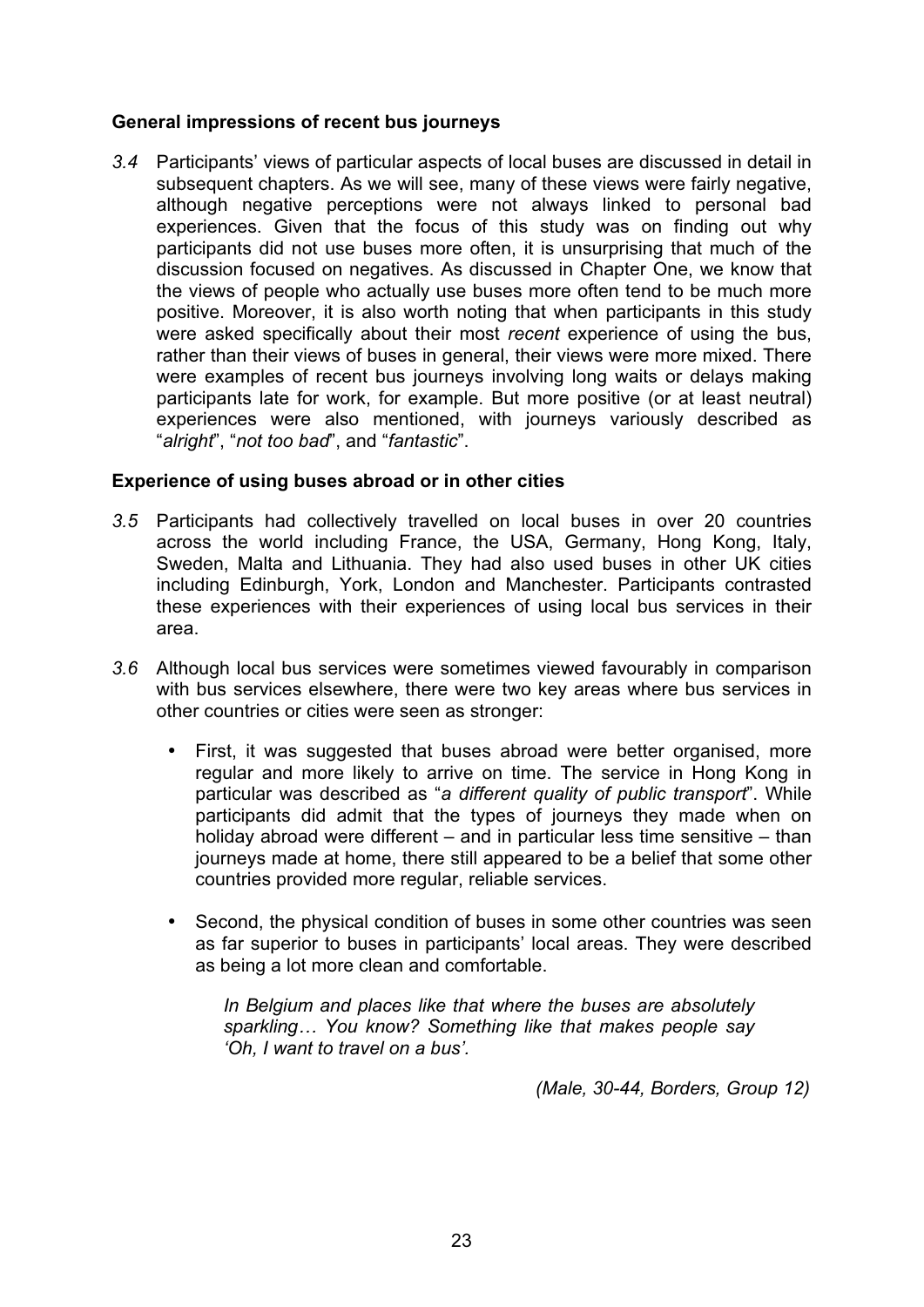#### **Knowledge of local bus services**

- *3.7* Participants' knowledge of their local bus services ranged from none at all, to a general awareness of local services, to quite detailed knowledge about specific aspects of the service.
- *3.8* Examples where people appeared to have only a 'general awareness' of local buses included:
	- Being aware that a number of buses travelled up the road where they lived during the day
	- Knowing the names of different local bus companies, and
	- Being aware of lots of people standing at bus stops and therefore thinking the buses are not very frequent.
- *3.9* Participants were also aware of different ticket types and services (e.g. day savers and monthly tickets, Park and Rides) without necessarily knowing prices or times.
- *3.10* However, there were also examples of more specific knowledge of actual bus times, which bus numbers to get to particular destinations, and the prices of specific tickets.
- *3.11* Unsurprisingly, the main factor affecting knowledge of local bus services appeared to be the length of time since participants last used a bus. Those who had used the bus more recently tended to have more detailed knowledge of routes and prices. In contrast, participants in a rural group that had not used a bus within the last year knew nothing about bus routes, bus fares, the frequency of buses or who the local bus companies were.

#### **Sources of information about buses**

- *3.12* In some cases, participants did not know where they would find information about buses or could only speculate about what information was available, since they had not looked into it themselves. However, the following possible sources of information were discussed:
	- The Internet
	- Written sources (timetables at bus stops, leaflets/flyers, information in shops, prices in bus windows)
	- 'Official' sources (like drivers, bus companies, bus stations and the Traveline phoneline), and
	- Friends, family, neighbours or others at bus stops.
- *3.13* Online information on buses was accessed using Google or directly via specific websites like Traveline or the Strathclyde Partnership for Transport website. One view was that the Internet was the best source of information about local buses.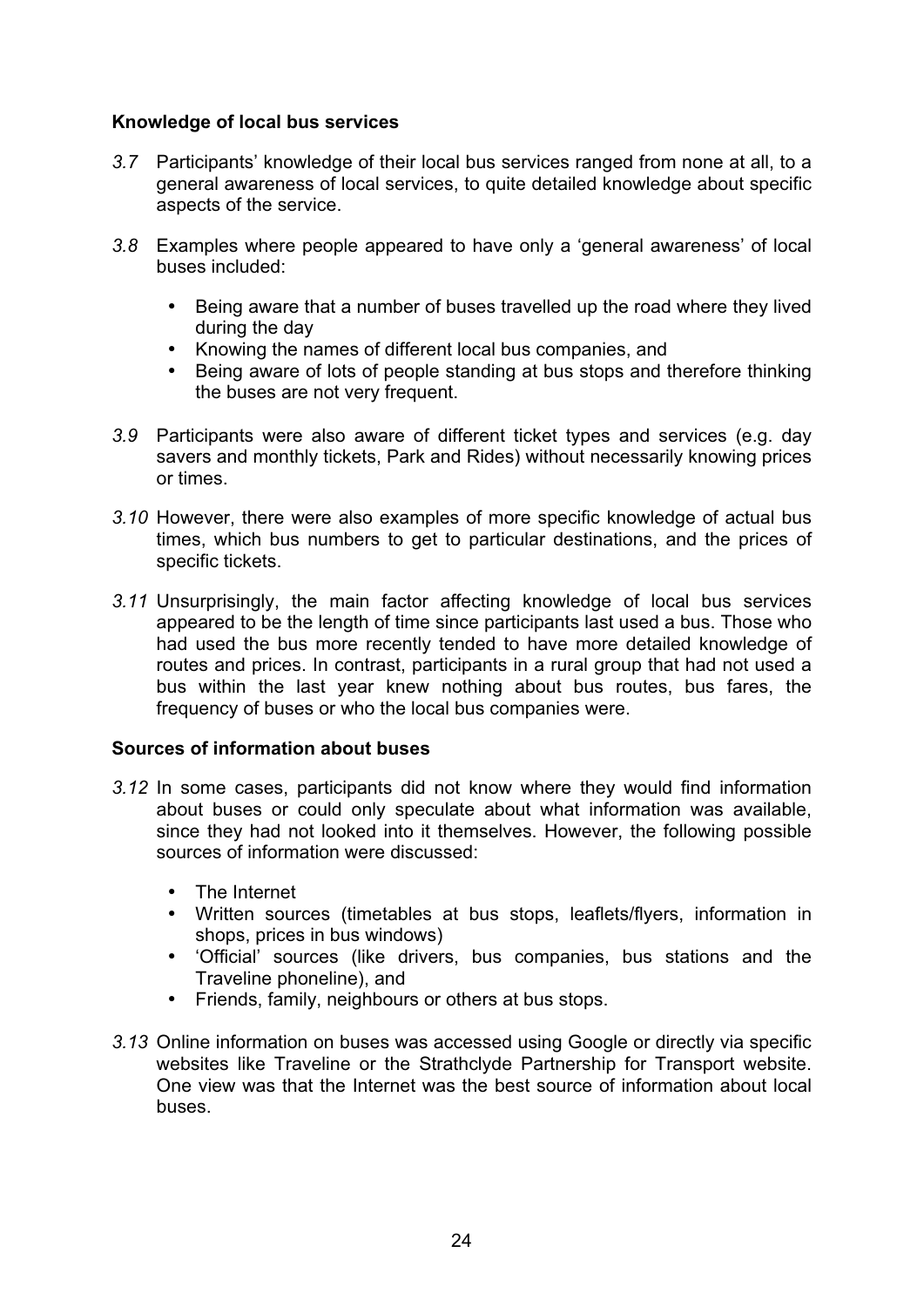*I would always look there first. I wouldn't even bother going to the bus stop and seein' what the time… the timetable is* 

 *(Male, 16-29, West Lothian, Group 7)* 

- *3.14* However, another view was that many travel websites are not user-friendly, that it is difficult to decipher where to get on and off the bus, and that some are not up-to-date.
- *3.15* It was suggested that in some areas, there was no longer anywhere to go to get information about local buses in person, since the bus station or ticket booth had closed.
- *3.16* Family, friends, neighbours or others at bus stops appeared to be a particularly important source of information for participants with a learning disability or a mobility problem.

#### **Key points**

- Although participants in this study were recruited because they did not *currently* take buses often or at all, the length of time since participants had *last* used a bus varied considerably. Focus group participants were broadly split between those who had used a bus in the last couple of months, and those who had last used a bus over a year ago.
- Reasons for participants' last bus journey were divided between 'push' factors, associated with the car being unavailable or impractical for particular journeys, and 'pull' factors associated with positive attributes of bus travel.
- Although overall participants' views of buses focused on the negative, opinions of their most recent journeys by bus were more varied, with more positive or at least 'neutral' experiences also apparent.
- Levels of knowledge of local bus services varied, largely depending on the length of time since participants had last used a bus. While some knew very little and others had no more than a general awareness of routes or frequency, in some cases participants displayed quite detailed knowledge of routes and prices.
- Participants identified various possible sources of information about buses, both formal (Internet, timetables at bus stops, Traveline) and informal (friends, family, other people at bus stops). Informal sources appeared particularly important to participants with a disability.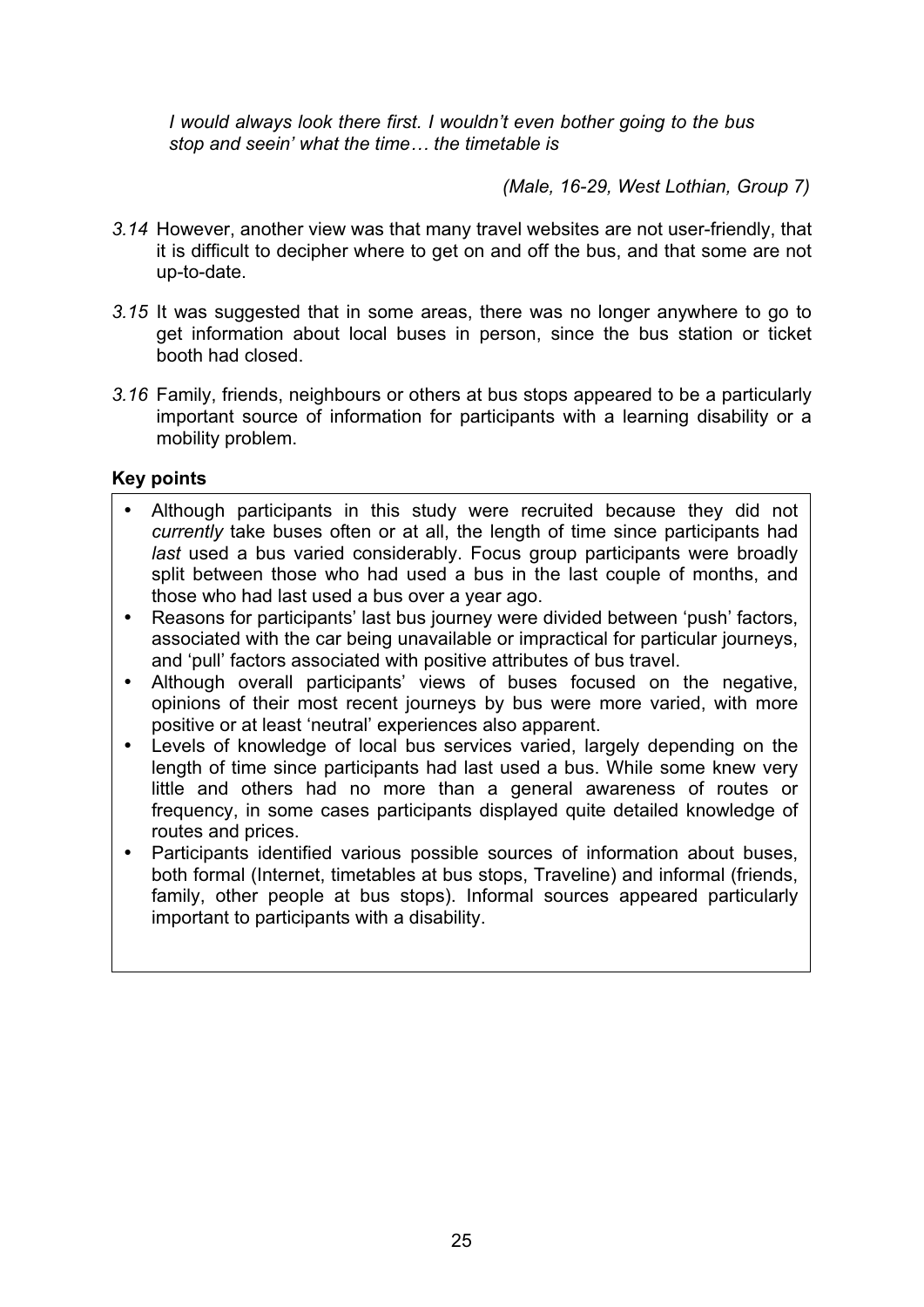## **4 GENERAL PERCEPTIONS OF LOCAL BUSES**

#### **Introduction**

- *4.1* Chapter Three indicated that levels of knowledge and use of local buses among our sample were, unsurprisingly, not particularly high. However, in spite of this, strong attitudes towards local buses were apparent across focus groups and in depth interviews. As discussed in Chapter Two, a lot of the discussion in the groups and the in depth interviews focused on *general* perceptions of problems with local buses, rather than on people's own *individual* reasons for not using local buses more often. Although there is inevitably some overlap between the two, we have attempted to disentangle the general from the specific. Thus this chapter discusses people's general thoughts and opinions of local buses, while Chapter Five will look in more detail at individual reasons for not using the bus more.
- *4.2* The chapter starts by exploring views of different aspects of local bus services, summarising attitudes to bus drivers, other passengers, the physical condition of buses, bus stops, bus times and timetables, routes and fares. As well as summarising views on these areas, the chapter also considers what these opinions appear to be based on. A key objective of the research was to explore what appears to underpin the attitudes of people who do not use the bus often or at all, given that their views are unlikely to be grounded in substantial recent experience of using the bus. The chapter considers other possible influences on views, including past experiences, the views of others, and the media. Finally, it summarises perceptions of how buses compare with trains, the other most commonly used form of public transport.
- *4.3* Where there appeared to be differences in the views of different groups in our sample (e.g. men and women, older and younger people, people with and without disabilities, urban/rural areas), these are flagged in the discussion. However, many of the key themes discussed below were apparent across the different sub-groups in our sample.

#### **Views of local bus services**

- *4.4* Discussion of specific aspects of local bus services tended to focus on the issues people felt were problems or barriers rather than on more positive aspects of travelling by bus. Given that our aim was to understand why people do not use buses more often, this is unsurprising. However, where positive aspects to bus travel were raised, these are also discussed.
- *4.5* It is worth noting that while different views and experiences of local buses were discussed, a common general theme was safety. Safety concerns were apparent in relation to most of the aspects of bus travel covered, including driver behaviour, other passengers, the physical condition of buses, bus stops and routes.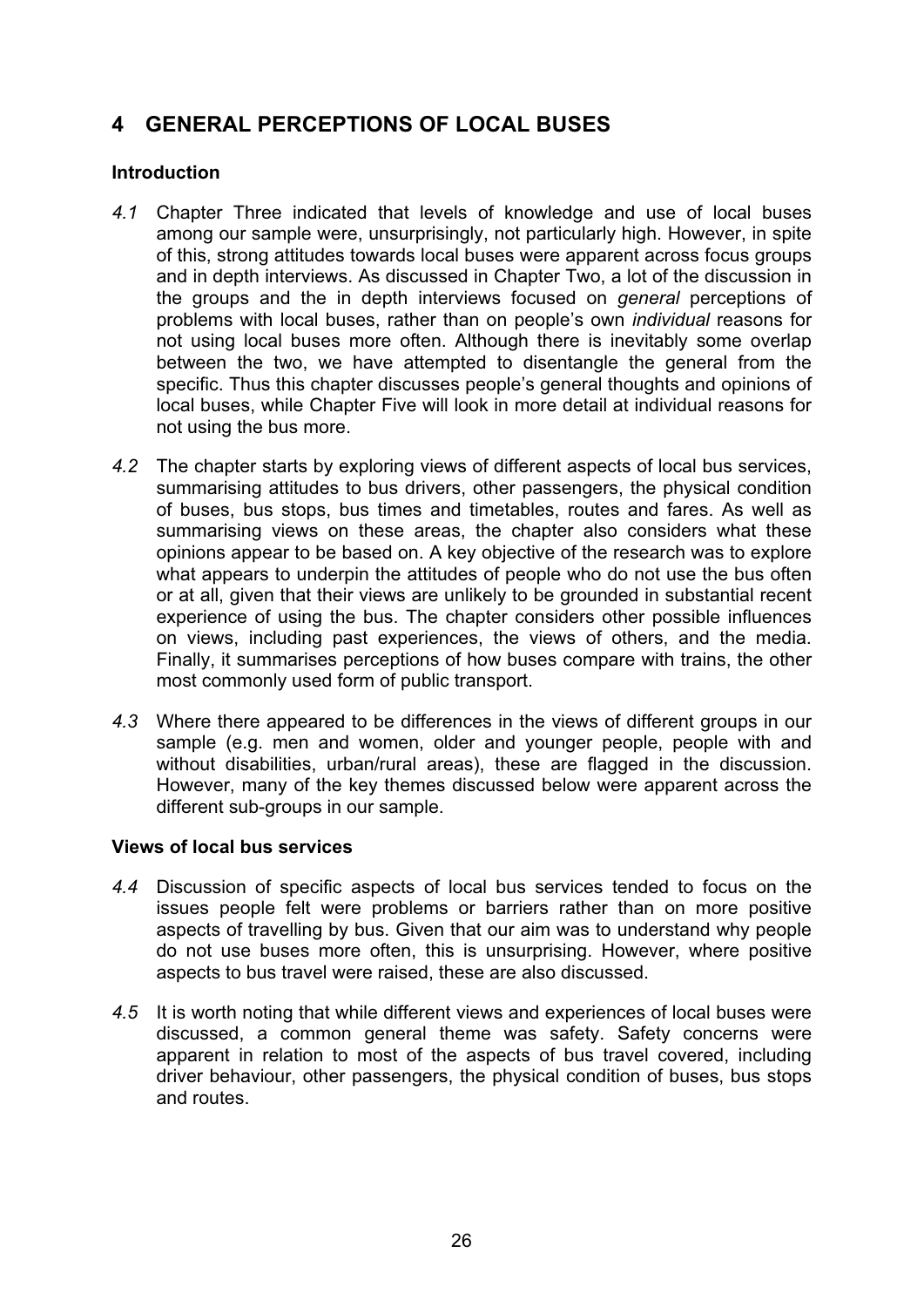#### *Bus drivers*

- *4.6* Views of bus drivers focused on two key issues: safety of driving behaviour and driver attitude.
- *4.7* Safety concerns centred on bus drivers not waiting long enough to let people on and off the bus (including allowing time for people to take a seat) and driving too fast. This was especially pertinent to people with a physical and/or learning disability.

*The driver moved too soon. She went flyin' across the other side o' the bus, an' when I got off I just says ... 'You should give us time to get off. You're supposed to help us, not hinder us'.* 

(Male participant with learning disabilities)

- *4.8* However, more positive experiences were also mentioned where bus drivers did wait for people who needed extra time to get on and off the bus and ensured the bus was lowered for people with prams or wheelchair users. One participant who used a wheelchair praised her local bus driver for his help and willingness to tell other people to move if they were blocking access (although this was specific to one particular bus company – she complained that drivers for other operators waited until she asked for the ramp).
- *4.9* Concerns around safety of driving behaviour appeared to be less of an issue for the young people in our sample, with one group of 16-29 year-olds complaining instead that bus drivers are too slow. In contrast, negative views of drivers' *attitudes* were particularly apparent among some younger focus group participants. Complaints included drivers being unhelpful when passengers had questions about routes or fares, being rude or impolite, or just generally appearing lazy. There was also a perception that some bus drivers deliberately missed out part of their route or failed to stop at some bus stops. Finally, car drivers complained that some bus drivers display a lack of regard for other road users.

*It's not fair they just feel that they can just drive out in front of you. There's no courtesy in driving.* 

(Female, 45+, Borders, Group 11)

*4.10* In general, these views did appear to be grounded in actual experience - for example, one participant recalled sitting on bus with a driver who was reading his paper and drinking a can of juice while the bus was '*full of people trying to get to work*.' Another participant complained of being made to feel uncomfortable by bus drivers when they are fumbling with money because they do not know the fare, highlighting the danger that infrequent or non-bus users may be deterred from using the bus more by negative driver attitudes or behaviour. Participants also referred to negative experiences of bus drivers that were less recent – for example, remembering drivers failing to stop for them when participants were school-aged. This highlights that negative experiences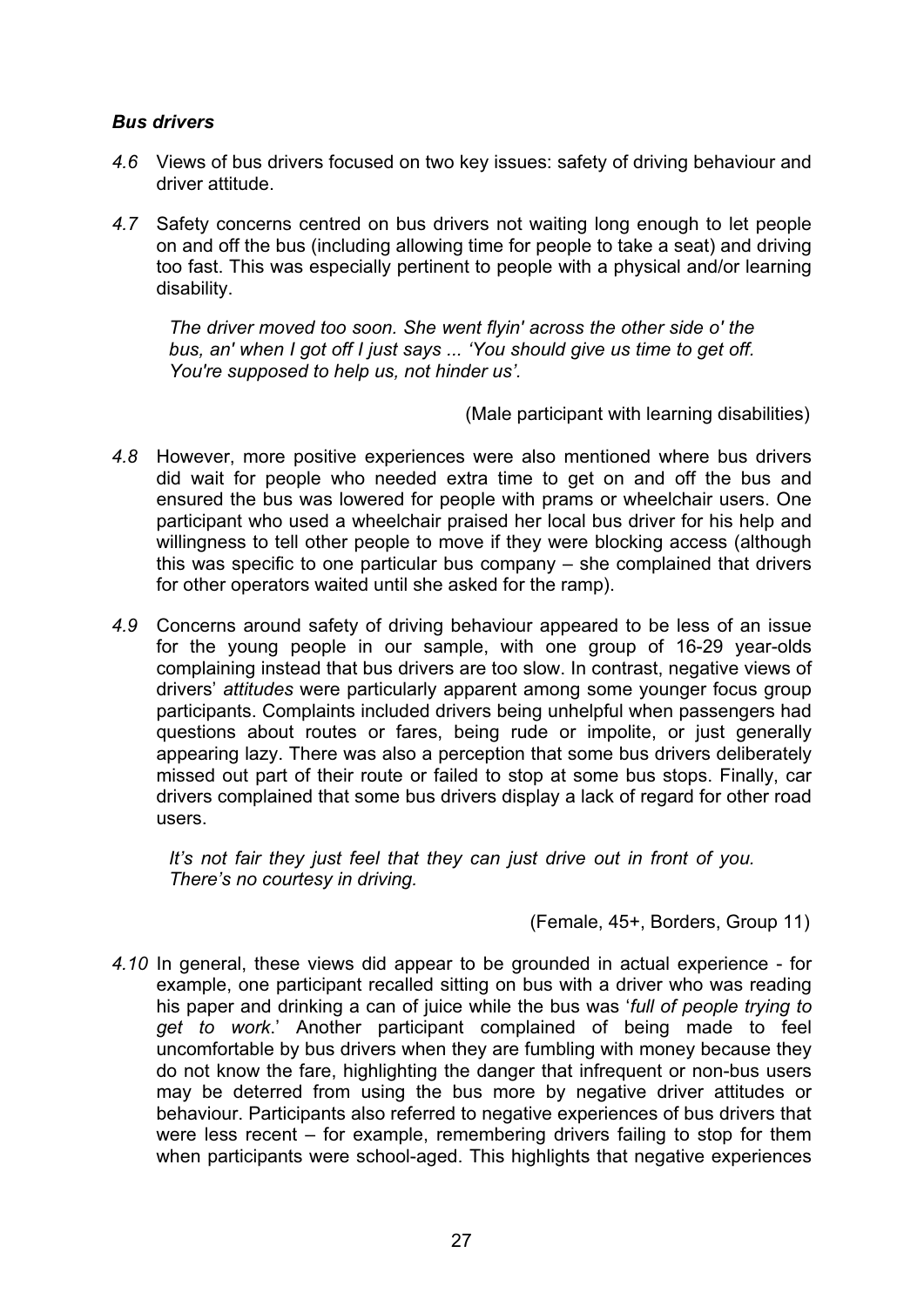can have a long-term impact – as one participant put it, although bus drivers are not all bad, "*the bad ones always stuck in your mind."*

#### *Other passengers*

- *4.11* Stradling et al (2007) note a continuum of attitudes to other passengers, ranging from viewing them as unwelcome or threatening, to valuing interactions with other passengers as part of the experience of getting the bus. While there were examples in our research of participants enjoying travelling with other people – for example, one participant described the bus they used to get to work as being like '*a travelling community'* – most of the discussion of other passengers focused on negative issues. Concerns primarily focused on personal safety, with 'invasion of personal space' (our terminology) and a general lack of respect for the bus or other passengers being secondary issues.
- *4.12* Safety concerns centred on a fear of being the victim of crime or anti-social behaviour while using the bus. Specific types of bus passenger were perceived as potential sources of trouble, particularly school children, young people, and anyone who was on the bus while drunk. Concerns about personal safety in relation to other passengers were particularly salient in relation to travelling on the bus at night, with women participants in our focus groups particularly suggesting they would not feel safe using night buses on this basis. There was a general perception that drivers were unwilling to intervene in disruptive behaviour by passengers, although there were examples where participants had seen the driver throw unruly passengers off.

*I was on the bus wi' ma ex-girlfriend (…) and these young guys got on the bus. The bus was more or less empty. (…). they went up the back and they were gettin' all rowdy an', you know, shouting abuse. So the bus driver threw them off.* 

(Male participant with learning disabilities)

*4.13* In some cases, these fears and concerns appeared to be grounded in direct experience. For example, one participant described being spat at by another passenger at a bus stop. In other cases, participants stated that although nothing had ever happened to them, they had either 'come close' to experiencing trouble or had seen trouble happening to other people on buses. However, even where participants did not appear to have any personal experience as a victim or witness of anti-social behaviour on buses, fear of this kind of behaviour was still an issue. For example, one participant who never used the bus stated that they *'just imagine'* that there would be a lot of drunk young people on the buses and that they would be leaving themselves open to awkward situations. Sometimes these perceptions appeared to be influenced by hearsay – one participant referred to a friend who worked for a bus company who had told him that some passengers would spit on other passengers. There was also some evidence to suggest that reports in the media could help create or sustain these feelings of fear: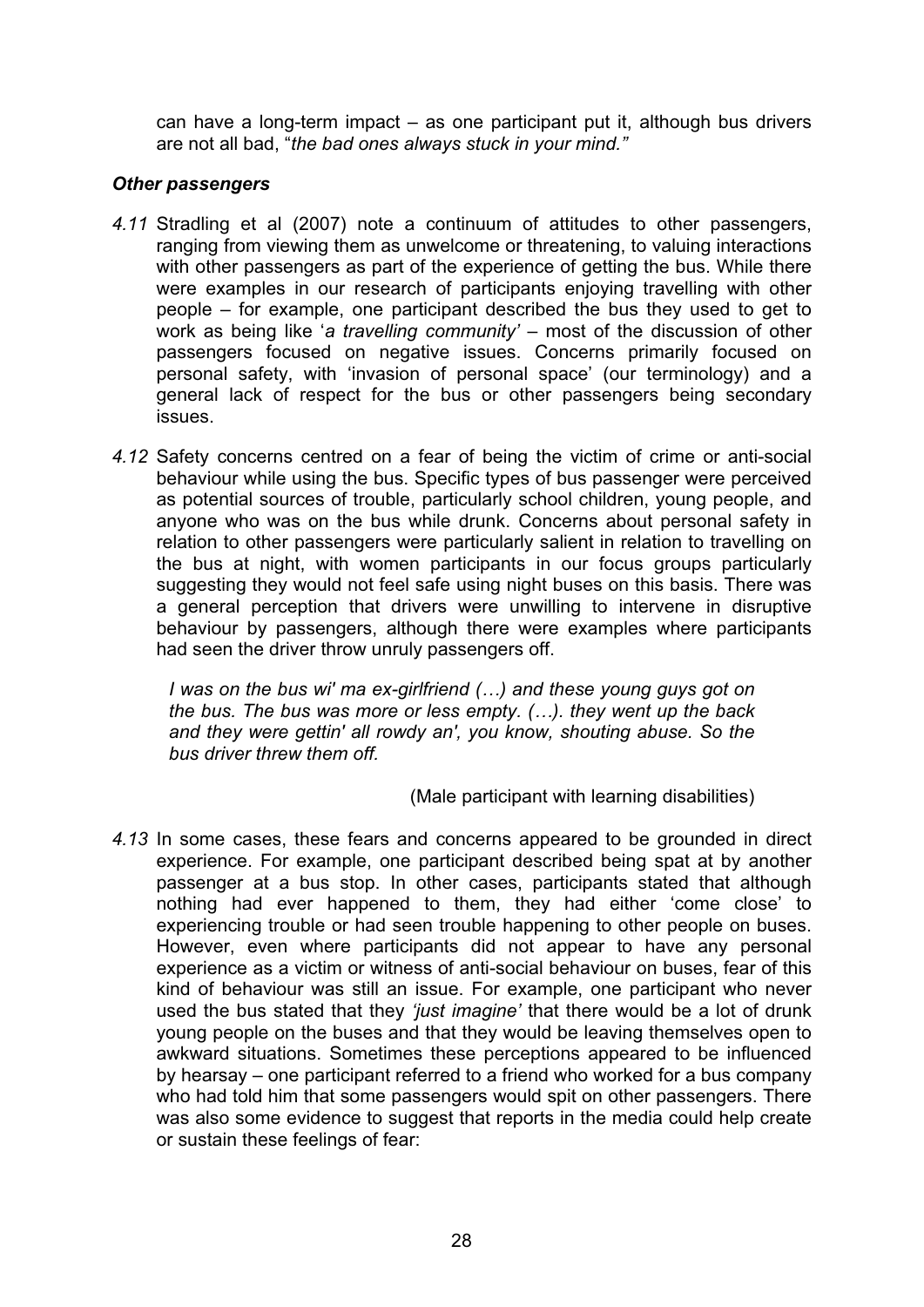*It's just been on the news. Did you see the bus down at the motorway stops? Because they were all fighting on the bus and the bus had to pull over and they were all fighting on the hard shoulder. Did you see it on the news?* 

(Female, 30-44, West Lothian, Group 8)

*4.14* In addition to concerns about specific kinds of passenger, there was also evidence of a general feeling of uneasiness about sitting next to anyone you did not know. This was not always about safety – personal hygiene of other passengers, catching 'germs', having to listen to other people talking on their mobiles, playing music or using foul language, and having to speak to someone else when you want 'peace' were also concerns. There were also complaints about a general lack of respect for the bus, bus driver and fellow passengers – for example, leaving rubbish on the bus, or not giving up seats for elderly people, pregnant women or people with a disability.

#### *Physical condition of buses*

*4.15* Views about the physical condition of buses were determined, to some extent, by the age of the bus. Newer buses tended to be viewed more positively because they looked modern and were easier to get on and off. Older buses were described as looking '*run down'* and being *'wee rickety things'*; accompanied by a perception that they were unsafe, unreliable (in terms of breakdowns) and not user friendly for people with prams, elderly people or wheelchair users (for example, because of steep steps or the wheelchair space being very tight). There was a suggestion that small buses run by some smaller private operators were in particularly poor condition.

*I was a HGV mechanic all my life and when I see some of the small traps [buses] that are running about, I wonder how they got on the road. Because I mean when I was working, they used to have to go through rigorous tests, but you see some of the buses that are going about now and I think to myself 'how did they get that passed'?* 

(Male, 45+, West Lothian, Group 9)

- *4.16* However, regardless of the age of the bus, buses without seatbelts were viewed as being unsafe, and questions were raised over why public buses were not required to be fitted with seatbelts.
- *4.17* Comments about the physical environment on board buses focused on a general lack of cleanliness (including dirty windows, spills, vomit and rubbish), buses being too hot in the summer, and overcrowding, which also made the bus too hot as well as preventing participants getting a seat. Crowded buses were a particular issue for participants who suffered anxiety and mental health problems, while a lack of toilets on board was also mentioned as an issue for people with some disabilities: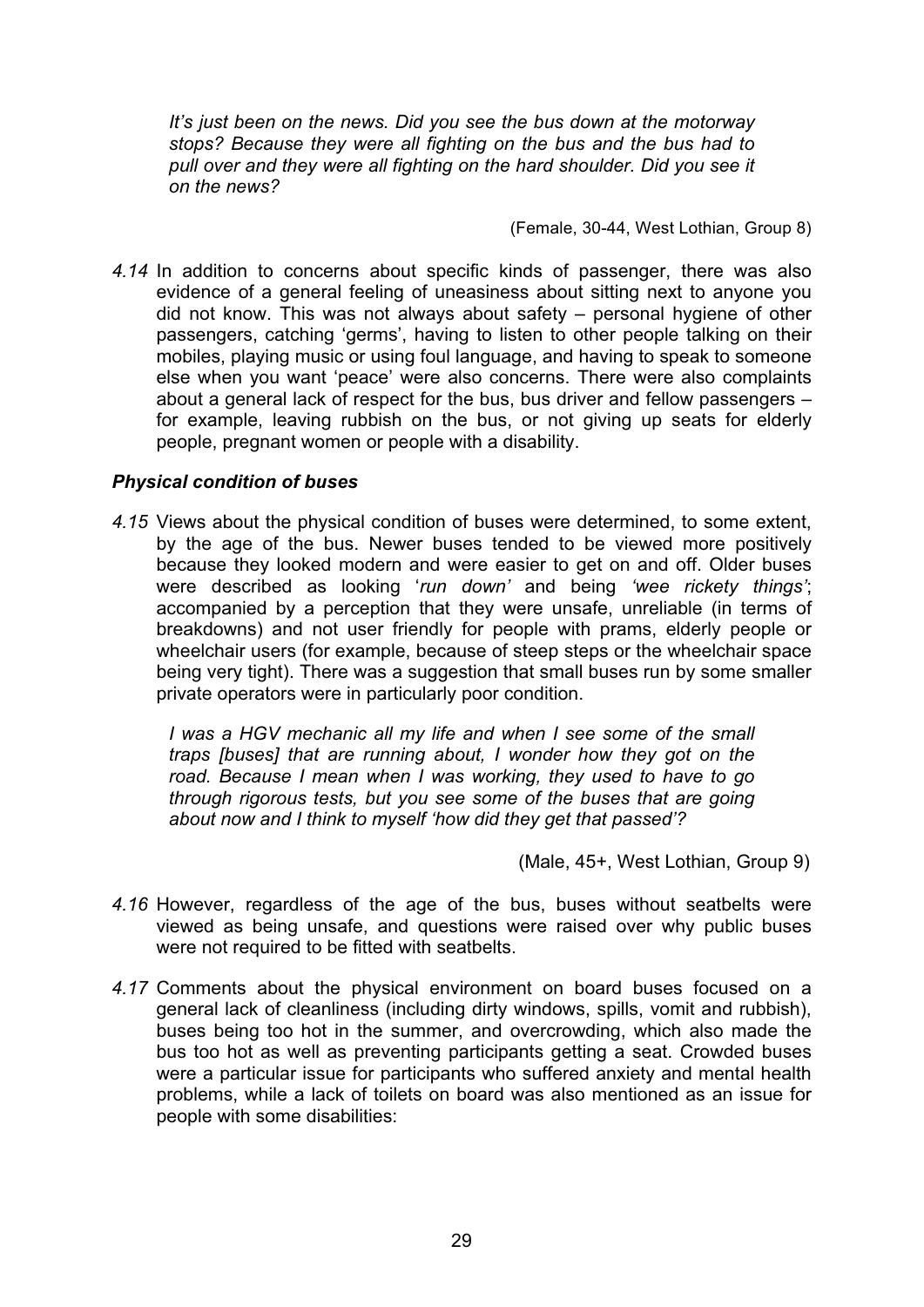*I* feel comfortable on the big long bus, the Citylink bus, the ones that *dae the long journey's, they've got a wee toilet an that on them as well, I feel comfortable on them but they buses that run aboot, they've no got toilets on them, when you're on medication sometimes you've got to get to the ... toilet … ken what I mean ..* 

(Female participant with mobility problems)

- *4.18* Accessibility was also mentioned by participants with mobility problems. Steep steps and poles getting in the way of the wheelchair space on buses were particular issues.
- *4.19* As with perceptions of the behaviour of other passengers on buses, in some cases views about physical conditions on board buses were based in relatively recent experience – for example, of being on a bus where someone has been sick or where half-eaten takeaways are on the floor. But in other cases participants admitted that their belief that buses were smelly were based on experiences from a long-time ago (even school days for one participant aged 45+). Another participant cited hearing that a local bus company had been 'done' for unsafe conditions on board buses as a reason they were concerned about the quality of the bus stock.

#### *Bus stops*

- *4.20* Comments about bus stops focused on concerns around personal safety while standing at bus stops and, to a lesser extent, comfort and the availability of information about bus times at stops.
- *4.21* Concerns around personal safety, particularly when waiting for buses at night, related to who else might be standing at the bus stop or shelter, worries about the area the bus stop is located in, lack of adequate lighting at stops, and concern about 'inappropriate use' of bus stops (see 4.22). In one rural group concerns about who else was standing at the bus stop was exacerbated by the style of the bus shelter:

*I particularly don't like the wooden ones that you don't know if there's somebody actually in there sort of hovering about. Like the clear ones what they've got at the post office, you can see who's there, so you would go and stand under there.* 

*(*Female, 30-44, Borders, Group 12*)* 

- *4.22* Participants expressed a desire to avoid waiting at stops in areas where people might be drunk, as they would not feel safe. Concerns about 'inappropriate' use ranged from young people 'hanging out', to shelters being vandalised or urinated in. This kind of behaviour was perceived as both threatening and a nuisance – one participant described having to walk to a bus stop further away when the nearest bus stop had been vandalised and its timetabling information removed.
- *4.23* Issues relating to comfort centred on lack of bus shelters for when it was raining. Distance to walk to stops was also an issue for participants with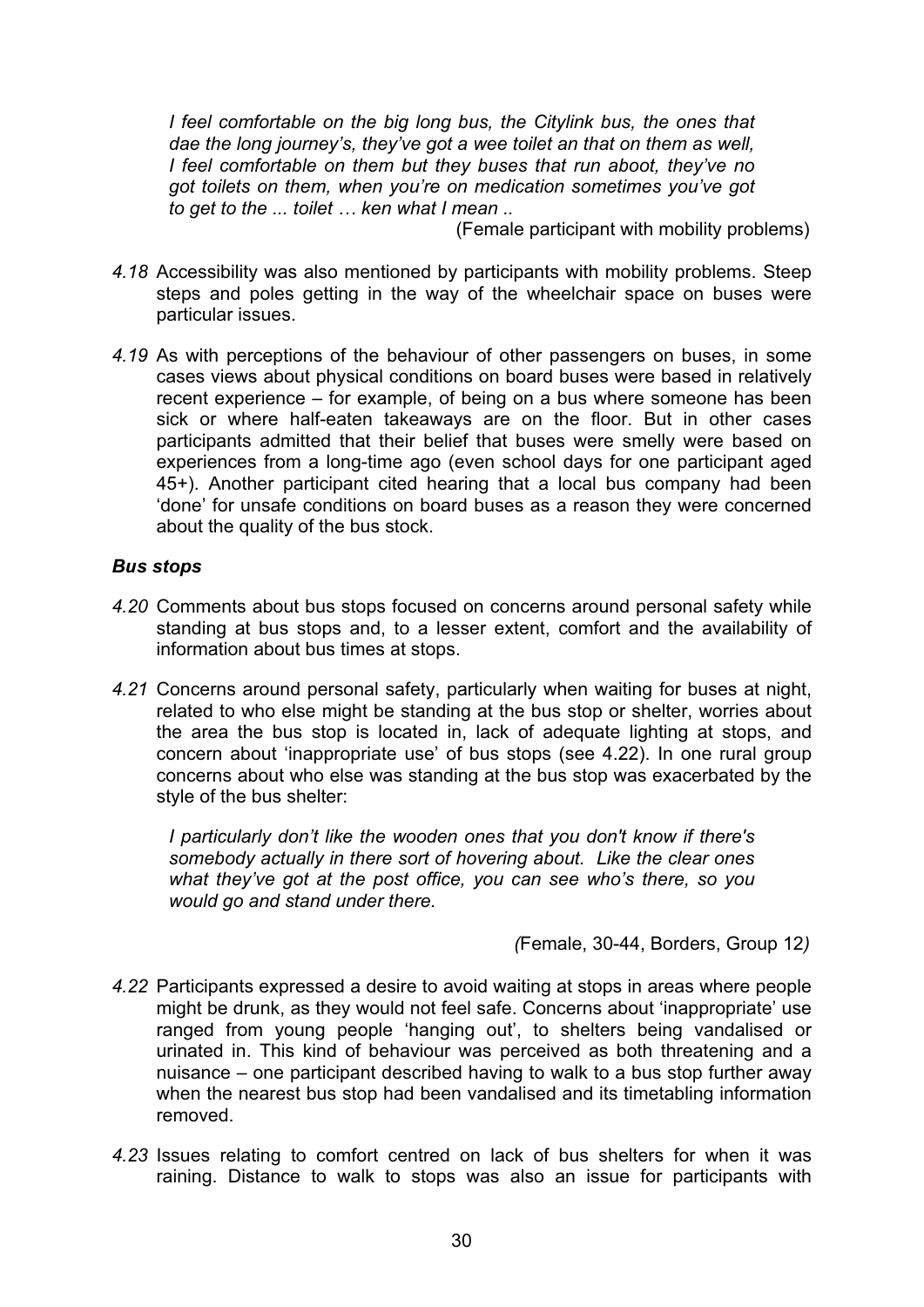physical disabilities. Opinion of the 'real time' bus information found at some bus stops was mixed. Positive views focused on its accuracy, but another view was that it was not accurate enough to be useful, and that sometimes buses took longer than the Real Time Passenger Information (RTPI) screen claimed. There were also complaints about timetables and route information at bus stops not being up to date, while the font size of some timetables was as a problem for older people with poor eyesight (mentioned both by an older participant who themselves had problems reading timetables, and by younger participants as a potential problem for others).

*4.24* In general, views of bus stops did appear to be grounded in personal knowledge or experience, since people walked past stops and shelters even if they did not use the bus. That said, there was evidence that some negative views of the accuracy of RTPI screens were based on hearsay that the times are based on the timetable, and not on GPS (Global Positioning System) information from the buses themselves.

### *Bus times and timetables*

- *4.25* Participants' main concern with respect to bus times and timetables was simply the length of time it would take to make journeys by bus. Journey times were seen as longer than they needed to be (and far longer than making the same journey by car). Even where the timetable showed a more reasonable journey time, there was a perception that buses could not be relied on to stick to this and that it was hard to judge how long a journey by bus would actually take. These issues are discussed in more detail in Chapter Five.
- *4.26* Another issue was that bus times did not suit the times people want to travel. This viewpoint came though particularly strongly in rural areas where buses were perceived to be too infrequent and waiting times were seen as unacceptably long. In contrast, urban participants commented on seeing several buses that were not full and suggested that some buses were too frequent.
- *4.27* Comments about timetables themselves, rather than the ability of buses to stick to them, centred on difficulties understanding them. As discussed above, participants identified difficulties for older people and those with visual impairments in reading small writing. They also described problems with timetables being over complicated and difficult to interpret, particularly in areas with more than one company running buses. There were also complaints about a lack of clear information about fares at stops.
- *4.28* Although some participants appeared fairly certain of when particular buses came or how long they took, beliefs about times and timetables were not always based on up to date knowledge of what local services offered. For example, one participant admitted:

*I mean I don't use them but I get the impression they're not reliable and they're not as frequent as what (they) should be.* 

(Female, 45+, West Lothian, Group 9)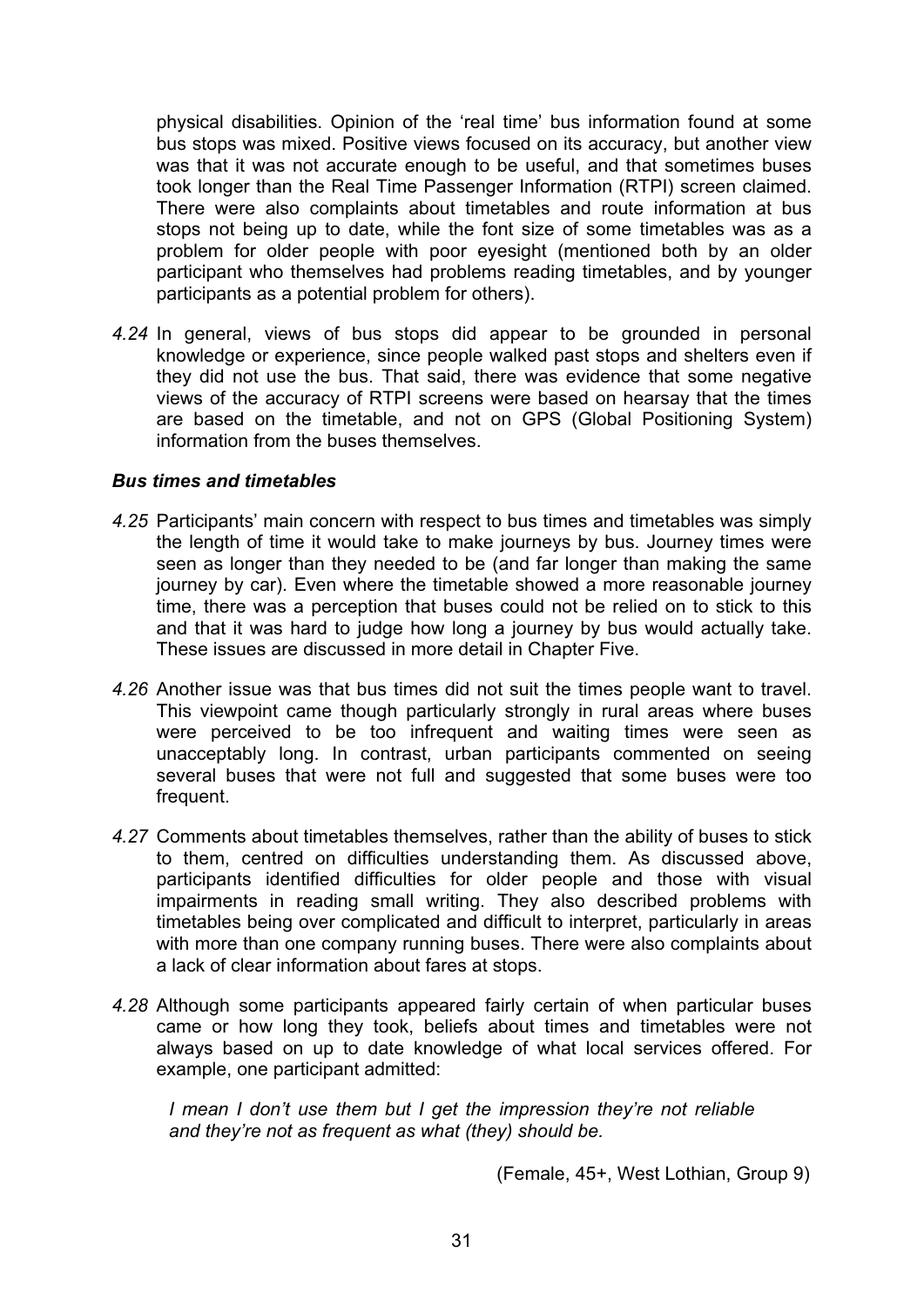*4.29* In some cases, participants acknowledged this and qualified their views with a recognition that things may have changed since they last used a bus.

## *Bus routes*

- *4.30* Detailed discussion of bus routes was fairly limited, which is perhaps unsurprising given that our sample did not use buses particularly often. Routes were sometimes discussed in the context of the time it takes to travel by bus. There was a perception that there are not enough direct routes, and because of this other modes of transport, especially the car, were seen as more timeefficient.
- *4.31* Another view was that existing routes were not practical for participants, especially for journeys to and from work – buses did not go near enough to places of work, or participants would need to change buses to get there.
- *4.32* Finally, general fears about crime and personal safety were evident in discussion of bus routes. Some of the areas the bus route covered were described as '*rough'* or '*bad'*. One view was that if participants would not choose to go there otherwise, why should they go through them because they are on the bus?

## *Fares*

- *4.33* Participants from all the geographical areas included in our sample believed that fares were too expensive. This was in spite of the fact that not everyone in our sample was clear about the precise cost of bus travel (see Chapter Three). Participants also suggested that fares are a major barrier to bus travel for many people – though as discussed in the next chapter, fare levels did not in fact appear to be the only or main reason for not travelling by bus. Indeed, as discussed in Chapter One, cost was cited by just 1 in 20 respondents to the Scottish Household Survey (SHS) as a reason they did not use the bus more often (Scottish Government, 2009a).
- *4.34* Fares were seen as particularly disproportionate for short journeys and journeys where you need to get more than one bus. Another issue was the variation in bus fares across Scotland, with complaints that local bus fares compared unfavourably with those in other areas or cities. Bus fares were viewed as expensive in comparison with both private car and taxi travel (particularly where making journeys with other people). However, it is important to note that when discussing the relative cost of travelling by bus compared with travelling by car, participants tended to focus on petrol costs, and not longer-term costs such as purchasing, insuring or maintaining a vehicle:

*Obviously, with the car, it will cost me a couple of pound in petrol now, so that's a lot of the reason why I started driving; just 'cos I find the buses so expensive now.* 

(Female, 16-29, West Lothian, Group 7)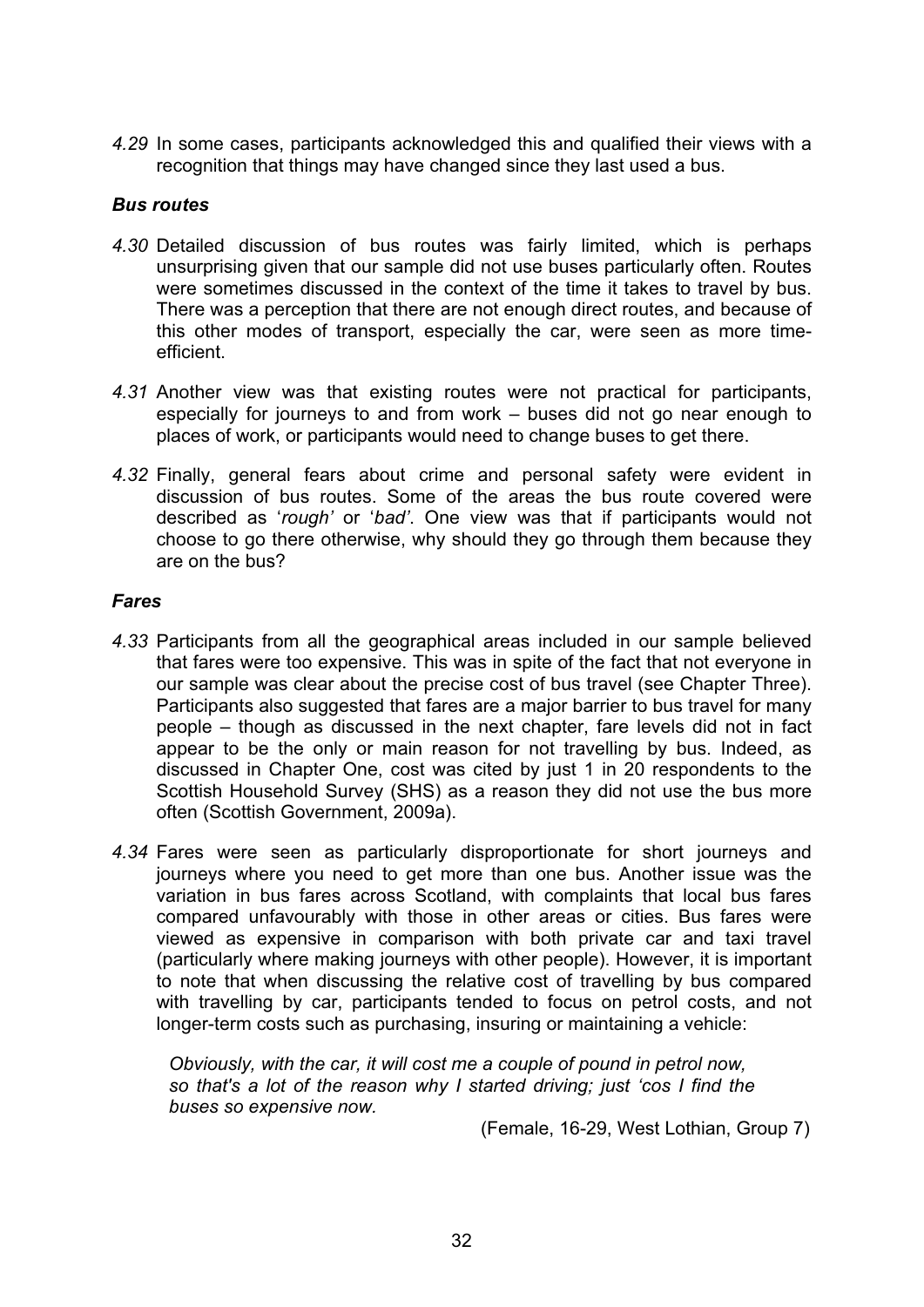*4.35* This appeared to reflect the fact that participants would not consider giving up their cars completely. In fact, one view appeared to be that the 'fixed' costs of owning a car were so high that there was no incentive to even consider paying 'extra' to get a bus. This point of view, which suggests that car owners may view bus fares as *additional* costs rather than as an *alternative* to be weighed against the expense of making journeys by car, is illustrated by the following discussion:

*Female 3: But why would you want to … why would you want to when you've got a car.* 

*Female 2: When you've got a car sitting there but you've already paid insurance, road tax and petrol and everything for.* 

*Female 1: Exactly.* 

*Male 1: Yeah.* 

*Female 2: I don't see why you would go and then pay out more money again. I think it's much cheaper.* 

(West Lothian, 30-44, Group 8)

- *4.36* Beliefs about fare levels did sometimes appear to be based on participants' past experiences of using buses, although it was not always clear how long ago this experience was or whether it was on the same routes they would need to use now. In other cases, participants appeared to have overheard other people discussing prices and formed a general impression that they are expensive.
- *4.37* Related to the cost of fares was discussion about the need to have the exact fare. This was seen as annoying, inconvenient, and confusing for people who did not get the bus often and did not always know what the fare would be.

*What annoys me is the exact fare because sometimes I don't have it. I fancy going on a bus. I don't have the exact fare. I've got a fiver or something like that, and basically its £1.20 or £1.30 (…) so I don't take the bus (…) So I mean the exact fare is sometimes a nuisance. It can be frustrating.* 

(Male, Dundee 30-44, Group 5)

## **Factors that appeared to influence views of local buses**

- *4.38* The discussion above shows that infrequent or non-bus users' views of their local bus service reflect a combination of previous experience (both recent and long-past), 'hearsay' from other people, and beliefs based on media coverage of problems on buses. These findings reflect Guiver's conclusion that 'transport users are not just making their modal choices on the basis of what is currently available to them, but also refer to (selective) memories, images and cultural references in their decision-making' (2006).
- *4.39* The role of past experiences in shaping current views of buses is also discussed in both Guiver and in Beirao and Sarsfield Cabral (2007). Both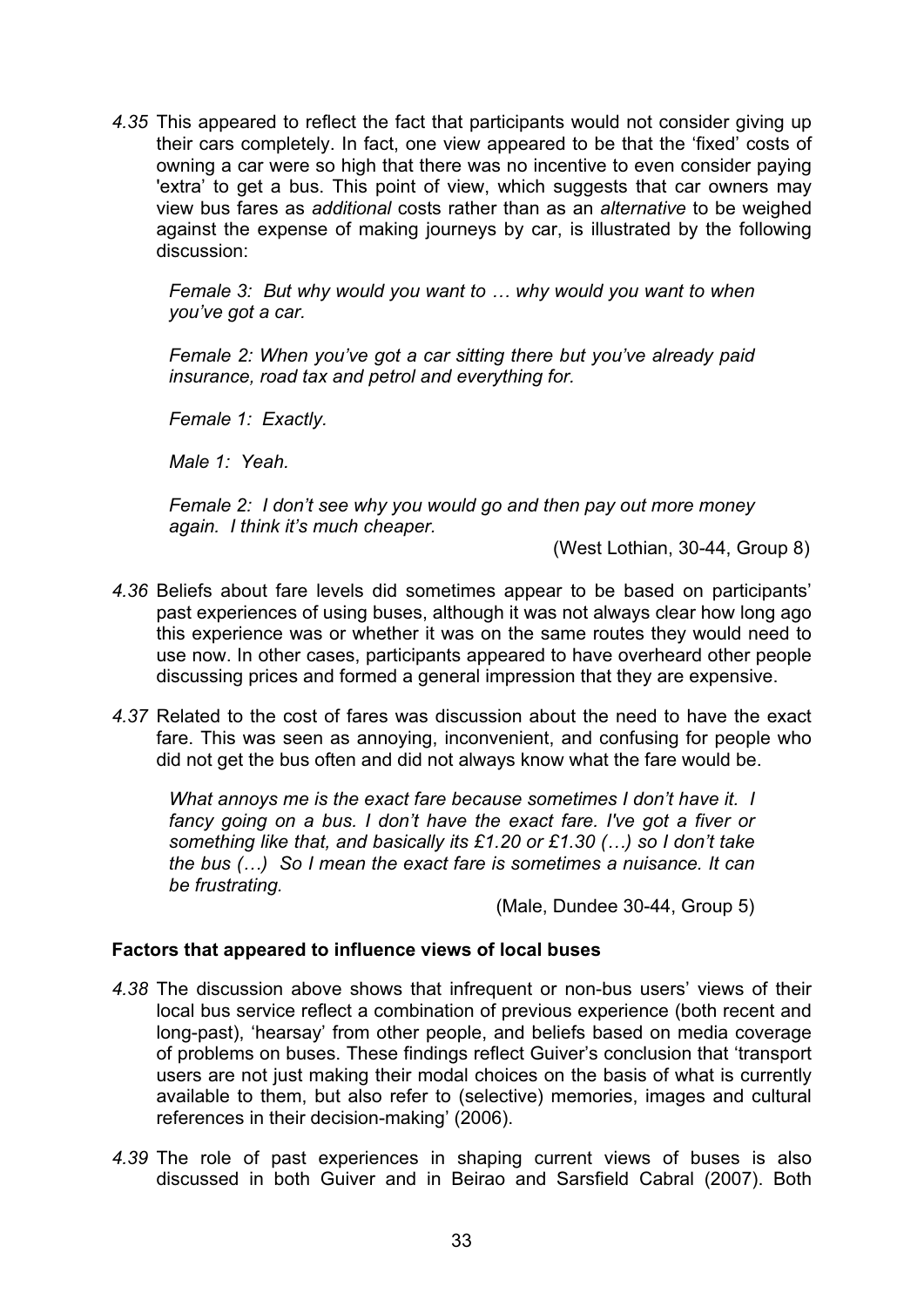studies found that negative experiences or 'worst case scenarios' can have a particularly strong impact on people's opinions of bus travel, often appearing to outweigh more positive experiences. This finding certainly appeared to be reflected in our data.

*4.40* Moreover, both Guiver and Beirao and Sarsfield Cabral comment on the role of discussion with others in shaping people's views of public transport. As such, Guiver suggests that 'transport providers should not only challenge erroneous perceptions, but recognise that their passengers are carriers and filters of the bus image and each poor performance influences the future choices of that person and those they talk to.'

## **Image of a typical 'bus passenger'**

- *4.41* In addition to asking participants directly about their views of specific aspects of bus travel, interviewers also asked their views about 'typical' bus passengers. Their responses, particularly when compared with their descriptions of a typical car driver, cast further light on the image of bus travel among infrequent or nonbus passengers. Although one opinion was that you can find a 'cross-section' of people on the bus depending on the time of day, and that it is not possible to generalise about 'typical' passengers, there was also a clear view that the bus is only for certain types of people. Those identified as typical passengers included: people who cannot drive or afford to drive, including school kids and the unemployed, students, elderly people, mothers with prams, and a '*less discerning customer*' which could include '*Neds'* or '*junkies'*. This reflects findings from Guiver (2006) who also found that a 'sense of vulnerability' meant that bus passengers were often portrayed as 'victims' and that her participants often bracketed commonly disempowered groups – disabled people, elderly people, parents with young children – as bus users.
- *4.42* In contrast, car use was less clearly associated with any one particular group. It was suggested that '*most people drive nowadays',* which made it harder to identify a 'typical car user'. Parents, big families, young 'boy racers' and also participants themselves were identified as 'typical' drivers. 'Typical drivers' were also described in terms of personal characteristics or lifestyle: for example someone who is lazy, people with no time/busy people, someone who works/a commuter, someone who can afford a car, and someone with a parking space at work.
- *4.43* It appears that for at least some infrequent or non-bus users, bus use is seen as low status, as something for other, more vulnerable people. In contrast, cars were seen as being for everyone and/or for people like them.

## **Comparisons between buses and trains**

*4.44* In discussing the pros and cons of bus travel, participants often compared buses with other modes of transport, in particular the car and the train. In general, buses came out less favourably than these other modes. Comparisons with cars are discussed in more detail in the next chapter when we look at the reasons why people used the car rather than the bus for particular journeys. However, here we briefly discuss perceptions of how buses compare with the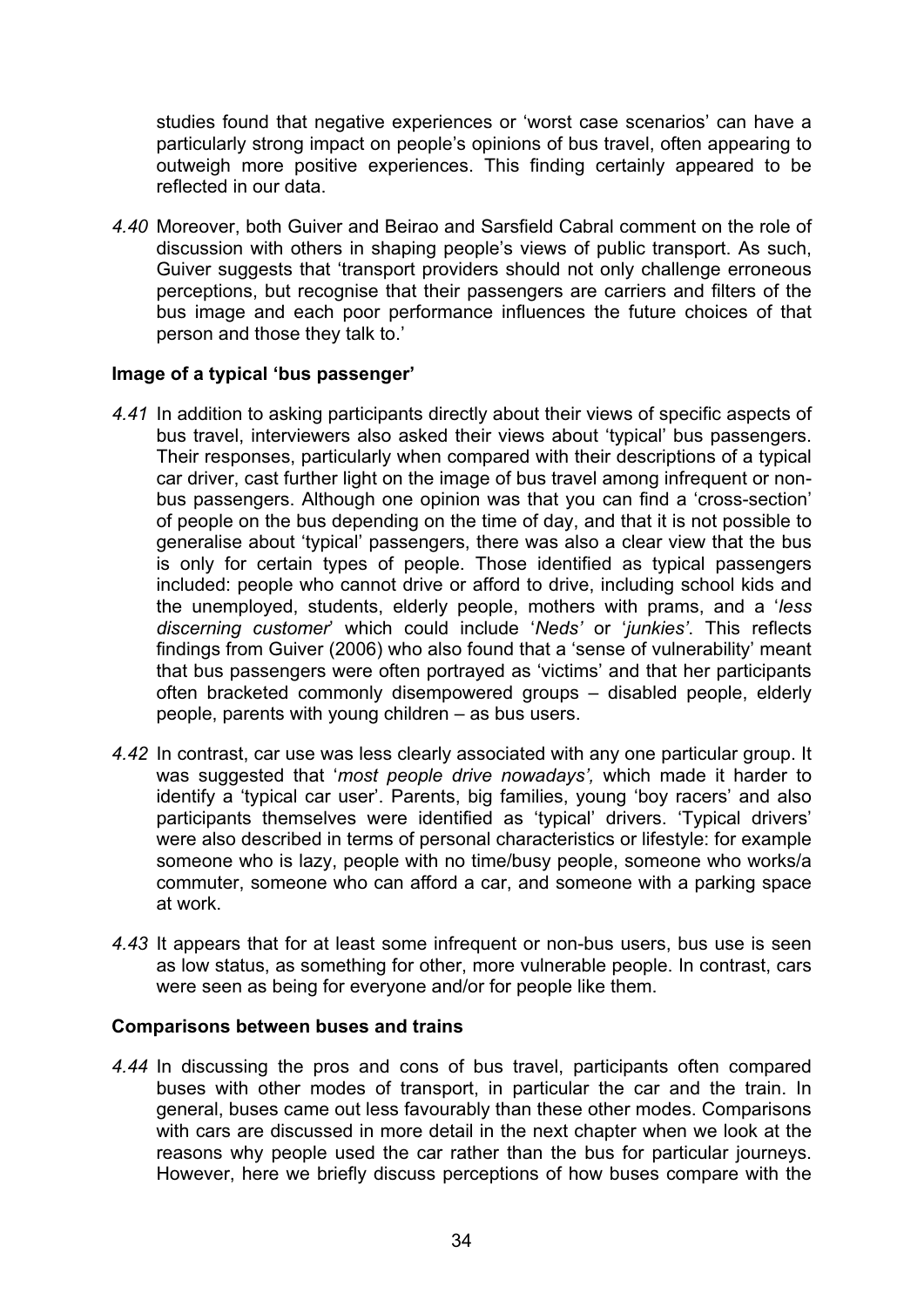next most commonly used form of public transport, trains. Although interviewers did not explore in detail what participants' opinions of trains were based on, they did appear to be drawing on personal experience of train travel when describing some of the perceived advantages of trains over buses.

- *4.45* There are obvious differences in the services provided by local buses and by trains – for example, trains are generally used for middle to long distance journeys, compared with the shorter journeys made by local buses. Moreover, there are aspects of train travel – such as the speed at which they are able to travel – which may affect public perceptions of the service, but which cannot be replicated on buses. However, reflecting on how potential passengers view the differences between the two most common modes of public transport can nonetheless highlight aspects of bus services which are viewed as in need of improvement. In some cases, comparisons between the two may also suggest lessons that can be learned from train services.
- *4.46* Comparisons of buses and trains related to five key themes: reliability/predictability, speed, information, safety and control, and comfort and accessibility.
	- **Reliability/predictability** Train times were seen as more reliable and more predictable than bus times. It was suggested that this meant you could structure train travel into your life, whereas *'you've no hope of doing that with the bus'.* Although there are a number of reasons why it may be easier to ensure that trains run to a predictable timetable  $-$  for example, the general absence of congestion caused by other vehicles – this nevertheless highlights a key area where buses are seen as weak in comparison with other options.
	- **Speed** Trains were also viewed as quicker than buses, because they are more direct and do not stop as often, and because they are not affected by road works or traffic jams. Again, while it may be impossible to avoid road works and traffic jams, more direct routes and less frequent stops might help attract some infrequent or non-users on to buses.
	- **Information**  Various aspects of the information on and around trains were seen as more 'user friendly' than buses. For example, it was suggested that buses would be better if they had screens on them like trains which tell people what the next stop is*.* It was also suggested that it is easier to tell which train is going where when you are at the station.
	- **Safety and control** There was a belief among participants that trains were safer, particularly at night. Train conductors were a key factor here – they were seen walking up and down the carriages and could, to an extent, police the behaviour of other passengers. In contrast, on the bus trouble could break out upstairs when you are the only other passenger and there are no staff present to intervene. However, there also appeared to be a belief that anti-social behaviour was simply more likely on the bus than on the train. One participant, who had experienced racial insults on the bus but never on the train, felt that you find a more *'discerning clientele'* on the train compared to the bus. Train stations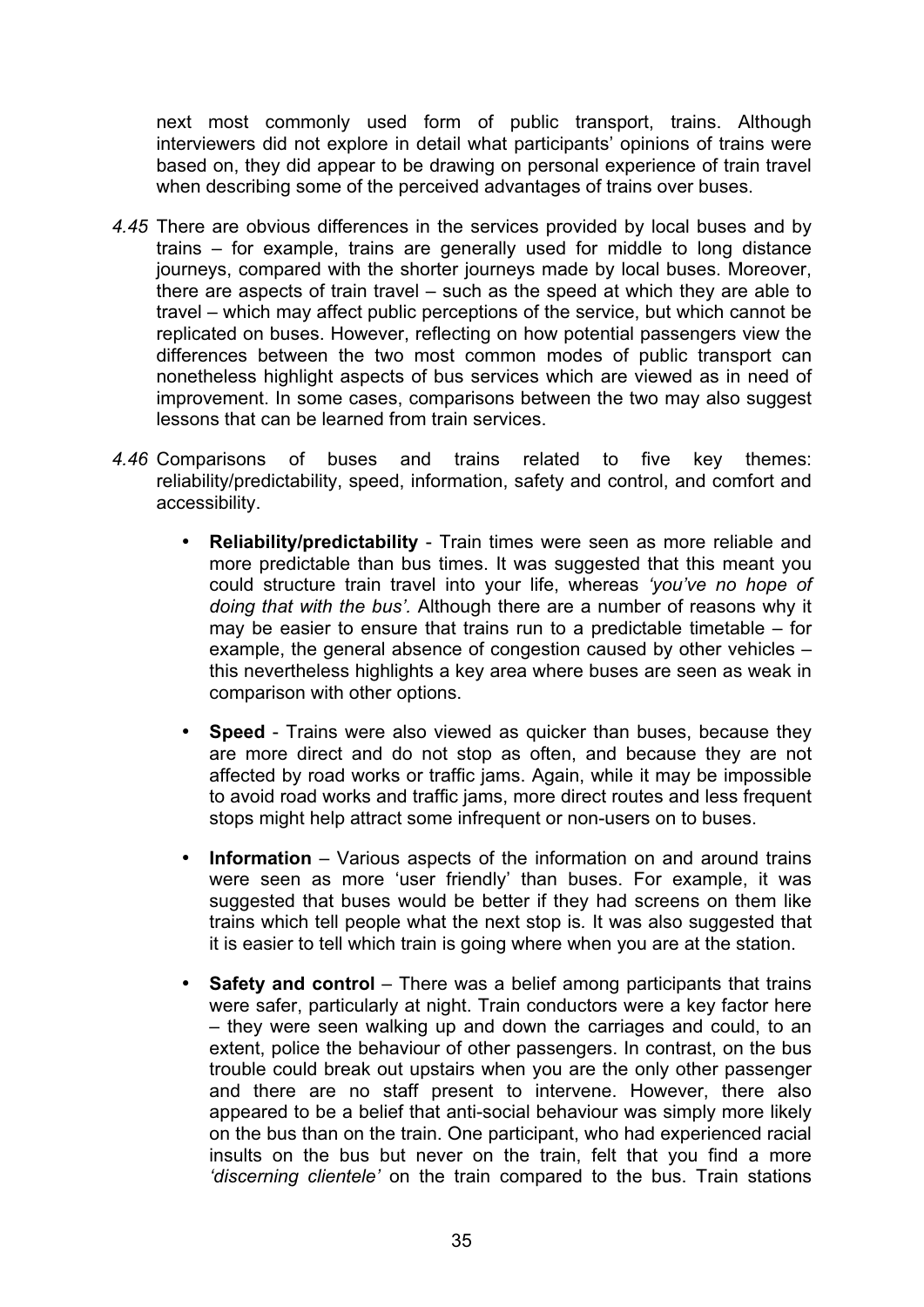were also seen as safer than bus stops, in part due to their enhanced security (cameras in train stations were mentioned). It was suggested that people felt safer getting off trains, since more people usually disembarked at each stop, providing safety in numbers compared with only one or two getting off at each bus stop. A slightly different safety issue was that trains, unlike buses, do not move when people are trying to get on or off.

- **Comfort and accessibility** Comparisons of the physical condition of trains and buses provoked more mixed reactions. One view was that trains were cleaner, quieter and have more comfortable seats with more leg room. But the opposite view, that trains were worse than buses in terms of discomfort and noise, was also expressed. The presence of toilets on trains but not local buses was commented on. In terms of accessibility, participants with mobility problems cited difficulties with both buses and trains. The requirement to book assistance in advance for trains was seen as a barrier.
- *4.47* One area in which buses were compared more favourably with trains related to the fact that buses come to you, whereas you have to travel to a station to get a train. Trains were also considered to be expensive, although they did have the advantage of allowing individuals to use a credit or debit card, or at least to get change from cash in contrast with many buses which require 'exact change'. It was, however, acknowledged that it could slow down buses if drivers had to give out change or take credit cards.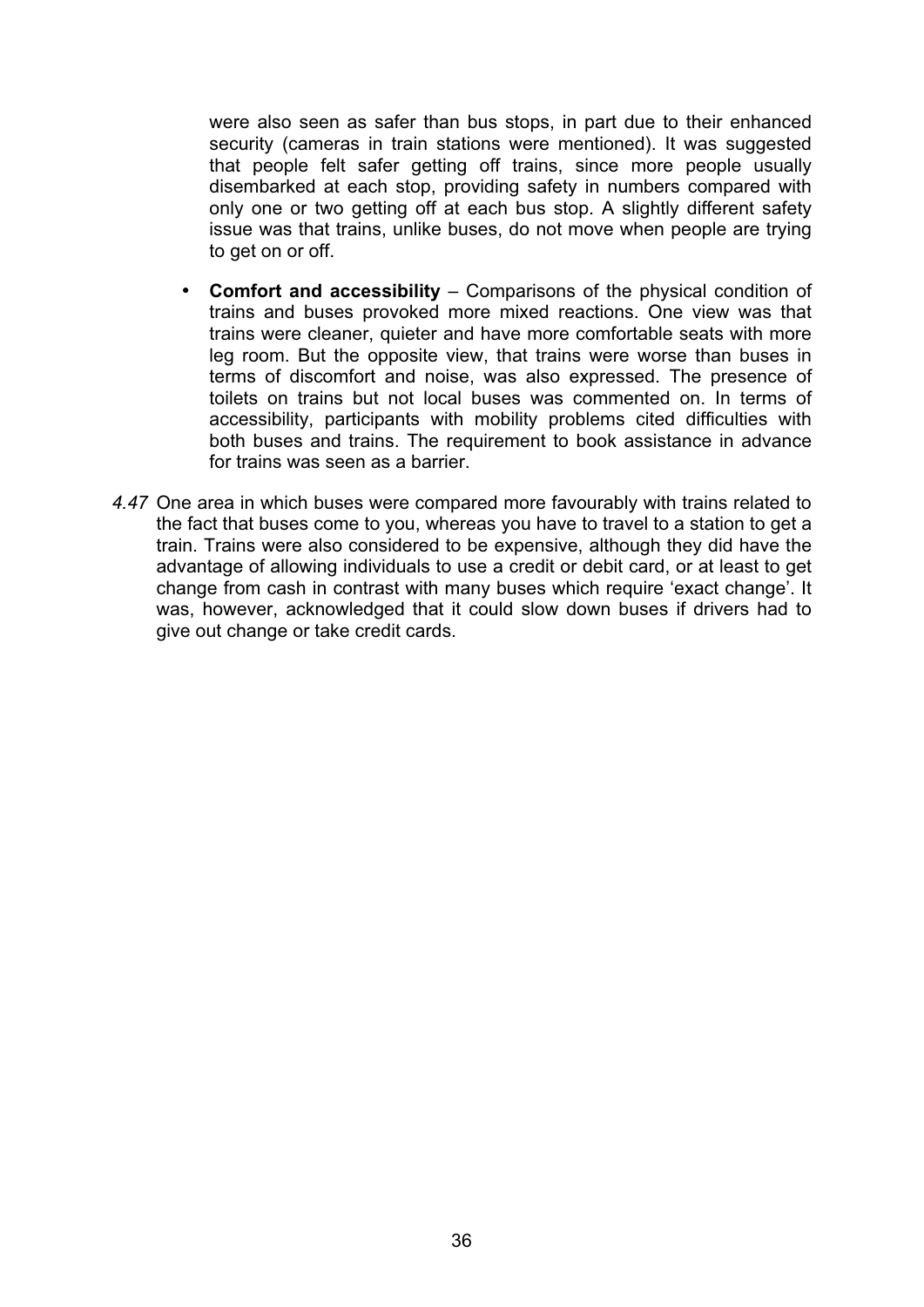## **Key points**

- Participants identified a wide range of problems with and actual and potential barriers to bus travel, including:
	- o Driving behaviour and driver attitude
	- o Concerns about other passengers committing anti-social or criminal behaviour, as well as more general concerns about other people's behaviour causing annoyance or discomfort
	- o Fears about the physical condition of buses making them unsafe, unreliable or inaccessible (for participants with mobility problems), as well as concerns about cleanliness and comfort on board
	- o Concerns about personal safety, comfort and the adequacy of information at bus stops
	- o The perceived length of bus journeys, as well as the appropriateness of timetables for the journeys participants needed to make
	- o A belief that buses cannot be relied on to stick to their timetables
	- o A perceived lack of direct and/or appropriate routes, as well as concerns about routes travelling through 'undesirable' areas
	- o A belief that fares are too high, as well as complaints about the inconvenience of having to find exact change.
- Safety concerns were apparent with respect to a number of aspects of bus travel, including: driver behaviour, other passengers, the physical condition of buses, bus stops and routes.
- There was considerable overlap in the barriers raised by men and women, older and younger people and those in urban and rural areas. However, there was some evidence that:
	- o safety issues were of greater concern to women
	- o young people were particularly negative about driver attitudes
	- o people in rural areas were particularly likely to feel buses were too infrequent and waiting times too long.
- Disabled people also shared many concerns with other participants. However, they also raised a number of specific concerns about safety on board (in relation to having time to get on and off and to their seats), accessibility of buses and of timetables, problems associated with overcrowding, lack of toilets, and distance to walk to stops.
- Beliefs about problems with local bus services reflected a combination of previous experience (recent as well as long-past), 'hearsay' from other people, and media coverage.
- In comparison with trains, buses were seen as less reliable/predictable, slower, and less safe (primarily because of the presence of conductors to 'police' behaviour on trains). It was also suggested that information about stops both on board and at stations is clearer for trains than for buses.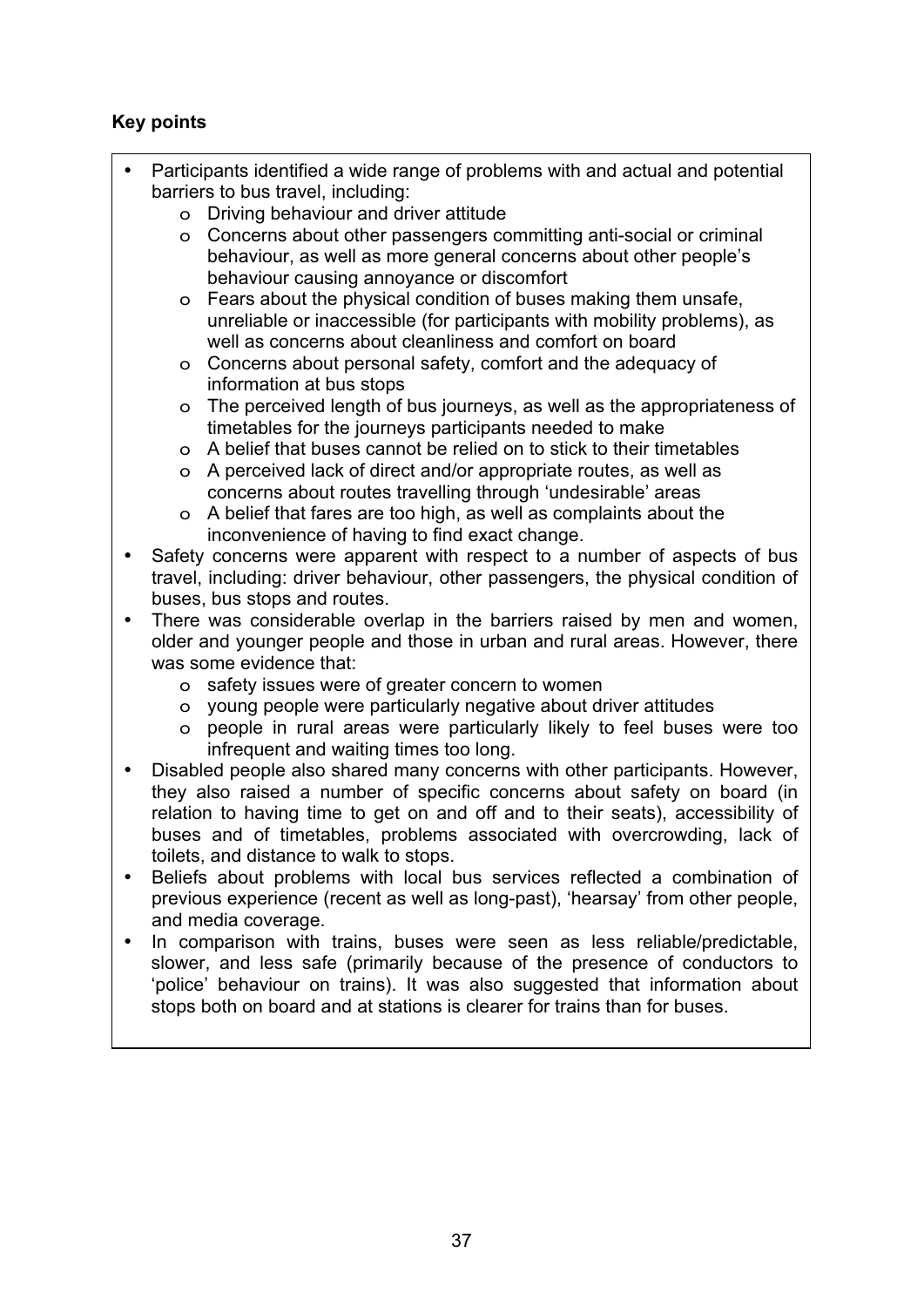# **5 INDIVIDUAL JOURNEY CHOICES**

## **Introduction**

*5.1* The previous chapter discussed a wide range of views about local buses in general. This chapter shifts attention to individual travel choices and the specific reasons why buses did not feature highly in these choices for our sample. The chapter describes the typical journeys participants made, focusing particularly on journeys to and from work. It discusses how participants currently make these journeys, and their reasons for choosing particular modes of transport (particularly the car) rather than the bus.

## **Typical journeys**

- *5.2* Discussing people's individual 'typical journeys' presented some challenges in the context of group discussions. To discuss each participant's individual 'typical journeys' in depth would have take up too much time and disrupted the flow of the group discussion. Our approach, therefore, was to focus discussion on journeys to work, since encouraging modal shift among commuters is a key area of interest (and increasing the proportion of journeys to work made by public or active transport is a National Indicator) for the Scottish Government. However, where possible, and in cases where some participants did not work, interviewers also explored other, non work journeys – for example, journeys for leisure and shopping.
- *5.3* Discussion of typical journeys within individual interviews with disabled people, in contrast, tended to focus on non-work related trips, since a majority of these participants were either retired, or were not in work at present.

## *Choice of transport – the journey to work*

- *5.4* Among those in our sample who worked, most made this journey by car. The train, cycling and walking were also mentioned (but with the caveat that walking was only an option if the weather was nice).
- *5.5* Reasons for using the car to travel to work centred on its perceived 'convenience' and 'reliability', reflecting findings from survey research discussed in Chapter 1. Various aspects of car travel contributed to making it seem more 'convenient', with very few comments suggesting circumstances in which using the car could be *less* convenient than getting the bus (see 5.7 for an exception to this). First, the car was more convenient because it was **quicker and more direct** than the bus. Cars allowed participants to travel straight from home to work, choosing their route to avoid accidents or traffic. They were seen as quicker – with a car, there is no need to factor in time for walking to and from the bus stop, changing bus, or for picking and dropping people off. One participant said that the bus from her house to work would either get her there 40 minutes early, or the time would be so tight that she ran the risk of being late. The car allowed her to get to work at a more appropriate and convenient time for her. These views reflect findings from the Scottish Household Survey (SHS). As discussed in Chapter One, a belief there are no direct routes is the main reason SHS respondents give for saying they cannot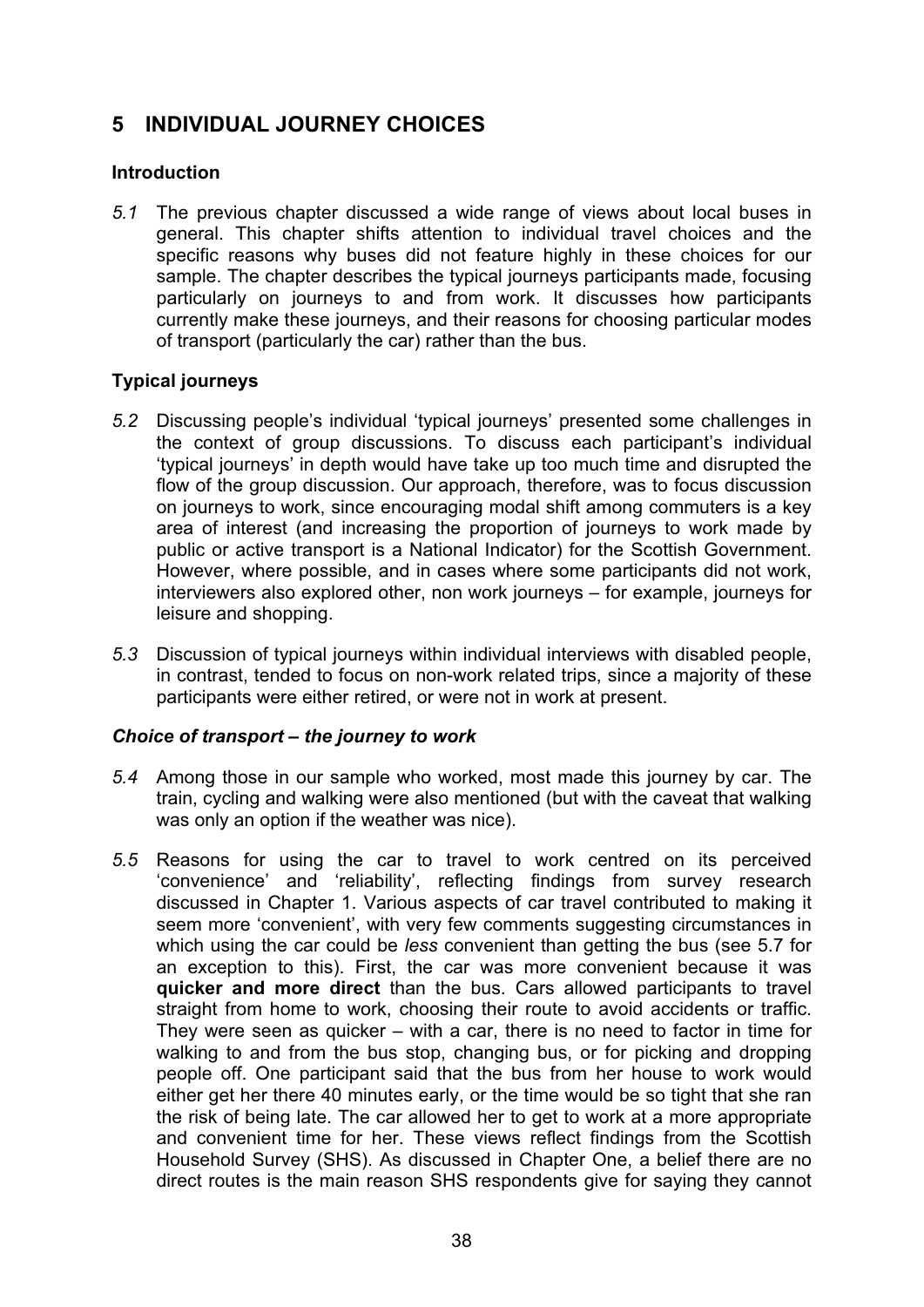use public transport to travel to work. At the same time, among those who say they could, at least in theory, use public transport, a belief it would 'take too long' is the most commonly cited reason for not doing so (Scottish Government, 2009a).

*5.6* Second, cars were 'convenient' for making **multi-stage journeys**. In some circumstances the trip to work was made after children had been dropped at school or nursery, and there was a perception that there simply was not enough time to do this and then get to work by bus. Some participants also made multiple journeys during their working day (to attend meetings, make deliveries, go shopping at lunch time, etc.). Again it was believed this would take too long by bus, as well as requiring participants to know details about numerous bus routes and timetables. Linked to this was the convenience of using the car for **carrying equipment or paperwork** associated with their job. One view was that it simply was not feasible to carry equipment needed for work onto a bus.

*I* use the car every single day, I'm self employed, I do an ironing *service so I couldn't possibly take ironing on a bus.* 

(Female, 30-44, Aberdeen, Group 1)

*5.7* A crucial element of the greater perceived 'convenience' of the car related to feelings of **freedom and control** over journeys. In general, cars are parked outside or near the home/workplace so people have the freedom to leave when they want, without the need to find out bus times or leave at a set time to catch a bus. In a rare case where a participant described the bus as being 'convenient' in comparison with the car, this reflected the fact that they were unable to park near their work, whereas the bus stopped right outside:

*I have to say I didn't mind on the bus in the morning, I sat and read my book (…) actually I thought it was quite relaxing and it's .. it was more convenient for me in terms of where I got off the bus and just crossed the road to work whereas (…) I've got to maybe walk, it's a good 15 minutes (from) where I have to park.* 

(Female, 45+, Aberdeen, Group 2)

*5.8* Concerns about control were also evident in discussion about 'knowing your own car' – in contrast with buses, cars were viewed as 'your own personal space' which meant you could control how clean/dirty it was and who would use it. These findings reflect those from Guiver (2006) and Beirao and Cabral (2007), who suggest that a desire for control underpins many of peoples other reasons for preferring car travel (see Chapter One).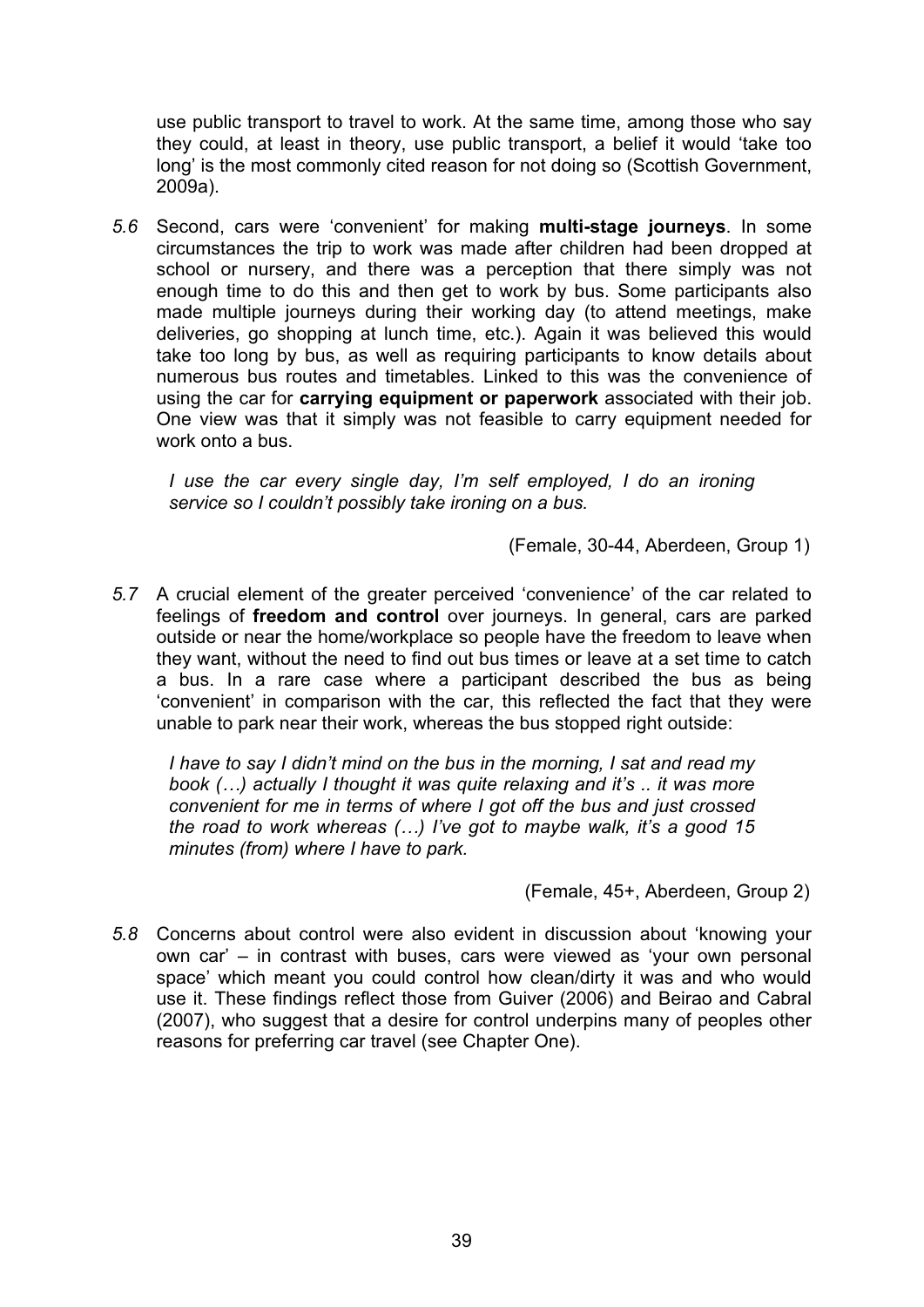*5.9* In addition to being more convenient, cars were also viewed as more **reliable** than buses. In fact, one view was that buses are *'never going to be more reliable than your own car'*. This was especially a problem in terms of getting to work on time. The perceived 'unreliability' of buses led one participant to argue that getting the bus to and from work would not be viewed favourably by his employers:

*I ken in the criteria now when you put an application form, one of the things they do ask now (is) `how would you travel to work?'. And if they say `bus' you can guarantee you're doon the bottom of the pecking order cause they're no reliable … that's just the way things are now, you just cannae afford folk not to be there, you need folk that are going to be reliable and be there on time.* 

(Male, 30-44, Borders, Group 10)

- *5.10* This view of buses as '*unreliable'* was reflected in the language participants used to describe buses and bus journeys, examples of which include: *'pot luck', 'a lottery', 'random' 'uncertainty'*, and not '*dependable'*. All these phrases suggest that people associate bus travel with an element of 'chance' about whether, and in particular when, you will arrive at your destination. There was, however, some indication that participants viewed some buses as more reliable than others, with night buses mentioned as generally reliable in terms of timing.
- *5.11* Other reasons for preferring to use the car to travel to work included a perception that the car was **cheaper** than the bus (although as noted in Chapter Four, comparisons of cost tended to take the 'fixed' costs of running and insuring a car as a given), the belief that there was simply **no other way** of getting to work than by car, as there was a belief there was no bus route to their work, and a general **'laziness'** about using other modes when the car is easily available. It was suggested that even if participants switched from car to bus for the journey to work, it would not mean giving up the car as it was still needed, especially for people with families.

## *Choice of transport – other kinds of journeys*

- *5.12* Discussion of non-work related journeys included trips for shopping (for food and for other items) and socialising (going on night outs and visiting friends and family). Journeys for leisure pursuits and hobbies (e.g. going to the gym or going fishing) were also mentioned, as were the school run and taking children to after school activities.
- *5.13* Cars were the preferred mode of transport for shopping, especially food shopping, first because people felt that shopping bags were too cumbersome to take on and off the bus, and second because there was a belief that some out of town retail parks and shopping centres were difficult to get to by bus. This reflects findings in Dudleston et al (2005) that supermarket shopping is the most car dependent type of journey.
- *5.14* Other modes were more likely to be mentioned in relation to socialising, and nights out in particular. Reasons for not using the car for these journeys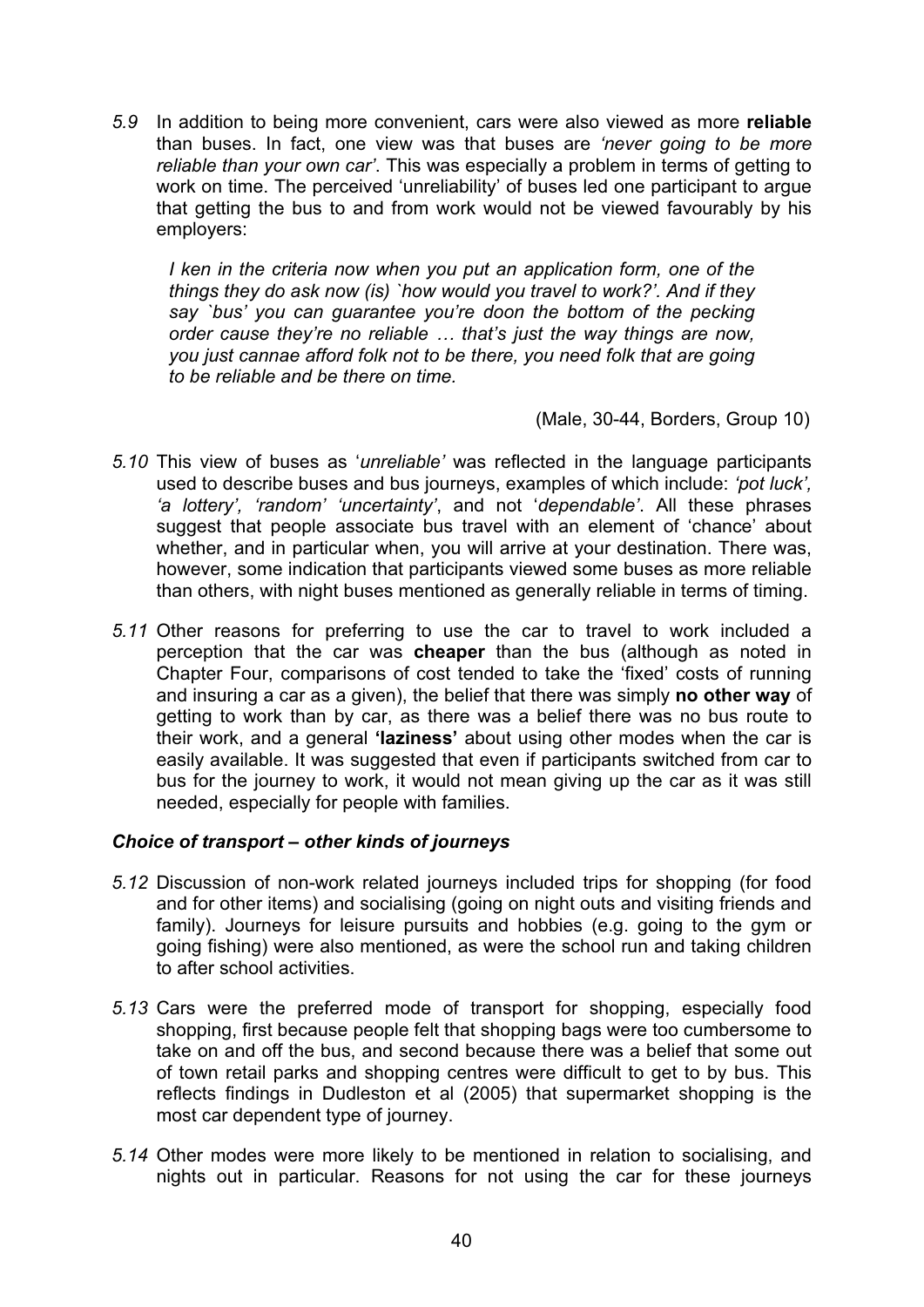centred on the desire to drink alcohol and difficulties parking. The number of people travelling influenced whether people got a taxi or used public transport – taxis were seen as more cost effective than a train or bus for a group of people. One situation where the bus was seen as the best option was for nights out at New Year or on Bank Holidays, because taxis would be busy.

*5.15* However, the car still appeared to be the dominant mode of transport for non work journeys. Feelings of freedom and control were again highly relevant, especially in relation to socialising and visiting friends and family. Participants liked being able to decide when they arrive and leave, without the constraints of bus times, especially the last bus home.

*I think the words says it all: the last bus. It's a finite limit on when you're allowed to enjoy yourself until .. and I don't really want to be limited like that, you know?* 

(Male, 45+, Glasgow, Group 4)

*I go door to door. I'm safe. I'm in my own comfort. I can come and go as I please.* 

(Female, 45+, Glasgow, Group 4)

*5.16* And even in relation to leisure journeys, which are arguably less 'time critical' than the journey to work, the reliability of bus services was a concern.

*If that last bus doesn't turn up, and you've left your pals to go and get the last bus … you're talkin' .. you're paying 30 or 40 quid back for a taxi on your own. You can't rely on that. You're better just to all get a taxi together.* 

(Female, 16-29, West Lothian, Group 7)

- *5.17* Concerns about relative cost were also cited where participants were making leisure trips with children or other family members, it was seen as cheaper to use the car when weighed against the cost of paying for a whole family to make a journey by bus.
- *5.18* Other, more general reasons for preferring to travel by car included: physical comfort (having heating, air conditioning, comfortable seats and being able being able to listen to music out loud); more general control over the travel environment (for example, being able to avoid over-crowding, which could be particularly important for disabled participants) and being able to carry anything you might need during the day with you.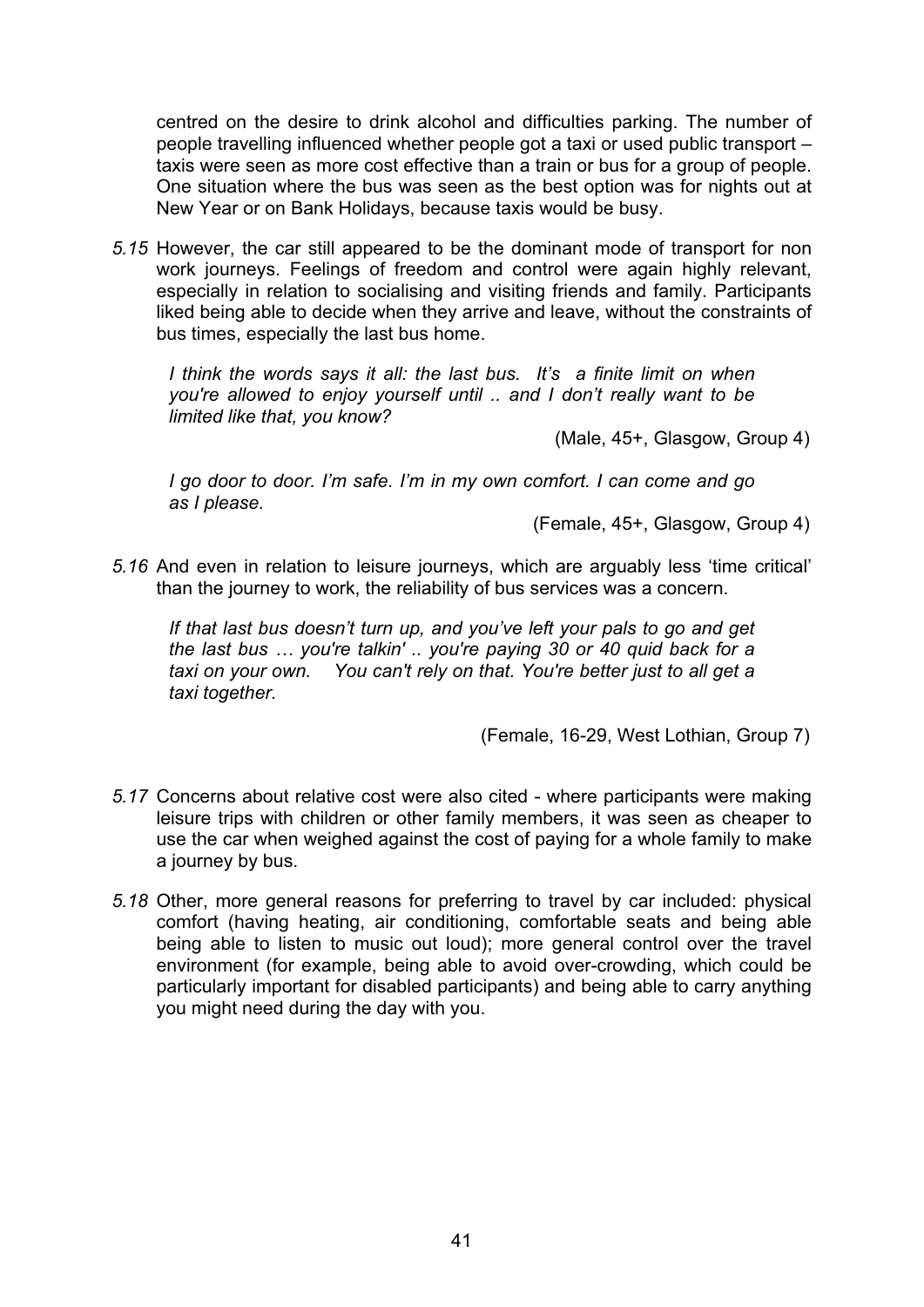## **Key points**

- The car dominated as focus group participants' preferred mode of transport to work.
- Key reasons the car was seen as more 'convenient' than the bus for commuting to work included the belief that cars were:
	- o Quicker and more direct ('door to door')
	- o Easier/quicker for multi-stage/multiple journeys
	- o Easier for carrying equipment or paperwork.
- Cars were also generally seen as giving participants more freedom and control over their journeys and over the 'travel environment'.
- Reliability was another key reason cars were preferred for the journey to work, with one view being that buses are '*never going to be more reliable than your own car'*.
- Participants also suggested that it was cheaper to travel to work by car, though comparisons of cost tended to take the costs of purchasing, maintaining or insuring a car as a 'given'.
- The car still featured prominently as the preferred mode of transport for nonwork journeys. Again, it was seen as cheaper (especially for trips with other family members) and as allowing greater freedom and control over arrival and departure times.
- The bus was not seen as practical for food shopping because of the large amount of bags to carry.
- Taxis were seen as more cost effective than the bus for nights out when travelling in a group.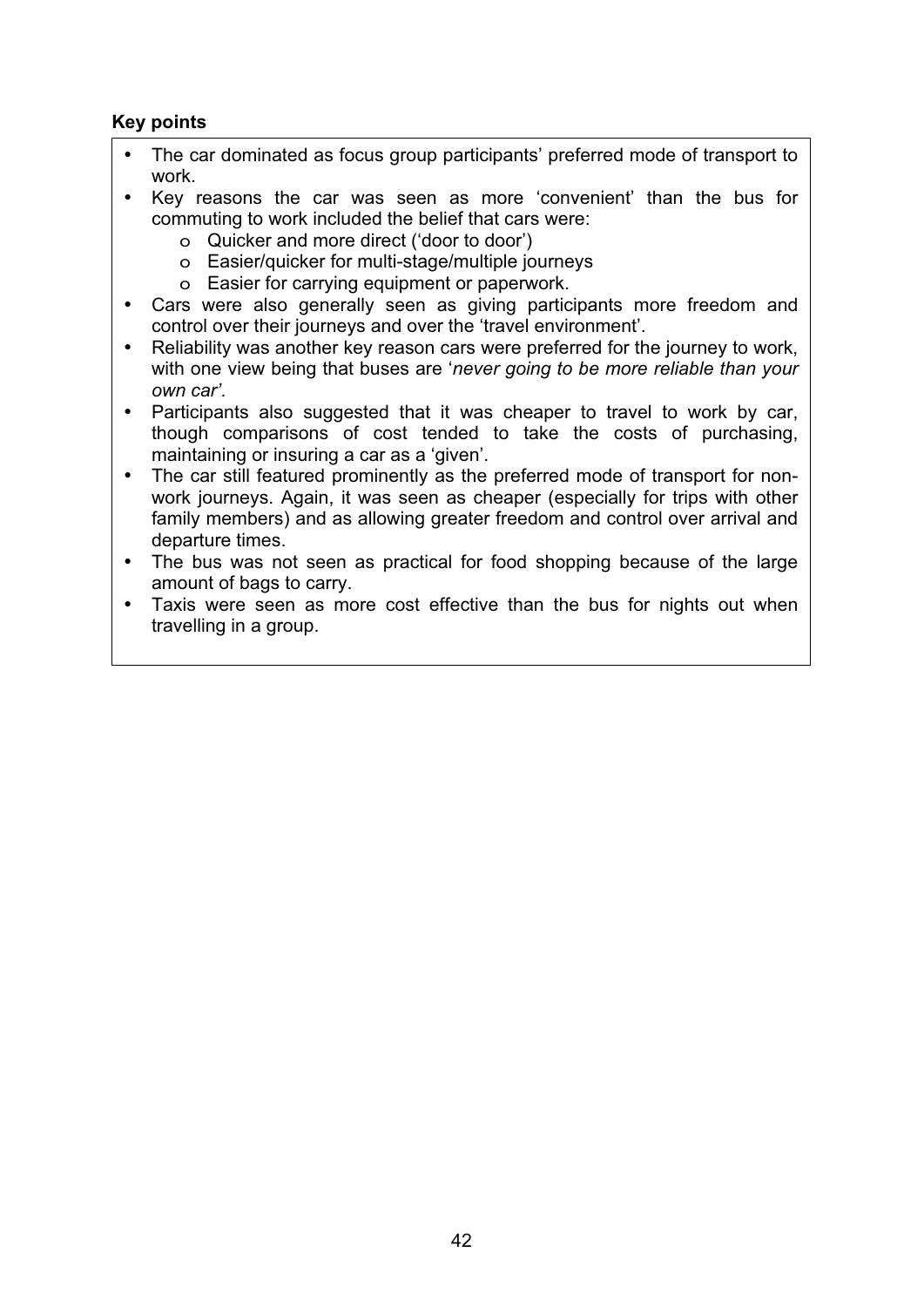# **6 ATTITUDES TO FUTURE BUS USE**

## **Introduction**

*6.1* Previous chapters have focused on the first aim of the research, to explore why buses were not used more often. This penultimate chapter focuses on the second aim - what might encourage greater bus use in the future. First, the chapter explores whether participants felt they could use the bus more in the future for work and non-work journeys. Next, it looks at whether our sample fell into different groups in terms of their attitudes to *future* bus use. Finally, it discusses what (if anything) would encourage or motivate people to use the bus more often.

## **Could participants use the bus to travel to work?**

- *6.2* Participants were asked whether or not they could make any of the journeys they typically make by car by bus instead, focusing particularly on the journey to and from work. Several key issues emerged from this discussion.
- *6.3* First, it was often difficult to disentangle people's *ability* to switch modes from their *willingness* to do so. For example, while some participants said they *could* use a bus, *but* it would take too long, others said they *could not* use a bus, *because* it would take too long. Thus the question of whether people said they could or could not use the bus in principle appeared less important than the reasons given for not in fact being able/willing to making the switch in practice.
- *6.4* Second, among our sample, while some people expressed the desire to use the car less or the bus more, there was a general belief among employed participants that it would not be possible or practical to use the bus for the journey to work in particular. Many participants gave multiple reasons for being unwilling/unable to use the bus for commuting, reflecting issues already discussed in Chapters Four and Five – time, cost, frequency, reliability, the need to make multi-stage or multi-purpose journeys, and the need to carry equipment or bags.
- *6.5* In some cases participants appeared to be basing their views on some knowledge of specific local services (although it was not possible to verify the accuracy of this 'knowledge'). For example, one participant said that they would need to get 3 buses and leave very early to get to work by bus. In other cases, views appeared to be based on more general perceptions of how long buses take or how reliable they are – one participant said she could use the bus to get to work, but suspected it would not work '*timewise'*, while another said there were no stops *'that I knew of'* near their work, but they had not looked into it in detail since they had a car.
- *6.6* Finally, some participants said they would be unwilling to use the bus to travel to work *regardless* of whether the 'practical' barriers discussed above could be overcome. These different 'categories' of infrequent or non-bus users are discussed in more detail below.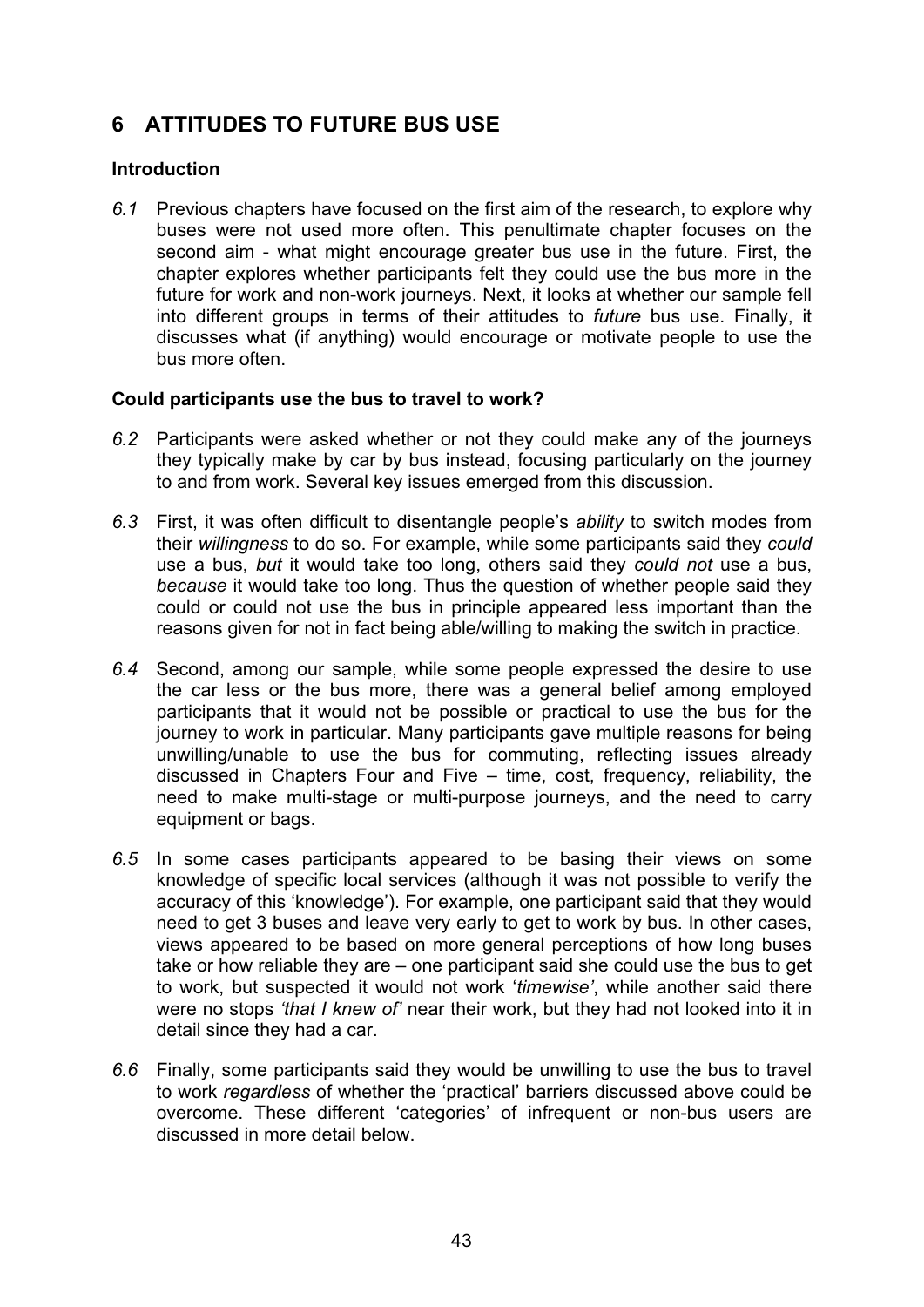## **Could participants use the bus for other kinds of journeys?**

*6.7* Among participants who expressed a willingness to use the bus more, this was typically discussed in relation to social journeys or trips into town:

*I would certainly like to use it socially.* 

(Male participant, 45+, Glasgow, Group 4)

*Socially, I'd probably use the bus socially 'cause I've got friends who live in town and … if I wanted to drink I'd take the bus in to see them.* 

(Male participant, Aberdeen, 30-44, Aberdeen, Group 1)

*Goin' into the town on a Saturday for some lunch, or whatever. Yeah. I would. I would use a park and ride for that.* 

(Male participant, 30-44, Dundee, Group 5)

- *6.8* However, substantial barriers to using the bus for nights out, trips into town, and visiting family and friends were still identified. While some of these barriers were similar to those cited above, centring on time, changing buses, cost and infrequency, several additional barriers were also mentioned to using the bus for non-work journeys, including:
	- Being unsure of routes or fares due to not using the bus often
	- Lack of appropriate routes to where they want to go, and
	- The last bus being too early for returning from nights out.
- *6.9* Although there was a lot of discussion about safety on buses (as seen in Chapter Four), safety concerns did not in fact feature particularly highly in the reasons given by participants for their being unwilling or unable to use buses more often in the future. The one exception to this was in relation to catching the bus at night, where concerns about crime and anti-social behaviour on buses and at bus stops did seem to be a real barrier. But night buses aside, safety concerns appeared to be subsidiary to issues around timing, reliability and perceived cost in terms of the 'biggest barriers' to getting the bus either to work or for other purposes.

## **General attitudes to future bus use**

*6.10* One objective for this study was to explore whether or not there are particular 'categories' or 'types' of 'infrequent or non-bus users' who are more or less willing to use the bus more often in the future, and who might be susceptible to different types of incentives to bus use. Writing in Dudleston et al (2005), Jillian Anable and Steve Stradling used cluster analysis to identify different segments of car and non-car user using survey data. They found four driver 'segments'. These segments were primarily distinguished by their attitudes, rather than by their current car use or their demographic characteristics. That is, people of the same age, gender and income, who currently used their cars a similar amount, might nonetheless display quite different levels of: attachment to their car,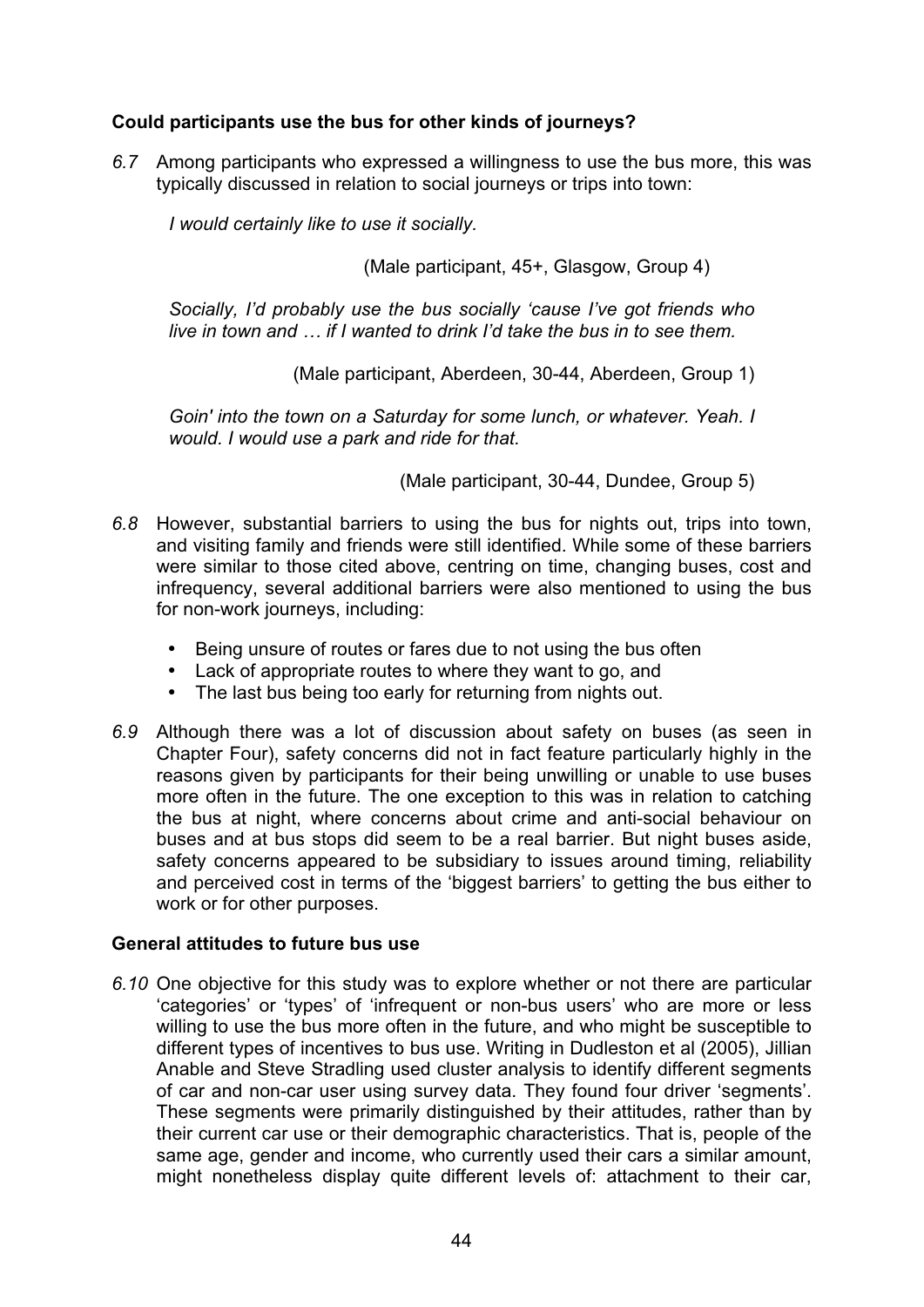willingness and perceived ability to reduce their car use, and identification with environmental problems and transport issues.

- *6.11* Analysis of the interviews and focus groups conducted for this study provide some evidence to suggest that 'infrequent or non-bus users' can also be divided into three different groups depending on their willingness to use the bus more, attachment to the car and identification with environmental issues.
- *6.12* First, as discussed above in paragraph 6.6 there was a group of participants who categorically did not want to use the bus more in future, regardless of improvements to services. This group, who might be described as 'bus refusers' or 'car lovers' and who were similar in many respects to Anable and Stradling's 'die hard drivers' (see Dudleston et al, 2005), were particularly attached to their cars and said they enjoyed driving. They saw no point in paying for the bus when they already had access to a car they had paid for. The bus was described as a '*last resort'* among this group, with a suggestion that they would use a taxi or even not go out at all if their car was not available. They were unlikely to mention anything positive about getting the bus or to be motivated by 'green' reasons to use public transport more often (for example, saying they were 'not eco friendly'). Examples of views associated with this group include:
	- *Probably nothing would encourage me to use the bus* (Male, 30s, with learning disabilities, who described himself as *'a complete and utter petrolhead*').
	- *If I had no other means, I couldn't get somewhere I needed to go it would be a last resort to get a bus.* (Female, 30-44, Borders, Group 10)
	- *I don't think you could pay me enough to make me travel by bus, there's just no way that (it) would ever come into my head to travel by bus.* (Male, 45+, Borders, Group 11)
- *6.13* The remaining participants, in contrast, did say they would either like to use the car less or the bus more. These two aspirations did not always go hand in hand – in particular, the aspiration to use the car less was sometimes focused on 'active' travel options, like walking, running or cycling, and appeared to be motivated more by a desire to have a healthier lifestyle. However, among those who expressed some interest in using the bus more (and the car less), two broad groups were apparent: 'bus pessimists' and 'willing to be convinced'.
- *6.14* 'Bus pessimists' share some similarities with Anable and Stradling's 'car complacents'. Although, when pushed, they say they would like to use the car less and the bus more, at least for social journeys, they do not appear to have a particularly strong desire to make this change. Moreover, they do not see bus travel as an attractive option as it currently stands – they are put off by longjourneys, the need to change buses, perceived high fares etc. So in reality they say they would not use the bus any more than they currently do without some very major changes to bus services. Examples of views associated with this group include:
	- *I mean to be honest ... I'd like the idea of not having a car and if you do want to get a bus here or a train there, but it would be just too far*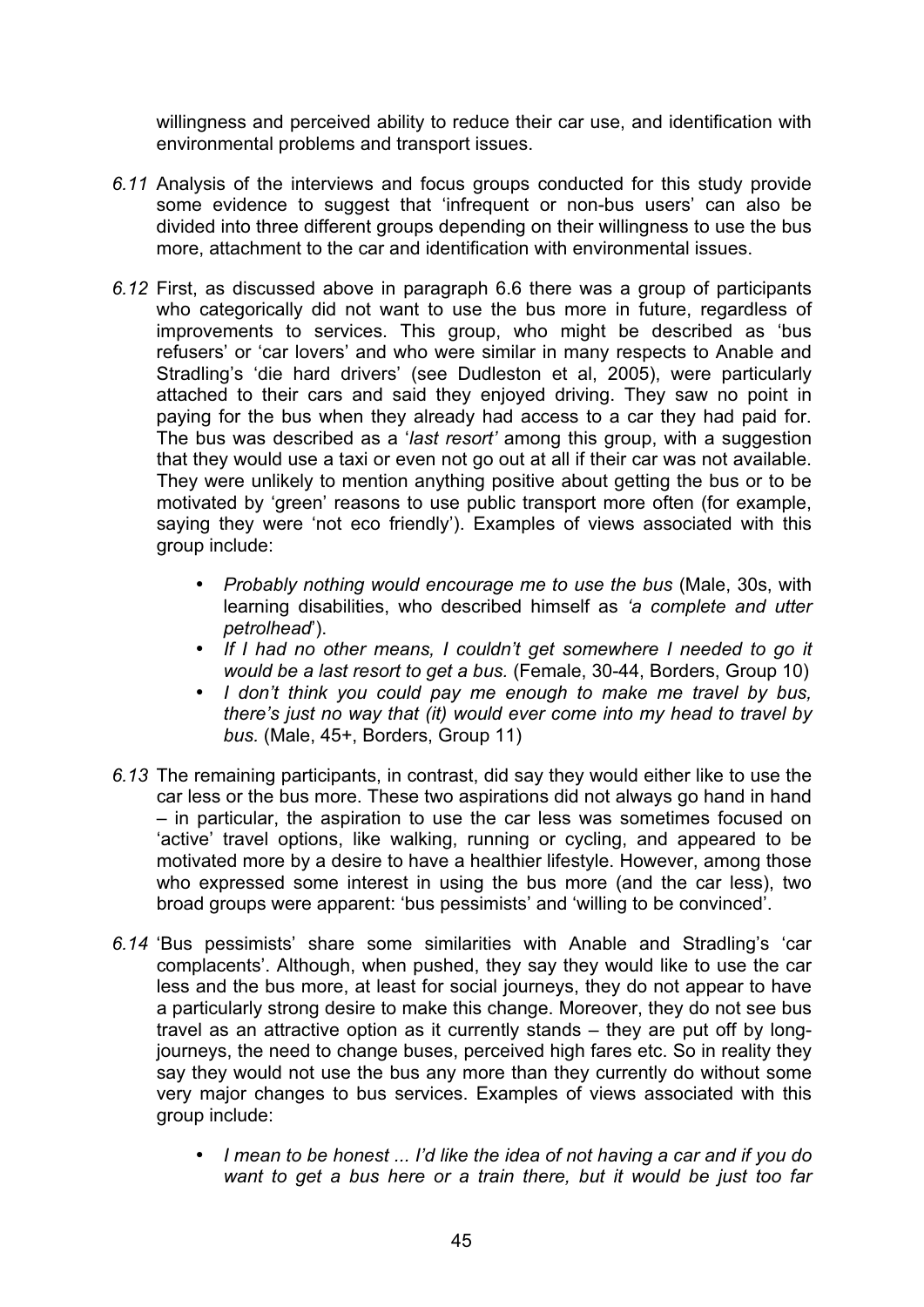*fetched, it's just the hassle what is involved in it.* (Male, West Lothian, 30-44, Group 8)

- A female participant from Dundee stated that they might get the bus if there was a more direct bus to their work, but acknowledged that *'I'd still be thinking, "Time. Time. Time. Time. Time"'* and reiterated her view that the bus *'isn't as reliable as the car'*. (Female, 30-44, Dundee Group 5).
- *6.15* Participants who might be described as 'willing to be convinced' also believed that substantial improvements are needed to current bus services in order for them to be able to use them. However, they also see some positives to bus travel and some problems with car travel. They therefore appear to have a greater desire to make the change to using buses more often if this were possible. As such, this group could be termed 'willing to be convinced' – with enough persuasion that they could make some journeys be bus, they are relatively more likely to at least give it a try. Examples of positives associated with bus travel included: believing it was more relaxing and less stressful than driving and enjoying socialising with others on the bus. These participants also discussed their desire to be 'green' and feeling guilty about driving their car because of this. The bus was seen as a more environmentally efficient mode of transport, because it meant fewer cars and less traffic. These attitudes are similar in many respects to Anable and Stradling's 'malcontented motorists' group. Examples of views associated with this group include:
	- A male participant in Dundee who said they would like to use the bus more in the future because it would save them money on their car, avoid parking difficulties and allow them to have drink. They would also like to use the car less because of the environment. However, he complained that the buses were too infrequent and too unreliable where he lived. (Male, 45+, Dundee, Group 6)
	- A male participant with mobility problems expressed a strong wish to use the bus to avoid having to drive long-distances, because he gets pains in his legs when driving. However, the bus stop was too far away from his house which made it difficult for him to access.
	- A female participant from Aberdeen who said she would like to use the car less to reduce repair bills, but still felt that the car was the quickest option for travelling to work: *'my husband's always saying `the suspension's gone again because of your driving' so I mean taking the bus would eradicate that but again it's just because it's the quickest and fastest way to get to the job.*'
- *6.16* In practice, individual participants did not always fall completely clearly into one or other of these groups. For example, one participant appeared to straddle the first two groups in that he claimed to like the idea of using the car less, but felt the hassle involved would be too much. At the same time, he also felt attached to his car as a '*status symbol'*. Neither were there very clear patterns in terms of the types of people who fell into each group. There was some tentative evidence that women and participants in urban areas were more likely to express interest in using the bus in the future, with participants in rural areas appearing more attached to their car. But equally, there were examples of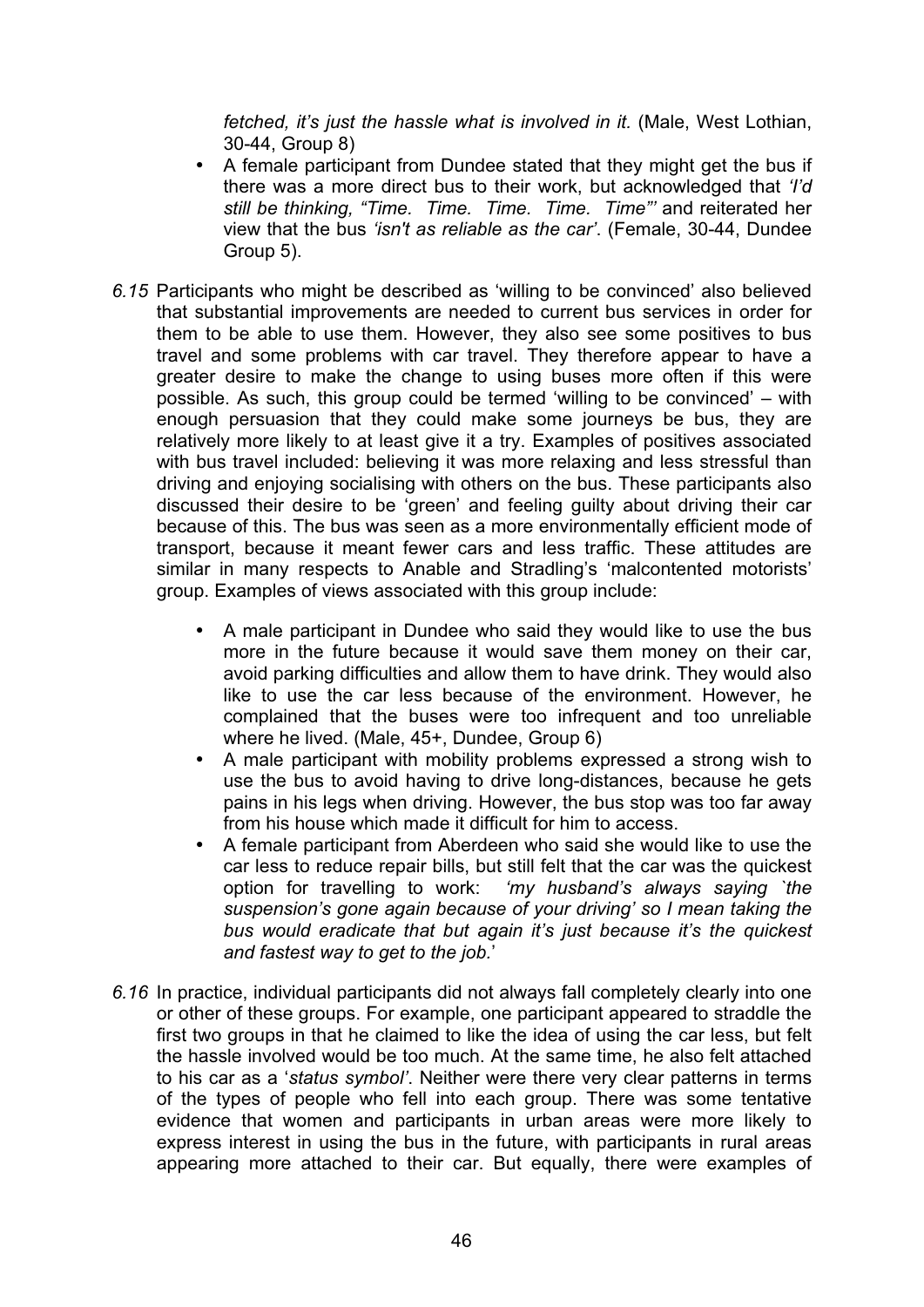people who fell into each group from across different geographic areas, genders and age groups, and from both the focus group and in depth interviews with disabled people.

*6.17* Further (quantitative) research would be required to examine the proportions of different kinds of people who fall into each of these groups and draw conclusions about these patterns with more certainty. But the groups do usefully summarise groups of attitudes that did appear to coalesce with each other. Considering the different kinds and levels of motivations people may have for using buses in the future may assist policy makers in developing more appropriate incentives to bus use in the future. This point is discussed in the following chapter.

## **What would encourage people to use buses more in the future?**

*6.18* This report has identified a wide range of perceived barriers to increasing bus use among those who do not use the bus often or at all. This final section of findings discusses participants' suggested solutions to some of these barriers. Some of these suggestions may relate to actions that bus companies and councils have already taken, but of which our sample was unaware. Equally, there may be good reasons why some of these actions could not be taken. In addition, it should be remembered that although participants identified things that could make buses more attractive in general, we cannot be sure whether this would actually encourage them to *use* the bus more often. However, it remains important to understand what 'infrequent or non-bus users' believe might make the bus a more attractive option if policy makers and bus companies wish to entice them to use buses more often.

## *Drivers*

*6.19* Ensuring drivers allow more time for passengers to sit down was a key issue for disabled participants. It was also suggested that drivers needed training to improve their awareness of the needs of individuals with mobility difficulties and around issues of discrimination. Improving drivers 'customer care' skills in general was raised by participants. It was also suggested that customer care might be improved if buses had conductors.

## *Other passengers*

- *6.20* Concerns about other passengers centred on fear of anti-social behaviour or crime. This was a particular issue with respect to night time bus services. A key suggestion for tackling this and reassuring potential passengers was to (re)introduce conductors on some routes. Conductors could play a role in 'policing' passenger behaviour, as well as monitoring numbers getting on and off and preventing over-crowding. CCTV was also mentioned as something that might help some people feel safer, although another view was that it would not stop bad behaviour on buses but at least might help catch the perpetrators.
- *6.21* There was a general perceived need to increase '*respect'* for bus services. One suggestion for promoting this was for bus companies to get more involved with communities and engage more with the young people who use buses. Heavier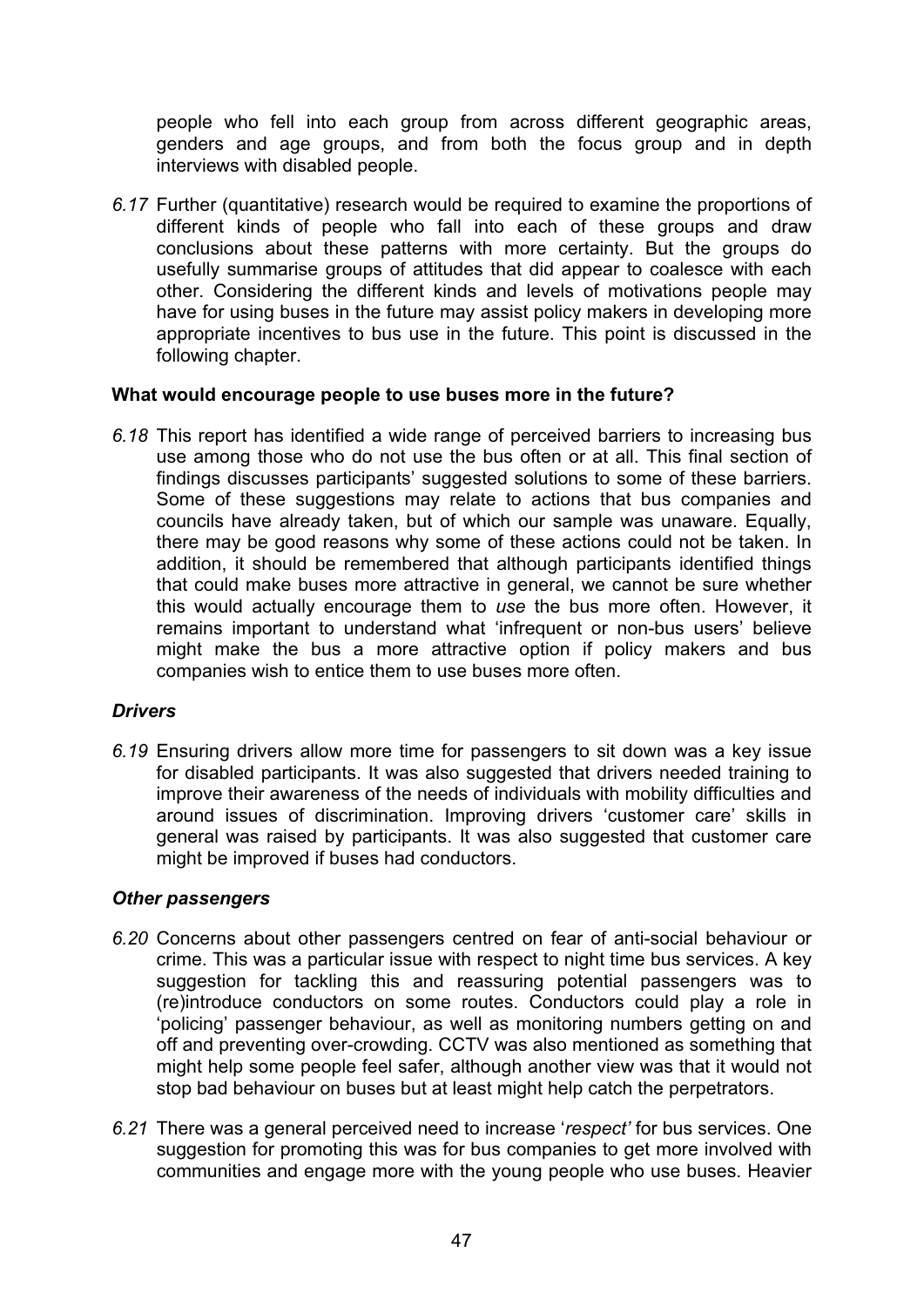fines or penalties for people who litter, drink or smoke on the bus were also suggested.

## *Physical condition of buses*

- *6.22* Suggestions for improving the physical condition of buses focused on improvements to cleanliness, comfort and safety, and included:
	- Cleaning buses (more) often
	- Having rubbish bins on buses
	- Replacing old buses with newer/better models
	- Introducing seatbelts on buses (to improve their safety)
	- Having toilets on board
	- General improvements to comfort on board e.g. softer seats, air conditioning, something to rest feet on (mentioned by a disabled participant)
	- Improvements to the accessibility of buses for particular groups of passengers – e.g. handrails, more space for buggies
	- Better 'policing' of existing space for disabled people e.g. preventing people putting shopping in wheelchair spaces.
- *6.23* It was suggested that WiFi on board buses would be useful, although one view was that this would not encourage use among people who did not already want to use them.

## *Bus stops*

- *6.24* Concerns about bus stops centred on safety, information and comfort.
- *6.25* Suggestions for improving feelings of safety at bus stops included better lighting and help buzzers (like those found in some train stations).
- *6.26* Better use of information technology to tell you when the next bus was coming was seen as having the potential to reduce frustrating waits without knowing whether a bus is coming or not. However, as discussed in Chapter Four there was also a belief that Real Time Passenger Information (RTPI) systems were not always accurate or reliable. Another suggestion was that stops should include touch-screens for people to find up to date information about routes, times and prices. Participants with disabilities suggested that timetables at bus stops needed to be clearer and printed in a larger font.
- *6.27* Comfort focused on ensuring that all stops had adequate shelters to protect people from the weather. However, another view was that having bus stops encouraged young people to '*linger'*, which could increase safety concerns.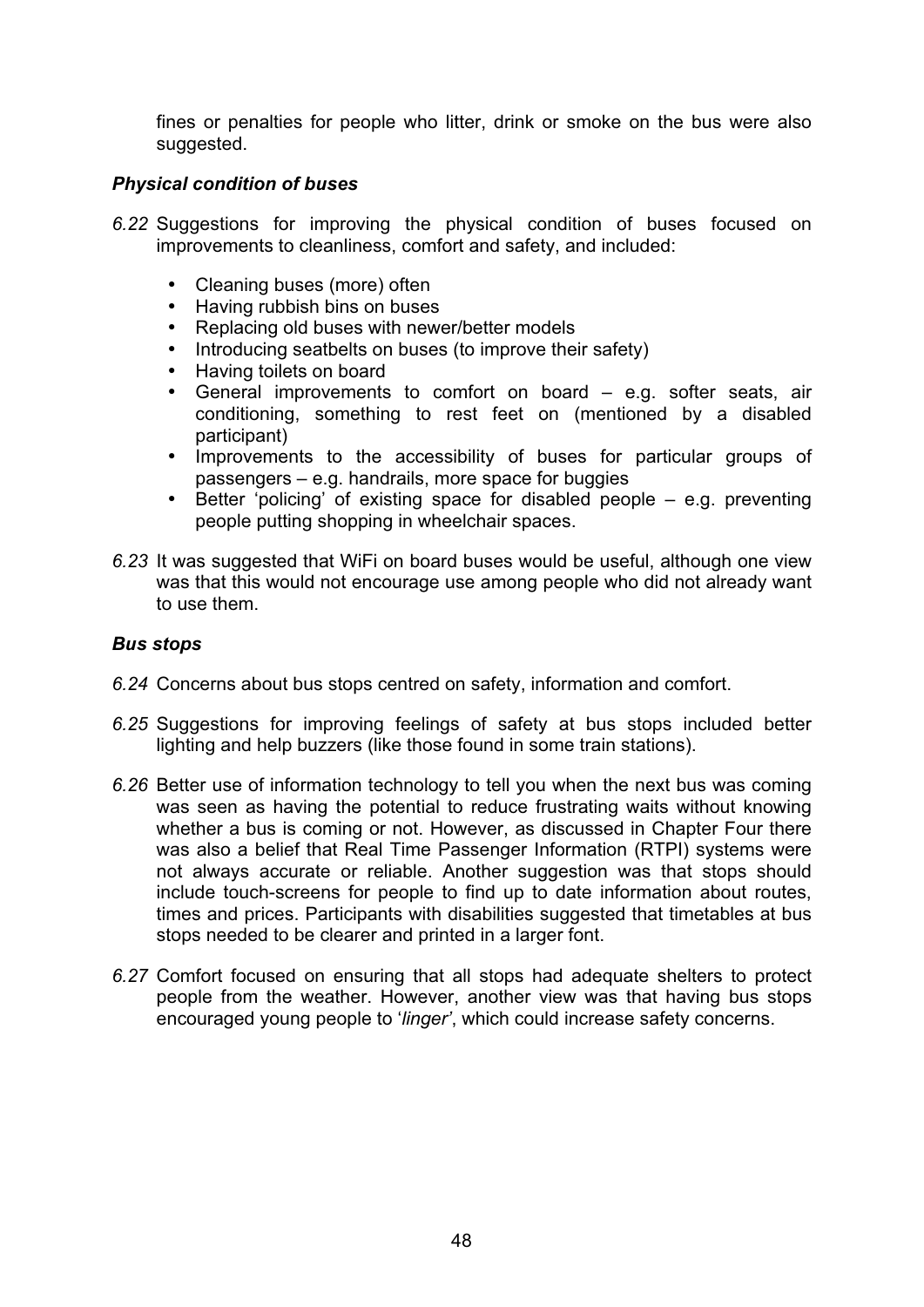## *Timing and timetables*

- *6.28* As discussed above, a major barrier to bus travel was the perception that bus travel simply takes too long. Associated with this was the notion that you cannot rely on them to turn up on time. Indeed, participants used phrases such as *'if buses were more reliable...*' and '*if you could gain some trust in the system'* when describing the conditions under which they might use the bus more often. Ideas suggested by participants for resolving issues around speed and reliability included:
	- '*Better'*, '*longer'* and even '*continual'* bus lanes that would enable buses to bypass traffic queues, particularly within peak hours
	- Taxis should not be allowed in bus lanes
	- An increase in the number of express and direct services and/or a reduction in the number of stops on some routes. However, it was also suggested that park and ride facilities were not attractive because it was not worth stopping driving so close to the city centre.
	- More frequent buses and more standardised times for instance, every 15 minutes, starting on the hour
	- Pay drivers incentives to arrive on time
	- A specific suggestion to encourage people to use the bus more for nights out was to extend night bus services so that they run until bars and clubs close at 3am.

## *Routes*

- *6.29* As discussed above, a key suggestion for improving the speed of buses was simply to have more direct or express routes, particularly into city centres (mentioned both by city residents and those who live in small towns outside major cities).
- *6.30* Another complaint among participants was that if you did not use the bus often, you did not know which buses to get even when you could in principle use a bus. Ideas for making it easier for people to access route/timetable information included:
	- Displaying more information about routes and timetables in social places (e.g. bingo, cinemas), shops, hospitals, doctor's surgeries, etc.
	- Including routes/timetables in weekly papers
	- Delivering route/timetable leaflets door to door (particularly when these are changed)
	- Enabling people to check routes/timetables on their mobile phone, and
	- Providing a free number to call for bus information.
- *6.31* One suggestion from a rural area was that a proper bus station was needed so there is somewhere to go for information.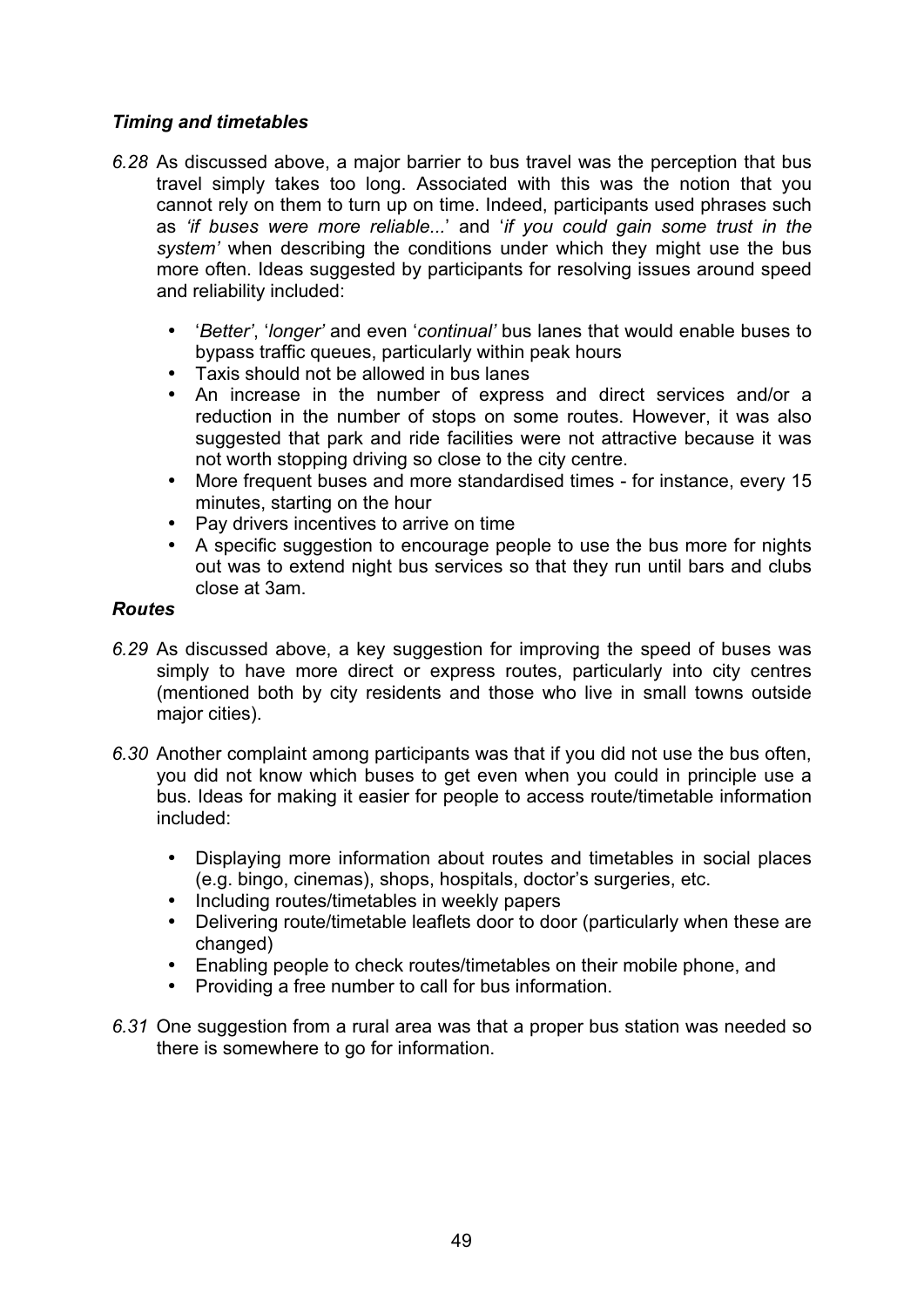## *Fares and tickets*

- *6.32* As discussed, bus travel was seen as expensive, particularly when making multi-stage journeys or travelling with other people. Suggestions for addressing this included:
	- Introducing a 'standardised' fare  $-$  one view was that a cheaper fare of around £1 to £2 would encourage participants to use buses in the future
	- Greater government subsidies for bus fares
	- Tax free travel allowances for those in employment
	- Increasing competition among companies (to bring fares down)
	- Introducing of 'off-peak' fares after 9am (as on the trains).
- *6.33* However, in terms of whether reducing fares would really encourage infrequent or non-bus users away from their cars, it is worth noting participants' responses to being asked whether free bus travel for a week would encourage them to use the bus. While one reaction was that this was a great idea, and would encourage participants to try the bus for leisure journeys or even for work, another view was that they might take advantage of the scheme for that week, but that it would not alter their current travel habits in the long-term.
- *6.34* Not knowing how much a bus would cost in advance of boarding was also an issue, as was the need to have exact change. Suggestions for addressing these barriers included:
	- More or clearer fare information at bus stops
	- Advanced purchase ticket machines that gave change and also accepted credit cards
	- Introducing systems like the London Oyster Card or the Hong Kong Octopus Card system, which allow users to top-up swipe cards and then travel when they want, without worrying about change or tickets expiring.
- *6.35* Being able to use tickets across different types of public transport (e.g. bus and train) was another attraction of the Oyster card. In general, it was suggested that a more '*joined up'* service, that allowed you to use tickets on different bus companies and/or different modes of transport would be more attractive.

## *Disincentives to use cars*

*6.36* In general, there was not a great deal of spontaneous discussion about perceived disadvantages to car travel in the groups and interviews. However, interviewers did probe on whether some specific potential disincentives to car use – like congestion charges, higher petrol prices or increased parking prices – would encourage them to use the bus more. Responses to these were mixed. Among those who were most attached to their car, there was a feeling that they would just absorb these costs, or even cut down on other things to maintain their car rather than use the bus. One participant even said they would change jobs rather than get the bus if they were made to pay for parking. Other participants felt they might use the bus more if any of these changes were introduced, though it was also suggested was that people would rather walk than get the bus in these circumstances.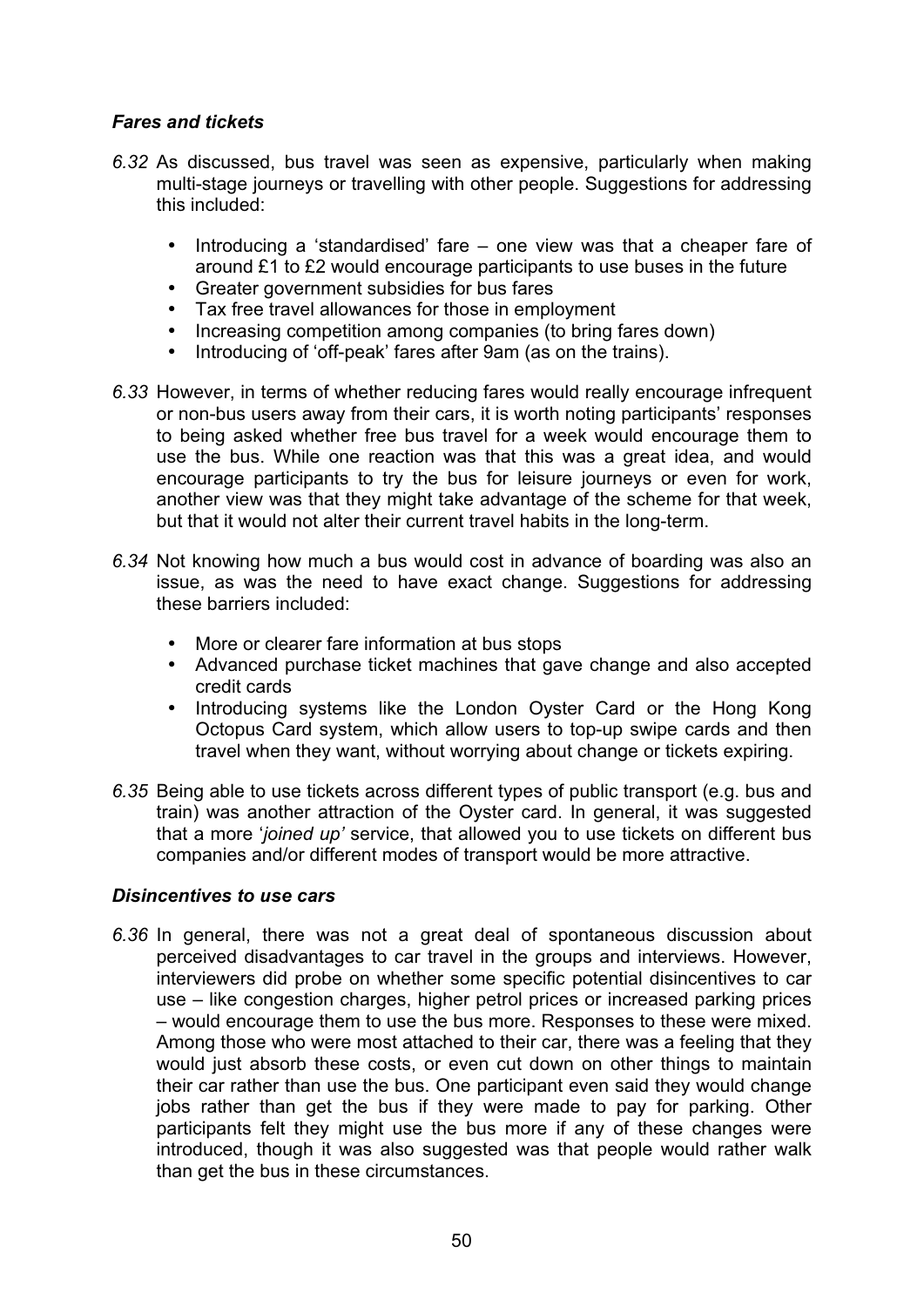## **Key points**

- There was a general belief among employed participants that it would not be possible to use the bus to get to work.
- Sometimes this appeared to be based in fairly specific knowledge of available bus services; in other cases, views appeared to reflect more general perceptions of the reliability or speed of buses.
- There was some discussion of willingness to use the bus more often for social journeys or trips into town. Perceived barriers to doing so included time, hassle of changing buses, cost, infrequency, lack of certainty about routes/fares, lack of appropriate routes, timetables being unsuitable, and safety on night buses.
- Three broad groups of attitudes to future bus use were apparent:
	- o 'Bus refusers' People who did not wish to use the bus more often under any circumstances, even if improvements were made
	- o 'Bus pessimists' People who, if pushed, say they would like to use the bus more often, but do not see it as an attractive option as it stands and do not appear to have a strong desire to make this change
	- o 'Willing to be convinced' People who would like to use the bus more and cite positive reasons for doing so (dislike of car travel and/or advantages to bus travel), but still think there are substantial barriers preventing them from doing so.
- Suggested improvements to bus services which participants felt might encourage some people (though not necessarily themselves) to use the bus more often included:
	- o Improved customer care skills for drivers (including improved awareness of the needs of passengers with disabilities)
	- o Conductors on buses to prevent anti-social behaviour and overcrowding
	- o General improvements to the physical condition of buses in order to improve comfort, safety and accessibility (e.g. seatbelts, rubbish bins, more regular cleaning, toilets, air conditioning, handrails, softer seats, etc.)
	- o Improved lighting, shelters and information, including accurate 'Real time' information, at bus stops
	- o Action to try and improve the speed and reliability of buses, including better/longer bus lanes, more direct/express routes, more frequent services at more standardised times and driver incentives for timekeeping
	- o Better information about routes, timetables and fares, to be available in places other than bus stops
	- o Cheaper and/or more 'standardised' fares
	- o Introducing pre-pay or top-up card systems to pay for bus fares, to avoid the need for exact change or knowing how much a ticket will be in advance
- Reactions to disincentives to car use were mixed one view was that participants would simply absorb the additional costs of higher petrol prices, congestion charges or higher parking prices, while another was that this might encourage them to use the bus or walk instead of using the car for short journeys.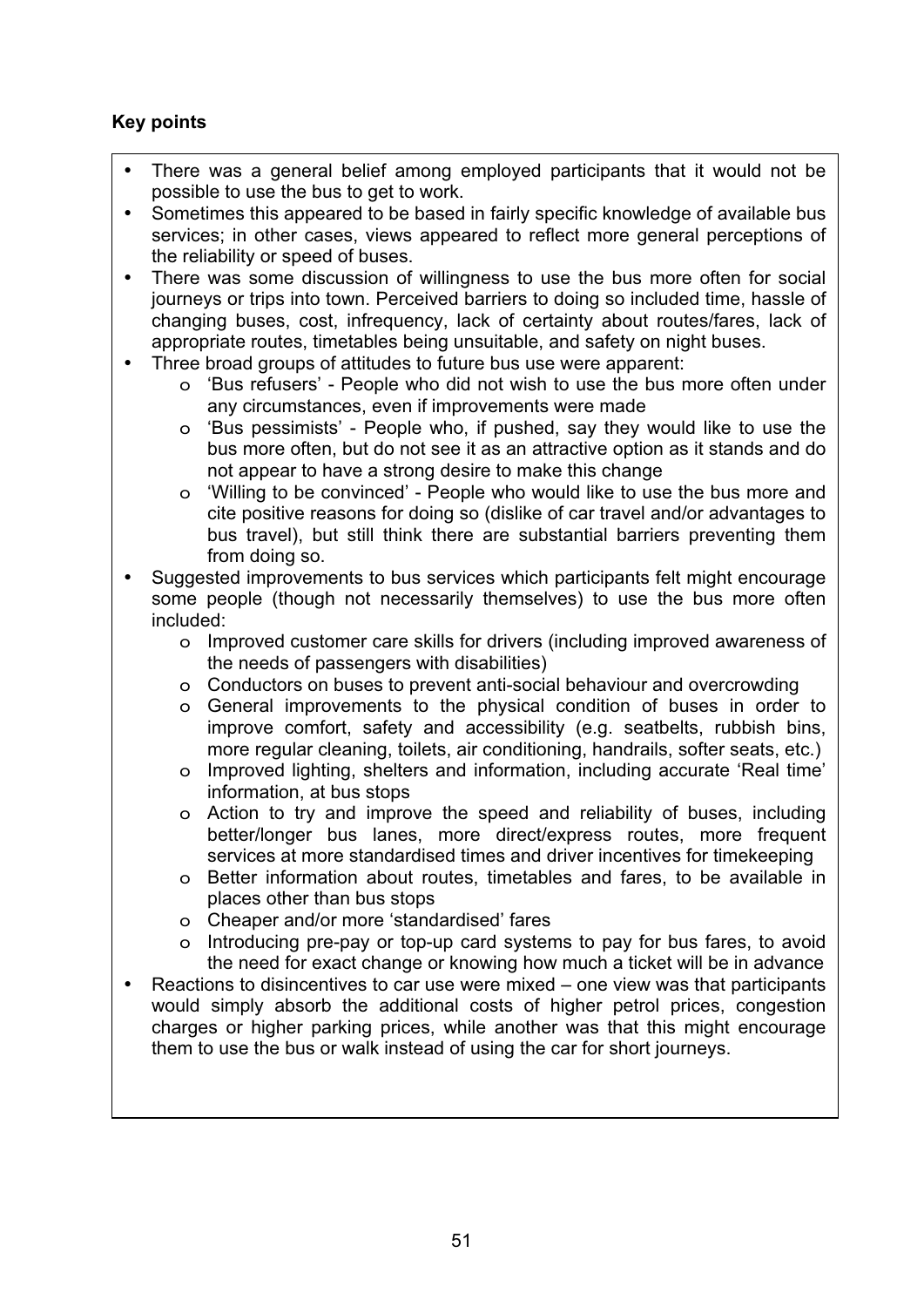# **7 CONCLUSIONS AND RECOMMENDATIONS**

- *7.1* This research was commissioned to explore in detail the reasons why people do not use buses and what might encourage them to do so more in the future. Some of the findings are perhaps unsurprising – for example, issues around journey times, reliability, cost, safety/comfort and accessibility, all of which have been discussed in other research, came up repeatedly in the interviews conducted for this study. However, the research has clarified and extended findings from existing survey research around, for example, what people mean when they dismiss bus travel as 'inconvenient', and what factors they take into account when deciding whether the bus or the car is more expensive for particular journeys. It also highlights the different factors underpinning people's attitudes towards and beliefs about local bus services, emphasising the importance of negative past experiences as well as hearsay and media reporting in shaping attitudes. Finally, the study builds on earlier research by Stradling and Anable (see Dudleston et al, 2005) to outline several different groups of 'infrequent or non-bus passengers', each of whom holds slightly different orientations towards the bus as an option and who may be differently susceptible to policy solutions aimed at encouraging them to use the bus more.
- *7.2* The previous chapter summarised a large number of suggestions from participants about improving bus services, covering issues such as driver training, strategies for improving perceptions of safety on board and at bus stops, improvements to the physical condition of buses, improvements to timetables and routes and action on prices. Rather than repeating these suggestions here, in this final chapter, we draw on findings from across the report to suggest some additional, broader implications for policy, practice and further research.

## **Recommendations for policy and practice**

*7.3* This study has identified a number of issues for those working to encourage bus use in Scotland. Responsibility for improving bus services and encouraging use is shared between bus companies, Local Authorities, the Scottish Government and others. We have not, therefore, attempted to separate out policy and practice recommendations by who might be responsible for acting on them.

## *Marketing buses to 'potential passengers'*

*7.4* Findings from this study suggest that some infrequent or non-passengers are 'willing to be convinced' of the merits of bus travel (see paragraph 6.15, above). These passengers would appear to be the most obvious initial target for any attempts to increase use – 'bus refusers' and 'bus pessimists' are likely to be less susceptible to 'positive' messages about buses (see discussion in paragraphs 6.12 to 6.14). However, even the most 'willing' in principle still perceive substantial barriers to making the shift from car to bus. Based on our findings, we would suggest that any attempts to 'convert' these potential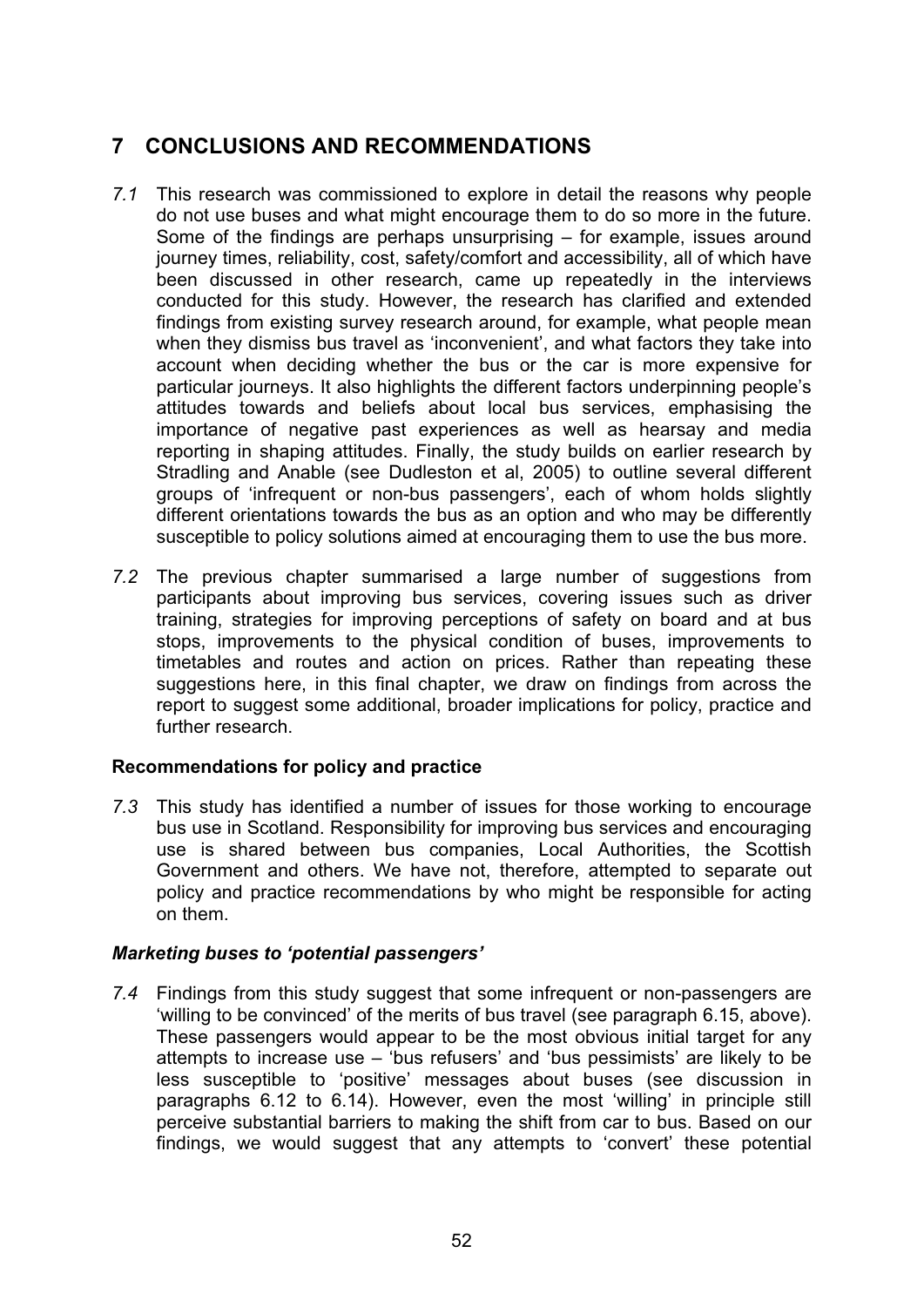passengers – through marketing campaigns or other measures – need to do three main things:

- **Highlight the advantages of bus travel** The findings suggest that highlighting personal benefits, (e.g. the idea that journeys enable you to relax, that travelling by bus avoids the stresses of driving in heavy traffic, finding parking spaces, etc.) as well as environmental benefits, may help motivate potential passengers who are 'willing to be convinced' to use the bus by reminding them of the things they *dislike* about car travel (see paragraph 6.15).
- **Mitigate or challenge views of the disadvantages** This needs to focus particularly on issues of journey time and reliability – key barriers cited by participants in explaining why they could not use buses more often (see discussion in Chapters 5 and 6). Any improvements to the frequency of services, evidence of good performance in sticking to timetables and the availability of direct or express services could be highlighted in this respect. Similarly, any improvements to the bus stock in terms of more comfortable seating, wheelchair access and low floors could be flagged. As discussed in Chapter 4, safety was a key theme cutting across much of the general discussion about barriers to bus use, so attempts to improve safety on buses and at bus stops could also be advertised to potential passengers. However, as noted in Chapter 6 (paragraph 6.9), safety concerns did not in fact feature particularly highly in discussion of why participants did not use the bus for their own typical journeys, like commuting – thus addressing safety issues alone may be unlikely to encourage infrequent users onto the bus.
- **Make it as easy as possible to use the bus** findings from this study suggest that infrequent or non-bus users can be put off by their lack of knowledge about routes, times and prices, in particular (for example, see paragraphs 4.37, 5.6, 5.7, 6.30 and 6.34). Bus companies and policy makers may wish to review information provision with this in mind. Is it easy to follow for to someone unfamiliar with bus services? Is it displayed in locations other than bus stops, where it may be seen by those who would not normally choose to get a bus? Is it accessible for people with limited eyesight (see paragraph 4.27)? They may also wish to review whether there are alternatives to the requirement for exact change, which is an issue on some buses, or different approaches to ticketing (which could be either hi-tech – e.g. a smart card-type system, like Oyster,- or low-tech)..

## *Dealing with complaints and highlighting improvements*

*7.5* This report echoes Guiver's (2006) finding that bad experiences of bus travel are more likely than good or average experiences to stick in people's memory (see paragraph 4.10). Bad experiences are also more likely to be discussed with others, and therefore to form part of the 'hearsay' about buses that can transmit views of local services among infrequent or non-bus users.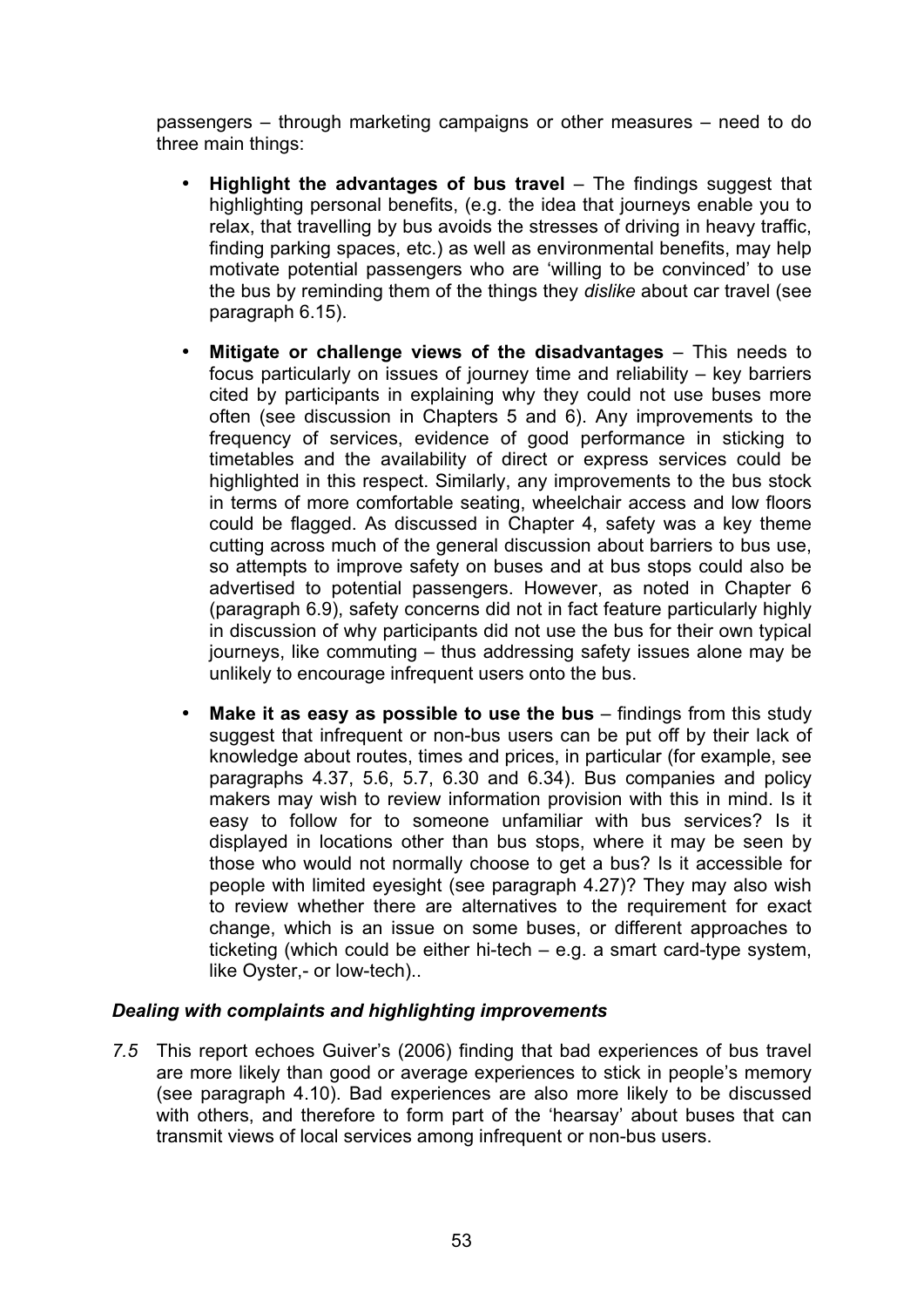*7.6* Although participants in this study did not talk specifically about experiences of complaining to bus companies, this evidence nonetheless suggests that bus companies need to ensure that the way they deal with complaints mitigates the potentially far-reaching impact of negative experiences on future travel decisions.

## *Costs and pricing*

*7.7* As discussed in Chapter 6, cost was seen as a barrier to switching from car to bus. However, it appears that people are often only thinking of parking and petrol costs when calculating whether it would be cheaper to take the bus or drive (see paragraph 4.35). It may be worth considering fare levels with these comparisons in mind – how much would a particular journey cost in petrol and parking, for example? Even if fare levels cannot be reduced, this may help better understand how they are likely to be viewed by potential passengers. Where a bus ticket would still be cheaper than the cost of petrol plus parking for particular common journeys (e.g. from suburbs to town), this could be highlighted in any marketing campaigns. Finally, while cheap or free travel days might not be immediately effective in encouraging long-term change to travel to work, for example, they could be useful in encouraging those who have not travelled by bus for some time to give it a try. This could, in turn, help overcome negative views of buses which are not based in any recent experience.

## **Recommendations for research**

## *Improving survey questions on reasons for not using buses*

- *7.8* Findings from this study suggest that perceptions of the 'convenience' of the car and comparative 'inconvenience' of buses in fact reflect more specific concerns about directness, journey speed, and ease of making multi-stage or multi-purpose journeys (see paragraphs 5.5 to 5.9). This suggest that survey questions about reasons for car use or reasons for not using the bus could be improved if, rather than including 'general' statements about preferences for car over bus, they focus on the specific aspects of car travel which may make it more attractive. For example, rather than including statements like 'I use my own car' or 'The car is more convenient' or 'No need to travel by bus', questions could separate out more specific issues associated with thinking the car is 'inconvenient', such as:
	- It takes too long to make journeys by bus (or 'It is faster to make journeys by car')
	- I need my car to carry equipment/paperwork
	- I need my car to make other journeys during the day
	- I need my car to give other people lifts, etc.
- *7.9* Disaggregating the reasons people prefer to use their cars in more detail will enable policy makers and bus operators to identify (and where possible to target) barriers to bus use with more precision.
- *7.10* This research also suggests that people who do not use the bus often or at all fall into several different groups, distinguished by their willingness to try the bus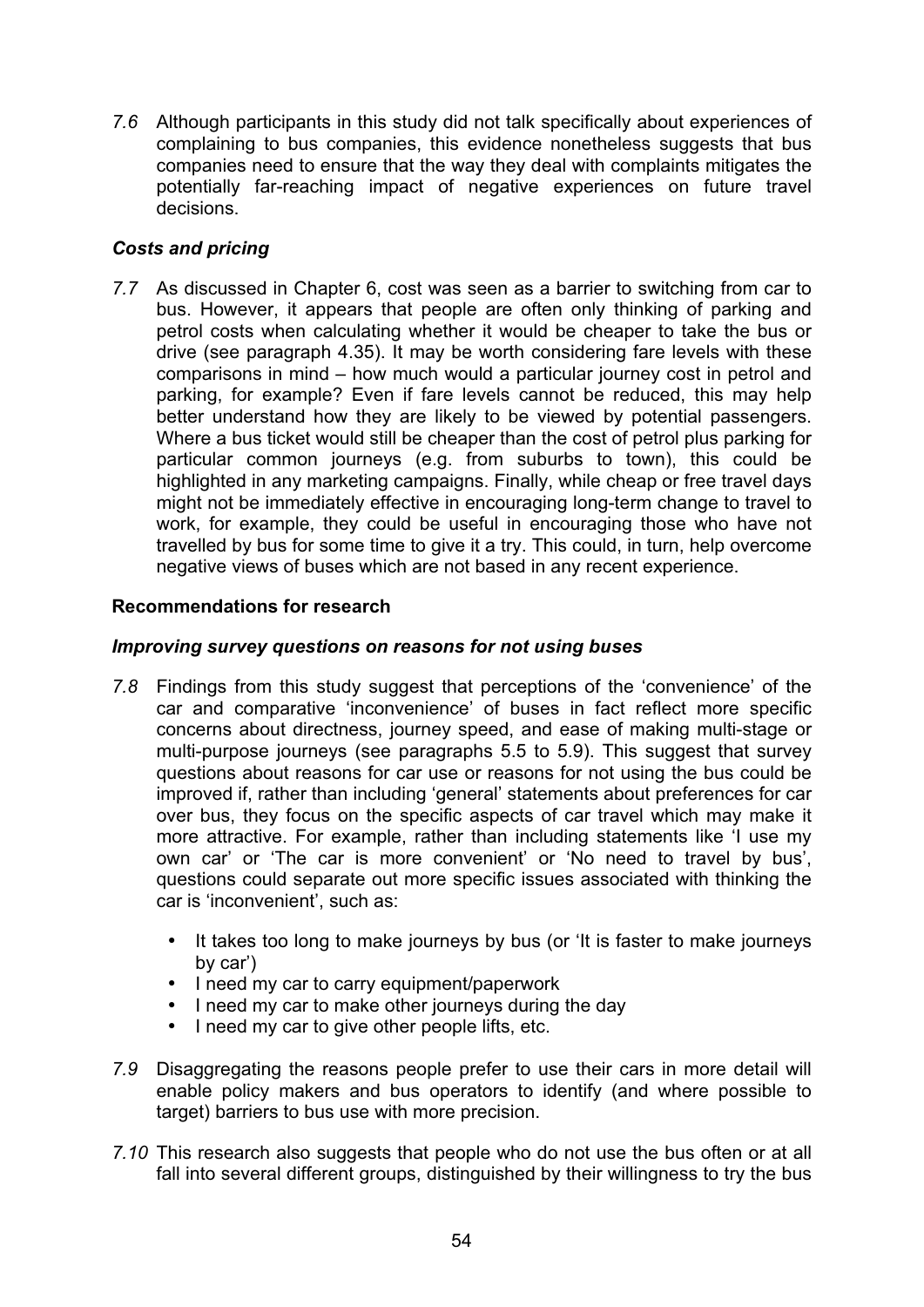in the future, their attachment to the car and their environmental attitudes ('bus refusers', 'bus pessimists' and 'willing to be convinced'). As this study was qualitative in nature, it is not possible to estimate how many infrequent or nonusers might fall into each of the three categories identified. Moreover, while there was some tentative evidence that women and participants in urban areas were more likely to be 'willing to be convinced', again the research design does not allow us to be definitive about this. Future survey research could be used to develop understandings of the characteristics and sizes of different groups of infrequent and non-bus users, as well as testing which, if any, policy solutions might be most successful in encouraging different groups of infrequent and non-users to use the bus more often in the future. The development of questions and analysis strategies for such surveys should draw on earlier research by Anable and Stradling on different groups of drivers and non-drivers (see Dudleston et al, 2005).

### *Research on bus industry marketing*

*7.11* Findings on views of 'typical' bus passengers in this research suggest that buses in Scotland have something of an image problem, which may be acting as a barrier to engaging new customers (see paragraphs 4.41 to 4.43). While one view is that they attract a cross-section of society, a more 'stereotyped' image of them as only for vulnerable groups who cannot afford a car was also apparent. Further research which explores how bus companies seek to market their services – and in particular whether or not different companies have explored strategies to encourage those who use the bus infrequently or not at all to see the bus as for 'people like them' – may be useful in helping devise strategies to encourage infrequent and non-users to use the bus more often.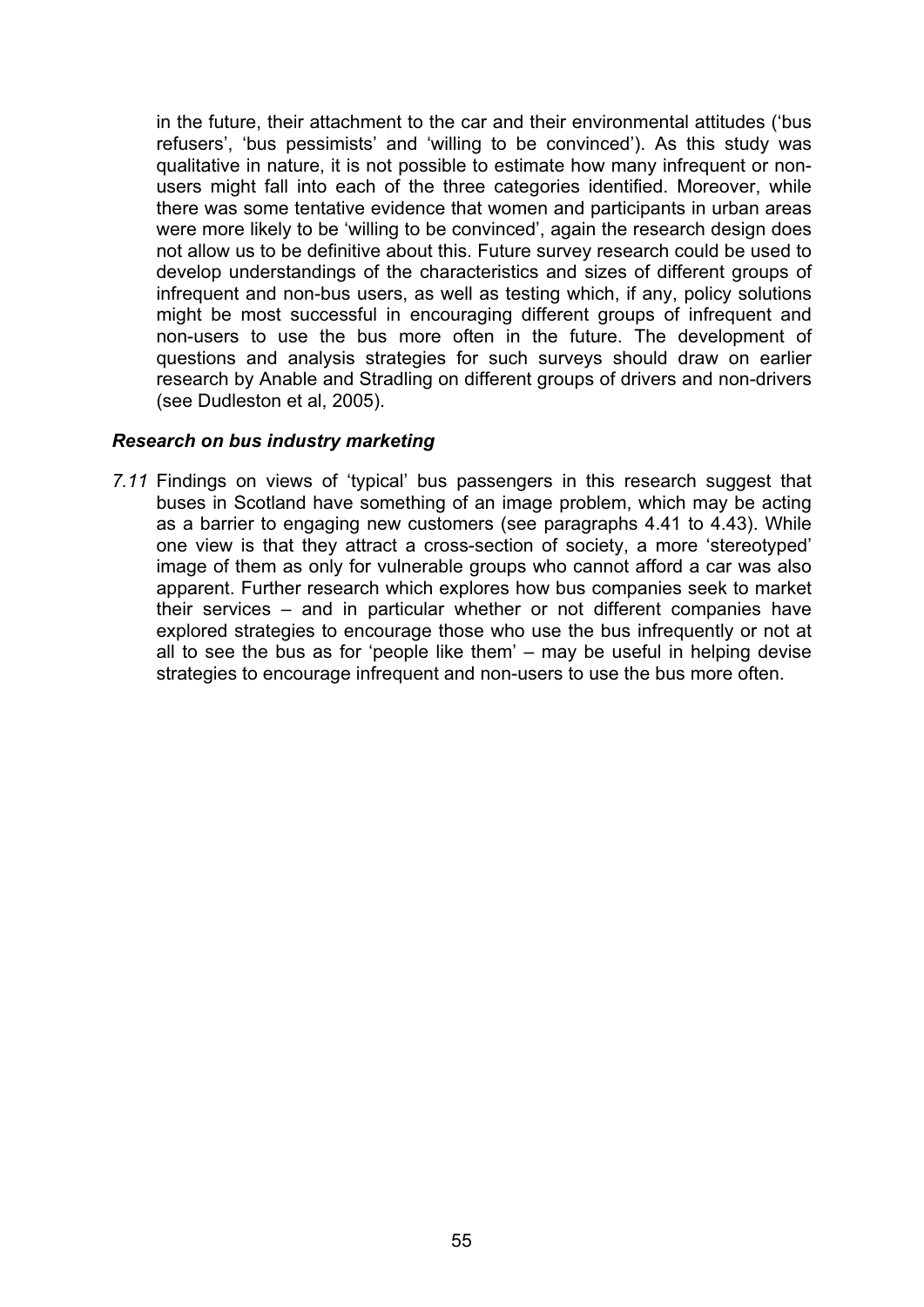## **REFERENCES**

Beirao, C and Sarsfield Cabral, JA (2007) 'Understanding attitudes towards public transport and private car: a qualitative study', *Transport Policy* 14: 478-489

Buchanan, C (2006) *Bus passenger satisfaction survey 2005*, Scottish Executive

Dudleston et al (2005) *Public perceptions of travel awareness – phase 3*, Scottish Executive Social Research

Guiver, JW (2006) 'Modal Talk: Discourse analysis of how people talk about bus and car travel', *Transportation Research*, Part A 41: 233-248

Human Engineering Limited and Guide Dogs for the Blind Association (2008) *Assessment of Accessibility Standards for Disabled People in Land Based Public Transport Vehicles*, for Department for Transport, Bristol: HEL

Lyons et al (2008) *Public attitudes to transport: knowledge review of the evidence*, University of West of England

ONS (2009) *Public experiences of and attitudes towards bus travel*, London: Department for Transport

Penfold et al (2008) *Travel behaviour, experiences and aspirations of disabled people*, Department for Transport

Scottish Executive (2006a) *Scotland's National Transport Strategy* 

Scottish Executive (2006b) *Moving in the future: an action plan for buses in Scotland* 

Scottish Government (2008a) *Buses for Scotland: Progress through partnership* 

Scottish Government (2008b, August 2008) *Statistical Bulletin: Transport Series Main Transport Trends 2008* 

Scottish Government (2009a) *Scottish bus and coach statistics* 

Scottish Government (2009b) *Scotland's People: Annual results from the 2007/2008 Scottish Household Survey,* Edinburgh: Scottish Government

Stradling, S, Carreno, M, Rye, T, Noble, A (2007) 'Passenger perceptions and the ideal urban bus journey experience' in *Transport Policy* Vol 14: 283-292.

TNS System 3 (2006) *Improved public transport for disabled people, vol 1*, Scottish Executive Social Research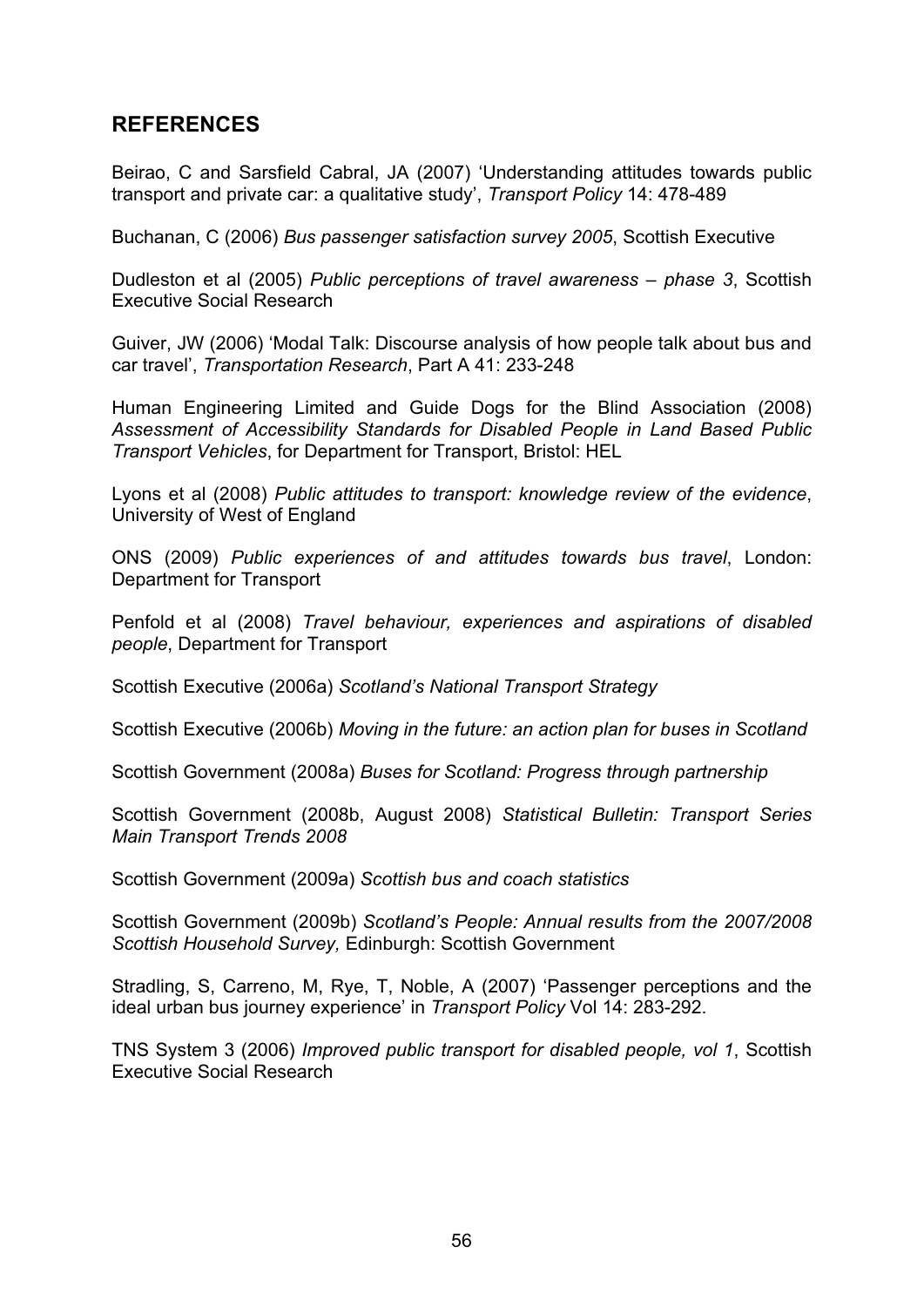## **ANNEX A – SCREENING QUESTIONNAIRE, ADVANCED LETTERS AND LEAFLET**

### **Focus group screening questionnaire**

Good morning/afternoon. I am recruiting people to take part in a Social Research project looking at views and experiences of bus services in your area. Taking part is voluntary and confidential. Everyone who takes part in a focus group discussion will be paid £30 for giving up their time. Would you mind answering a few questions please?

Q1. Have you been to a research group discussion or taken part in depth face to face Interview before?

|     | No<br>Yes                         | 2 | GO TO Q5.<br>02. |
|-----|-----------------------------------|---|------------------|
| Q2. | How many have you been to in all? |   |                  |
|     | Two or more<br>One or none        |   | <b>CLOSE</b>     |

Q3. How long ago was the last one you went to?

| Under 18 months ago |       | 1 CLOSE |
|---------------------|-------|---------|
| Over 18 months      | 2 Q4. |         |

Q4. Can you remember what the subject(s) discussed were? WRITE IN SUBJECT DISCUSSED. IF ANYTHING TO DO WITH RESEARCH TOPIC CLOSE INTERVIEW. IF NOT --**>** Q5.

Subjects ..............................................................................................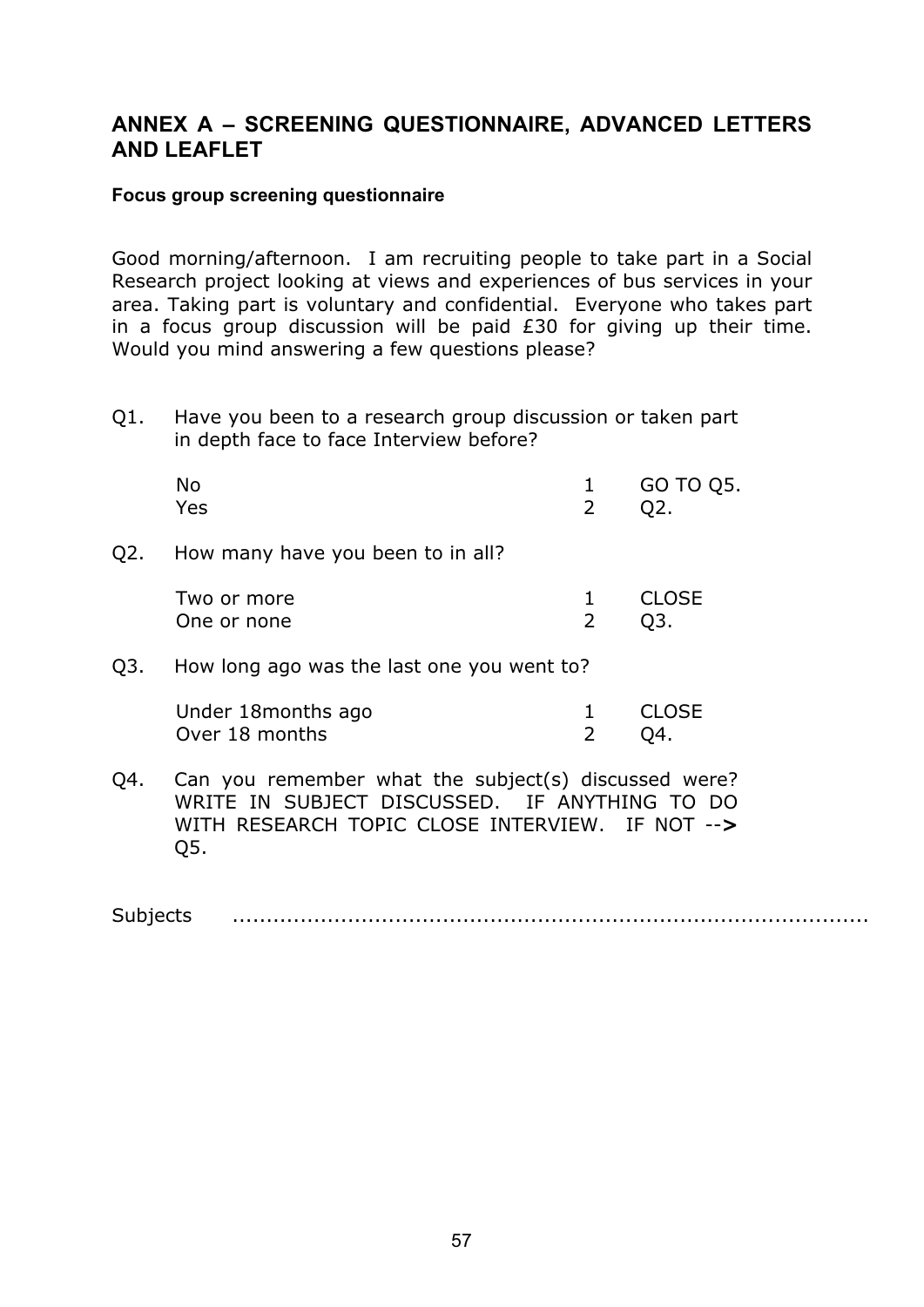## **PRIMARY RECRUITMENT CRITERIA**

### **5.0 USE OF BUS SERVICES**

**RECRUITER NOTE : ALL PARTICIPANTS to be those who do not use buses at all or use them infrequently (one a month or less) but who could, in principle, use them more often.**

Q5a How often have you used your **local bus service** in the past . month, if at all?

**(NOTE FOR RECUITERS: By local bus service we mean a timetabled service that runs locally and a fare would normally be paid. Long distance express services, special tours and excursions are not classed as local bus services.)** 

| Ask                            | Action       | Code |
|--------------------------------|--------------|------|
| Every day                      | <b>CLOSE</b> |      |
| Almost every day               | <b>CLOSE</b> |      |
| Two or three times per week    | <b>CLOSE</b> |      |
| About once a week              | <b>CLOSE</b> |      |
| About once a fortnight         | <b>CLOSE</b> | 5    |
| About once a month             | Proceed      | 6    |
| Not used the local bus service | Proceed      |      |
| in the previous month.         |              |      |

Q5b Is there a local bus or buses which you could use if you . needed to for some of the journeys you make? (e.g. to visit friends/family, go shopping or to and from work/school/college)

|            |                | <b>YES</b> | <b>NO</b> |
|------------|----------------|------------|-----------|
| Yes        | <b>PROCEED</b> |            |           |
| No         |                |            | 2 CLOSE   |
| Don't know | <b>PROCEED</b> |            |           |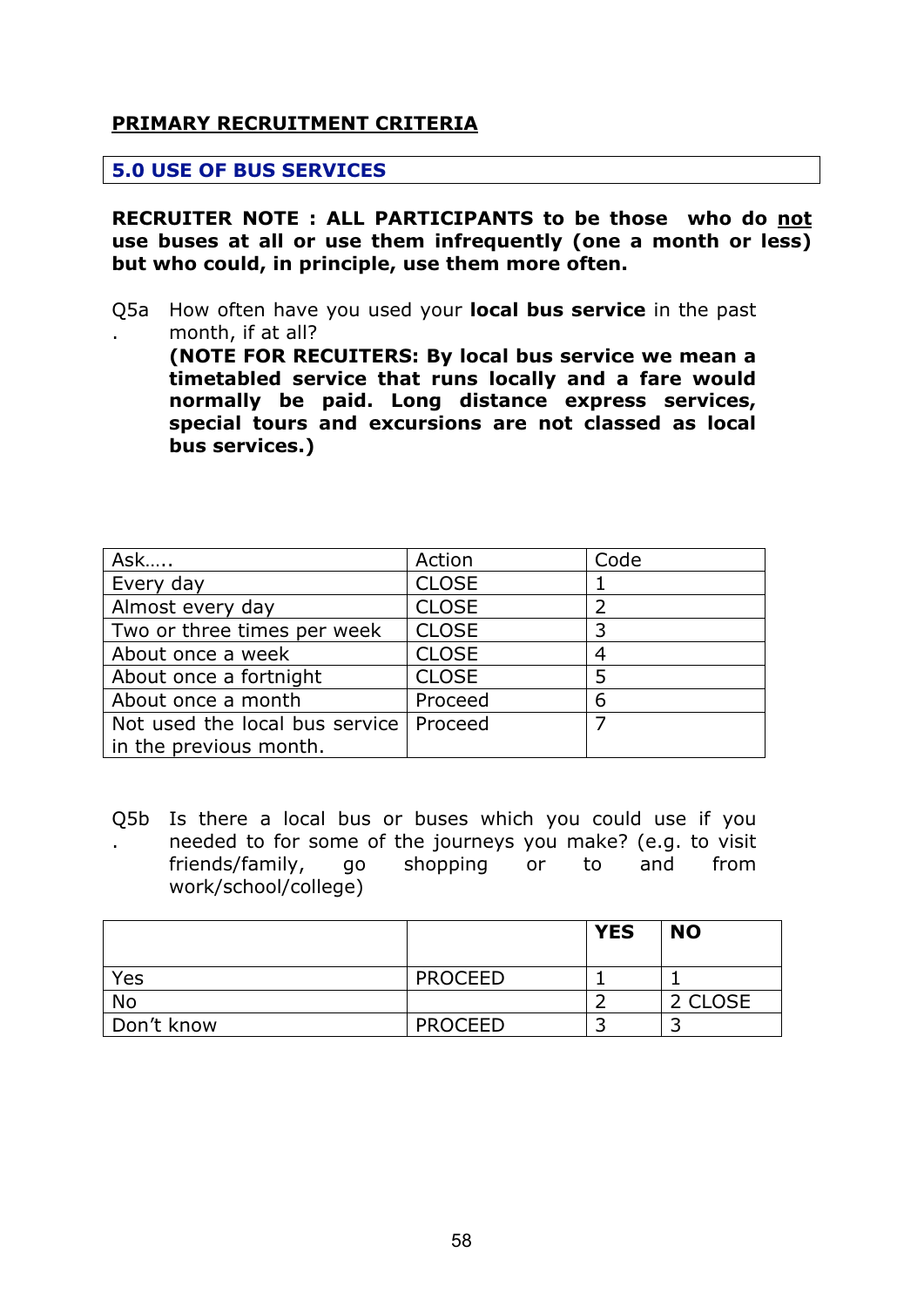## **DEMOGRAPHIC INFORMATION SECONDARY CLASSIFICATION DETAILS**

#### **QA GENDER**

Female 1 Male 2 **(4:4)** 

**Quota Gender: Gender**: All groups should be mixed in gender and ideally will be 4 men and 4 women. It is very important that men are represented so we would like a **minimum of 4 men in each group**  (equally we don't want the groups to be too male dominated so no more than 5 men per group please). PLEASE NOTE 9 SHOULD BE RECRUITED FOR EACH GROUP

**QB HOW OLD ARE YOU?** …....................................... (WRITE IN) CHECK QUOTA

| Under 16  |   | <b>CLOSE</b>  |
|-----------|---|---------------|
| $16 - 29$ |   | <b>CHECK</b>  |
| $30 - 39$ | っ | <b>QUOTAS</b> |
| $40 - 44$ |   |               |
| 45-59     | 5 |               |
| ናወት       |   |               |

• **NOTE** For the 45+ groups, **no more than 2 participants per group should be aged 60+.** The screening questionnaire should collect respondent age either exactly, or in bands (18-29, 30-39, 40-44, 45-  $59, 60+$ ).

**GROUPS 3, 7 ,are 16-29 GROUPS 1, 5, 8, , are 30-44 GROUPS 2, 4, 6, 8, are 45+** 

#### **QC What is your OCCUPATION?**

WRITE IN ....................................................................................................

#### **RECRUITER CODE SOCIAL GRADE**

| B              |   |  |
|----------------|---|--|
| C1             |   |  |
| C <sub>2</sub> |   |  |
| D              | 5 |  |
| E              | հ |  |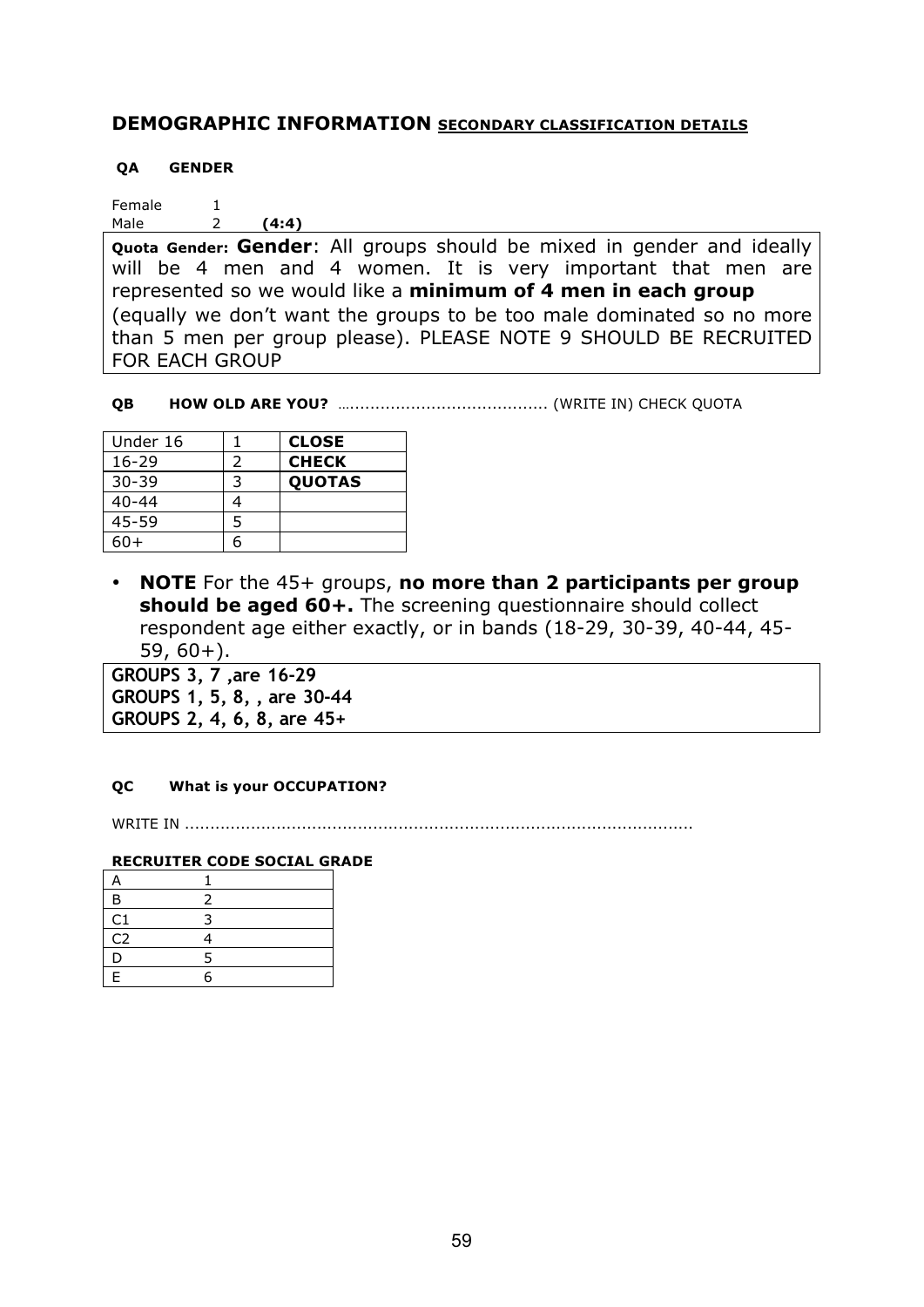#### **QD** What is your current **WORKING STATUS?**

| Employed full-time 30+ hours per week |   |               |
|---------------------------------------|---|---------------|
| Employed part-time                    | າ |               |
| Under 30 hours per week               | 3 | <b>CHECK</b>  |
| Non working\Unemployed                | 4 | <b>AND</b>    |
| <b>Full time Education</b>            | 5 | <b>RECORD</b> |
| Retired                               | 6 |               |
| Permanently Sick\disabled             |   |               |
| Carer\Home family                     | 8 |               |
| Other                                 | q |               |

• **Quota Working status:** Within the mixed groups, we would like **3 or 4 people to be in employment** (full or part time).

**GROUPS 1, 2, 4, 5, 8, , are EMPLOYED GROUPS 3, 6, 7, 9 are a MIX** 

**QE.** Thinking about HOUSEHOLD INCOME, (which is the total income of everyone living in the house), which of the following weekly or annual brackets do you fall into? (NOTE TO RECUITERS: IF RESPONDENT DOES NOT KNOW THE HOUSEHOLD INCOME THEN THEIR OWN PERSONAL INCOME IS FINE BUT BE SURE TO NOTE THIS – SEE BELOW)

| <b>INCOME</b> | PERSONAL   HOUSEHOLD |
|---------------|----------------------|
| Under £15 K   |                      |
| £15K-24,999   |                      |
| £25K-34,999   |                      |
| £35K          |                      |

**RECRUITER NOTE: AT LEAST 3 RESPONDENTS IN GROUPS 1,2,4,5,8 AND 9 (I.E. THOSE WITH HOUSEHOLD INCOME QUOTA OF OVER £25+) SHOULD HAVE AN INCOME HIGHER THAN £35K**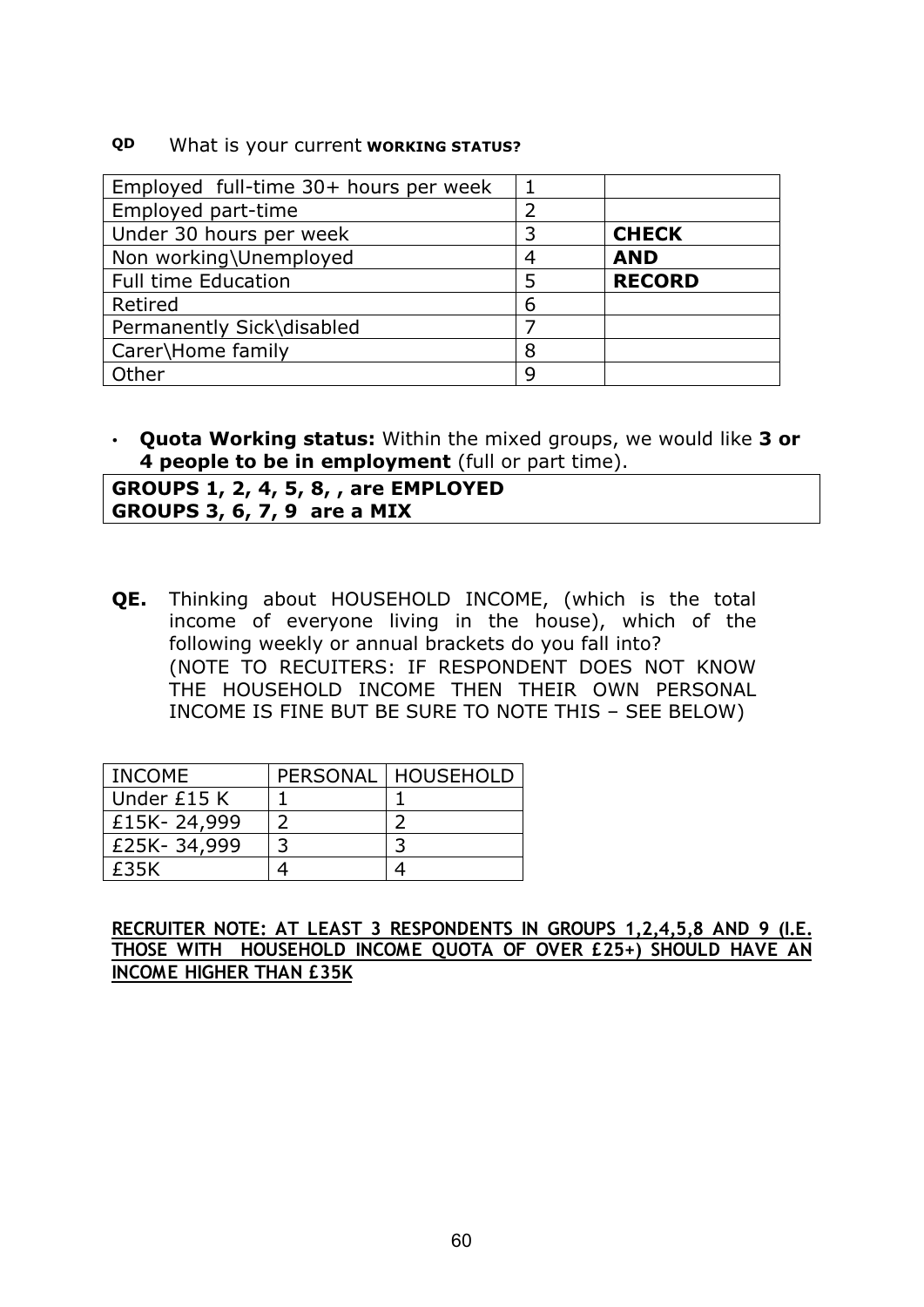## **RECRUITER NOTE: SUMMARY SAMPLE STRUCTURE FOR GROUPS 1-9**

| Group<br>number | Area         | Age       | Working-status | Household income  |
|-----------------|--------------|-----------|----------------|-------------------|
|                 | Aberdeen     | $30 - 44$ | Employed       | £25,000+          |
| 2               | Aberdeen     | $45+$     | Employed       | £25,000+          |
| 3               | Glasgow      | $16 - 29$ | <b>Mix</b>     | Less than £25,000 |
| $\overline{4}$  | Glasgow      | $45+$     | Employed       | £25,000+          |
| 5               | Dundee       | $30 - 44$ | Employed       | £25,000+          |
| 6               | Dundee       | $45+$     | Mix            | Less than £25,000 |
| 7               | West Lothian | $16 - 29$ | Mix            | Less than £25,000 |
| 8               | West Lothian | $30 - 44$ | Employed       | £25,000+          |
| 9               | West Lothian | $45+$     | Mix            | £25,000+          |

#### **6.0 ETHNICITY**

.

**RECRUITERS NOTE :** Aim for at least 8 BME participants across the whole sample, from at least 2 locations

Q6a Which of these best describes you?

| White (Scottish, British, Irish) |   | Chinese                    |    |
|----------------------------------|---|----------------------------|----|
| White (other)                    | 2 | Any Other Asian Background | 8  |
| Please write in                  |   |                            |    |
| Mixed - Any Mixed Background     | 3 | Black (Caribbean)          | 9  |
| Indian                           | 4 | Black (African)            | 10 |
| Pakistani                        | 5 | Any other Black background | 11 |
| Bangladeshi                      | 6 | Any other background       | 12 |
|                                  |   | Refused                    | 13 |

## **CHECK QUOTAS ON ETHNIC GROUP MEMBERSHIP**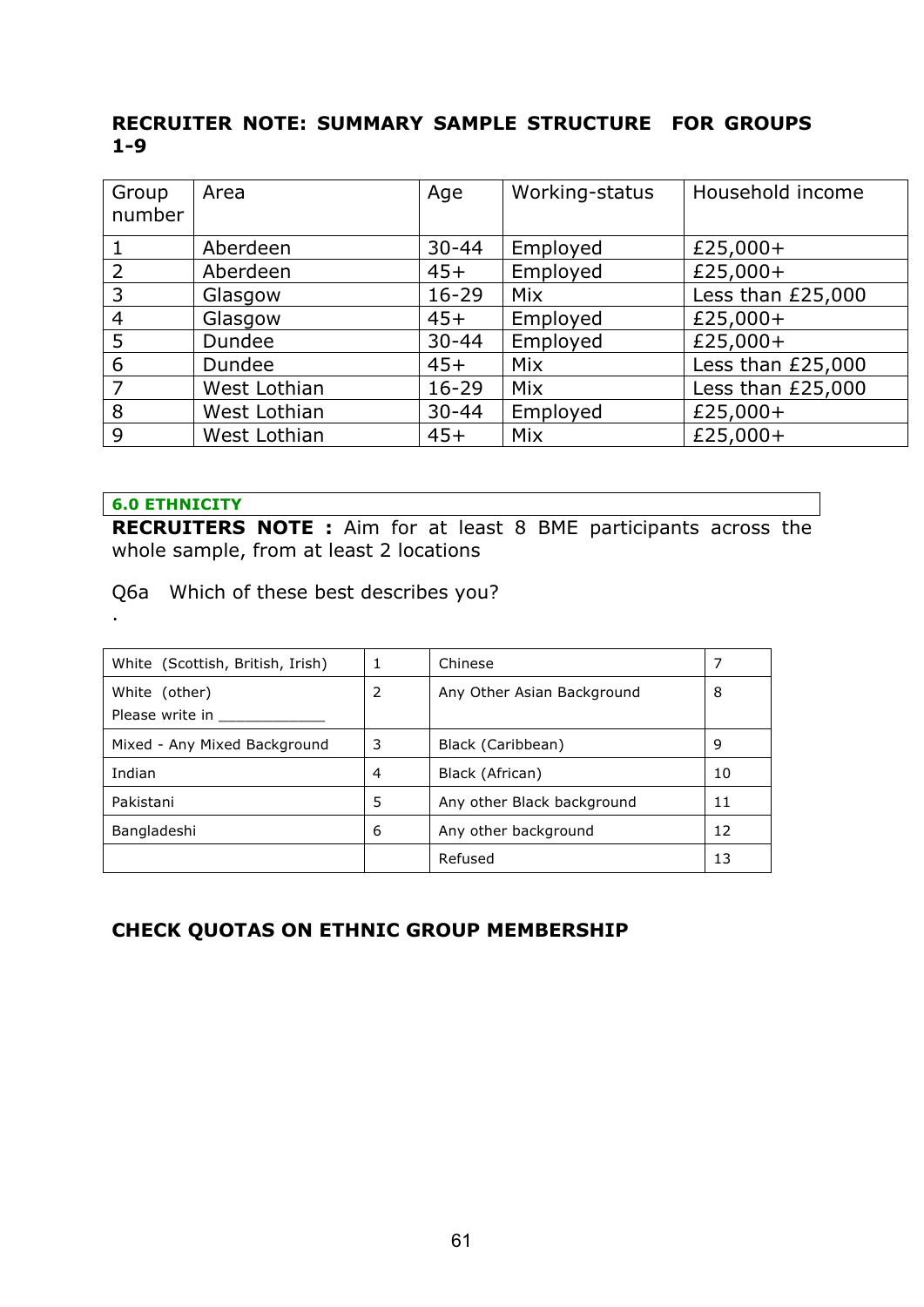## **7.0 GENERAL**

.

.

## **ASK ALL PARTICIPANTS**

Q7a Do you consider yourself to be fluent in English**?** 

| Yes |                         |
|-----|-------------------------|
| NV. | <b>2 DO NOT RECRUIT</b> |

Q7b Do you currently drive a car?

| Yes     |  |
|---------|--|
| NО<br>N |  |

Q7c May we contact you again in case we want to check our findings, or my supervisor wants to check my work has been carried out correctly?

| Yes |  |
|-----|--|
| NO  |  |

Q7d During the group discussion we are going to be talking to you about what . your views and experiences of using buses are. Taking part is voluntary and confidential: you do not have to take part if you don't want to. If you do take part, you will not be identified and nothing you say will be used outside of this research project. Are you happy to participate in a group discussion such as this?

| res |                         |
|-----|-------------------------|
| VО  | <b>2 DO NOT RECRUIT</b> |

**RECRUITER : INVITE RESPONDENT TO A FOCUS GROUP DISCUSSION LASTING APPROXIMATELY ONE & A HALF HOURS FOR WHICH WE WILL PAY THEM £30.** 

NAME ............................................................................................................

ADDRESS …….............................................................................................................

TELEPHONE NUMBER...................................................................................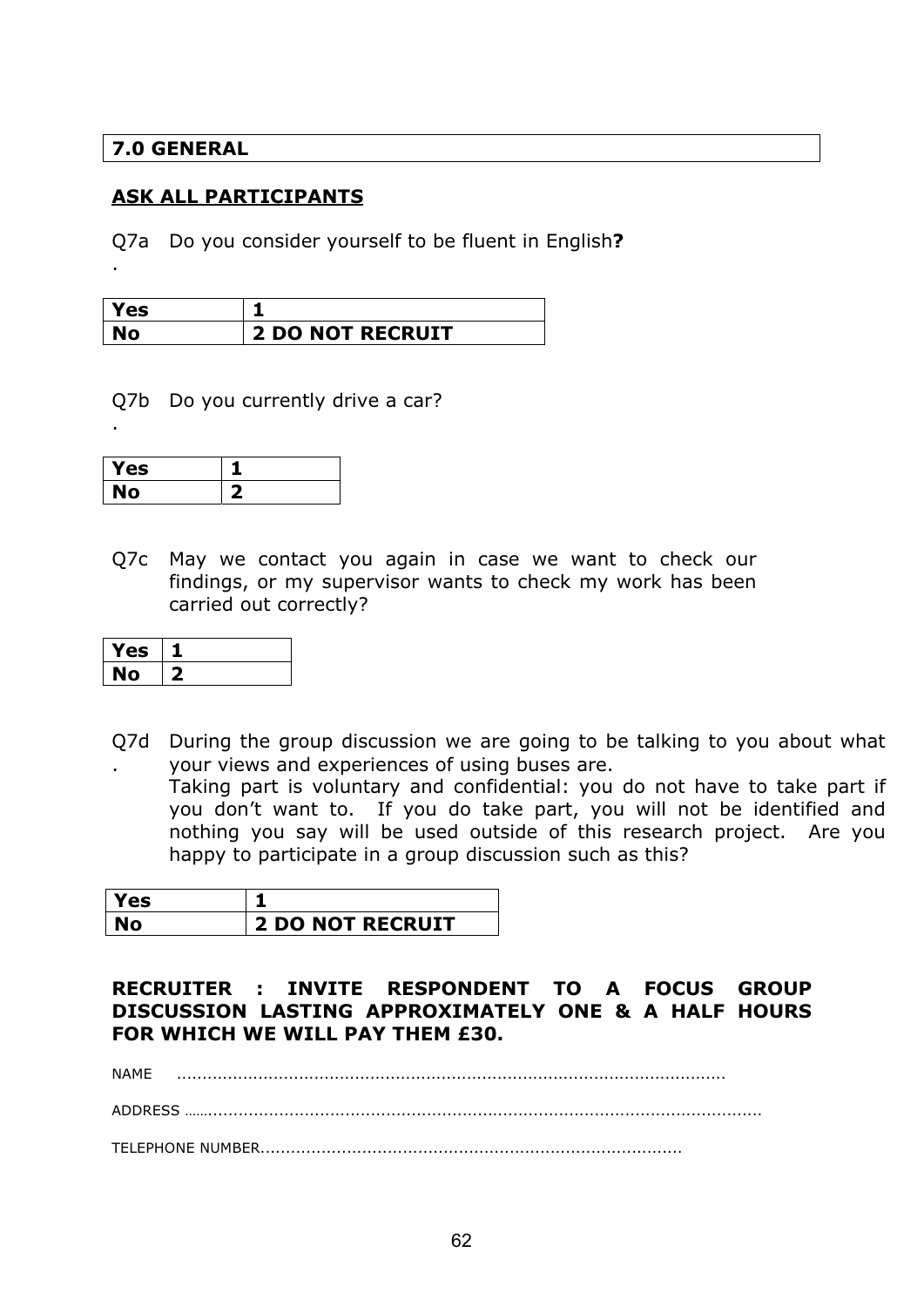#### ( HOME \ MOBILE) RECRUITER NOTE: PLEASE INFORM PARTICPANT THAT:

- THEIR DETAILS WILL ONLY BE KEPT FOR THE PURPOSES OF THIS RESEARCH PROJECT AND NOT KEPT FOR FUTURE RESEARCH PROJECTS BY SCOTCEN OR ANYONE ELSE
- 
- THEIR DETAILS WILL BE DESTROYED AFTER COMPLTETION OF THE PROEJCT

I declare that this interview was conducted personally by the undersigned in accordance with my instructions and the MRS Code of Conduct.

Signed: \_\_\_\_\_\_\_\_\_\_\_\_\_\_\_\_\_\_\_\_\_\_\_\_\_\_\_ Date:

## **POST SCREEN - DISABILITY SCREENER**

Q8 **Thank you for agreeing attend the group discussion , do you consider yourself to have any of the following long standing illness, health problems or disability?** 

| Difficulty hearing                                   |   |
|------------------------------------------------------|---|
| Difficulty seeing (even when wearing glasses/lenses) |   |
| Problems or disabilities relating to legs or feet    |   |
| Problems or disabilities relating to arms or hands   |   |
| Learning disability                                  | 5 |
| Mental health problems                               | 6 |
| Some other health problem or disability              |   |
| None of the above                                    |   |

## Q9. **Are there any facilities or support that you would need to enable you to attend and participate in the discussion?**

Yes (please specify) 1 \_\_\_\_\_\_\_\_\_\_\_\_\_\_\_\_\_\_\_\_\_\_\_\_\_\_\_\_\_\_\_\_\_\_\_

No 2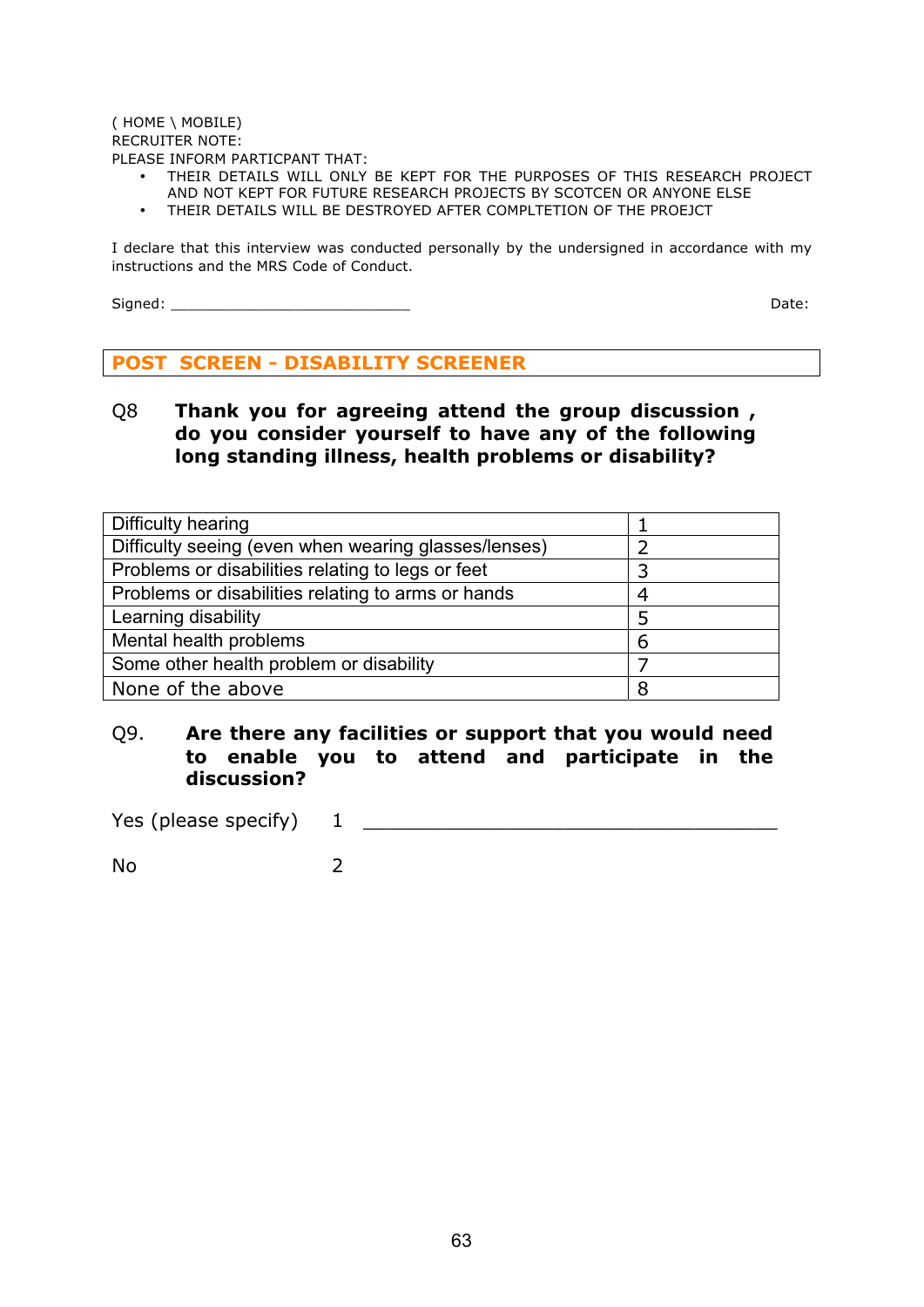## **Leaflet for focus group participants**

# **Bus Perceptions**

The Scottish Government recognises that buses have an important role to play in:

- Improving journey times and connections
- Reducing emissions, and
- Improving quality, accessibility and affordability of public transport

However many people do not use buses. In order to inform future policy the Scottish Government has commissioned the Scottish Centre for Social Research (ScotCen) to conduct a study to find out the views of people who rarely use buses.

## **What's the study about?**

We are interested in:

- Your experiences of and attitudes towards travelling on buses
- Your views on the quality of bus transport and on different aspects of your local bus services.
- Your views about why bus travel might be seen as 'inconvenient'.
- Exploring what has influenced your opinions about buses.

#### **What is involved?**

We are conducting 12 focus groups with members of the public and would like to invite you, as someone who doesn't use bus services very often, to take part in one of the focus groups.

We are looking for people from a wide range of backgrounds that are willing to share their views on bus services in a 'safe' group setting. No expert knowledge is needed to take part – we're just interested in your views and experiences. Each focus group will last between 60 and 90 minutes.

And as a thank you for taking part in the focus group discussion we will give you £30 and refreshments will be available.

The study is taking place throughout Scotland in Aberdeen, Dundee, Glasgow, The Borders and West Lothian and will be completed by the end of October 2009.

#### **Do I have to take part?**

No. In all our research we rely on voluntary co-operation. The success of the research relies on the goodwill and co-operation of those asked to take part. Obviously we hope you will decide to take part and that you will enjoy sharing your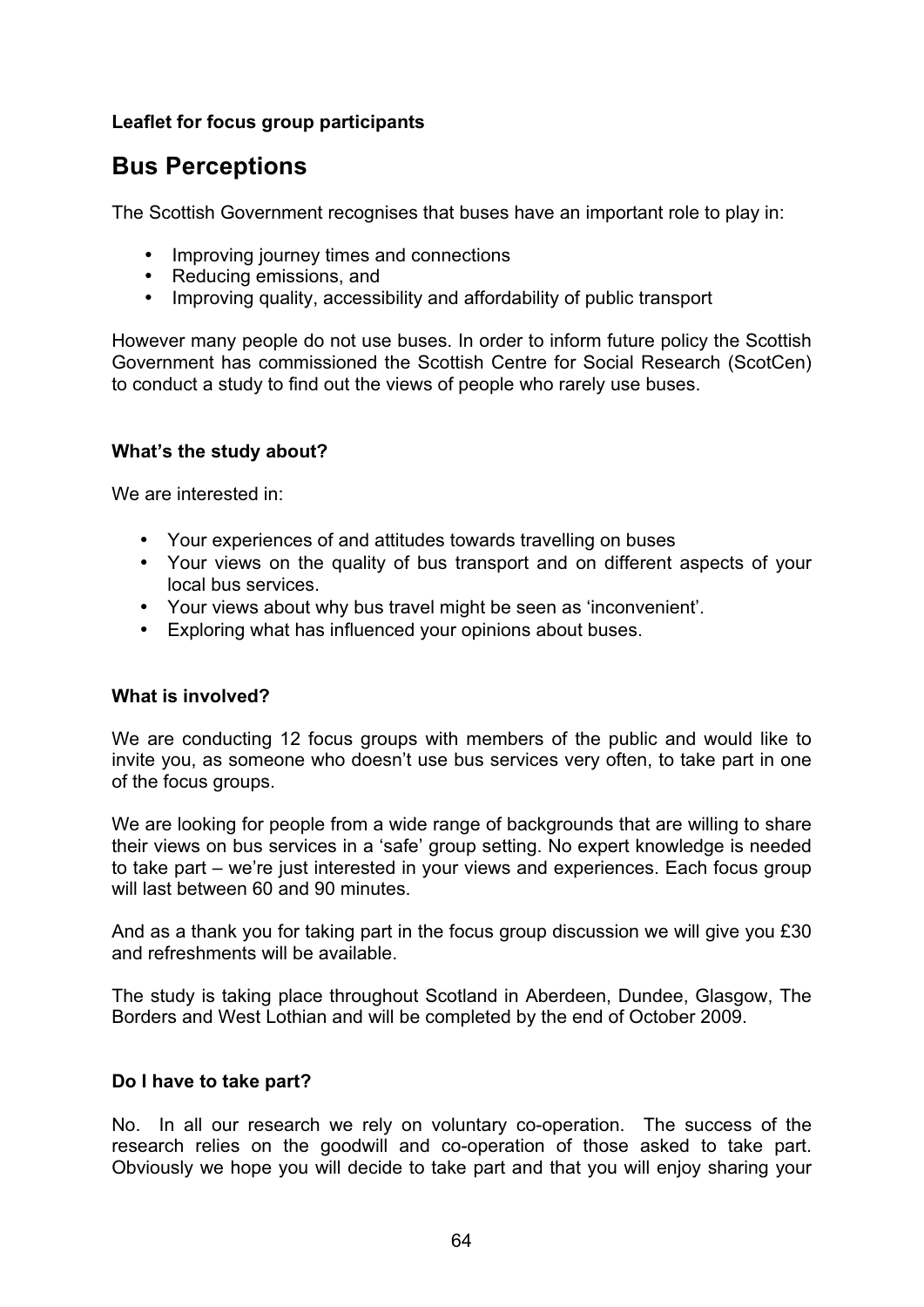views with others. However you do not have to answer any questions you do not wish to and are free to withdraw from the research at any time, without having to give a reason.

## **Confidentiality**

With your permission, the group discussion will be recorded and transcribed and stored securely with limited access by ScotCen staff. Any information given by respondents will be kept strictly confidential. Reports will **not** include names or other information which could identify you. Any quotations used in the report will be thoroughly anonymised.

## **Who is carrying out the study?**

The research is being conducted by the Scottish Centre for Social Research (ScotCen). We are a not-for-profit organisation, and are independent of the government. You can find out more at our website: www.scotcen.org.uk.

The ScotCen team for the study includes **Fiona Dobbie** (Senior Researcher), **Susan McConville** (Researcher), **Irene Miller** (Specialist Interviewer) and **Rachel Ormston**  (Research Director).

In addition, a team of experienced researchers from ScotCen will help conduct the focus group discussions.

## **What will happen to the results of the study?**

We will write up the results of the study in a report to the Scottish Government based on the views of all the people that have taken part in the study. The report will provide information to help policy makers try and improve bus services in the future. If you would like a copy of the report after it is published we can send you one (or email you with a link to it).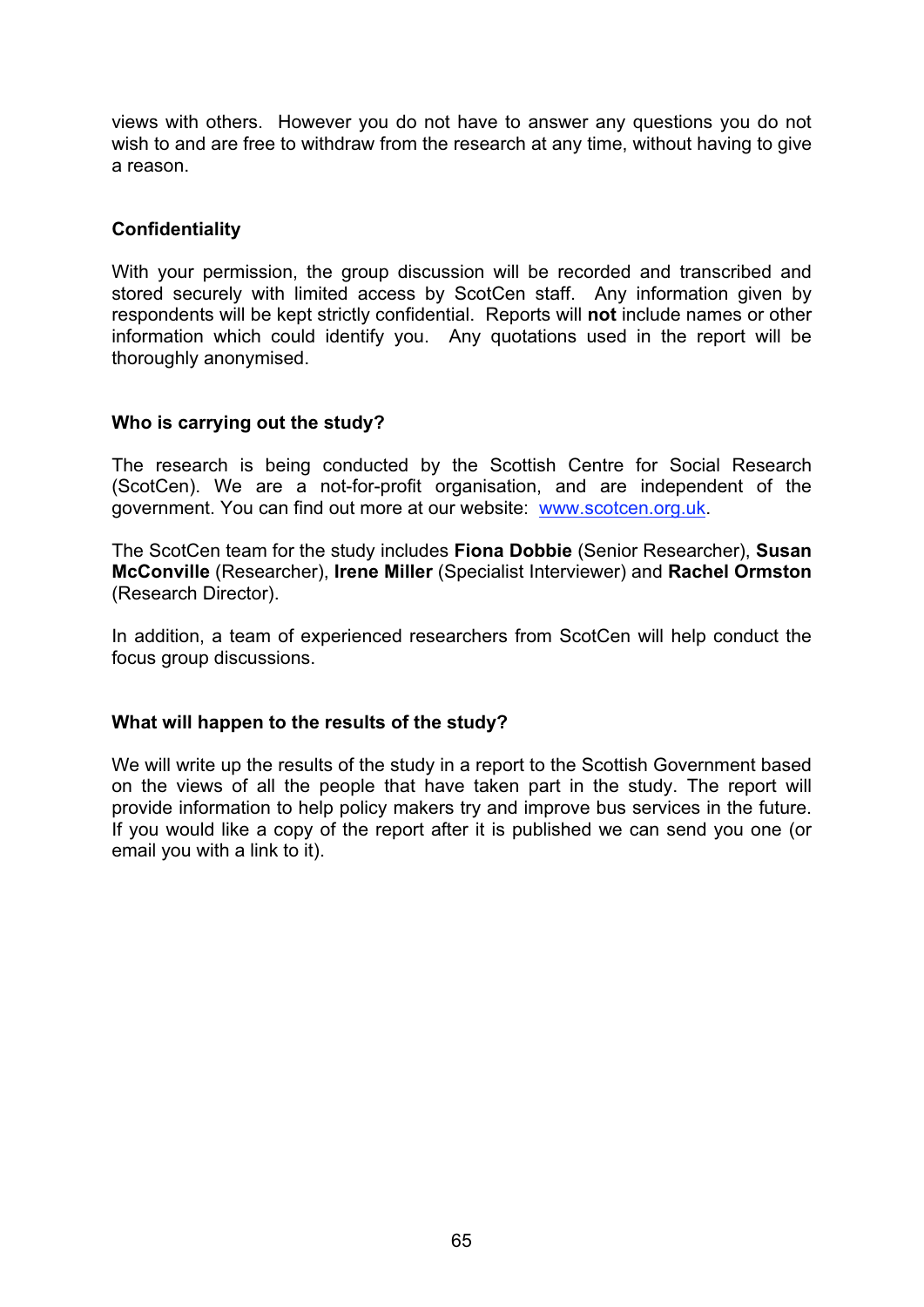## **Further questions?**

If you would like further information about the study or to make or change arrangements for a focus group please contact:

Lesley Birse (Research Support Manager) **or** Fiona Dobbie (Senior Researcher)

Scottish Centre for Social Research 73 Lothian Road **Edinburgh** EH3 9AW Tel. 0131 228 2167

## **Useful numbers**

## **For journey advice:**

Traveline Scotland Tel: 0871 200 22 33 Website: http://www.travelinescotland.com

## **For general information about transport in Scotland:**

Transport Scotland Tel: 0141 272 7100 Website: http://www.transportscotland.gov.uk Email: info@transportscotland.gsi.gov.uk

Scottish Government - Transport Directorate Tel: 0131 556 8400 Website: http://www.scotland.gov.uk/Topics/Transport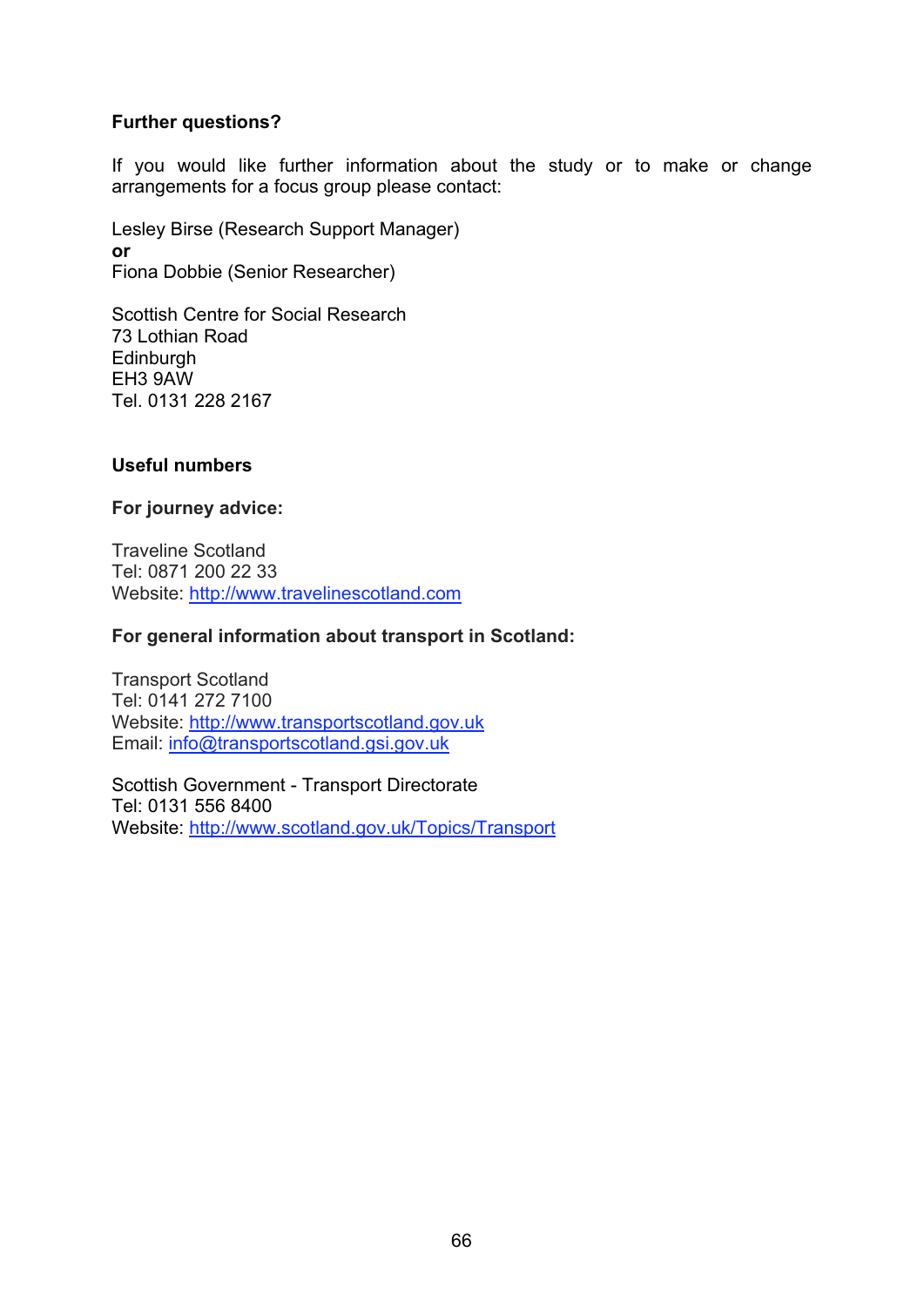## **Leaflet for participants with mobility problems**

# **Bus Perceptions**

The Scottish Government recognises that buses have an important role to play in:

- Improving journey times and connections
- Reducing emissions, and
- Improving quality, accessibility and affordability of public transport

However many people do not use buses. In particular, people with a disability or long-standing illness may face certain issues which discourage them from using buses. In order to inform future policy the Scottish Government has commissioned the Scottish Centre for Social Research (ScotCen) to conduct a study to find out the views of people who rarely use buses.

# **What's the study about?**

We are interested in:

- Your experiences of and attitudes towards travelling on buses
- Your views on the quality of bus transport and on different aspects of your local bus services.
- Your views about why bus travel might be seen as 'inconvenient'.

# **What is involved?**

We are conducting 12 interviews with members of the public who do not use bus services very often. No expert knowledge is needed to take part – we're just interested in your views and experiences of bus services in your local area. Each interview will last around 60 minutes and, as a thank you for taking part, we will give you £30.

# **Why was I chosen?**

You may remember being interviewed for the Scottish Household Survey within the last 12 months. At the end of your interview you agreed that you were happy to be re-contacted about further research in the future.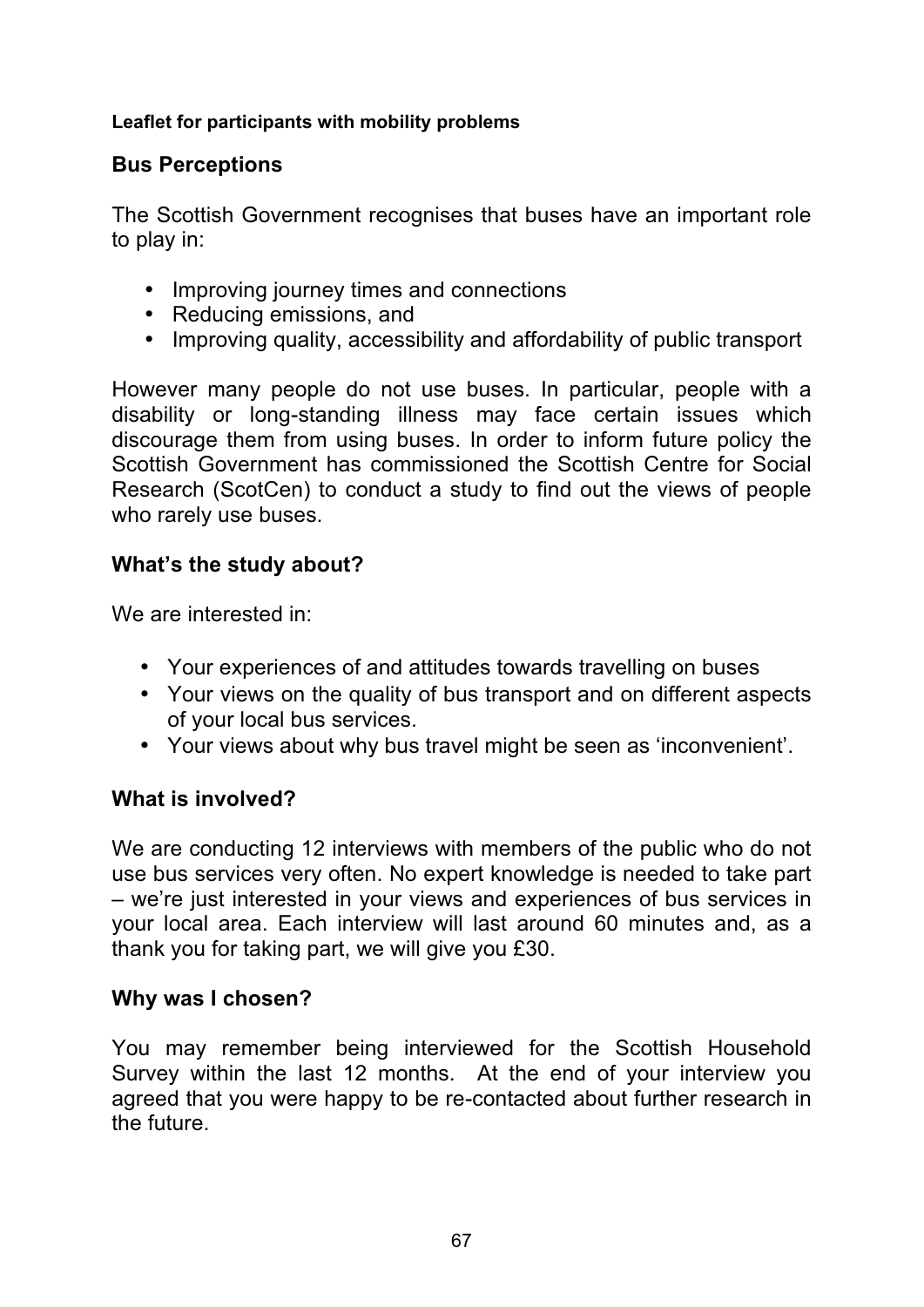We have chosen to contact you because you mentioned in your interview that you had a long-standing illness or disability and that you did not use buses often at the time. We are particularly interested in talking to people with a disability or long-standing illness that may affect how easy it is for them to use different kinds of transport.

# **Do I have to take part?**

No. In all our research we rely on voluntary co-operation. The success of the research relies on the goodwill and co-operation of those asked to take part. Obviously we hope you will decide to take part and that you will enjoy sharing your views with us. However, you do not have to answer any questions you do not wish to and are free to withdraw from the research at any time, without having to give a reason.

# **Confidentiality**

With your permission, the interview will be recorded and transcribed and stored securely with limited access by ScotCen staff. Anything you say will be treated in confidence unless you tell me something that makes me worry about the safety of you or someone else. Reports will **not** include names or other information which could identify you. Any quotations used in the report will be thoroughly anonymised.

# **Who is carrying out the study?**

The research is being conducted by the Scottish Centre for Social Research (ScotCen). We are a not-for-profit organisation, and are independent of the government. You can find out more at our website: www.scotcen.org.uk.

The ScotCen team for the study includes **Fiona Dobbie** (Senior Researcher), **Susan McConville** (Researcher), **Irene Miller** (Specialist Interviewer) and **Rachel Ormston** (Research Director).

# **What will happen to the results of the study?**

We will write up the results of the study in a report to the Scottish Government based on the views of all the people that have taken part in the study. The report will provide information to help policy makers try and improve bus services in the future. If you would like a copy of the report after it is published we can send you one (or email you with a link to it).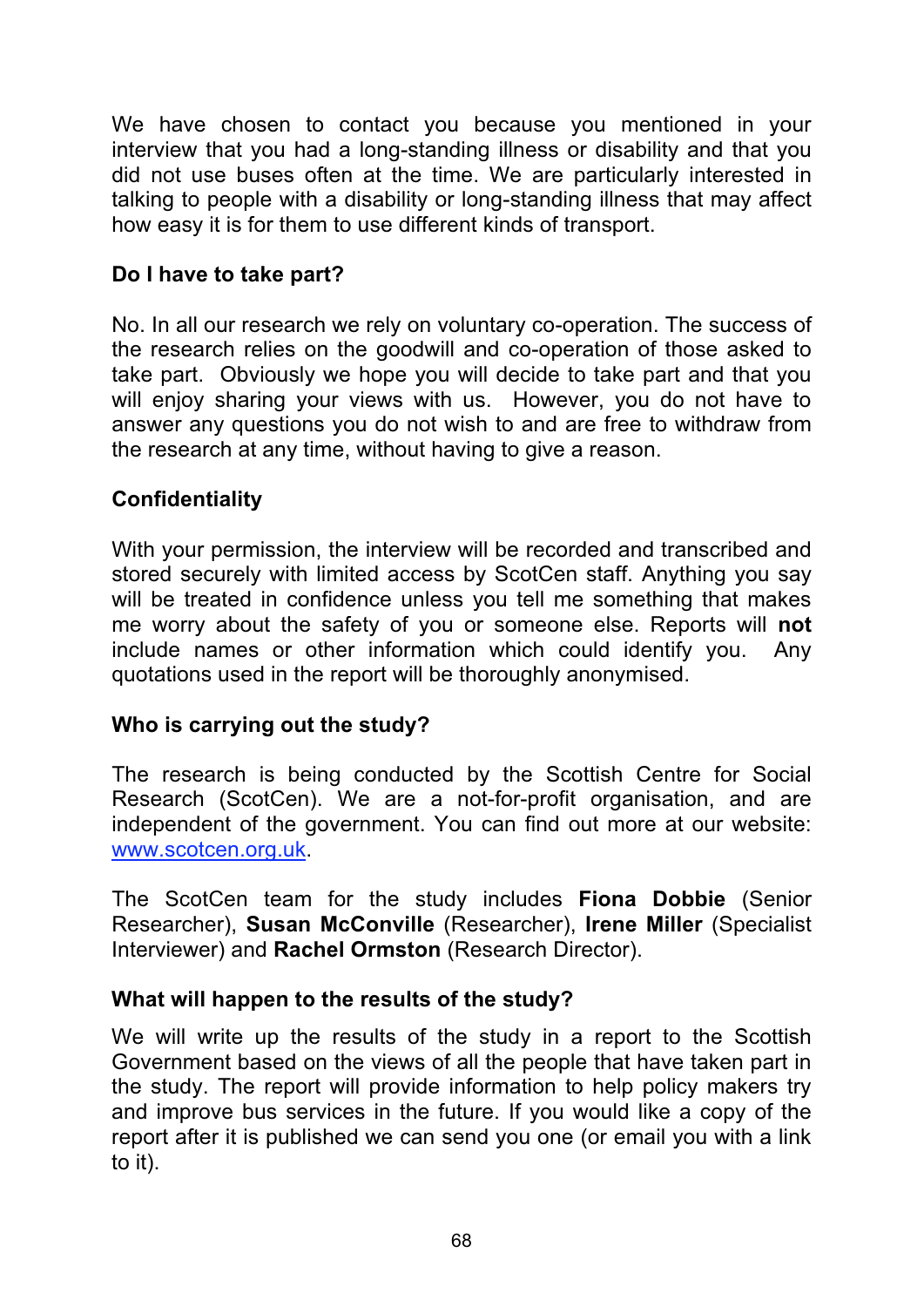# **Further questions?**

If you would like further information about the study or to make or change arrangements for an interview please contact:

Lesley Birse (Research Support Manager) **or** Fiona Dobbie (Senior Researcher)

Scottish Centre for Social Research 73 Lothian Road **Edinburgh** EH3 9AW Tel. 0131 228 2167

# **Useful numbers**

# **For journey advice:**  Traveline Scotland Tel: 0871 200 22 33 Website: http://www.travelinescotland.com

# **For general information about transport in Scotland:**

Transport Scotland Tel: 0141 272 7100 Website: http://www.transportscotland.gov.uk Email: info@transportscotland.gsi.gov.uk

Scottish Government - Transport Directorate Tel: 0131 556 8400 Website: http://www.scotland.gov.uk/Topics/Transport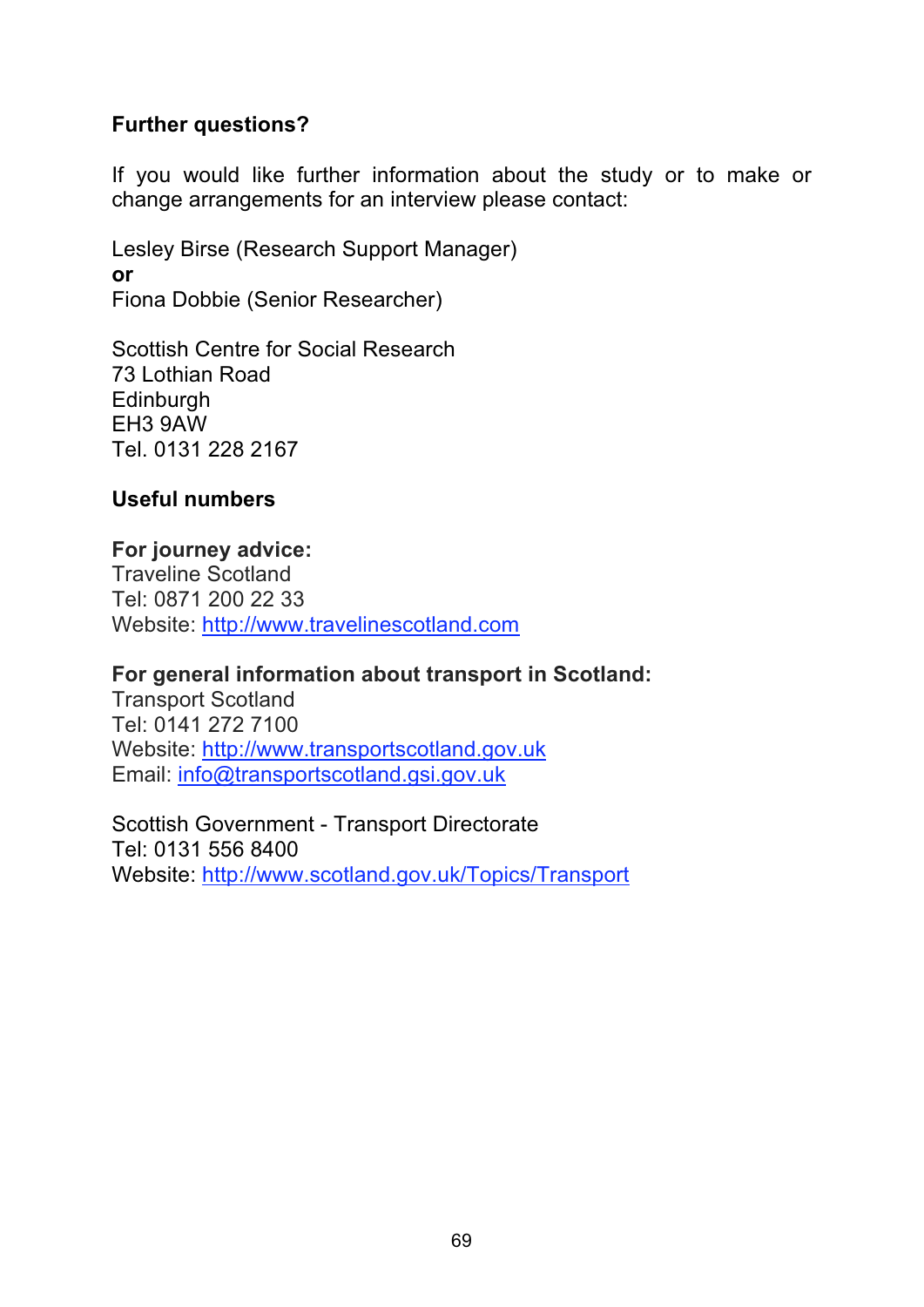**Leaflet for participants with learning disabilities** 

Scottish Centre for Social Research

# **Our Project Information Leaflet About Bus Research**

*Who is doing the project?* 

The project is being done by the Scottish Centre for Social



Research. We do research. This means we ask people what they think about different things. You can find out more about us at our website: www.scotcen.org.uk

Our names are:



**Fiona Dobbie** 

**Susan McConville** 

**Irene Miller** 

**Rachel Ormston**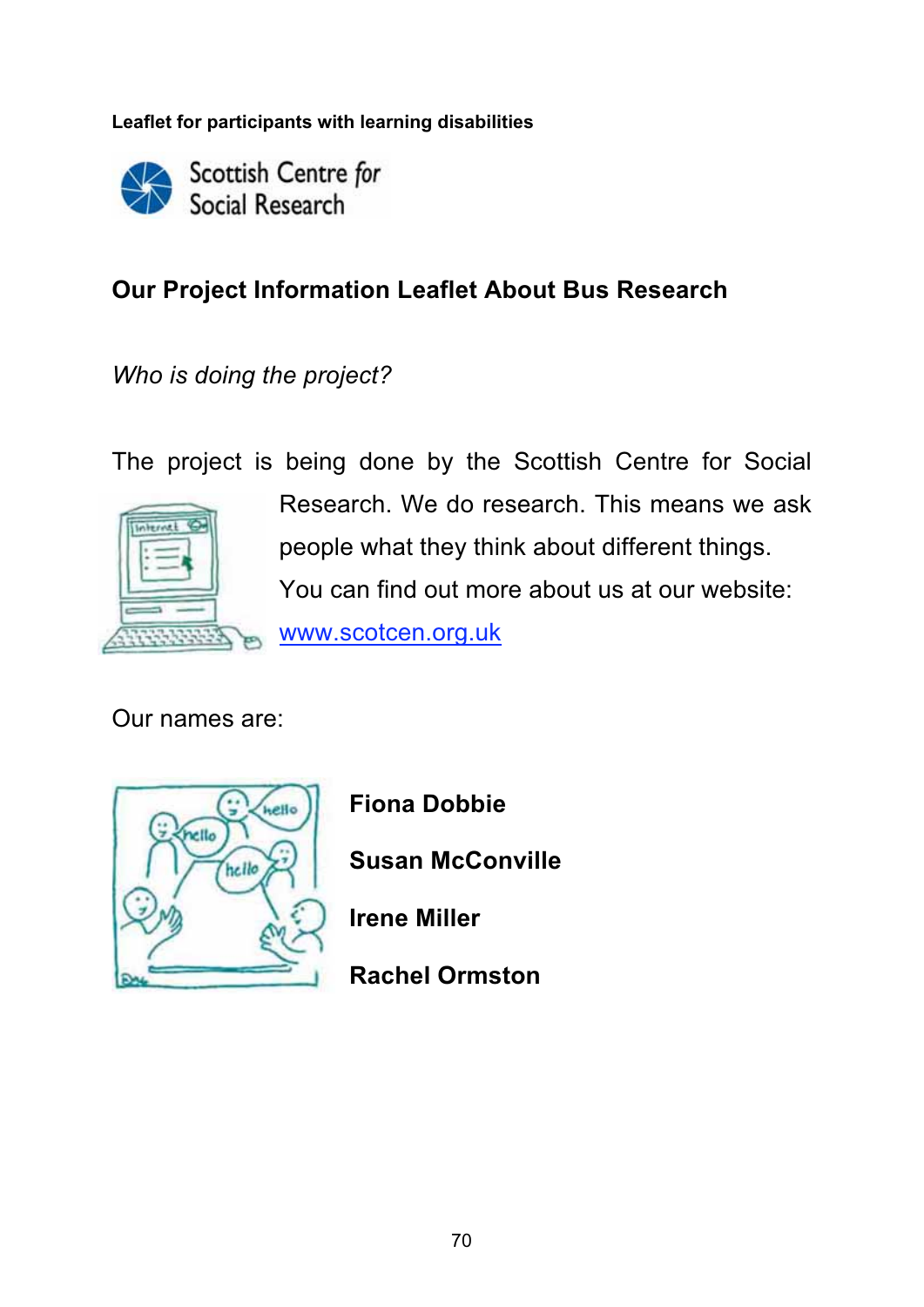*What is our research about?* 



The Scottish Government has found out that lots of people do not use buses. They have asked us to find out what people think about travelling by bus.

We want to speak to people who do

NOT use local buses very often.

# **We want to find out:**



- **What you think about travelling by bus**
- **What is good about buses where you live**
- **What is bad about buses where you live**



We started our project in June 2009. We are travelling around Scotland to meet people. We are asking them what they think about travelling by bus.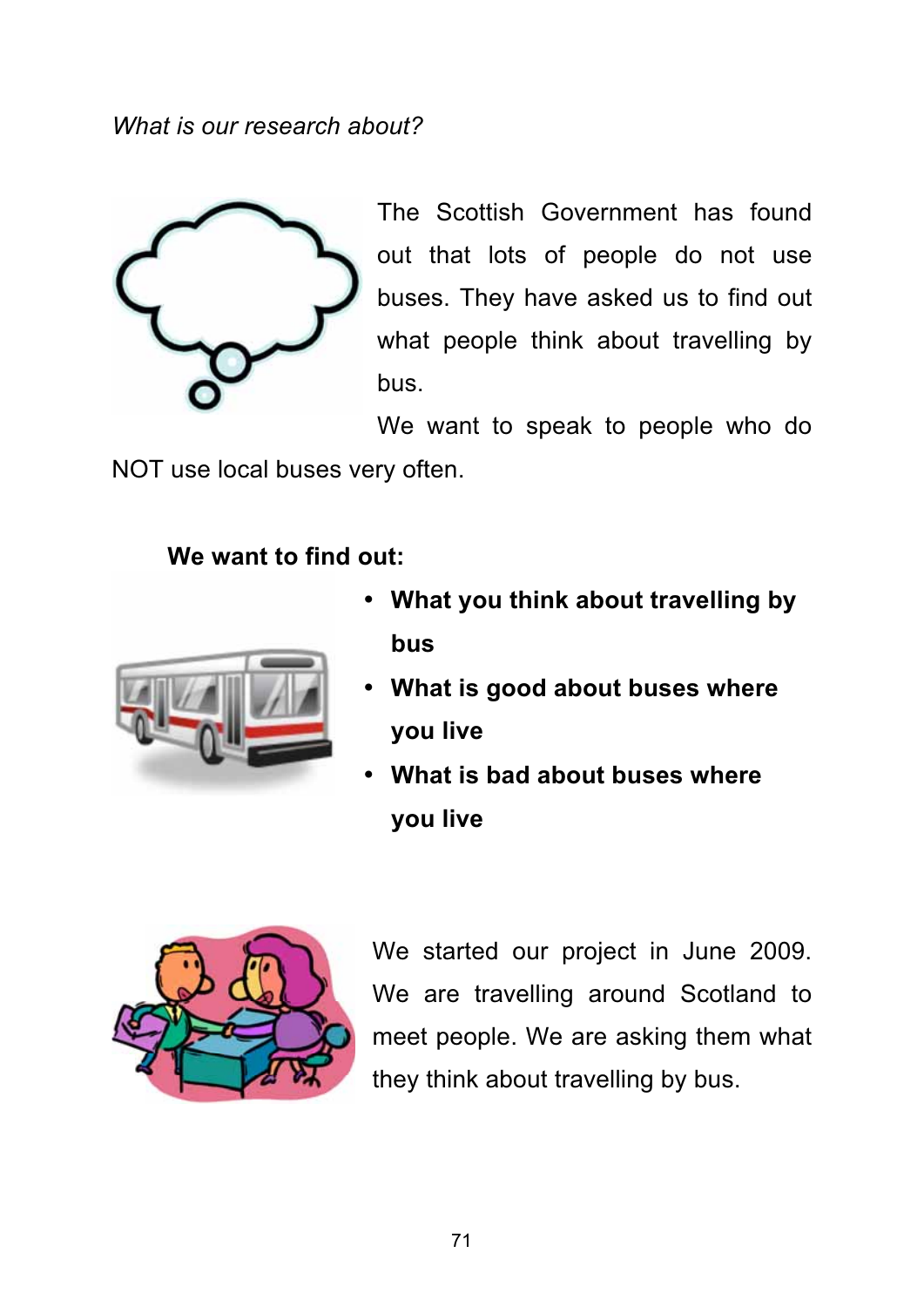*What will happen if you take part?* 



You do not need to be an expert to take part. We want to know what **you** think. The interview will last around 45 minutes. We will do the interview in a place that suits you. And as a thank you for taking part in the interview we will give you £30.

*What happens next?* 



After we finish talking to people we will write a report about what people have said. In November 2009 we will write our report for the Scottish Government.

We can give you a summary of the report.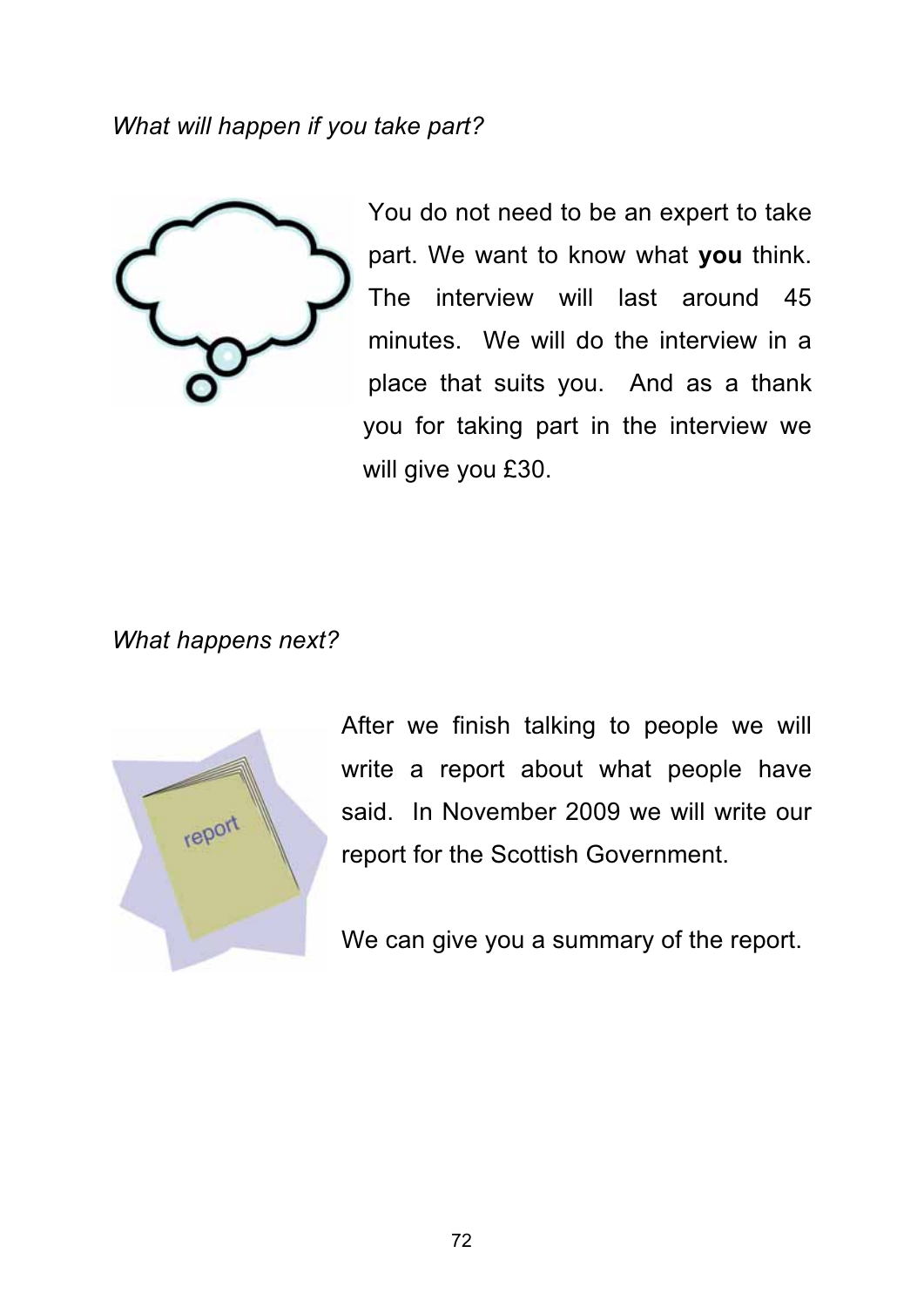# *What about my privacy?*

There are some things about privacy that we want to tell you:

**Confidentiality and Anonymity.** This means that we will be careful about the information we collect. We will not share your private details. People who read the report will not know that you have taken part.



We will not use your name in our reports. We will keep our notes very safe. We will not show them to anyone outside our xproject.

Do I have to take part?



It is up to you to decide if you want to take part. It is okay if you do not want to take part. If you do take part but you do not want to answer a question, that is okay too. Just tell us. We want to record the interview and we will ask your permission to do this before we start. We will explain why we want to do this and answer any questions you have.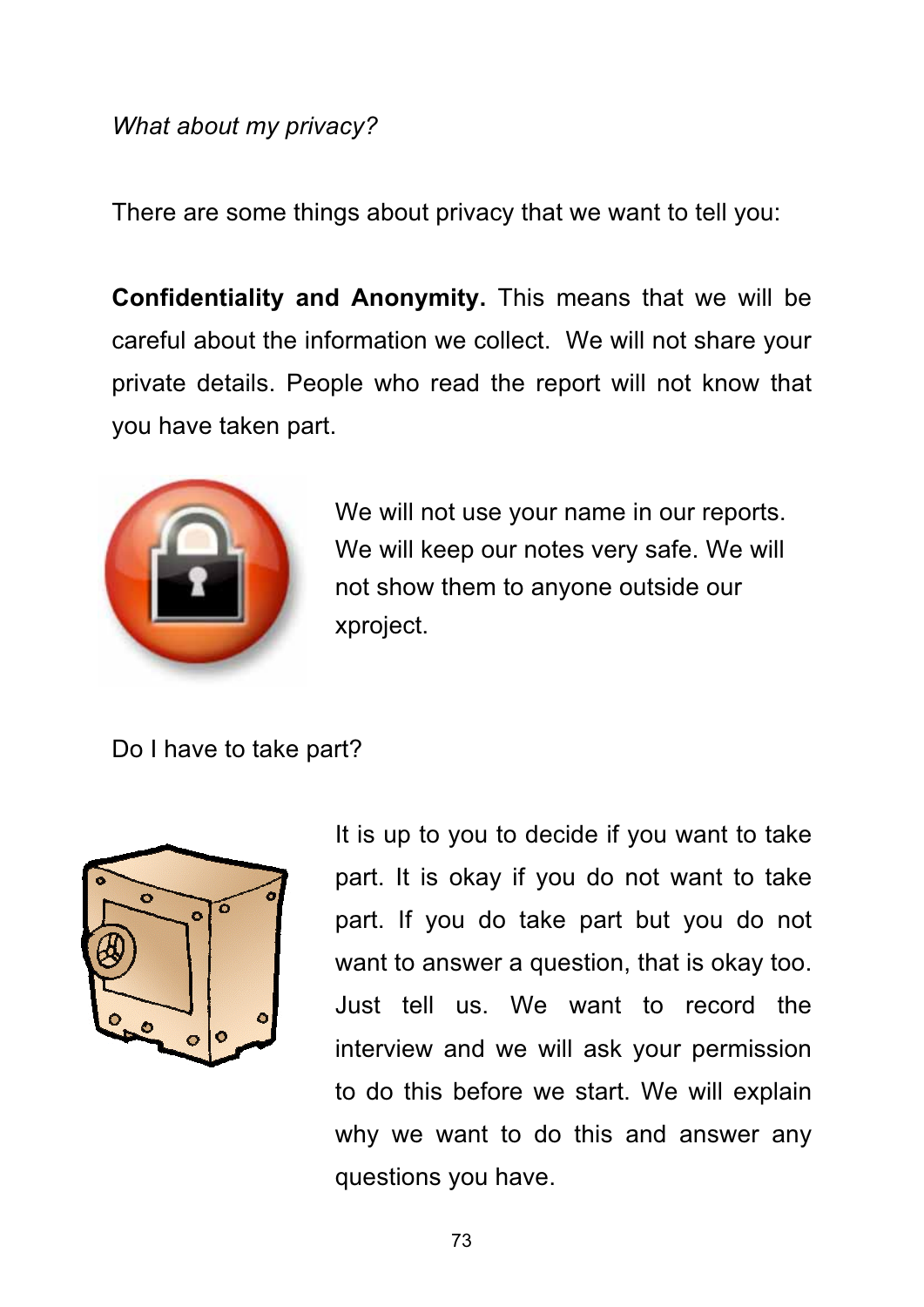# **If you want to ask questions, please do!**

If you want to contact us, please call: Fiona Dobbie or Susan McConville on 0131 338 2167 Our contact address is: Scottish Centre for Social Research 73 Lothian Road Edinburgh EH3 9AW

# **THANK YOU!**

*Words List* 

These are some of the words we use in this information leaflet.

**Confidentiality** This means being careful about using information, and not sharing people's private information

**Research** The collecting of information about a subject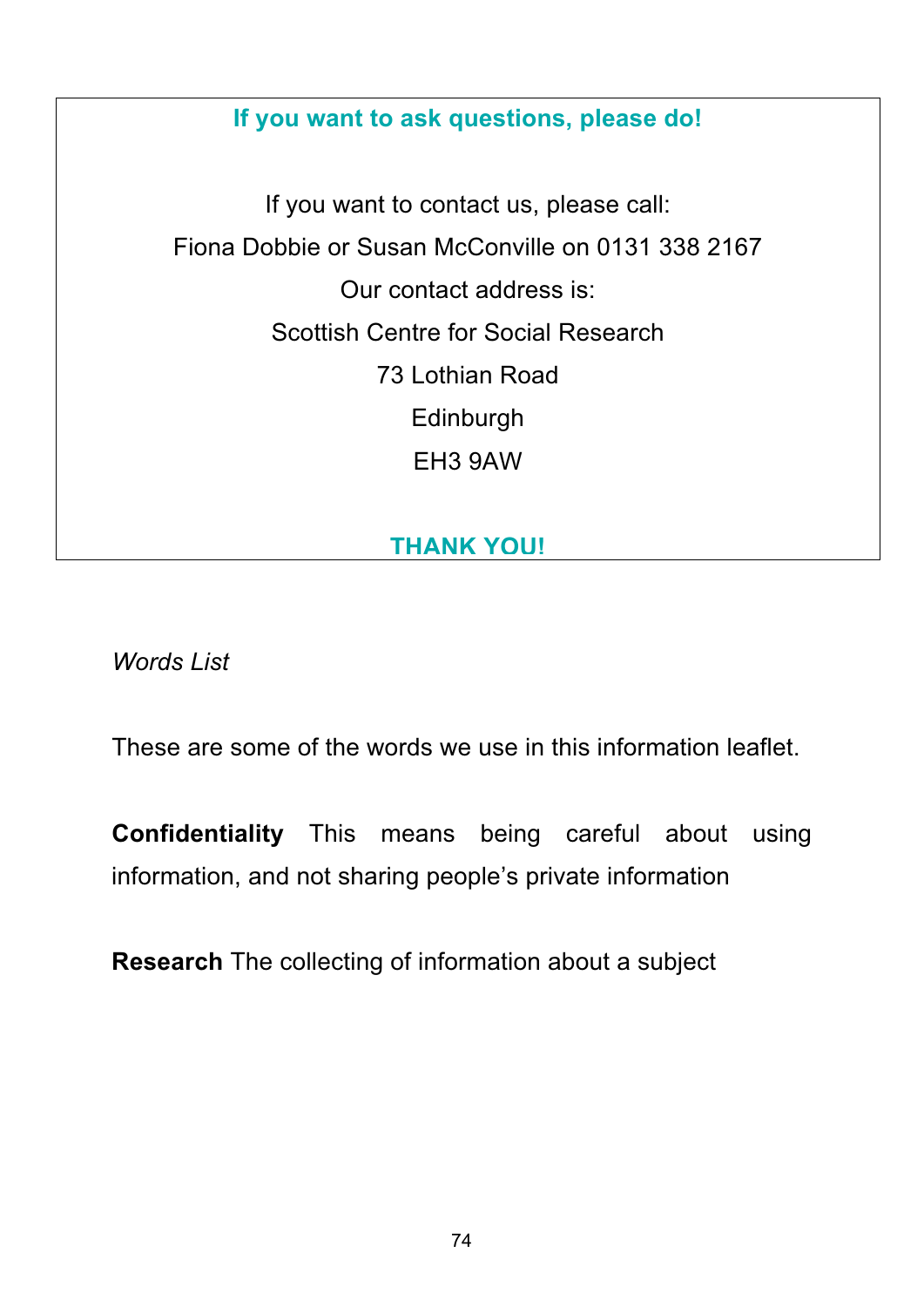# *Useful numbers*



Enable Scotland: Telephone: 0141 226 4541 Fax: 0141 204 4398 Email: enable@enable.org.uk

Capability Scotland: Telephone: 0131 337 9876 Textphone: 0131 346 2529 Fax: 0131 346 7864

*For journey advice:*  Traveline Scotland Tel: 0871 200 22 33 Website: http://www.travelinescotland.com

*For general information about transport in Scotland:*  Transport Scotland Tel: 0141 272 7100 Website: http://www.transportscotland.gov.uk Email: info@transportscotland.gsi.gov.uk

*For complaints about transport in Scotland:*  Transport Scotland Telephone number: 0141 272 7114 Email: chiefexecutive@transportscotland.gsi.gov.uk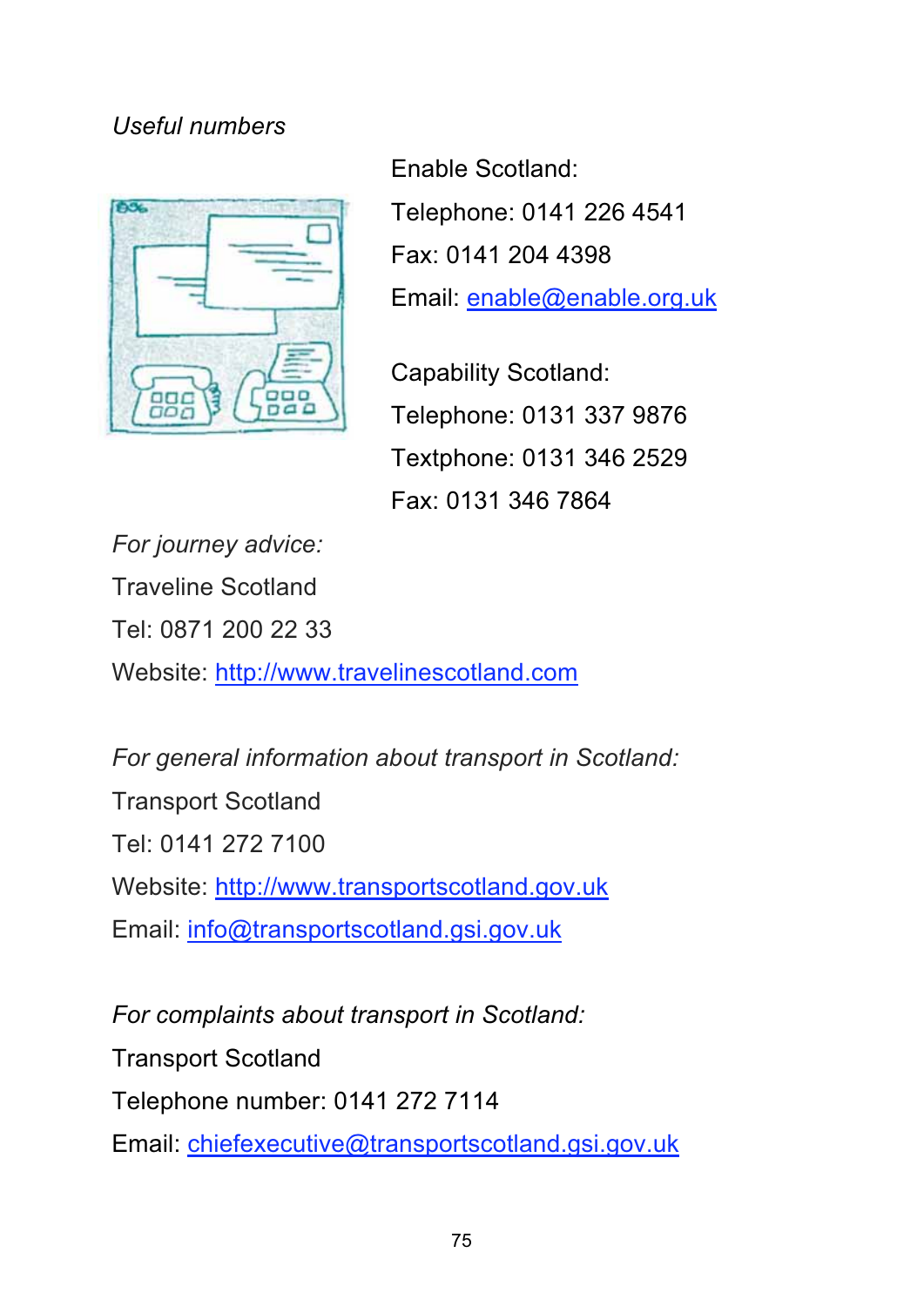# **ANNEX B – TOPIC GUIDES**

## **Focus groups topic guide**

## 1. Introduction to the group **(5 mins) (18:00 / 20:00)**

*Aim: to introduce the research and set the context for the focus group.* 

Introduce **self and ScotCen.** Explain why two researchers are present (one to facilitate and one to scribe)

## **Introduce the study:**

- Commissioned by Scottish Government
- Interested in people's views and experiences of buses, reasons people do or do not like using them, and what might encourage people to use them more often.
- They're particularly interested in local bus services, as opposed to long-distance buses or coaches. *(We are defining a local bus service as a timetabled service which runs locally and where a fare would normally be paid. Long distance express services, special tours and excursions are not classed as local bus services.)*

## **Stress independence of ScotCen:**

Although ScotCen is carrying out this research on behalf of the Scottish Government we are completely independent. We have no particular agenda in doing this research, we're simply here to listen to what you have to say.

#### **Details about their participation:**

- **voluntary** both overall and in relation to any specific questions and discussions
- **recording** of discussion
- **confidentiality**, and how findings will be reported
	- No names, nothing that could identify them individually
	- Recordings held on a secure server; only research team and transcribers have access to them.
- ask people to **respect each other's views** and confidentiality
- **length** –1.5 hours. Will finish on time
- Ask scribe to introduce themselves and explain what their role is (i.e. just there as an aid to transcription, reassurance about confidentiality).

## **Basic ground rules**

- No right or wrong answers just interested in your views and experiences
- Really want to hear from everybody so encourage people to come in when they want – only request that do not all talk at once (recording)
- We'll start with questions, but want you to talk to each other, not just to us.
- That said, there may be points where we need to interrupt or move the discussion on – not that we're not interested, we just need to make sure we cover everything and hear from everyone.
- Everybody has a right to their views and people's views may be different: feel free to disagree with other people whilst respecting their right to their views
- Helpful to have all mobile phones either off or on silent
- Do you have any questions?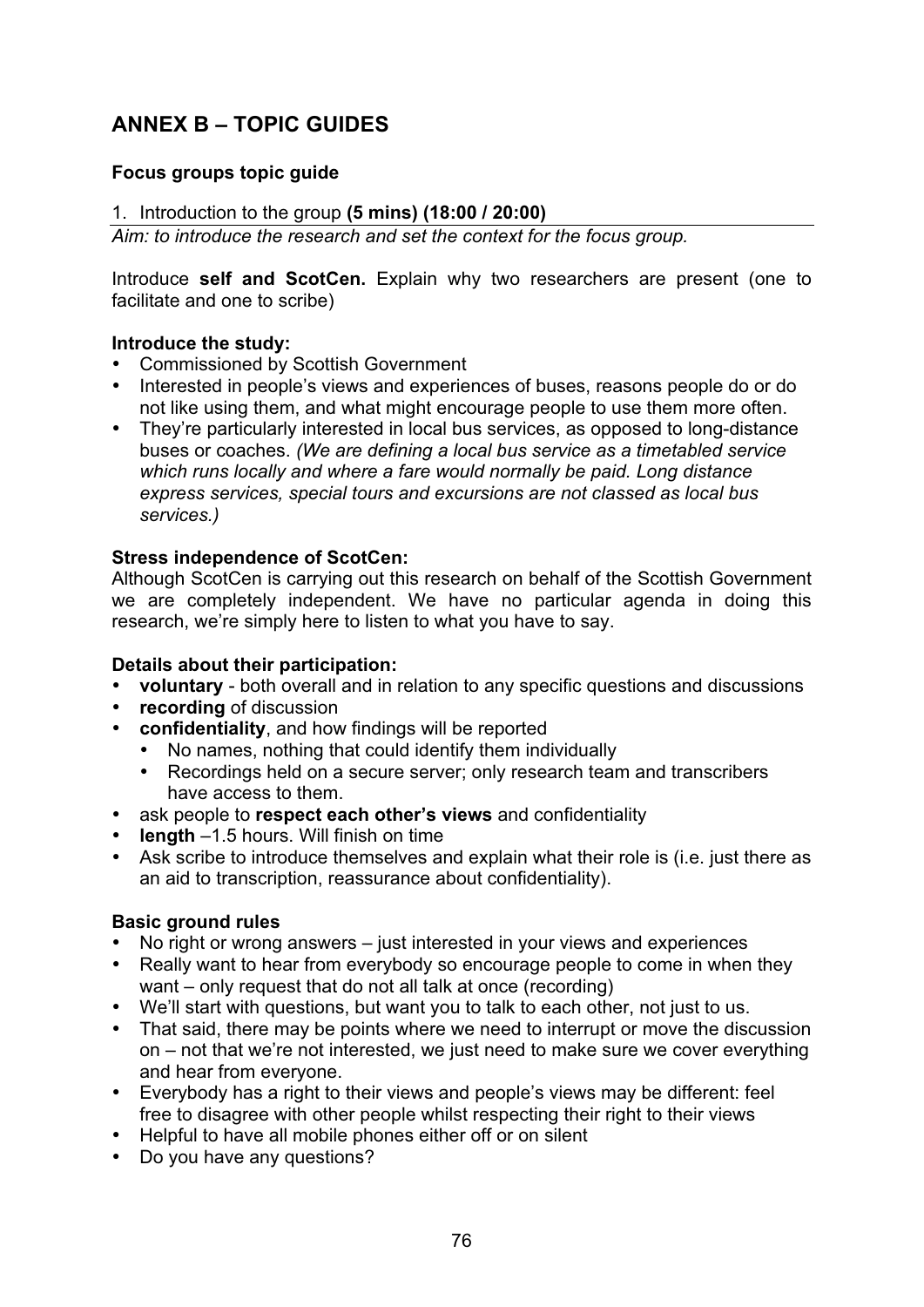## 2. Introduction from the group **(5 mins) (18:05 / 20:05)**

*Aim: to find out who is in the group, identify how recently people have used bus* 

## **Introductions around the group**

Go round group and ask people to introduce themselves:

- Name
- How they got here, and
- When the last time they travelled by local bus was?

#### **Show of hands**

Explain: Just to get a quick idea of a few things about how you travel about your area, would like to get a quick show of hands for a few things.

*Scribe – try and note who puts their hands up for the different things.* 

Who …

• Has driven a car in the last week?

*Note to facilitator: Be aware that some groups have people in employment and not in employment. If you have a mixed employment status group you will need to frame this question with something like: I know some of you aren't working at the moment but for those of you who are how many of you..* 

- Travel more than 1 mile to work?
- Ever walks to work?
- Ever cycles to work
- Has got a train in the last month?
- Knows how long it takes to travel to (nearest town/centre of Aberdeen/Dundee/Glasgow) from their home by bus?
- Knows the cost of a bus fare from their house to (nearest town/centre of Aberdeen/Dundee/Glasgow)?

## 3. Experiences of bus travel **(10 mins) (18:10 / 20:10)**

*Aim: to explore in some detail their past experiences of travelling by bus, to help understand how far views of bus travel are or are not grounded in experiences.* 

Ask people to think back to the **last time they used a bus in this area** (or at all if no local experience) and to tell the group a bit about that journey

- Probe if necessary to encourage them to talk (don't need to ask about each of these separately) – where they were going, why, time pressures, waiting time, other passengers, driver, overall how they felt about the journey, i.e. bus quality etc.
- Have other people had **similar or different recent experiences** of bus travel in this area?
- If not covered already and if appropriate (i.e. they do use a bus sometimes) ask for the main reason that they would use a local bus.

*If people don't have a lot of recent experience of bus travel:*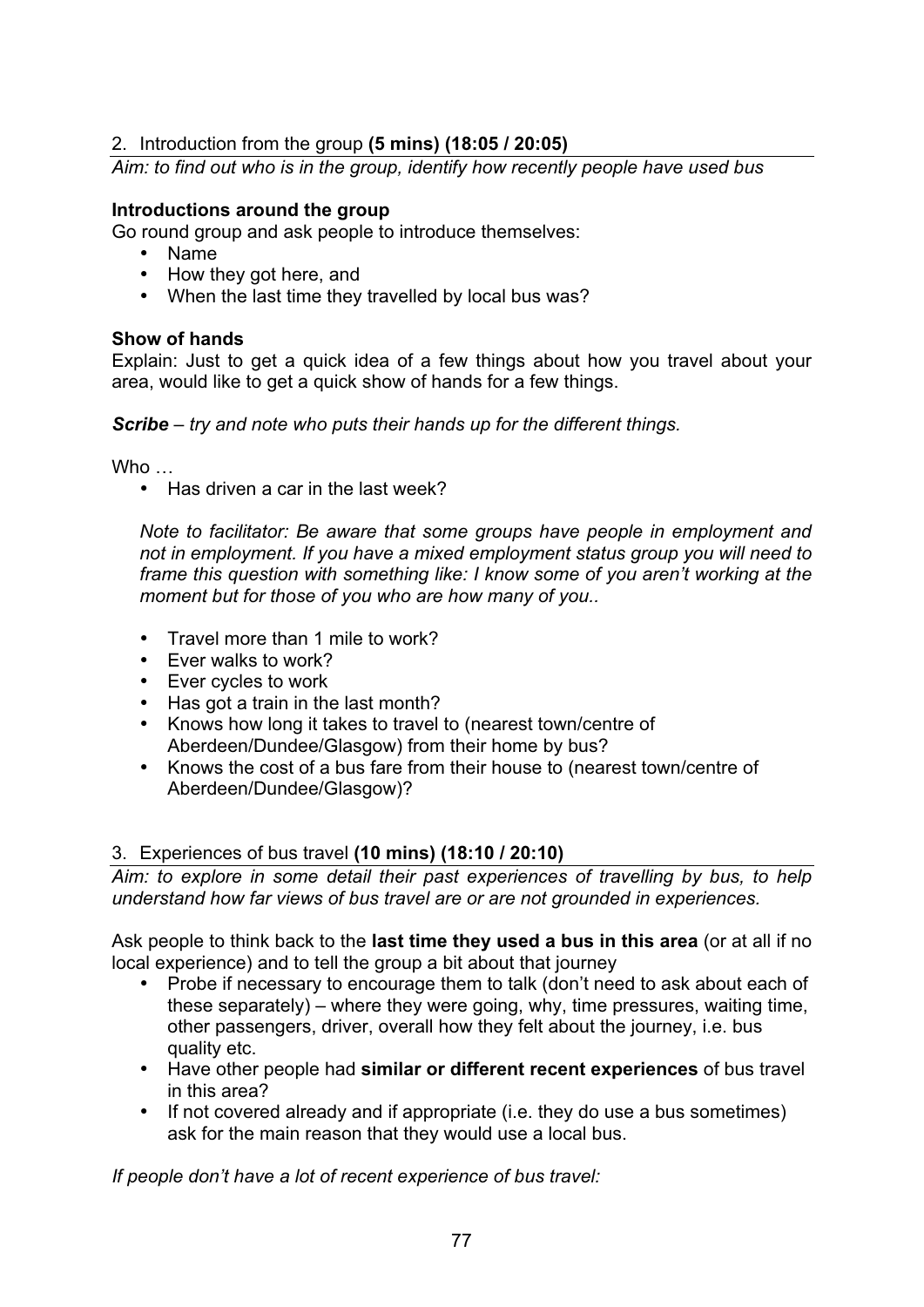• What about experiences further back? Anyone had a particularly **memorable bus journey** (either positive or negative) they can share?

Finish this section by (briefly) asking about **experience of using local bus services in other cities or countries** (e.g. local buses on holiday? Note we are not talking about coach holidays or excursions – we are only interested in the local bus service specific to the area they were in)

• How does this compare with their experience of local bus services?

## 4. Perceptions of local bus services **(10-15 mins) (18:20 / 20:20)**

*Aim: to explore in detail perceptions of bus services, and of specific aspects of bus services, in their local area. Also to explore what these views are based on through probing on reasons for specific negatives/positive given.* 

*Facilitator – make sure you probe fully in this section – we want detail on:* 

- *1. disagreements/similarities in people's views*
- *2. reasons for people's views e.g. 'That's interesting, can you say a bit more about why you think that?'*

Start off by asking what **people know about bus services in their local area**  *(probe on: knowledge of where they travel to, frequency and cost of service)* 

Then move to explore their **thoughts of what they think it's like travelling by bus in their area, and why?** 

What do people think is **good and bad about bus services** in their area, and why? *(Facilitator note: If anyone says inconvenient – probe fully about why they say this and what it means. It's not enough for them to say its' inconvenient – we want to understand why)* 

Probe for agreement/disagreement.

Try and unpack whether their view is based on their **own experience**, or **something they've heard**. If own experience, how recent is this experience?

If this has not come already probe for views on:

- o **Timetables/service information** (e.g. frequency of service and accuracy of timetable)
- o **Reliability** (do they arrive when they're supposed to? Take the amount of time they're supposed to?)
- o How nice the **inside of buses** are (How clean, how comfortable, accessibility for people with prams/who find it difficult to walk etc)
- o How **safe** they feel **on buses**/at **bus stops**
- o **General thoughts of bus stops (shelter, seating etc)**
- o **Number of people** on buses
- o **Cost** probe on perceptions of value for money **relative to car** especially
- o **Driver** attitudes/behaviour
- o Behaviour of **other passengers**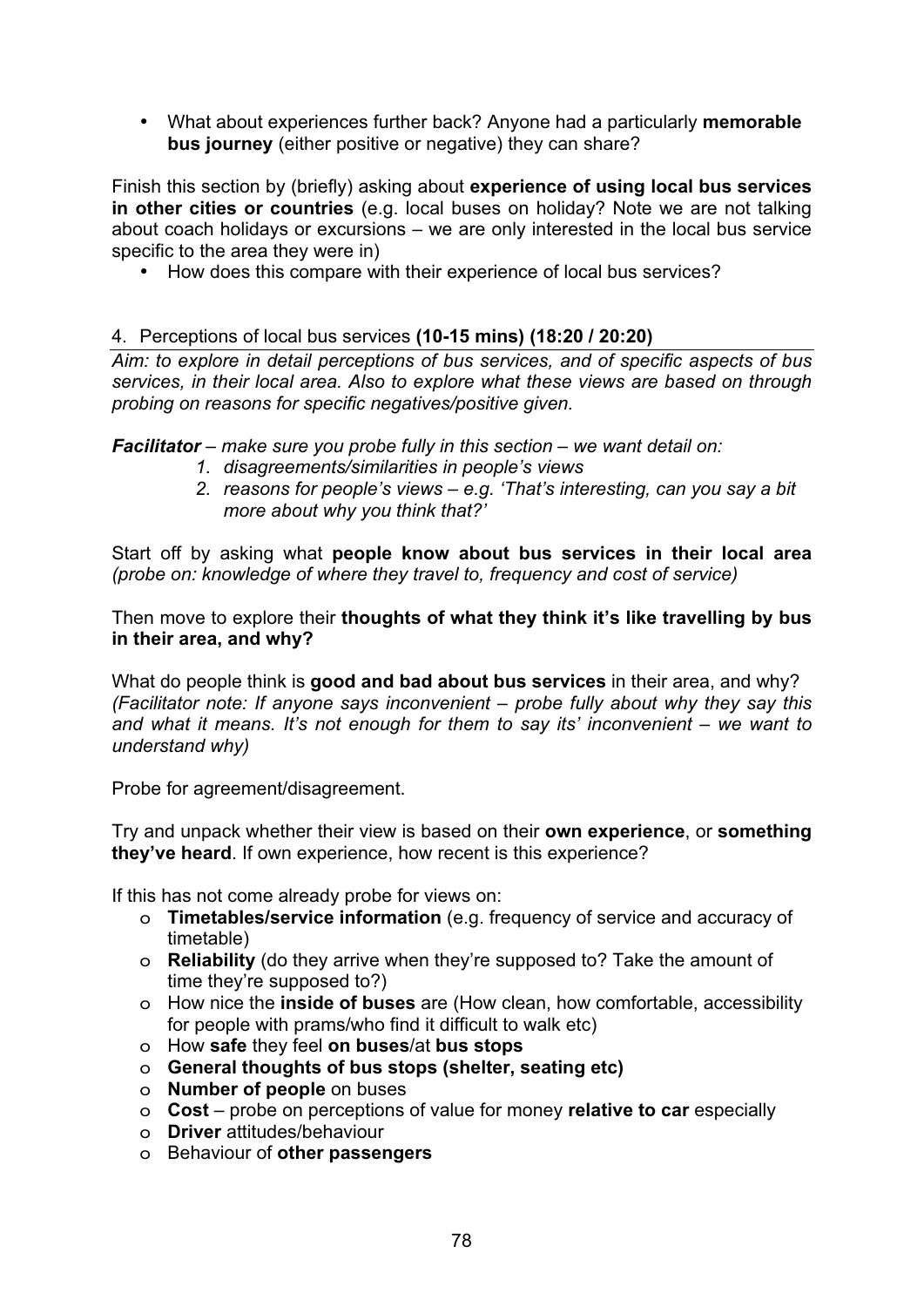## 5. Perceptions of typical bus passenger **(5mins) (18:35 / 20:35)**

*Aim: to explore whether people have particular views about who does and doesn't use buses, and how views about bus passengers compare with views about car drivers.* 

Ask people to discuss whether there is such a thing as a '*typical bus user'* or a '*typical car user'*?

What kind of person do they think off when they think of a *'typical bus passenger'*  and who they think of when they think of a *'typical driver'?*

Probe fully around reasons **why** thought of particular people. What is it about them that makes them typical bus passenger/car driver?

6. Types of transport you currently use for different journeys **(5 mins) (18:40 / 20:40)**

*Aim: to find out fairly rapidly what types of transport people use for common journeys (especially multi mode – i.e. more than one type of transport to make the journey) to facilitate discussion of reasons for transport choices.* 

Ask each person to say:

- what different **sorts of transport they use in a typical month**
- and **what kinds of journeys they make** using these different types of transport and do they use more than one type of transport (multi mode) to make the journey (e.g. school run, journey to work, trips to supermarket).

Could ask for show of hand if necessary to clarify – e.g. who mainly travels to work by car? What about supermarket? Etc.

7. Reasons for using different types of transport **(10 mins) (18:45 / 20:45)** *Aims: explore reasons for using particular sorts of transport – especially car.* 

*Facilitator note: This section is important, but if you are running short on time may be one you need to run through a bit more rapidly – e.g. focusing just two main types of journey (e.g. journey to work and trip into town/supermarket and why they make it the way they do, rather than probing on other sorts of journey/other types of transport.* 

Thinking about different journeys make in a typical month, **why do they use particular types of transport** for these journeys?

*If pressed for time, probe particularly around:* 

- **Travel to work/education** (for those it applies to), and
- **Reasons for choosing to make particular journeys by car**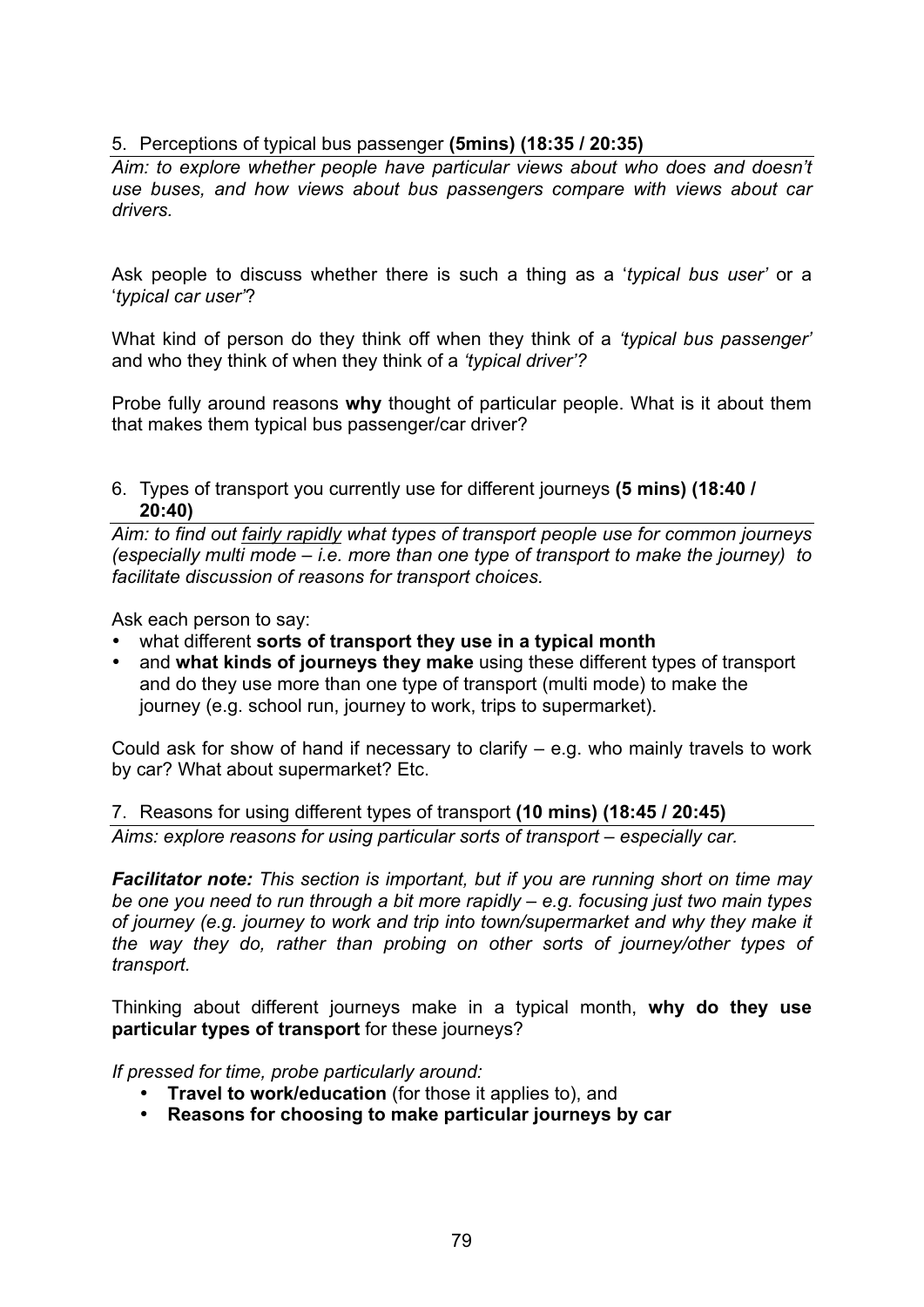*If more time, also probe on:* 

- reasons for using other types of transport mentioned, and
- reasons use particular types of transport for trips to supermarket; to visit friends/relatives in local area; to pick up children from school.

*If time and if not mentioned spontaneously,* probe on whether any of the following factors in why they use particular type of transport for particular journeys:

- Cost?
- Journey time (i.e. is it faster and/or more convenient time for the to travel,
- Comfort? (if yes what makes one type of transport more comfortable than other?)
- Reliability? (if yes probe one what makes one type more reliable than another?)
- Multipurpose journeys (e.g. dropping someone off and picking up shopping; taking kids to school and going to work – all in one journey

## 8. Views on bus as an alternative **(5 -10 mins) (18:55 / 20:55)**

*Aims: views on feasibility of using bus as an alternative for journeys they make in a typical month.* 

*Facilitator note – make sure you probe for enough detail here – e.g. if say can't make journey by bus, why is this? If give vague answers, like 'inconvenient' probe – what makes it inconvenient?* 

**Could they make any of the journey(s) they make in a typical month by bus, or not**? (Ask for a show of hands here so we get an idea of who thinks they could make any of their journeys by bus)

- If yes
	- o **which ones**?
	- o **Why don't they** make these journeys by bus at the moment?
- If no **why not**?
	- o Probe on routes, availability of services, timing of services, other reasons, etc.
- If unsure
	- o Have they **ever looked into bus as option**? If not, why not?
	- o How would they go about finding out about bus services?

9. Reasons for not using buses (more) **(10-15 mins) (19:05 / 21:05)** *Aims: to find out what prevents people using buses more often.* 

*Facilitator note – This section and the following section are particularly important so please make sure you leave enough time for it. You might have discussed quite a few barriers/reasons for not using buses already in course of talking about reasons for not using buses for specific journeys. Acknowledge this, but explain you want them to think about barriers in a bit more detail, including some barriers other people have mentioned in other research.*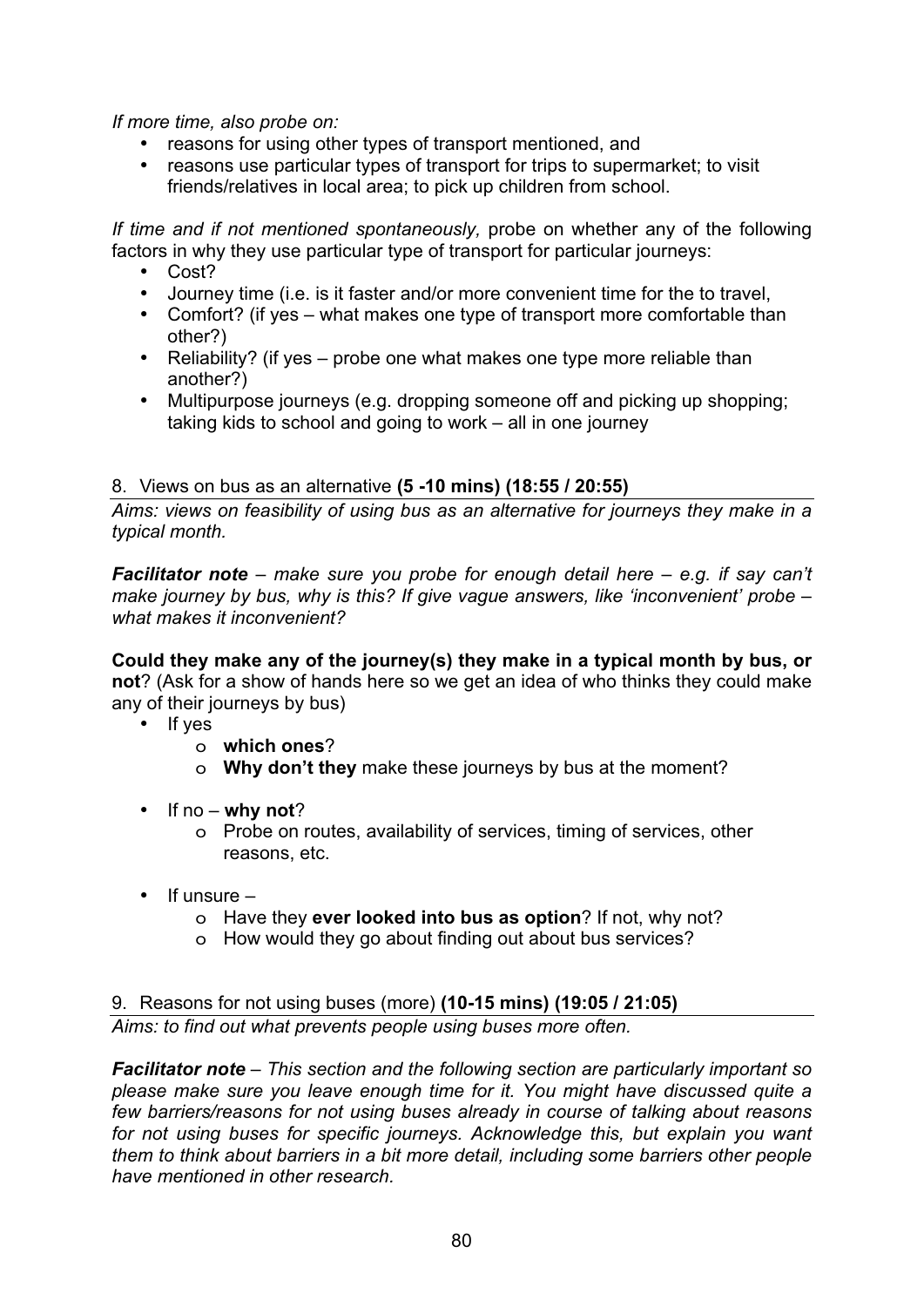#### **Barriers to bus use activity:**

• Please give each participant a copy of 'sheet 1'. Ask respondent to read through the list of barriers and tick ALL that apply to them (i.e. reasons they do not travel by bus more often). They can tick as many as they want to.

*Note to scribe/facilitator: make sure that their scribe number is written on the sheet and corresponds with the correct person! (This is so we can link their answers to the screening questionnaire)* 

- Then explain that they need to pick the main barrier that applies to them and show this to rest of the group by placing a sticky label on the flip chart.
- Explain that there is extra space on their sheet of paper to add any extra barriers and we can write these on the flip chart manually.
- Once the main barriers are identified on the flip chart, prompt discussion of what it is about these barriers that prevents them travelling by bus – ask for examples to help understand what makes them a barrier.

*IMPORTANT FACILIATATOR NOTE: If 'lack of information/knowledge about times' and 'fares are too high' don't come up on the flip chart please prompt for these in particular (these are ones the client is particularly interesting in finding out opinion on).* 

## DRAFT LIST OF BARRIERS:

- Bus stops are too far away
- Buses don't come often enough
- Too long to wait at bus stops
- Don't feel safe waiting at bus stops
- Bus stops are dirty/vandalized
- Lack of information/knowledge about times
- Not sure if the bus will arrive on time
- Takes too long to get places by bus<br>• Too crowded/too many people on bu
- Too crowded/too many people on buses
- Fares are too high
- Bus drivers are rude/unhelpful
- Buses are dirty/smelly
- Don't feel safe on the bus
- Have to change buses/get more than one bus
- Need to use car to give other people lifts (e.g. children to school)
- Need car for work

## 10. Incentives for bus use **(10 mins) (19:20 / 21:20)**

*Aims: to find out what would encourage people to use buses more often.* 

- How can the main barriers mentioned above be addressed?
- What else (if anything) would make people in the group more likely to travel by bus?
- If they don't come up spontaneously, probe on: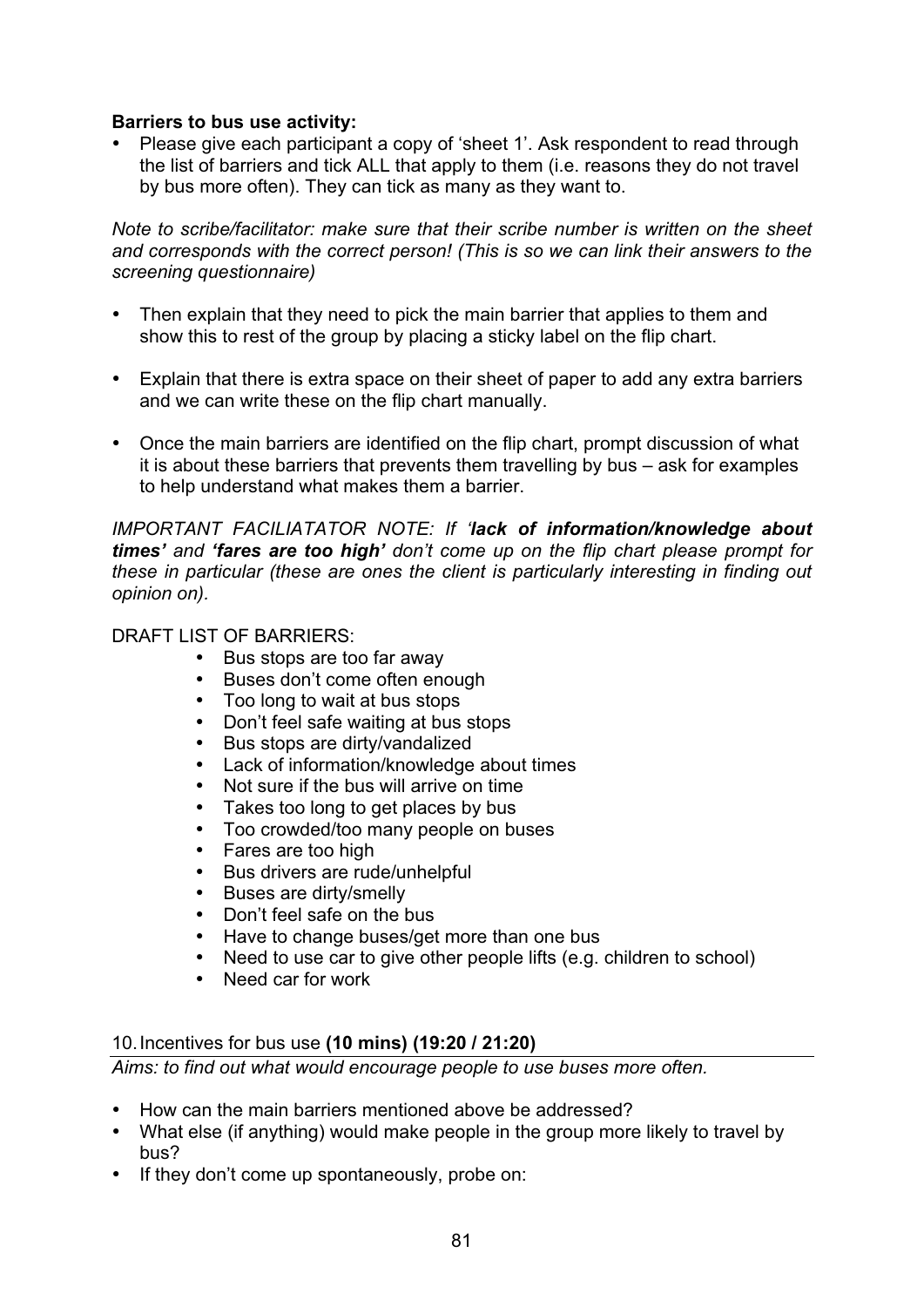- o Offering travel incentives (e.g. free tickets for a week, park and ride service, combined bus-train tickets)
- o Providing more information (e.g. screens at bus stops showing updates on when buses are actually expected, someone working out the best bus route for particular journeys for you, better information about where the bus is stopping on board the bus)
- o More bus lanes/better policing of bus lanes
- o Making car use less appealing (e.g. being charged money to bring your car into town ('congestion charge'), increasing petrol prices, higher car parking charges)
- o Improving quality of buses (If you could access the Internet free on board buses (WiFi), making the inside of buses were more comfy/better designed – e.g. air conditioning, comfy seats.
- o Improved customer care (e.g. more welcoming staff, better training, staff uniform)
- o Physical layout of the vehicle (i.e. making it easier to get on and off the bus, comfy seats, more leg room)
- o Improved **bus stops** (e.g. bus shelters instead of bus stops, seats, timetables, real time information screens, ticket machines etc)?
- Probe for agreement/disagreement on 'incentives' to travel by bus within group
- Also probe on whether particular incentives would make them more likely to travel by bus for all journeys or just some (travel to work, trips to visit friends, etc.)
- And whether the incentives they mention or say are good ideas would help get over the barriers they identified in the last section.

## **11. Final thoughts and end** (5 mins) (19:30 / 21:30)

*Aim: to give group participants the opportunity to give any final thoughts.* 

- Would they like to use the bus more?
	- o Probe for reason why/why not?
	- o For car users probe to see if they would like to use their car less (why/why not?)
- Was there anything that came up in the discussion that surprised people or was new to them?
- Anything from the discussion people want to pick up on or add to?
- Bring discussion to close, thank respondents and reiterate confidential nature of the group.
- Any questions about ScotCen or the research?
- Give out incentives and get them to sign for these (if not done at start).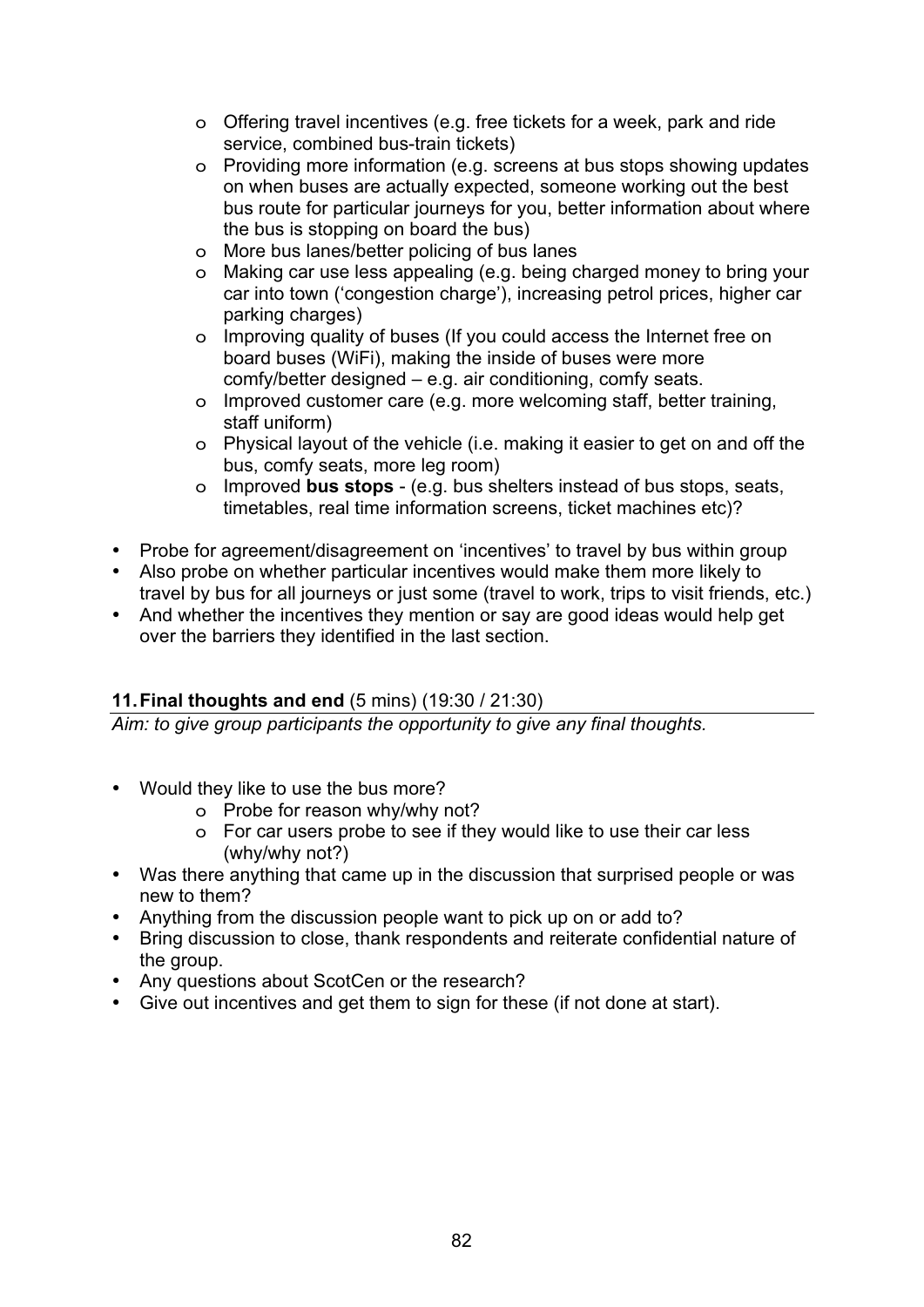## **Topic guide for people with a physical disability**

The Interview aims to explore:

- Views of bus travel in **their local area** the focus of this study is to explore local bus service so we do not want to probe inter-city travel or coach trips for long journeys.
- Specifically the interview will explore:
	- o Experience and views of local bus travel, and what their opinions are based on
	- o Reason why respondents do not use local buses more (especially any barriers to use)
	- o Find out what might encourage more local bus use

#### **Introduce self and ScotCen**

#### **Introduce the study:**

- Commissioned by Scottish Government
- Interested in people's views and experiences of buses, reasons people do or don't like using them, and what might encourage people to use them more often.

## **Stress independence of ScotCen:**

Although ScotCen is carrying out this research on behalf of the Scottish Government we are completely independent. We have no particular agenda in doing this research, we're simply here to listen to what you have to say.

#### **Details about their participation:**

- **voluntary** both overall and in relation to any specific questions and discussions
- **recording** of discussion
- **confidentiality**, and how findings will be reported
	- No names, nothing that could identify them individually
	- Recordings held on a secure server; only research team and transcribers have access to them.
	- Mention that we may talk to someone if they tell us something that makes us concerned for their safety or the safety of someone else.
- **length** around 1 hour

## **Basic ground rules**

- No right or wrong answers just interested in your views and experiences
- Role of interviewer is to ask questions and listen to response, but explain that there may be points where you need to interrupt or move the discussion on to make you cover everything.
- Check to see if they have any questions before you start the interview.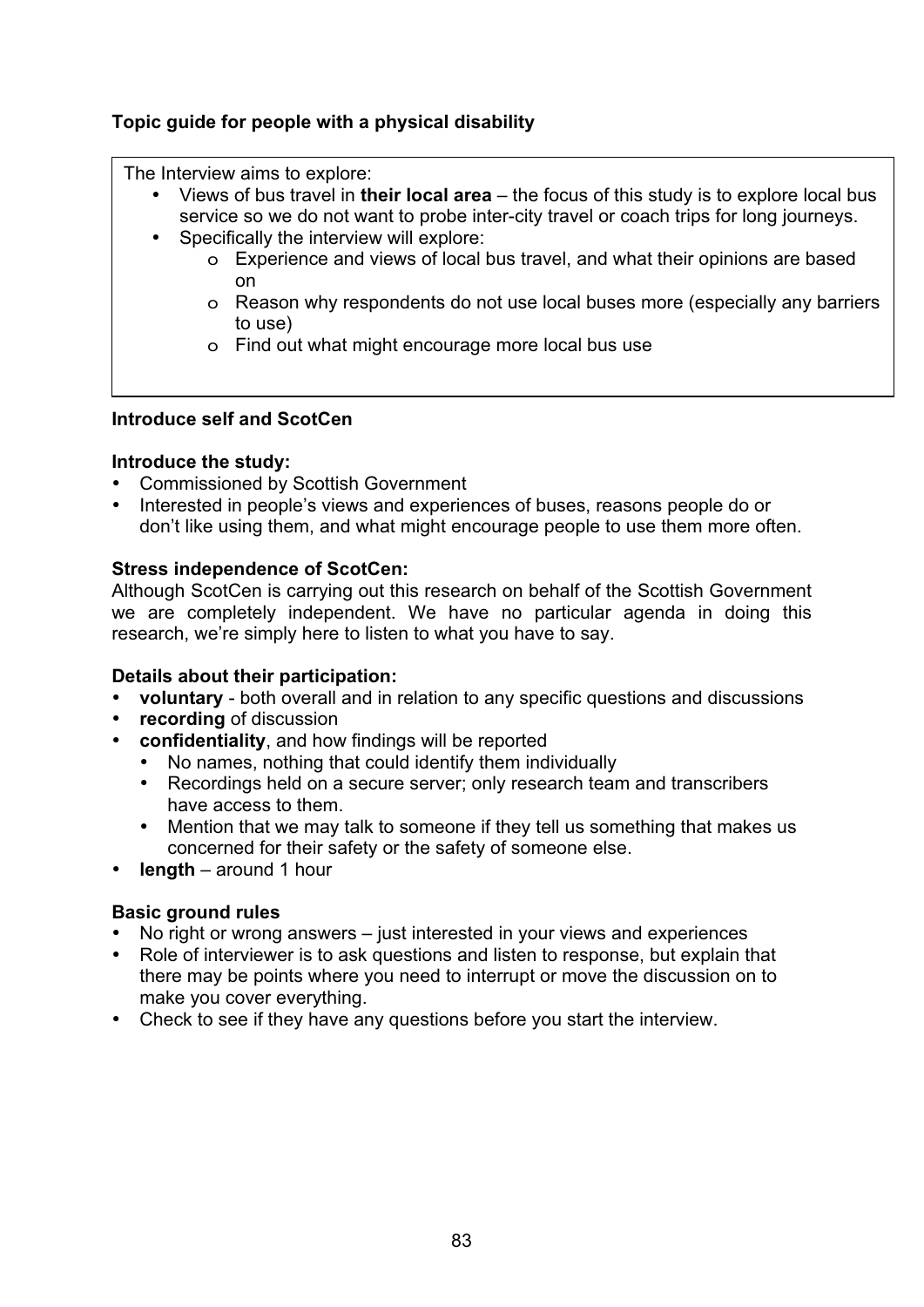## 1. Background and personal circumstances

*Aim: to map out the participant's background and personal circumstances and provide important context information for analysis. The kind of question you could ask to get this section started is – 'Tell me a bit about yourself?'* 

Probe on:

- who they live with / relationship with others in the household
- main daytime activity
- (briefly) employment history
- hobbies and interests
- health (general perception / any difficulties or disabilities)
- involvement of carer / enabler (if appropriate)

#### 2. Knowledge of local bus service

Aim: to find out what they know about their local bus service.

Probe on:

- what they know about their local bus service? *(e.g. knowledge of where they travel to, frequency and cost of service)*
- whether they know how long it takes to travel to (nearest town/centre of Aberdeen/Dundee/Glasgow) from their home by bus?
- whether they know the cost of a bus fare from their house to (nearest town/centre of Aberdeen/Dundee/Glasgow)?

## 3. Types of transport they currently use for different journeys

*Aim: to find out what types of transport they use for common journeys to facilitate discussion of reasons for transport choices.* 

#### *Probe on:*

- type of transport they use in a typical month (probe for reason for journey was it alone or with someone else
- what kinds of journeys they make using these different types of transport (e.g. school run, journey to work, trips to supermarket, probe also for any multi purpose journeys)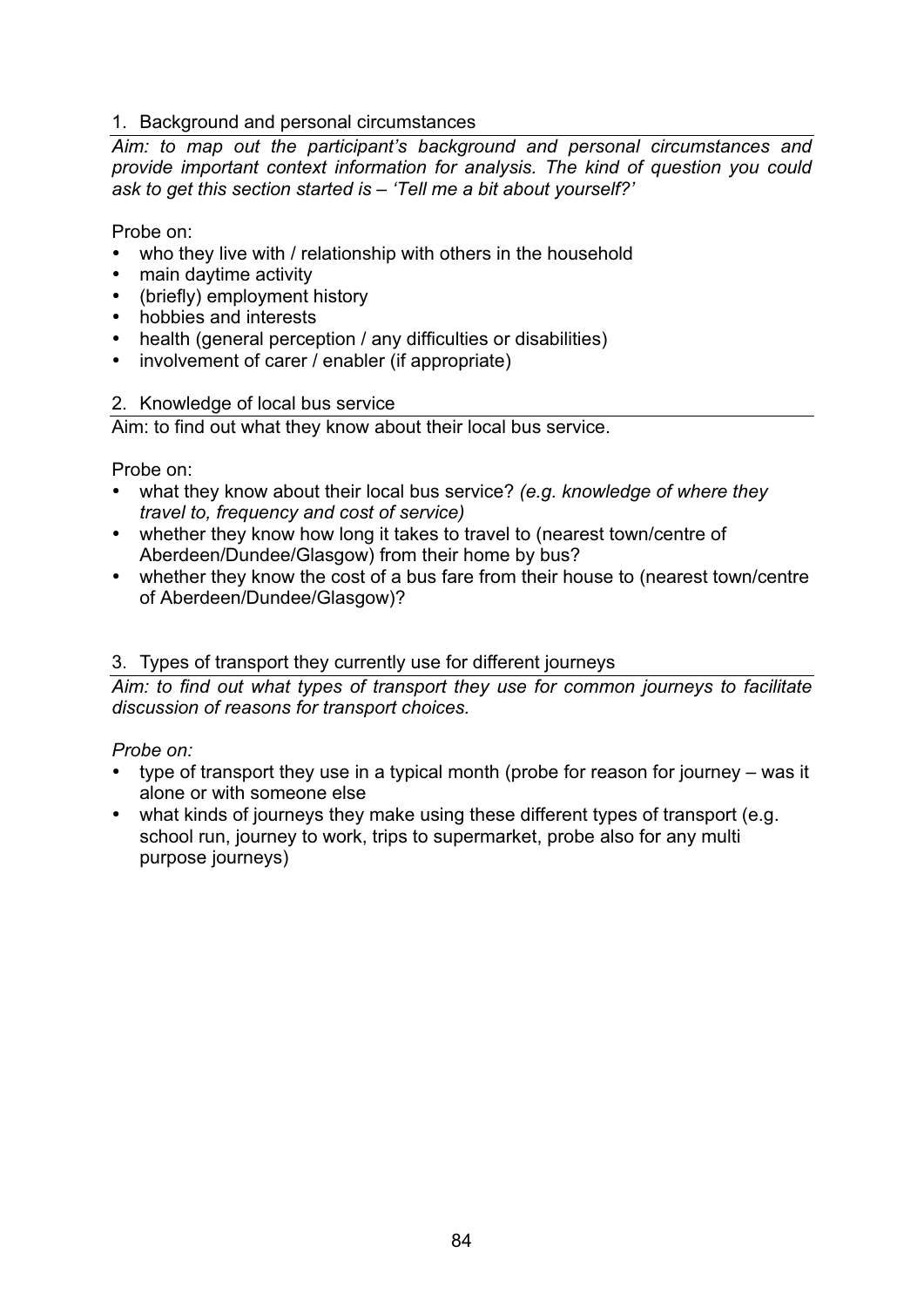4. Reasons for using different types of transport

*Aim: to explore reasons for using particular sorts of transport – especially car.* 

Thinking about different journeys they make in a typical month, **why do they use particular types of transport** for these journeys?

*If pressed for time, probe particularly around:* 

- **Travel to work/education** (for those it applies to), and
- **Reasons for choosing to make particular journeys by car**

*If more time, also probe on:* 

- reasons for using other types of transport mentioned, and
- reasons for using particular types of transport for trips to supermarket; to visit friends/relatives in local area; to pick up children from school.

*If time and if not mentioned spontaneously,* probe on whether any of the following factor in why they use particular type of transport for particular journeys:

- Cost?
- Journey time (relative to other types of transport)?
- Comfort? (if yes what makes one type of transport more comfortable than other?)
- Reliability? (if yes probe one what makes one type more reliable than another?)

#### 5. Experiences of bus travel

*Aim: to explore in some detail their past experiences of travelling by bus, to help understand how far views of bus travel are or are not grounded in experiences.* 

Ask respondent to tell you about the **last time they used a bus in their local area** (or at all if no local experience) and probe on:

- where they were going.
- why they decided to travel by bus
- how long they had to wait for the bus
- any views on other passengers/driver
- overall how they felt about the journey.

*If respondent is struggling with recent experience of bus travel:* 

• What about experiences further back? Any particularly **memorable bus journey** (either positive or negative) they can share?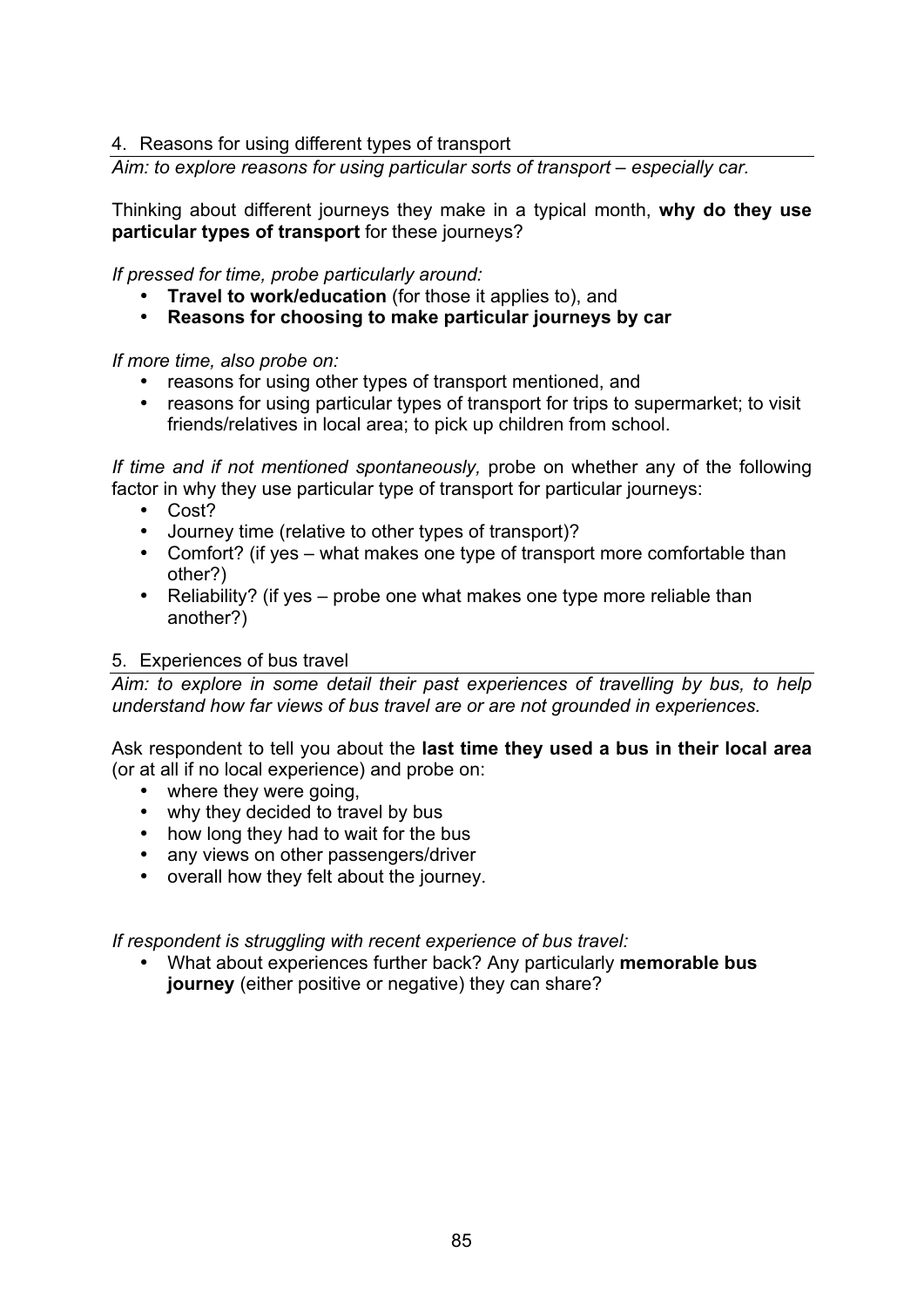## 6. Perceptions of local bus services

*Aim: to explore in detail perceptions of bus services, and of specific aspects of bus services, in their local area. Also to explore what these views are based on.. You could start this section with something like – what do you think about the bus service in your local area?* 

*Probe on:* 

- What is **good and bad about buses** in their local area, and why?
- Are their views based on their **own experience**, or **something they've heard**. If own experience, how recent is this experience?

If not cover already probe for views on:

- o **Timetables/ service information**
- o **Reliability** (do they arrive when they're supposed to? Take the amount of time they're supposed to?)
- o How nice the **inside of buses** are (cleanliness, comfort, accessibility for people with prams/who find it difficult to walk etc)
- o How **safe** they feel **on buses**/at **bus stops**
- o **General thoughts of bus stops (shelter, seating etc)**
- o **Number of people** on buses
- o **Cost** probe on perceptions of value for money **relative to car** especially
- o **Driver** attitudes/behaviour
- o Behaviour of **other passengers**

#### 7. Views on bus as an alternative

*Aims: views on feasibility of using bus as an alternative for journeys they make most often.* 

*Interviewer note – make sure you probe for enough detail here – e.g. if say can't make journey by bus, why is this? If give vague answers, like 'inconvenient' probe – what makes it inconvenient? However, if running over time suggest go through this section fairly rapidly as next 2 sections are key.* 

#### **Could they make any of the journey(s) they make in a typical month by bus, or not**?

- If yes
	- o **which ones**?
	- o **Why don't they** make these journeys by bus at the moment?
- If no **why not**?
	- o Probe on routes, availability of services, timing of services, other reasons, etc.
- If unsure
	- o Have they **ever looked into bus as option**? If not, why not?
	- o How would they go about finding out about bus services?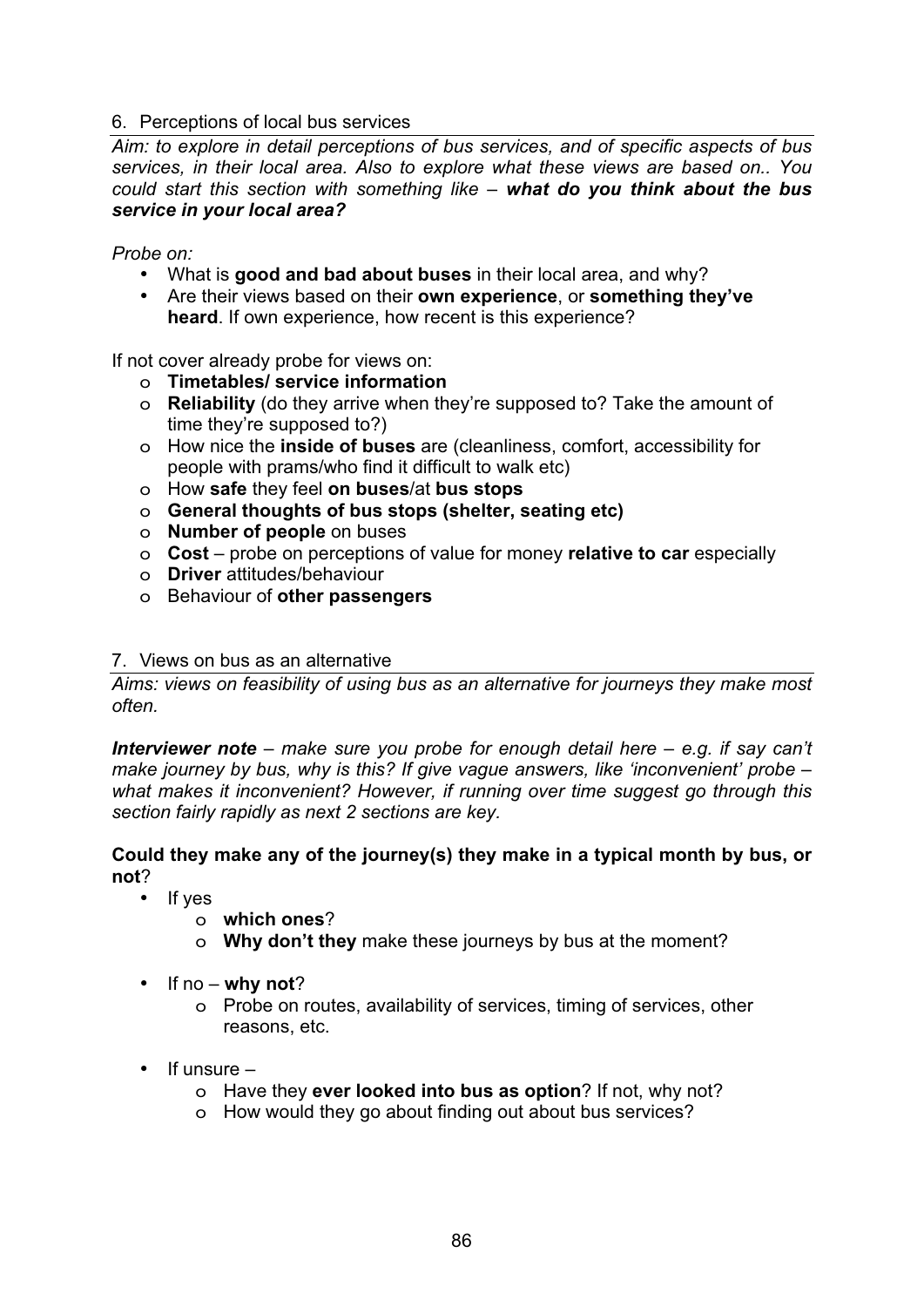#### 8. Reasons for not using buses (more)

*Aims: to find out what prevents people using buses more often.* 

*Facilitator note – This section and the following section are particularly important so please make sure you leave enough time for it. You might have discussed quite a few barriers/reasons for not using buses already in course of talking about reasons for not using buses for specific journeys. Acknowledge this, but explain you want them to think about barriers in a bit more detail, including some barriers other people have mentioned in other research.* 

#### **Barriers to bus use activity:**

• Please give participant a copy of 'sheet 1'. Ask them to read through the list of barriers and tick ALL that apply to them (i.e. reasons they do not travel by bus more often). They can tick as many as they want to.

*Note to scribe/facilitator: Depending on the nature of their disability you may need to help them with this exercise – e.g. if writing/reading is difficult you may need to talk them through it rather than let them read and complete themselves.* 

- Explain that there is extra space on their sheet of paper to add any extra barriers *(note this will be very important for people with a physical disability so please encourage them to think about any other barriers that are specific to them)*
- Then explain that they need to pick the main barrier that applies to them.
- Once the main barrier is identified prompt discussion of what it is about this barrier that prevents them travelling by bus – ask for examples to help understand what makes them a barrier.

*IMPORTANT FACILIATATOR NOTE: Regardless of what the main barrier is please prompt discussion of 'lack of information/knowledge about times', 'fares are too high' and 'need help to use the bus' (these are ones the client is particularly interesting in finding out opinion on).* 

DRAFT LIST OF BARRIERS:

- Bus stops are too far away<br>• Buses don't come often eng
- Buses don't come often enough
- Too long to wait at bus stops
- Don't feel safe waiting at bus stops
- Bus stops are dirty/vandalized
- Lack of information/knowledge about times
- Not sure if the bus will arrive on time<br>• Takes too long to get places by bus
- Takes too long to get places by bus
- Too crowded/too many people on buses
- Fares are too high
- Bus drivers are rude/unhelpful
- Buses are dirty/smelly
- Need assistance to use bus
- Don't feel safe on the bus
- Have to change buses/get more than one bus
- Need to use car to give other people lifts (e.g. children to school)
- Need car for work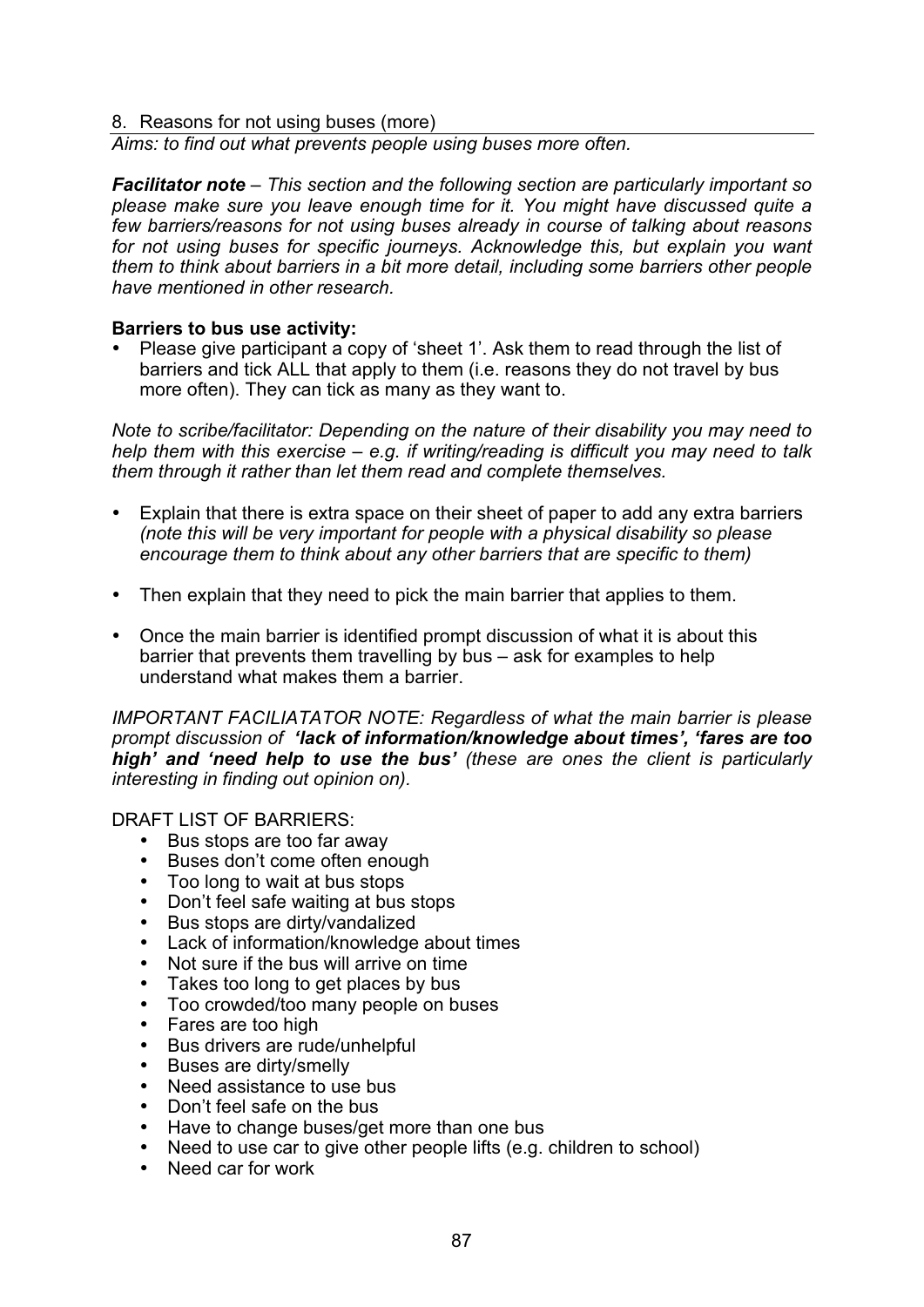## 9. Incentives for bus use

*Aims: to find out what would encourage respondent to use buses more often.* 

- How can the main barriers mentioned above be addressed?
- What else (if anything) would make respondent more likely to travel by bus?
- If they don't come up spontaneously, probe on:
	- o Offering travel incentives (e.g. free tickets for a week, park and ride service, combined bus-train tickets)
	- o Providing more information (e.g. screens at bus stops showing updates on when buses are actually expected, someone working out the best bus route for particular journeys for you, better information about where the bus is stopping on board the bus)
	- o More bus lanes/better policing of bus lanes
	- o Making car use less appealing (e.g. being charged money to bring your car into town ('congestion charge'), increasing petrol prices, higher car parking charges)
	- o Improving quality of buses (If you could access the internet free on board buses (WiFi), making the inside of buses were more comfy/better designed – e.g. air conditioning, comfy seats.
	- o Improved customer care (e.g. more welcoming staff, better training, staff uniform)
	- o Physical layout of the vehicle (i.e. making it easier to get on and off the bus, comfy seats, more leg room)
	- o Improved **bus stops** (e.g. bus shelters instead of bus stops, seats, timetables, real time information screens, ticket machines etc)?
- Probe on whether particular incentives would make them more likely to travel by bus for all journeys or just some (travel to work, trips to visit friends, etc.)

## **10. Final thoughts and end** (5 mins)

*Aim: to give respondent the opportunity to give any final thoughts.* 

- Would they like to use the bus more?
	- o Probe for reason why/why not?
	- o For car users probe to see if they would like to use their car less (why/why not?)
- Anything from the interview that respondent wants to pick up on or add to?
- Bring discussion to close, thank respondent and reiterate confidential nature of the group.
- Any questions about ScotCen or the research?
- Give out incentives and get them to sign for these (if not done at start).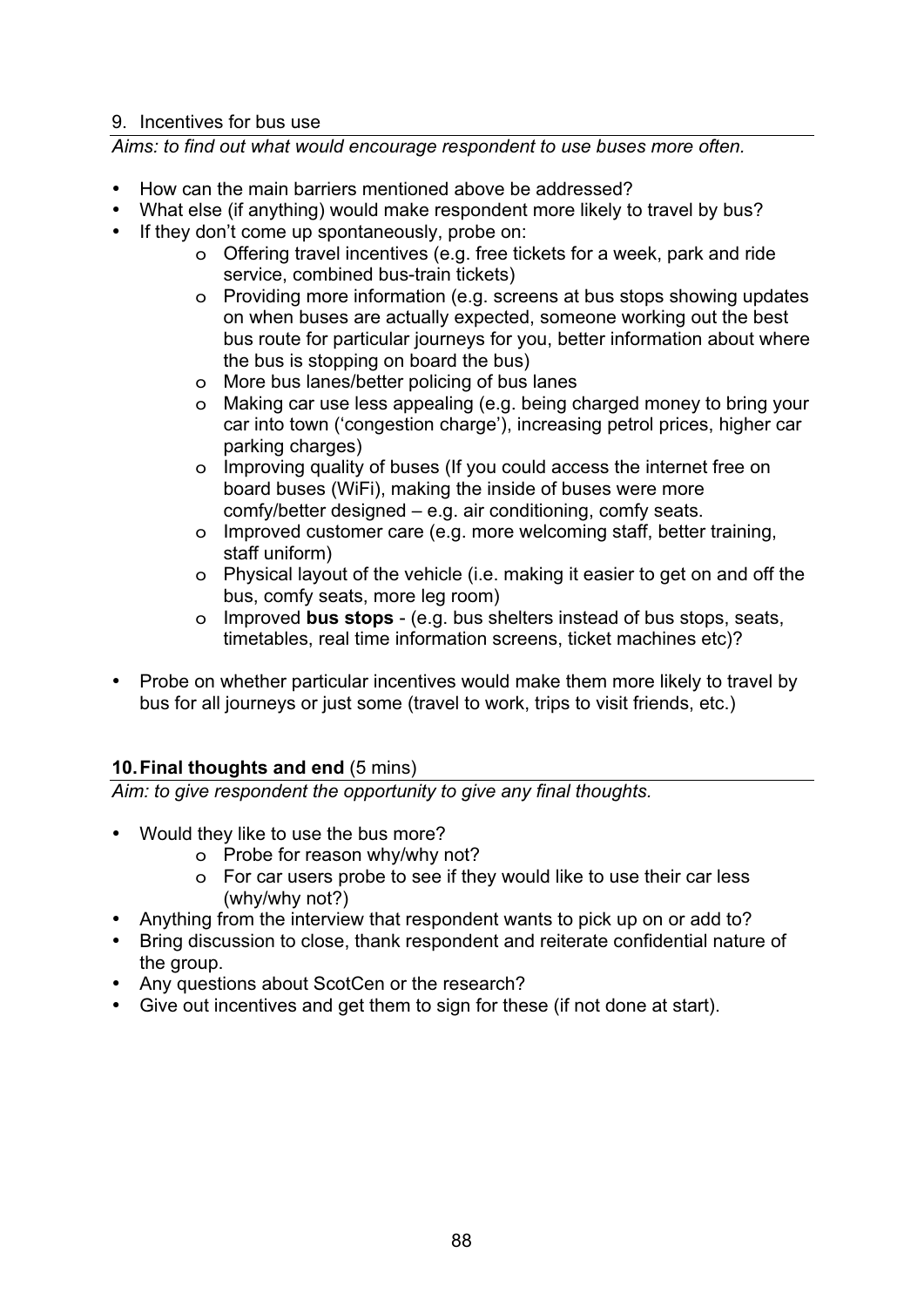## **Topic guide for people with a learning disability**

The Interview aims to explore:

- Views of bus travel in **their local area** the focus of this study is to explore local bus service so we do not want to probe inter-city travel or coach trips for long journeys.
- Specifically the interview will explore:
	- o Experience and views of local bus travel, and what their opinions are based on
	- o Reason why respondents do not use local buses more (especially any barriers to use)
	- o Find out what might encourage more local bus use

## **Introduce self and ScotCen**

## **Introduce the study:**

Make sure you have copy of the information leaflet and talk through this, make sure respondent fully understands what they are being asked to do and check they are still happy to take part.

## **Stress independence of ScotCen:**

Although ScotCen is carrying out this research on behalf of the Scottish Government we are completely independent. We have no particular agenda in doing this research, we're simply here to listen to what you have to say.

## **Details about their participation:**

- **voluntary** It is up to you to decide if you want to take part. It is okay if you do not want to take part. If you do take part but you do not want to answer a question, that is okay too. Just tell us.
- **recording** of discussion. We want to record the interview and would like to ask your permission to do this.
- **confidentiality**, and how findings will be reported
	- This means that we will be careful about the information we collect.
	- We will not share your private details.
	- People who read the report will not know that you have taken part.
	- We will not use your name in our reports. We will keep our notes very safe.
	- We will not show them to anyone outside our project
	- Mention that we may talk to someone if they tell us something that makes us concerned for their safety or the safety of someone else.
- **length** around 45 minutes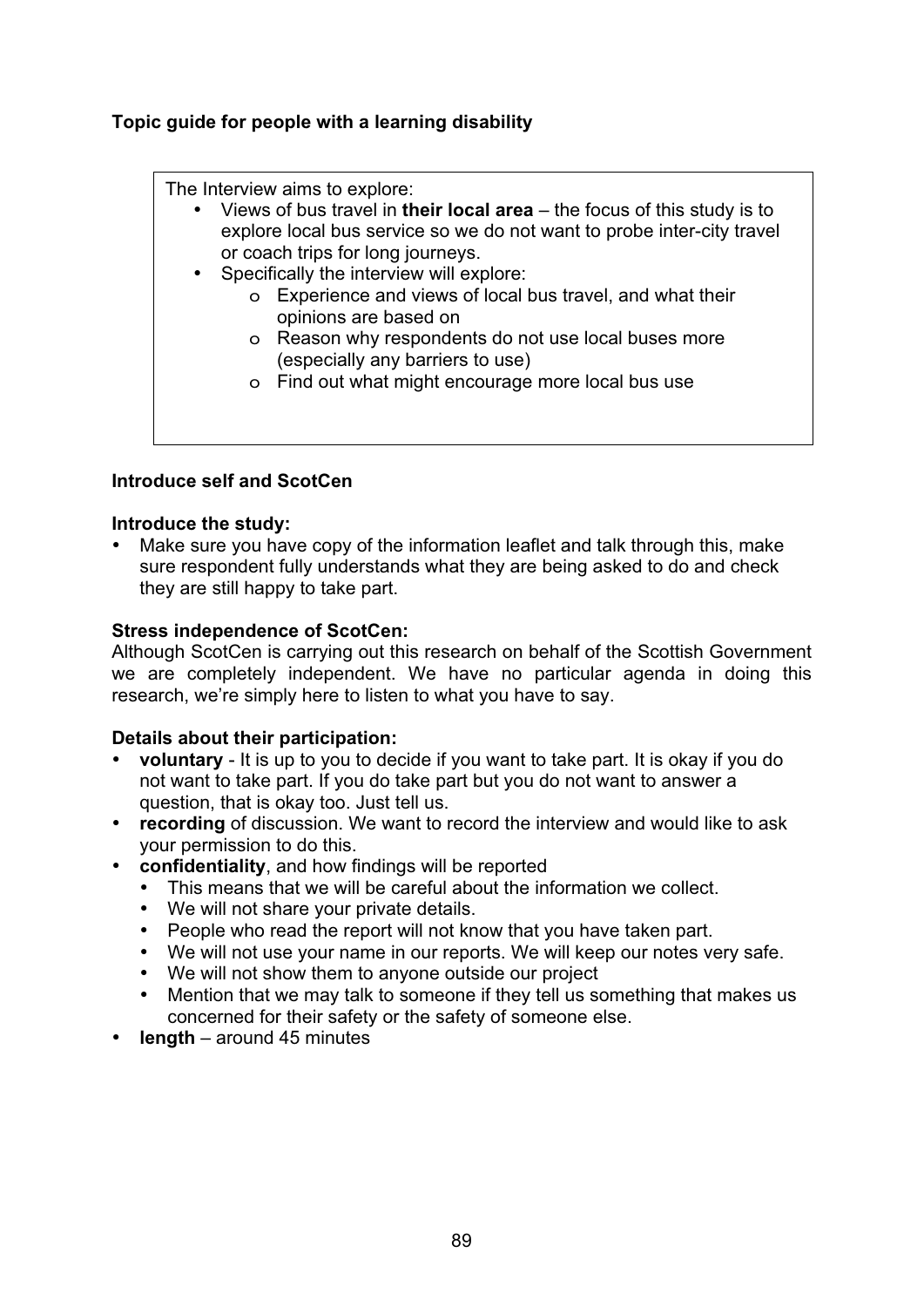## **Basic ground rules**

- No right or wrong answers just interested in your views and experiences
- Role of interviewer is to ask questions and listen to response, but explain that there may be points where you need to interrupt or move the discussion on to make sure you cover everything.
- Check to see if they have any questions before you start the interview.

#### 1. Background and personal circumstances

*Aim: to map out the participant's background and personal circumstances and provide important context information for analysis. The kind of question you could ask to get this section started is – 'Tell me a bit about yourself?'* 

#### Probe on:

- age
- who they live with / relationship with others in the household
- main daytime activity
- (briefly) employment history
- hobbies and interests
- health (general perception / any difficulties or disabilities)
- involvement of carer / enabler (if appropriate)

#### 2. Knowledge of local bus service

Aim: to find out what they know about their local bus service. *The kind of question you could ask to get this section started is – 'What do you know about your local bus service?'* 

Probe on:

• what they know about their local bus service? *(e.g. knowledge of where they travel to, frequency(how often it goes there) and cost of service)* 

*(Note to interviewer only ask this if they have good knowledge of buses – if they don't know much don't ask this)* 

- whether they know how long it takes to travel to (nearest town/centre of from their home by bus?
- whether they know the cost of a bus fare from their house to (nearest town/centre of Aberdeen/Dundee/Glasgow)?

#### 3. Types of transport they currently use for different journeys

*Aim: to find out what types of transport they use for common journeys to facilitate discussion of reasons for transport choices. The kind of question you could ask to get this section started is – 'Tell me where you went last week?' and then follow up with probes to find out about the* 

- type of transport they use in last week or so (probe for reason for journey was it alone or with someone else. E.g. *How did you get to x?*
- what kinds of journeys they make using these different types of transport (remember to probe on multi purpose journeys)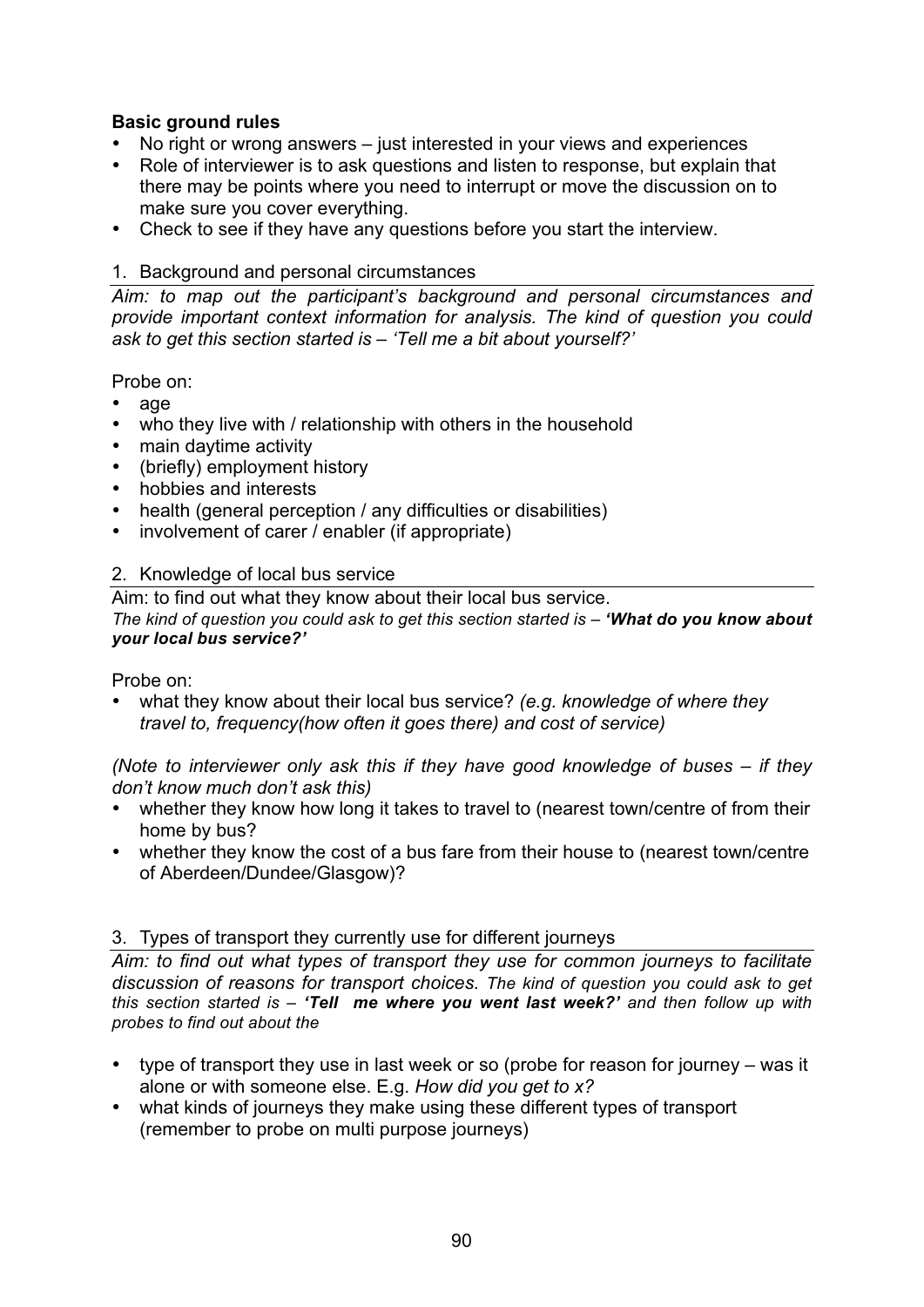4. Reasons for using different types of transport

*Aim: to explore reasons for using particular sorts of transport – especially car.* 

Thinking about different journeys they make in a typical month, **why do they use particular types of transport** for these journeys?

*The kind of question you could ask to get this section started is – 'Why do you travel by x?'*

*If pressed for time, probe particularly around:* 

- **Travel to work/education** (for those it applies to), and
- **Reasons for choosing to make particular journeys by car**

*If more time, also probe on:* 

- reasons for using other types of transport mentioned, and
- reasons for using particular types of transport for trips to supermarket; to visit friends/relatives in local area; to pick up children from school.

*If time and if not mentioned spontaneously,* probe on whether any of the following factor in why they use particular type of transport for particular journeys:

- Cost?  *'Is it cheaper for you to travel by x?'*
- Journey time (relative to other types of transport)? *'Is it faster to travel by x?'*
- Comfort? (if yes what makes one type of transport more comfortable than other?) *– 'Is x more comfortable?'*
- Reliability? (if yes probe one what makes one type more reliable than another?) *– 'Is the x more reliable?'*

## 5. Experiences of bus travel

*Aim: to explore in some detail their past experiences of travelling by bus, to help understand how far views of bus travel are or are not grounded in experiences. The kind of question you could ask to get this section started is – 'When was the last time you used a bus?'*

Probe on:

- where they were going,
- why they decided to travel by bus
- how long they had to wait for the bus
- any views on other passengers/driver
- overall how they felt about the journey.

#### 6. Perceptions of local bus services

*Aim: to explore in detail perceptions of bus services, and of specific aspects of bus services, in their local area. Also to explore what these views are based on.. You could start this section with something like – what do you think about buses where you live?* 

*Probe on:* 

- What is **good and bad about buses** in their local area, and why?
- Are their views based on their **own experience**, or **something they've heard**. If own experience, how recent is this experience?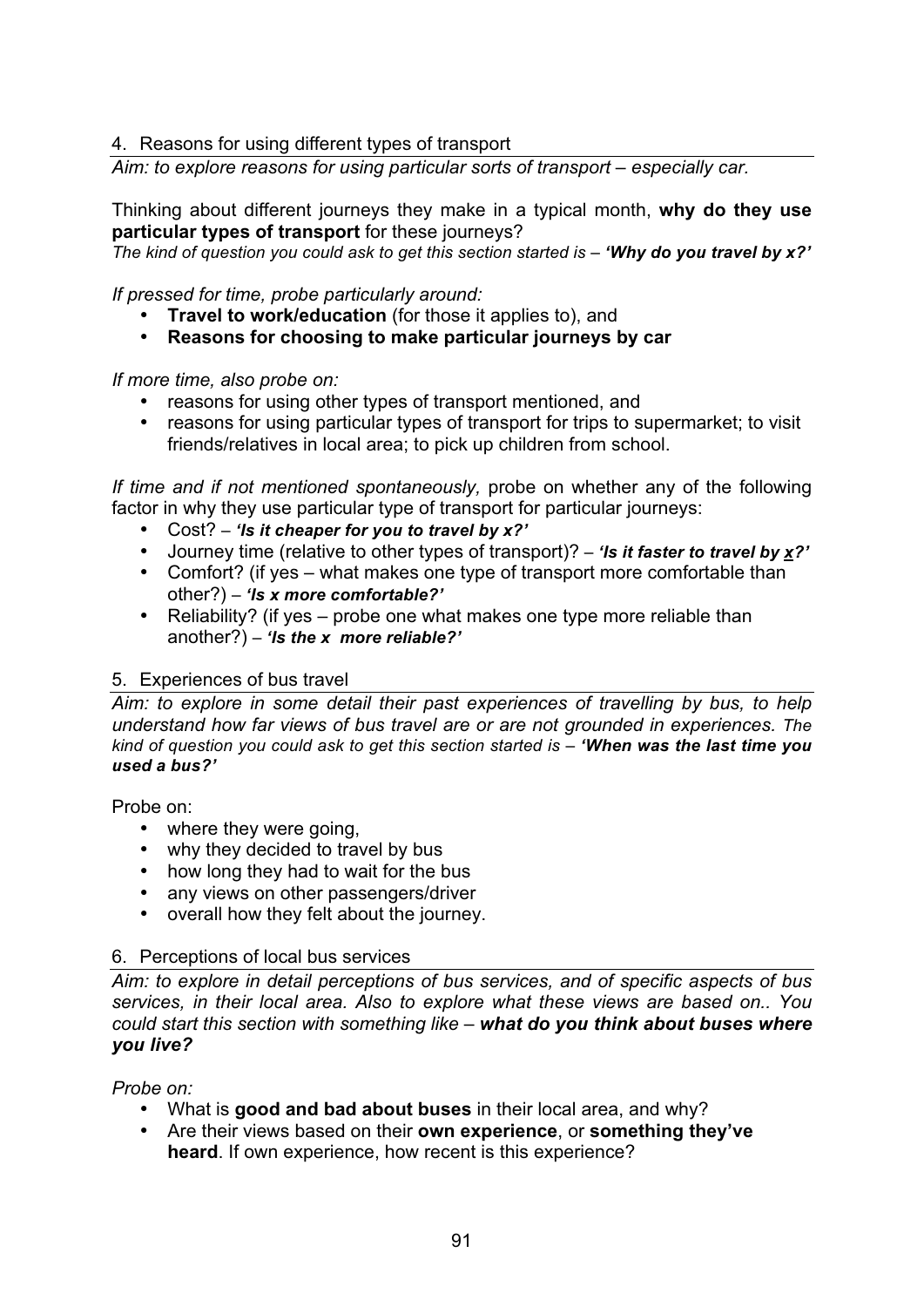If not cover already probe for views on:

- o **Timetables/ service information**
- o **Reliability** (do they arrive when they're supposed to? Take the amount of time they're supposed to?)
- o How nice the **inside of buses** are (cleanliness, comfort, accessibility for people with prams/who find it difficult to walk etc)
- o How **safe** they feel **on buses**/at **bus stops**
- o **General thoughts of bus stops (shelter, seating etc)**
- o **Number of people** on buses
- o **Cost** probe on perceptions of value for money **relative to car** especially
- o **Driver** attitudes/behaviour
- o Behaviour of **other passengers**

#### 7. Views on bus as an alternative

*Aims: views on feasibility of using bus as an alternative for journeys they make most often.* 

*Interviewer note – make sure you probe for enough detail here – e.g. if say can't make journey by bus, why is this? If give vague answers, like 'inconvenient' probe – what makes it inconvenient? However, if running over time suggest go through this section fairly rapidly as next 2 sections are key.* 

**Could they make any of the journey(s) they make in a typical week or so by bus, or not**?

- If yes
	- o **which ones**?
	- o **Why don't they** make these journeys by bus at the moment?
- If no **why not**?
	- o Probe on routes, availability of services, timing of services, other reasons, etc.
- If unsure
	- o Have they **ever looked into the bus as an option/tried to see if they could take the bus for one of their journeys**? If not, why not?
	- o How would they go about finding out about bus services?

*Probe:* 

- Would they ask someone/phone/internet? How easy is it to use any of these?
- 8. Reasons for not using buses (more)

*Aims: to find out what prevents people using buses more often.* 

*Facilitator note – This section and the following section are particularly important so please make sure you leave enough time for it. You might have discussed quite a few barriers/reasons for not using buses already in course of talking about reasons*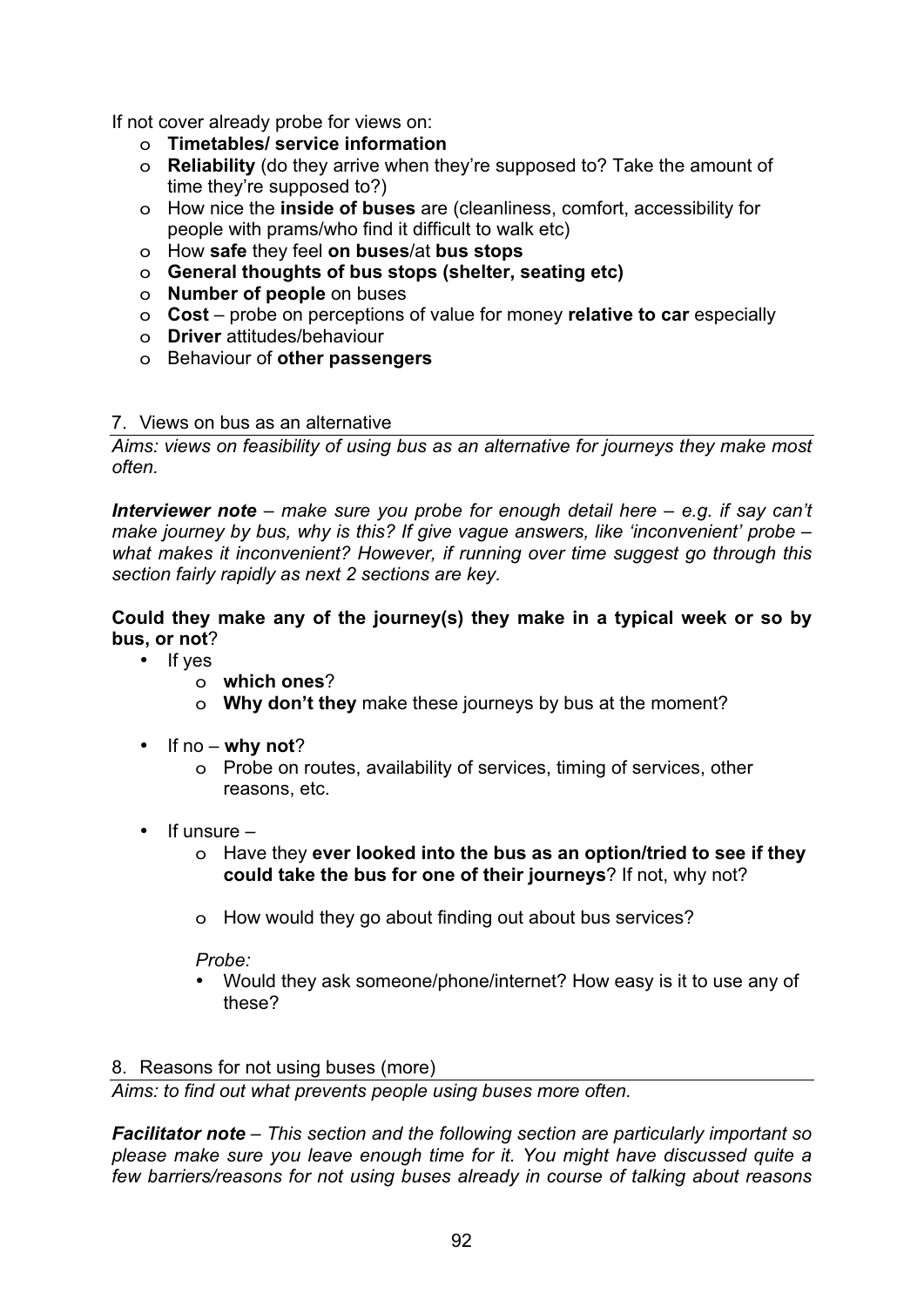*for not using buses for specific journeys. Acknowledge this, but explain you want them to think about barriers in a bit more detail, including some barriers other people have mentioned in other research.* 

## **Barriers to bus use activity: (something that stops/prevents them from using the bus)**

- Please give participant a copy of 'sheet 1'. Talk them through the sheet and either let them complete or go through each barrier and tick relevant ones for them. They can tick as many as they want to.
- Explain that there is extra space on their sheet of paper to add any extra barriers *(note this will be very important for people with a learning disability so please encourage them to think about any other barriers that are specific to them)*
- Then explain that they need to pick the main barrier that applies to them.
- Once the main barrier is identified prompt discussion of what it is about this barrier that prevents them travelling by bus – ask for examples to help understand what makes them a barrier.

*IMPORTANT FACILIATATOR NOTE: Regardless of what the main barrier is please prompt discussion of 'lack of information/knowledge about times', 'fares are too high' and 'need help to use the bus' (these are ones the client is particularly interesting in finding out opinion on).* 

DRAFT LIST OF BARRIERS:

- Bus stops are too far away
- Buses don't come often enough
- Too long to wait at bus stops
- Don't feel safe waiting at bus stops
- Bus stops are dirty/vandalized
- Lack of information/knowledge about times
- Not sure if the bus will arrive on time
- Takes too long to get places by bus
- Too crowded/too many people on buses
- Fares are too high
- Bus drivers are rude/unhelpful
- Buses are dirty/smelly
- Don't feel safe on the bus
- Have to change buses/get more than one bus
- Need to use car to give other people lifts (e.g. children to school)
- Need car for work
- Require assistance to use buses

#### 9. Incentives for bus use

*Aims: to find out what would encourage respondent to use buses more often. The kind of question you could ask to get this section started is – 'What could make you use buses more?'*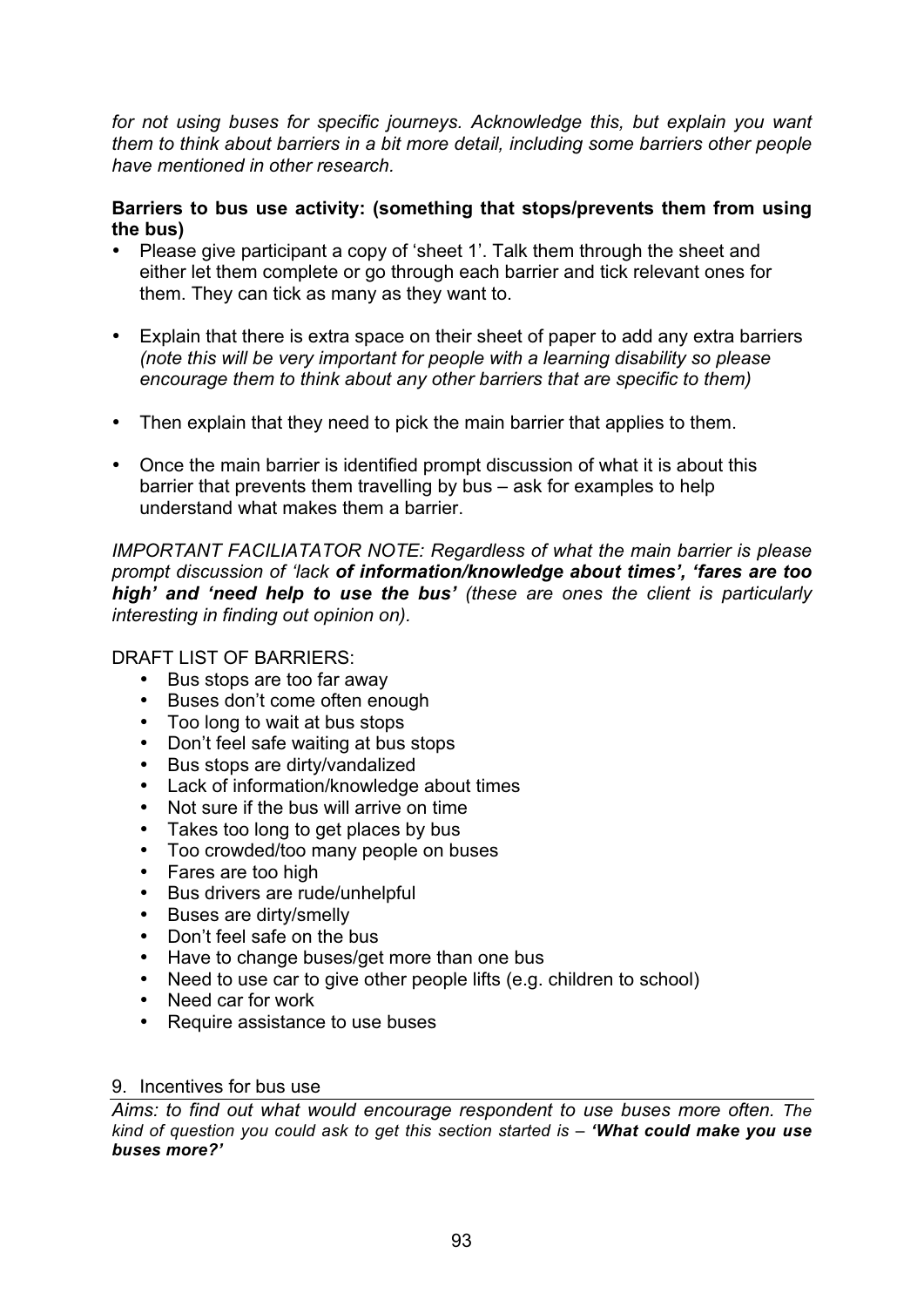- How can the main barriers mentioned above be addressed?
- What else (if anything) would make respondent more likely to travel by bus?
- If they don't come up spontaneously, probe on:
	- o Offering travel incentives (e.g. free tickets for a week, park and ride service, combined bus-train tickets)
	- o Providing more information (e.g. screens at bus stops showing updates on when buses are actually expected, someone working out the best bus route for particular journeys for you, better information about where the bus is stopping on board the bus)
	- o More bus lanes/better policing of bus lanes
	- o Making car use less appealing (e.g. being charged money to bring your car into town ('congestion charge'), increasing petrol prices, higher car parking charges)
	- o Improving quality of buses (If you could access the Internet free on board buses (WiFi), making the inside of buses were more comfy/better designed – e.g. air conditioning, comfy seats.
	- o Improved customer care (e.g. more welcoming staff, better training, staff uniform)
	- o Physical layout of the vehicle (i.e. making it easier to get on and off the bus, comfy seats, more leg room)
	- o Improved **bus stops** (e.g. bus shelters instead of bus stops, seats, timetables, real time information screens, ticket machines etc)?
- Probe on whether particular incentives would make them more likely to travel by bus for all journeys or just some (travel to work, trips to visit friends, etc.)

## **10. Final thoughts and end** (5 mins)

*Aim: to give respondent the opportunity to give any final thoughts.* 

- Would they like to use the bus more?
	- o Probe for reason why/why not?
	- o For car users probe to see if they would like to use their car less (why/why not?)
- Anything from the interview that respondent wants to pick up on or add to?
- Bring discussion to close, thank respondent and reiterate confidential nature of the interview.
- Any questions about ScotCen or the research?
- Give out incentives and get them to sign for these (if not done at start).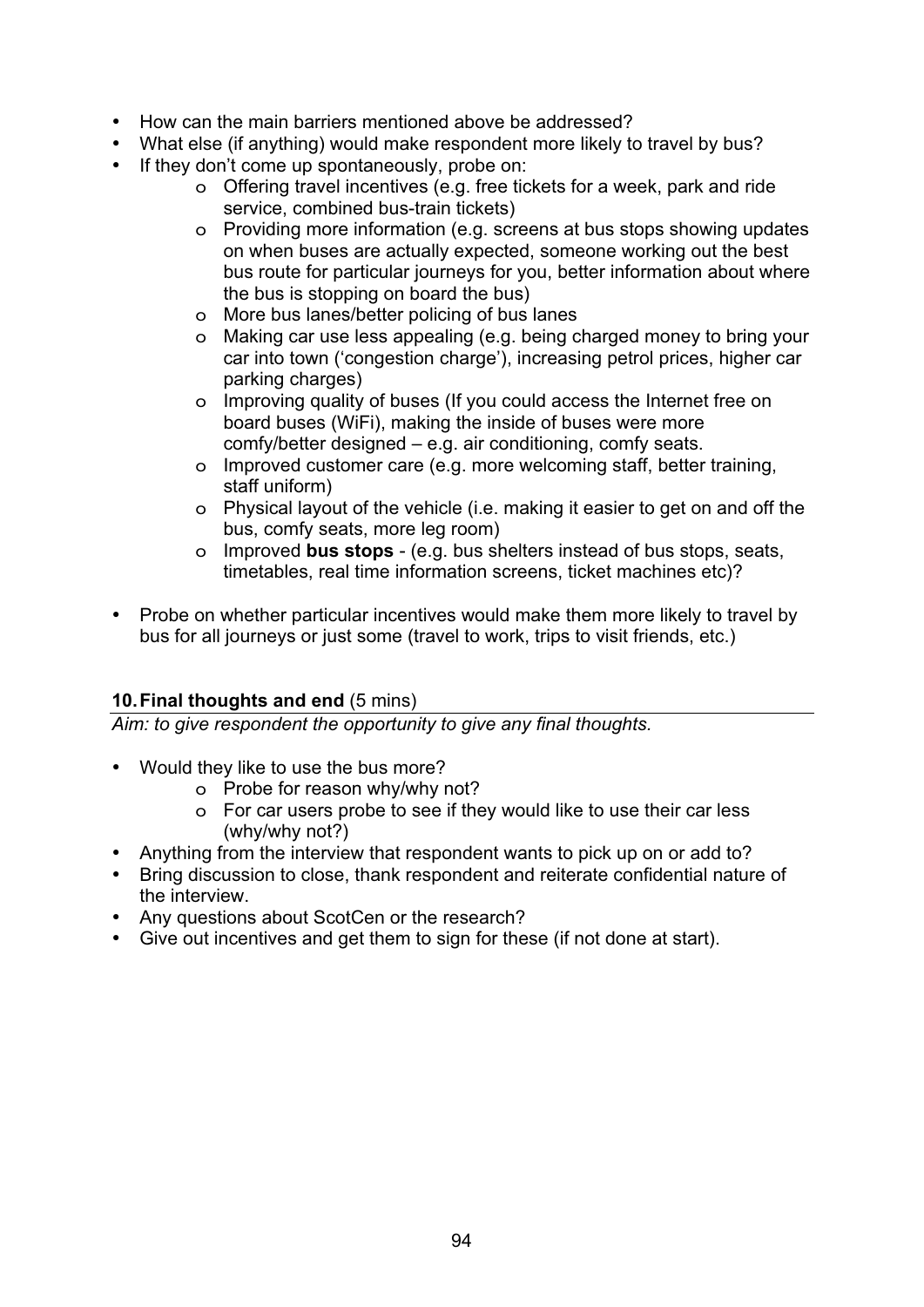#### **Barriers to bus use exercise**

Please read the list below of reasons why some people do not use the bus more often. Please tick **ALL** that apply to you and then pick **ONE** that is the most important reason to you. If you would like to add some more reasons please feel free to do so in the blank space at the bottom.

|                | Reasons for not using the bus more often                                | $\sqrt{ }$ | All<br>apply to you | that |
|----------------|-------------------------------------------------------------------------|------------|---------------------|------|
| $\mathbf{1}$   | Bus stops are too far away                                              |            |                     |      |
| $\overline{2}$ | Buses don't come often enough                                           |            |                     |      |
| 3              | Too long to wait at bus stops                                           |            |                     |      |
| 4              | Don't feel safe waiting at bus stops                                    |            |                     |      |
| 5              | Bus stops are dirty/vandalized                                          |            |                     |      |
| 6              | Lack of information or knowledge about times                            |            |                     |      |
| $\overline{7}$ | Not sure if the bus will arrive on time                                 |            |                     |      |
| 8              | Takes too long to get places by bus                                     |            |                     |      |
| 9              | Too crowded/too many people on buses                                    |            |                     |      |
| 10             | Fares are too high                                                      |            |                     |      |
| 11             | Bus drivers are rude/unhelpful                                          |            |                     |      |
| 12             | Buses are dirty/smelly                                                  |            |                     |      |
| 13             | Don't feel safe on the bus                                              |            |                     |      |
| 14             | Have to change buses/get more than one bus                              |            |                     |      |
| 15             | Need to use car to give other people lifts (e.g. children to<br>school) |            |                     |      |
| 16             | Need car for work                                                       |            |                     |      |
|                |                                                                         |            |                     |      |
|                |                                                                         |            |                     |      |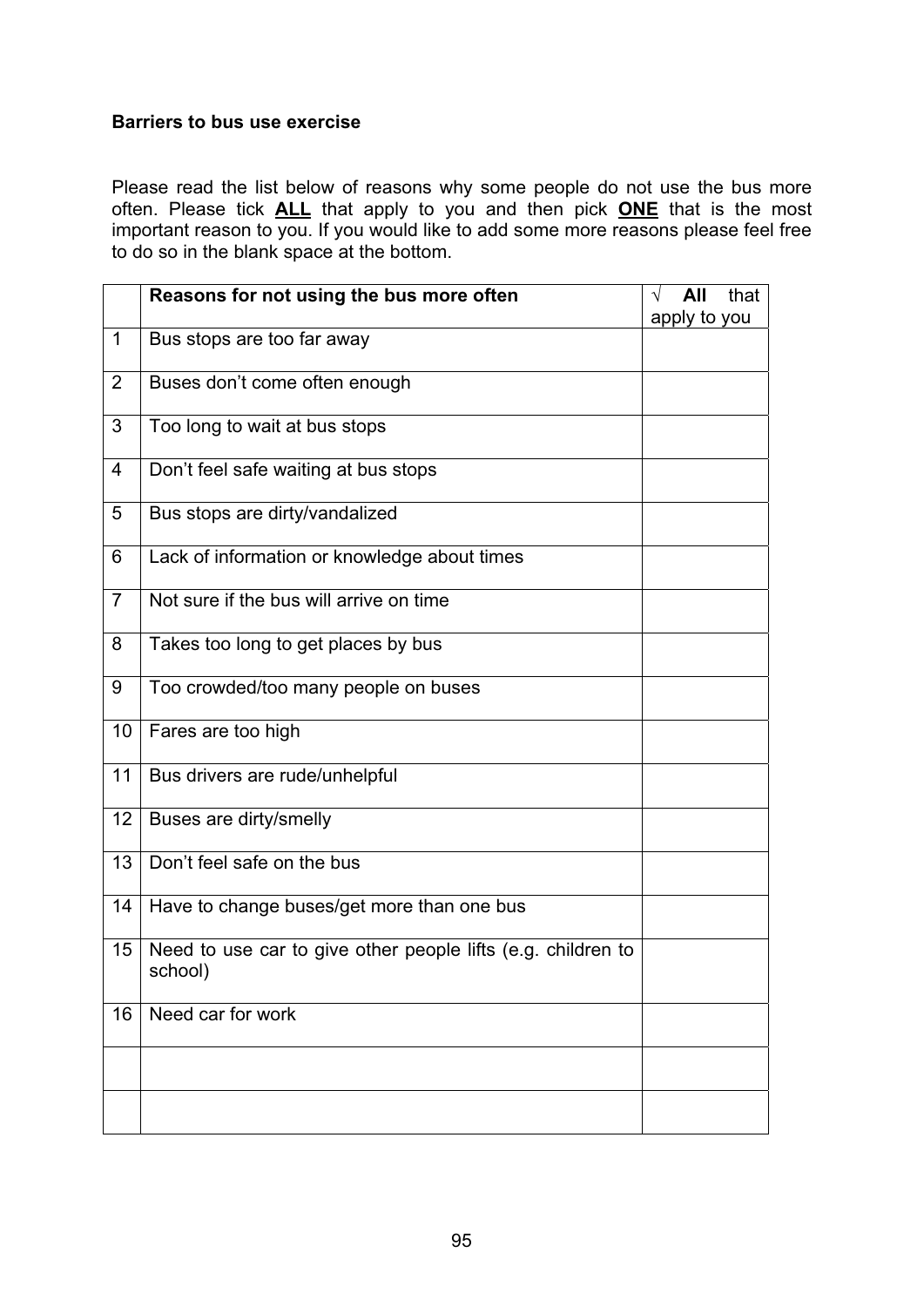# **ANNEX C – OUTLINE CHARTING MATRIX**

This summarises the basic structure of the charting matrix used for this study. All transcripts were summarised using an electronic version of Framework, produced by NatCen, under the themes/sub-themes below. Where a sub-theme was not relevant to a particular transcript, this was coded as 'Not applicable'. Additional information about the sample structure (e.g. group number, location, etc.) was also appended to each summary.

## **CHART 1: HEALTH CONDITIONS/NATURE OF DISABILITY/OTHER RESPONDENT BACKGROUND INFO**

- **1.1 Health conditions/Nature of disability**
- **1.2 Family/Hobbies/Typical day**
- **1.3 Notes/Comments**

## **CHART 2: KNOWLEDGE AND EXPERIENCE OF BUSES**

#### **What is the overall aim of this chart?**

To summarise knowledge of their local bus service, and how they found out this information. The last time they travelled by bus and what their perceptions were of that particular journey. We also want to summarise any good or bad personal experiences they have had when travelling by their local bus. Also we want their experiences and thoughts of local buses in other countries.

- **2.1 Last time Resp used a local bus**
- **2.2 Knowledge of local bus services**
- **2.3 Sources of knowledge on local bus services**
- **2.4 Good personal experiences of local bus services**
- **2.5 Bad personal experiences of local bus services**
- **2.6 Experiences and thoughts of local bus services in other cities/countries**
- **2.7 Notes/Comments**

#### **CHART 3: GENERAL PERCEPTIONS OF BUSES**

#### **What is the overall aim of this chart?**

To summarise the positive aspects of local buses, typical bus users and typical car users. All negative perceptions should be summarised in Chart 5 & 6: BARRIERS.

#### **3.1 Positive aspects of local buses**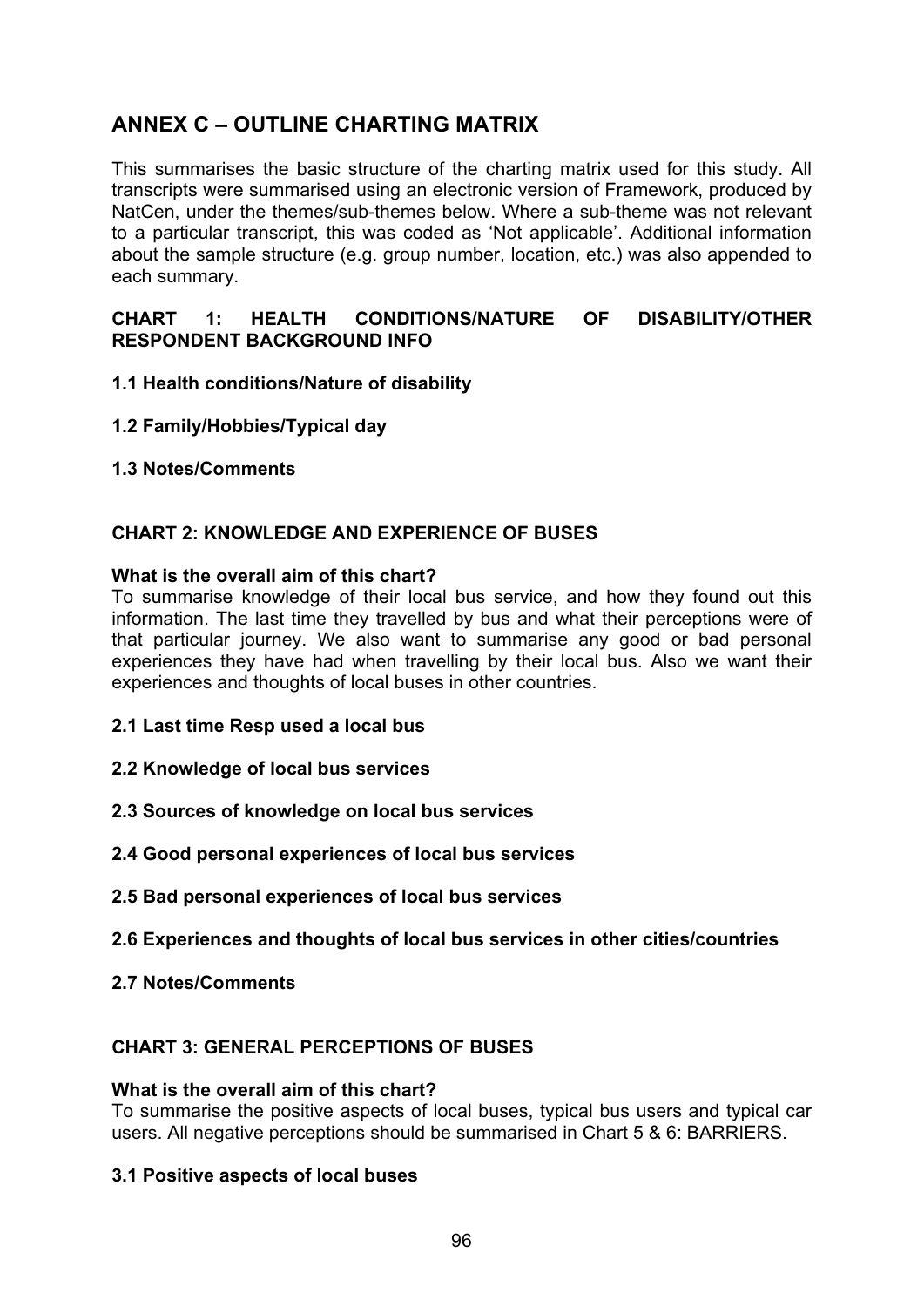## **3.2 Perceptions of typical bus user**

**3.3 Perceptions of typical car user** 

## **3.4 Comparisons between the bus and the train**

**3.5 Notes/Comments** 

## **CHART 4: CURRENT TRAVEL AND FUTURE BUS USE**

#### **What is the overall aim of this chart?**

To summarise the typical journeys participants makes, including work and other journeys and if they could use the bus as an alternative for any of the journeys mentioned and why. Also if participants would like to use the bus more or the car less (if applicable) and under what circumstances might they use the bus.

- **4.1 Typical journeys work (only)**
- **4.2 Typical journeys other**
- **4.3 Bus as an alternative work (only)**
- **4.4 Bus as an alternative other**
- **4.5 Desire to use the bus more/car less**
- **4.6 Circumstances in which they'd use the bus**
- **4.7 Notes/Comments**

## **CHART 5: BARRIERS (1)**

#### **What is the overall aim of this chart?**

- Summarise any reasons participants give for not using the bus. Make sure to unpack the barriers and explain fully why it is a barrier. e.g. fact buses are not always on time means difficult to plan around them.
- **5.1 Driver**
- **5.2 Other passengers**
- **5.3 Physical conditions of buses**
- **5.4 Bus Stop**
- **5.5 Bus times & timetables**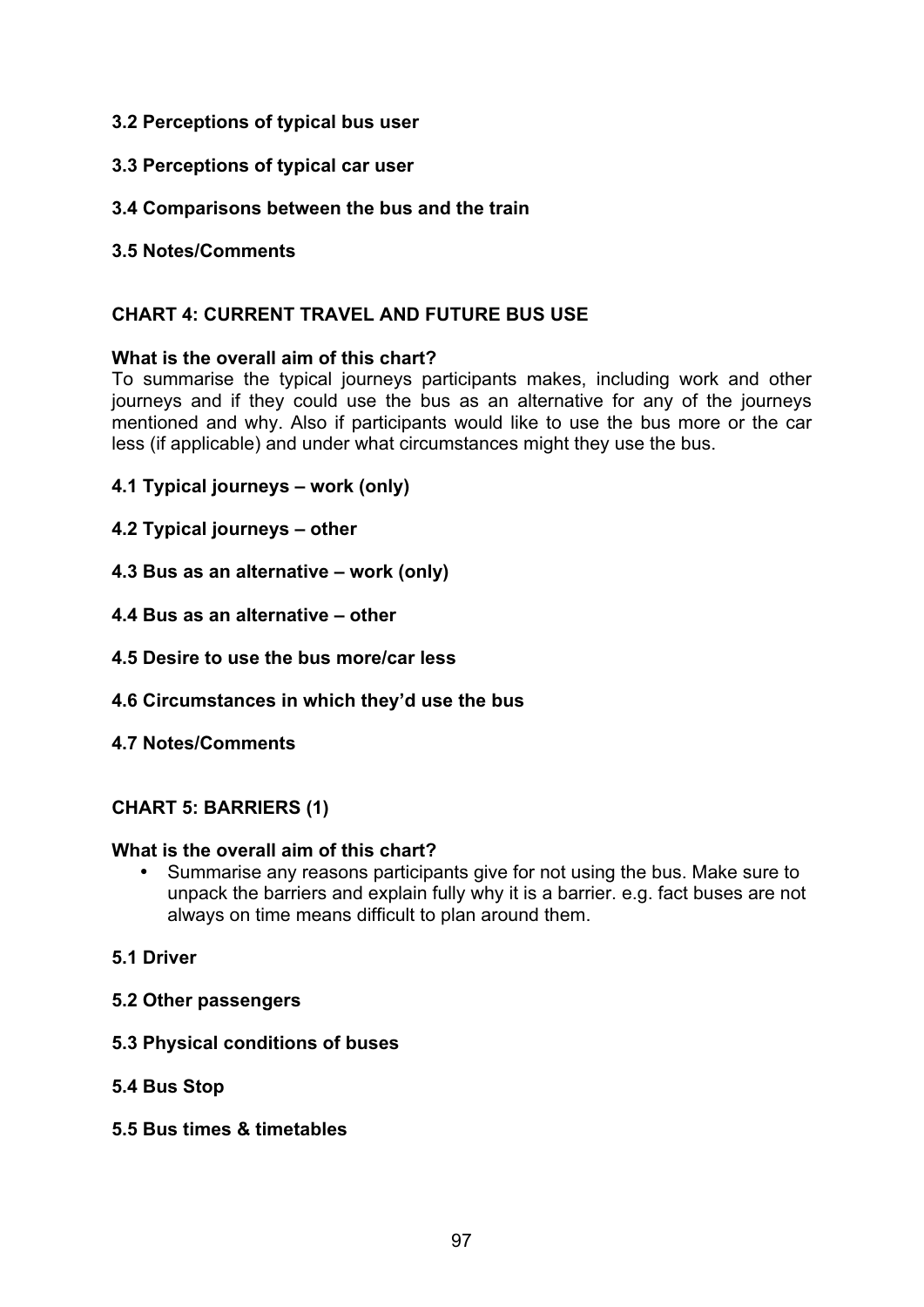## **CHART 6: BARRIERS (2)**

- **6.1 Bus Routes**
- **6.2 Fares**
- **6.3 Advantages of the car over the bus**
- **6.4 Other**

**6.5 Biggest Barrier** 

**6.6 Notes/Comments** 

#### **CHART 7: SOLUTIONS (1)**

#### **What is the overall aim of this chart?**

- Summarise anything people say would encourage them to use the bus. Make sure to unpack the solutions and explain fully why it is a solution/incentive. The chart also needs to include discussion of possible incentives that group does not think would work.
- **7.1 Driver**
- **7.2 Other passengers**
- **7.3 Physical conditions of buses**
- **7.4 Bus Stop**
- **7.5 Bus times & timetables**

**CHART 8: SOLUTIONS (2)** 

- **8.1 Bus Routes**
- **8.2 Fares**
- **8.3 Advantages of the car over the bus**
- **8.4 Other**

**8.5 Notes/Comments** 

**CHART 9: LANGUAGE (1)** 

**What is the overall aim of this chart?**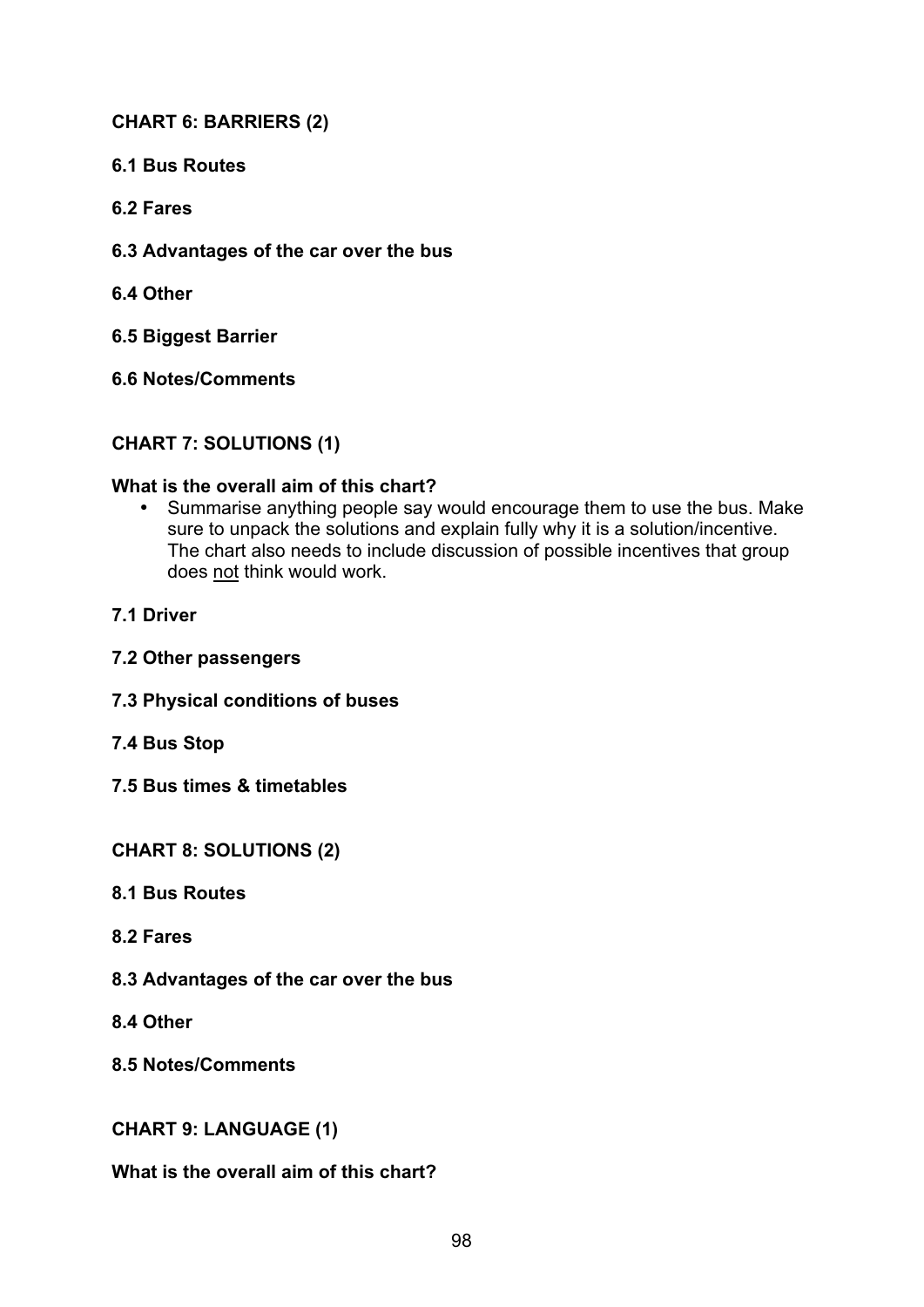- We want to note the Respondents' use of vague terms like 'easier', 'unreliable', 'inconvenient'/'convenient' – if they did unpack these types of words, it is important that we chart this. If not, it is important to note that it wasn't expanded on.
- **9.1 Things associated with buses being 'inconvenient'**
- **9.2 Things associated with buses being 'convenient'**
- **9.3 Things associated with buses being 'unreliable'**
- **9.4 Things associated with buses being 'easier'**
- **9.5 Other**
- **9.6 Notes/Comments**

## **CHART 10: LANGUAGE (2)**

**What is the overall aim of this chart?** 

- **10.1 Things associated with other modes of transport being 'inconvenient'**
- **10.2 Things associated with other modes of transport being 'convenient'**
- **10.3 Things associated with other modes of transport being 'unreliable'**
- **10.4 Things associated with other modes of transport being 'easier'**
- **10.5 Other**
- **10.6 Notes/Comments**

#### **CHART 11: MISCELLANEOUS/COMMENTS**

#### **What is the overall aim of this chart?**

Too add anything that seems important but does not fit in any of the other charts – hopefully there won't be much. Also there is space for any general interpretive comments/analytic observations about the Resp or group as a whole – not specifically related to a particular chart

#### **11.1 Miscellaneous**

#### **11.2 General Comments**